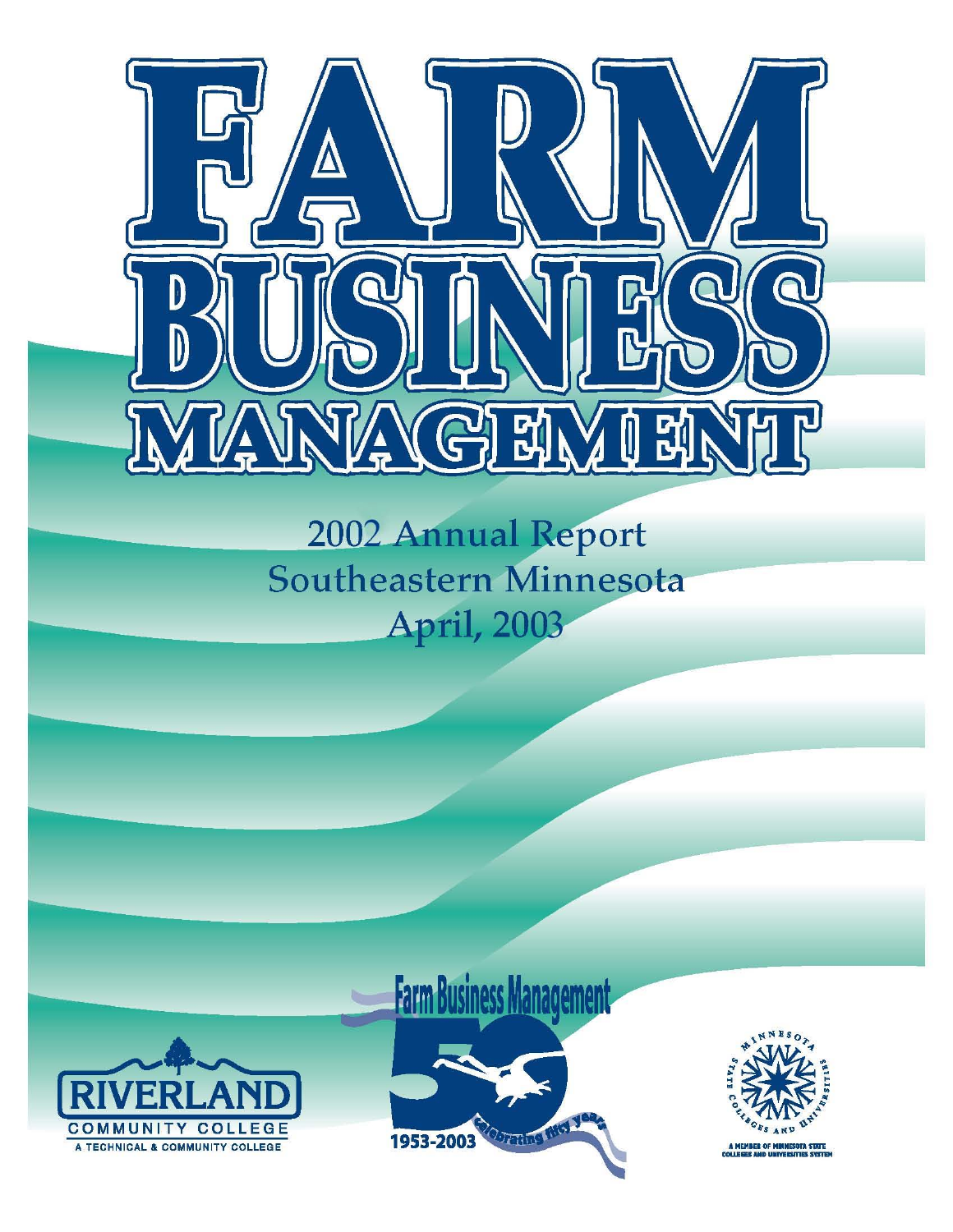## **TABLE OF CONTENTS** 2002

#### 2002 REPORT OF THE FARM BUSINESS MANAGEMENT PROGRAM IN SOUTHEASTERN MINNESOTA Peter Scheffert- Dean of Business Management Education

| <b>DESCRIPTION</b>                                  |                |
|-----------------------------------------------------|----------------|
|                                                     | $\mathbf{1}$   |
|                                                     | $\overline{2}$ |
|                                                     |                |
|                                                     |                |
|                                                     |                |
|                                                     |                |
|                                                     |                |
|                                                     |                |
|                                                     |                |
|                                                     |                |
|                                                     |                |
|                                                     |                |
|                                                     | 13             |
|                                                     |                |
|                                                     | 15             |
|                                                     | 16             |
|                                                     |                |
| Ten Year Crop Yields and Return on Selected Crops   | 18-19          |
|                                                     | $20 - 30$      |
|                                                     |                |
|                                                     |                |
|                                                     | $35 - 36$      |
|                                                     | 37             |
|                                                     | 38-39          |
|                                                     | $40 - 41$      |
|                                                     |                |
|                                                     |                |
|                                                     |                |
|                                                     | 47             |
|                                                     | 48             |
|                                                     | 49             |
|                                                     | 50             |
|                                                     | 51             |
|                                                     | 52             |
| Money Spent by the Average Farmer in S.E. Minnesota | 53             |

The information in this report is organized under the direction of Peter Scheffert, Dean of Business Management Education at Riverland Community College. Directing in a supervisory capacity is Mr. John Murray, Program Manager, MnSCU, and Dr. Jim Davis, Riverland Community College Interim President. The tables in this report were created using the FINPACK and RankEm Central, copyrighted software of the Center For Farm Financial Management, University of Minnesota. Special acknowledgement is due J-C Press, Owatonna, for printing this report and Beth Hackenmiller for typing it.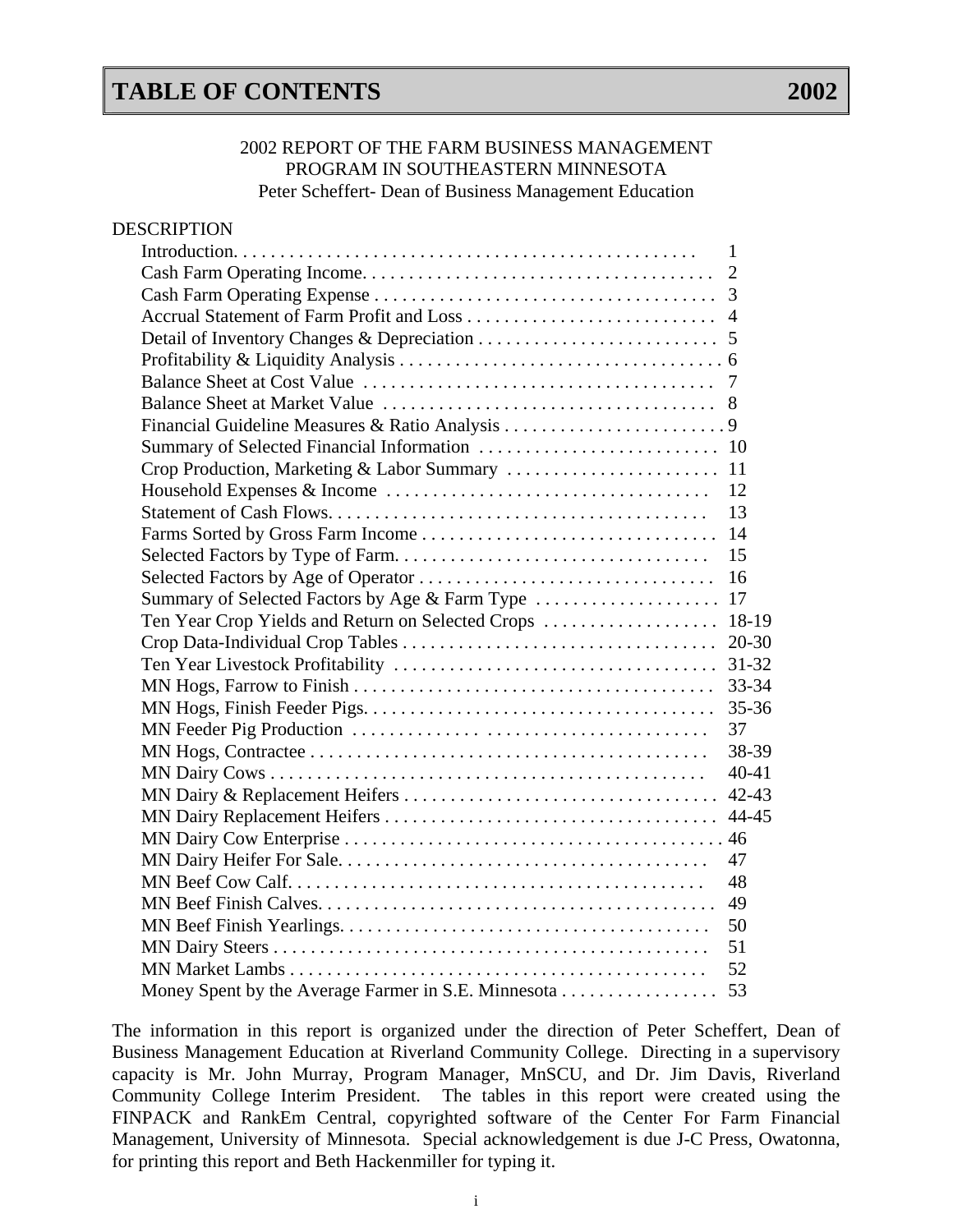## **Celebrating 50 Years and Looking Forward 2002**

Half a century later, after serving thousands of farm businesses, Farm Business Management Education in Minnesota is celebrating its golden anniversary. But it's not stopping there. Like any enduring, reliable organization or relationship, this program has vision, values, and goals to sustain it through unpredictable times.



Historically, Farm Business Management Education has been a part of education programs in Minnesota high school and postsecondary levels since 1953. From the early cooperative efforts of the State Department of Education and the Department of Agriculture Education (University of Minnesota), the program has expanded to serve over 5,000 farm businesses each year in Minnesota. The Farm Business Management Program is now and integral part of the Minnesota State Colleges and Universities

System (MnSCU).

To accomplish these purposes, programs have been organized to conform to the following guidelines:

- 1. Farm families enroll in a specific management course.
- 2. Each course has a specific objective and units of instruction to meet the objective.
- 3. Courses are offered in sequence and farmers are expected to enroll in the first of the sequence of courses.
- 4. There is continuity to each course. Each leads to the next course in the sequence.
- . Instruction occurs both in the classroom and on the farm with the farm family. 5

Programs organize their curriculum around the same central theme. They are:

- Level 1 Introduction to Farm System Management
	- Level 2 Farm System Analysis and Evaluation
- Level 3 Interpreting and Modifying Farm System Management Plans
	- Level 4 Farm System Trends and Projections
	- Level 5 Interpreting Current Information into Farm System Plans
	- Level 6 Examining the Context of Farm System Management Plans

The purpose of this effort is to more adequately address the needs of the individual farmer, making enrollment even more beneficial. The programs became course/credit based in 1992. Each individual enrollee completes a needs assessment with the instructor, after which the enrollee registers for classes and course work to meet these needs. A typical farm business enrollee registers for 10 semester credits per year.

how seriously they studied the results of their business analysis and the kind of decisions they made as a result of their analysis. Like most educational programs, members benefit from the instruction in relation to how much effort they put into study. Some farmers have benefited more, and some less, depending upon

and cash flow projections. Special Recognition should be given to the farm families who have chosen to improve their management skills through participation in this program. The farm business and enterprise analysis format allocates all specific and general farm expenses to each farm enterprise. The allocation of all costs and the introduction of the new tables makes the analysis a useful report to be used for long range planning, short term cash purchase planning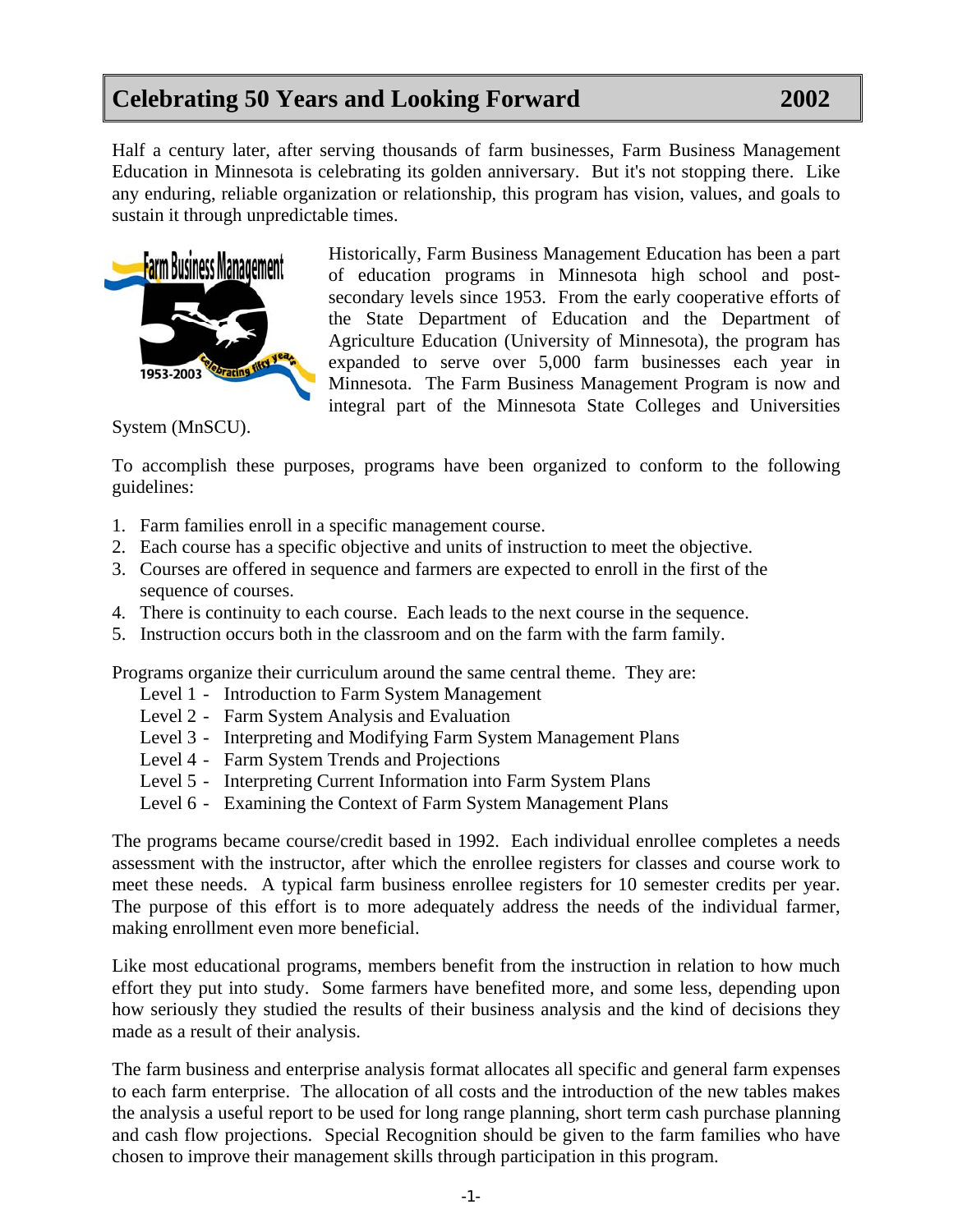**STATEMENT OF OPERATOR CASH FARM INCOME - 2002**

**(Farms Sorted By Net Farm Income)**

|                                              | Average of              |               |                  |                       |
|----------------------------------------------|-------------------------|---------------|------------------|-----------------------|
| Number of farms                              | <b>All Farms</b><br>412 | Low 20%<br>82 | $40 - 60%$<br>83 | <b>High 20%</b><br>83 |
|                                              |                         |               |                  |                       |
| <b>Cash Farm Operating Income</b>            |                         |               |                  |                       |
| <b>Sale of Crops</b>                         |                         |               |                  |                       |
| Corn                                         | 76,708                  | 65,098        | 47,830           | 153,048               |
| Soybeans<br>Corn Silage                      | 51,734<br>306           | 41,458<br>182 | 37,435           | 91,177                |
| Hay, Alfalfa                                 | 2,465                   | 1,101         | 1,077<br>1,556   | 93<br>7,238           |
| Oats                                         | 550                     | 182           | 628              | 656                   |
| <b>Sweet Corn</b>                            | 2,396                   | 1,871         | 1,162            | 4,222                 |
| Peas                                         | 1,810                   | 1,334         | 903              | 3,867                 |
| Beans, Green                                 | 293                     | 174           | 95               | 1,189                 |
| <b>Other Crops</b>                           | 294                     | 218           | 957              | 55                    |
| Miscellaneous Crop Income                    | 115                     | 57            | 203              | 113                   |
| <b>Total Crop Income</b>                     | 136,671                 | 111,675       | 91,846           | 261,658               |
| <b>Sale of Market Livestock and Products</b> |                         |               |                  |                       |
| Beef Cow-Calf, Beef Calves                   | 1,901                   | 278           | 1,498            | 3,925                 |
| Beef, Background Beef                        | 506                     | 839           | 414              |                       |
| Beef, Finish Beef Calves                     | 6,079                   | 16,971        | 5,746            | 1,470                 |
| Beef, Finish Yearling Steers                 | 1,114                   | 4,209         | 59               |                       |
| Dairy, Milk                                  | 112,235                 | 132,815       | 88,948           | 184,305               |
| Dairy, Dairy Calves                          | 1,899                   | 2,175         | 1,535            | 2,716                 |
| Dairy Heifers (for sale)                     | 4,309                   | 10,971        | 533              | 4,828                 |
| Dairy Replacement Heifers                    | 1,163                   | 594           | 983              | 713                   |
| <b>Dairy Steers</b>                          | 6,410                   | 9,195         | 2,142            | 10,326                |
| Hogs, Farrow to Finish, Raised Hogs          | 27,194                  | 14,786        | 4,916            | 91,665                |
| Hogs, Feeder Pigs                            | 2,106                   |               | 2,833            | 4,631                 |
| Hogs, Finish Feeder Pigs                     | 25,191                  | 11,283        | 20,522           | 42,396                |
| Hogs, Weaning Pigs                           | 558                     | 2,162         |                  |                       |
| Hogs, Weaning to Finish                      | 10,521                  | 31,998        | 7,288            | 13,326                |
| Hogs, Contractee                             | 1,273                   | 728           |                  | 5,542                 |
| Hogs, Contractor                             | 435                     |               |                  | 2,159                 |
| Sheep, Lamb Finishing                        | 38                      | 1             | 6                | 180                   |
| Deer                                         | 27                      | 137           |                  |                       |
| <b>Cull Breeding Livestock</b>               | 6,699                   | 7,171         | 5,180            | 11,351                |
| Misc. Livestock Income                       | 3,302                   | 7,993         | 3,217            | 1,874                 |
| <b>Total Livestock Income</b>                | 212,960                 | 254,306       | 145,820          | 381,407               |
| <b>Other Farm Income</b>                     |                         |               |                  |                       |
| LDP Payments\CCC Market Loan Gain            | 632                     | 617           | 305              | 832                   |
| Direct & CC Government Payments              | 7,762                   | 6,290         | 4,842            | 16,426                |
| <b>CRP Payments</b>                          | 174                     | 236           | 232              | 203                   |
| <b>Livestock Government Payments</b>         | 4,527                   | 6,056         | 3,586            | 5,047                 |
| <b>Other Government Payments</b>             | 2,971                   | 2,011         | 2,463            | 4,731                 |
| <b>Rented Out</b>                            | 175                     | 879           |                  |                       |
| <b>Custom Work Income</b>                    | 15,628                  | 8,327         | 14,181           | 36,050                |
| Patronage Dividends, Cash                    | 2,637                   | 3,139         | 1,973            | 4,504                 |
| Insurance Income                             | 4,480                   | 3,622         | 1,724            | 10,807                |
| Cash from Hedging Accts                      | 2,934                   | 3,079         | 1,767            | 7,218                 |
| Other Farm Income                            | 12,170                  | 9,052         | 9,557            | 27,668                |
| <b>Total Other Farm Income</b>               | 54,091                  | 43,307        | 40,631           | 113,490               |
| (A) Gross Cash Farm Operating Income         | 403,721                 | 409,289       | 278,296          | 756,551               |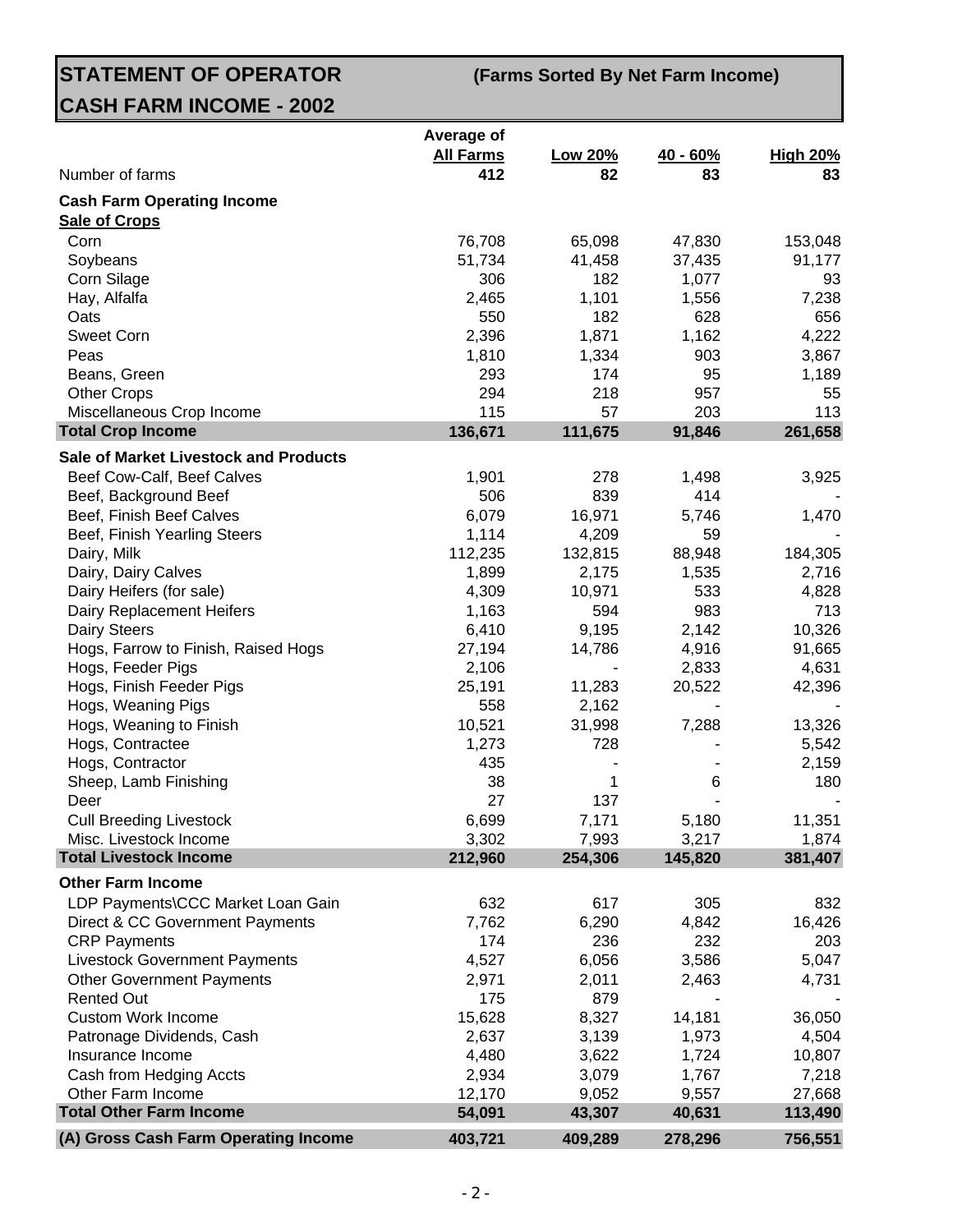#### **STATEMENT OF OPERATOR CASH FARM OPERATING EXPENSE - 2002 (Farms Sorted By Net Farm Income)**

|                                                                                                                                                                                                                                                                                                                                                      | Average of<br><b>All Farms</b>                                                                                         | Low 20%                                                                                                                 | $40 - 60%$                                                                                                             | <b>High 20%</b>                                                                                                            |
|------------------------------------------------------------------------------------------------------------------------------------------------------------------------------------------------------------------------------------------------------------------------------------------------------------------------------------------------------|------------------------------------------------------------------------------------------------------------------------|-------------------------------------------------------------------------------------------------------------------------|------------------------------------------------------------------------------------------------------------------------|----------------------------------------------------------------------------------------------------------------------------|
| Number of farms<br><b>CASH FARM EXPENSE</b>                                                                                                                                                                                                                                                                                                          | 412                                                                                                                    | 82                                                                                                                      | 83                                                                                                                     | 83                                                                                                                         |
| Seed<br>Fertilizer<br><b>Crop Chemicals</b><br>Crop Insurance<br>Drying Fuel<br><b>CCC Buyback</b><br>Crop Marketing<br><b>Crop Miscellaneous</b>                                                                                                                                                                                                    | 15,990<br>14,911<br>12,251<br>4,668<br>3,482<br>9,772<br>1,210<br>1,478                                                | 13,756<br>11,839<br>11,399<br>4,014<br>2,564<br>9,126<br>1,694<br>1,086                                                 | 12,790<br>10,664<br>7,931<br>2,604<br>2,201<br>6,784<br>706<br>1,577                                                   | 28,422<br>26,800<br>22,249<br>9,149<br>7,119<br>20,967<br>1,791<br>2,607                                                   |
| <b>Total Crop Expense</b>                                                                                                                                                                                                                                                                                                                            | \$63,762                                                                                                               | \$55,478                                                                                                                | \$45,257                                                                                                               | \$119,104                                                                                                                  |
| <b>Livestock Expenses</b><br><b>Feeder Livestock Purchase</b><br><b>Purchased Feed</b><br><b>Breeding Fees</b><br>Veterinary<br><b>BST</b><br><b>DHIA</b><br><b>Livestock Supplies</b><br>Contract Production Exp.<br><b>Livestock Custom Hire</b><br>Livestock Leases & Grazing Fees<br>Hauling & Trucking<br><b>Livestock Marketing</b><br>Bedding | 23,648<br>57,992<br>2,778<br>7,508<br>2,081<br>634<br>5,492<br>4,006<br>315<br>457<br>1,552<br>2,733<br>1,627          | 39,040<br>72,023<br>2,755<br>10,171<br>2,752<br>754<br>6,404<br>11,255<br>282<br>357<br>1,776<br>3,243<br>2,349         | 14,455<br>36,717<br>1,866<br>5,103<br>1,390<br>512<br>3,966<br>1,955<br>229<br>347<br>1,217<br>1,896<br>1,145          | 37,776<br>106,998<br>6,039<br>12,456<br>4,226<br>990<br>9,068<br>3,090<br>666<br>350<br>2,709<br>4,438<br>2,506            |
| <b>Total Livestock Expense</b>                                                                                                                                                                                                                                                                                                                       | \$110,823                                                                                                              | \$153,161                                                                                                               | \$70,798                                                                                                               | \$191,312                                                                                                                  |
| <b>Other Farm Expenses</b><br>Interest<br>Fuel & Oil<br>Repairs<br><b>Custom Hire</b><br><b>Hired Labor</b><br>Land Rent<br>Machinery & Bldg Leases<br>Real Estate Taxes & Personal Property Taxes<br>Farm Insurance<br><b>Utilities</b><br>Dues & Professional Fees<br><b>Hedging Account Deposits</b><br><b>Miscellaneous</b>                      | 28,816<br>9,092<br>21,876<br>12,098<br>24,194<br>37,110<br>9,884<br>3,342<br>4,925<br>6,644<br>1,613<br>3,226<br>6,664 | 37,199<br>8,006<br>22,246<br>12,579<br>30,785<br>32,609<br>10,232<br>3,787<br>5,168<br>6,967<br>2,313<br>2,836<br>6,898 | 24,837<br>6,473<br>16,466<br>11,358<br>11,250<br>27,828<br>4,137<br>1,994<br>3,402<br>4,916<br>1,060<br>2,475<br>3,239 | 36,897<br>17,152<br>34,120<br>19,320<br>54,393<br>70,872<br>25,757<br>5,358<br>7,923<br>10,562<br>2,710<br>8,120<br>14,335 |
| <b>Total Other Expense</b>                                                                                                                                                                                                                                                                                                                           | \$169,484                                                                                                              | \$181,625                                                                                                               | \$119,435                                                                                                              | \$307,519                                                                                                                  |
| (B) Total Cash Operating Expense                                                                                                                                                                                                                                                                                                                     | \$344,065                                                                                                              | \$390,262                                                                                                               | \$235,491                                                                                                              | \$617,934                                                                                                                  |
| (C) Net Cash Farm Income                                                                                                                                                                                                                                                                                                                             | \$59,656                                                                                                               | \$19,027                                                                                                                | \$42,805                                                                                                               | \$138,616                                                                                                                  |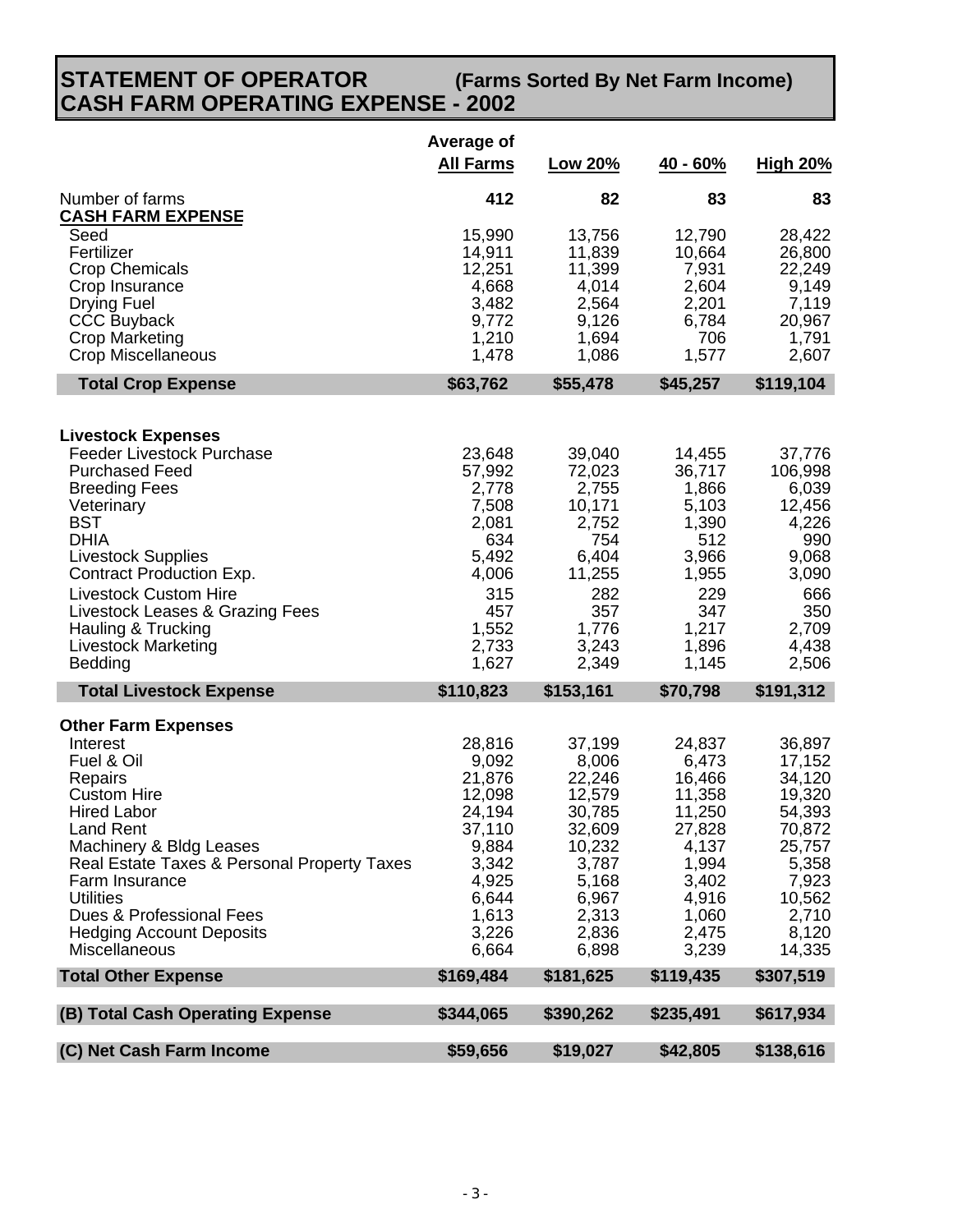**DETAIL ACCRUAL STATEMENT OF FARM PROFIT & LOSS - 2002**

**(Farms Sorted By Net Farm Income)**

|                                              | Average of       |            |             |                 |
|----------------------------------------------|------------------|------------|-------------|-----------------|
|                                              | <b>All Farms</b> | Low 20%    | 40 - 60%    | <b>High 20%</b> |
| Number of farms                              | 412              | 82         | 83          | 83              |
| (C) Net Cash Farm Income                     | \$59,656         | \$19,027   | \$42,805    | \$138,616       |
| <b>INVENTORY CHANGES</b>                     |                  |            |             |                 |
| Crops and Feed                               | 19,425           | 3,677      | 13,186      | 49,380          |
| Market Livestock                             | 984              | $-4,283$   | 1,180       | 5,326           |
| <b>Accounts Receivable</b>                   | $-593$           | $-3,519$   | 284         | 2,282           |
| Prepaid Expenses and Supplies                | $-1,631$         | $-3,045$   | $-2,135$    | $-261$          |
| <b>Accounts Payable</b>                      | $-3,701$         | $-13,436$  | 1,402       | $-2,785$        |
| (D) Total Inventory Change                   | \$14,484         | (\$20,606) | \$13,917.00 | \$53,942        |
| (E) Net Operating Profit (C+D)               | \$74,140         | (\$1,579)  | \$56,722    | \$192,558       |
| DEPRECIATION AND CAPITAL ADJUSTMENTS         |                  |            |             |                 |
| <b>Breeding Livestock</b>                    | $-4,986$         | $-14,310$  | $-4,190$    | 1,027           |
| Machinery & Equipment                        | $-19,175$        | $-20,342$  | $-11,711$   | $-31,093$       |
| Buildings & Improvements                     | $-8,432$         | $-8,834$   | $-6,917$    | $-14,092$       |
| Other Farm Capital                           | $-260$           | $-2,525$   | $-395$      | 896             |
| (F) Total Depreciation & Capital Adjustments | (\$32,853)       | (\$46,010) | (\$23,213)  | (\$43,262)      |
| (G) Net Farm Income(E+F)**                   | \$41,287         | (\$47,589) | \$33,510    | \$149,296       |





\*\*(G) Net Farm Profit or Loss represents the dollars available on the returns in a farm business for Unpaid Family Labor and Management. Net worth growtn occurs when the net Farm Income plus non-farm income exceeds the cost of Family Spending.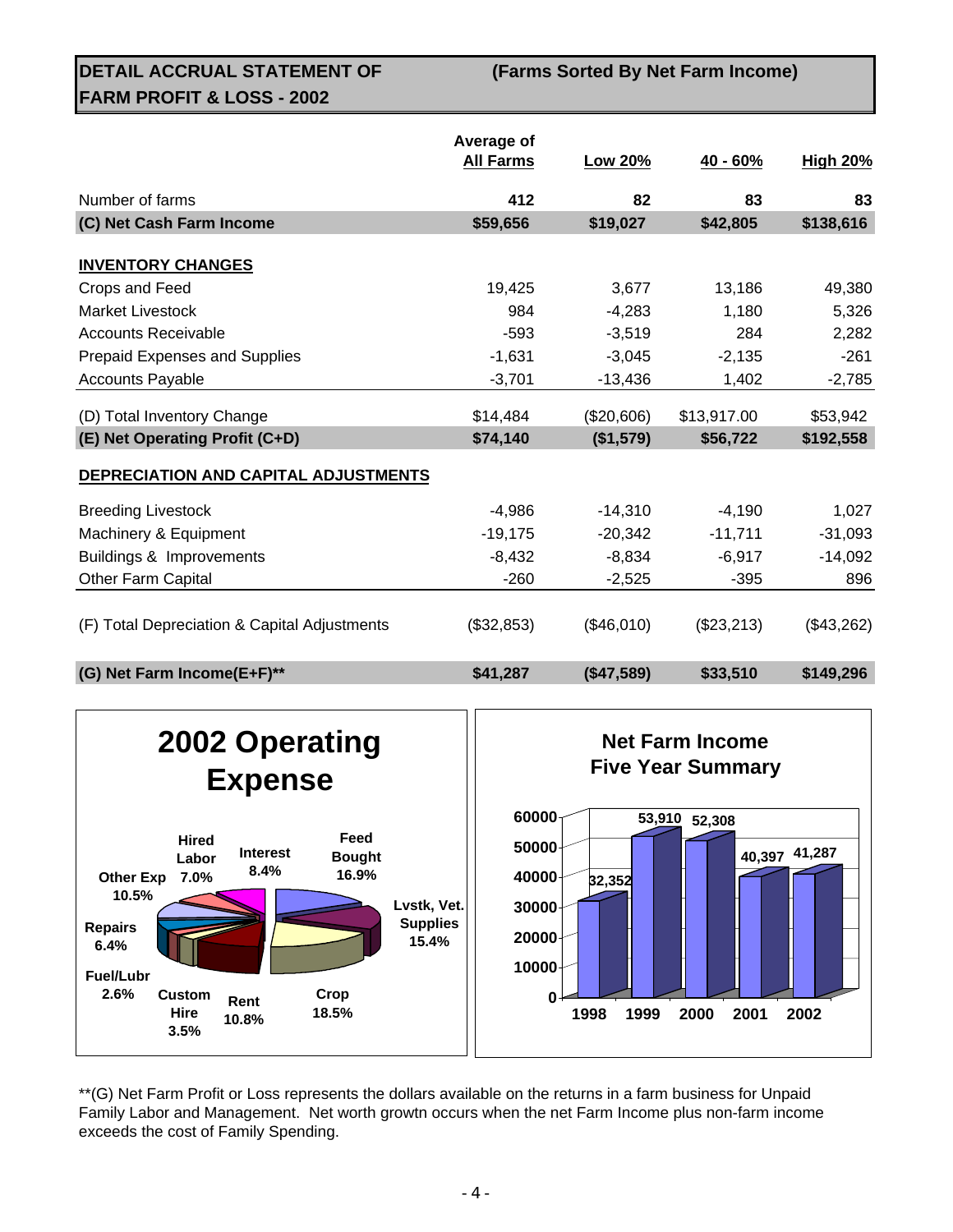| <b>2002 Inventory Changes</b>                  |                                | (Farms Sorted By Net Farm Income |          |                 |
|------------------------------------------------|--------------------------------|----------------------------------|----------|-----------------|
|                                                | Average of<br><b>All Farms</b> | <b>Low 20%</b>                   | 40 - 60% | <b>High 20%</b> |
| Number of farms                                | 412                            | 82                               | 83       | 83              |
| <b>Net Cash Farm Income</b>                    | \$59,656                       | \$19,027                         | \$42,805 | \$138,616       |
| <b>Crops and Feed</b>                          |                                |                                  |          |                 |
| <b>Ending Inventory</b>                        | 104,142                        | 81,021                           | 69,793   | 209,177         |
| Beginning Inventory                            | 84,717                         | 77,344                           | 56,607   | 159,798         |
| <b>Inventory Changes</b>                       | 19,425                         | 3,677                            | 13,186   | 49,380          |
| <b>Market Livestock</b>                        |                                |                                  |          |                 |
| <b>Ending Inventory</b>                        | 41,256                         | 48,055                           | 23,169   | 79,201          |
| <b>Beginning Inventory</b>                     | 40,273                         | 52,338                           | 21,988   | 73,875          |
| <b>Inventory Changes</b>                       | 984                            | $-4,283$                         | 1,181    | 5,326           |
| <b>Accts Rec/Oth Curr Assets</b>               |                                |                                  |          |                 |
| <b>Ending Inventory</b>                        | 23,562                         | 25,586                           | 24,663   | 45,672          |
| <b>Beginning Inventory</b>                     | 24,154                         | 29,105                           | 24,379   | 43,390          |
| <b>Inventory Changes</b>                       | $-593$                         | $-3,519$                         | 284      | 2,282           |
| <b>Prepaid Exp and Supplies</b>                |                                |                                  |          |                 |
| <b>Ending Inventory</b>                        | 14,315                         | 6,773                            | 8,418    | 36,819          |
| <b>Beginning Inventory</b>                     | 15,946                         | 9,818                            | 10,553   | 37,080          |
| <b>Inventory Changes</b>                       | $-1,631$                       | $-3,045$                         | $-2,135$ | $-261$          |
| <b>Accounts Payable &amp; Accrued Expenses</b> |                                |                                  |          |                 |
| <b>Beginning Inventory</b>                     | 11,469                         | 17,163                           | 9,568    | 12,006          |
| <b>Ending Inventory</b>                        | 15,170                         | 30,599                           | 8,166    | 14,791          |
| <b>Inventory Changes</b>                       | $-3,701$                       | $-13,436$                        | 1,402    | $-2,785$        |
| <b>Total Inventory Change</b>                  | 14,484                         | $-20,606$                        | 13,917   | 53,942          |
| <b>Net Operating Profit</b>                    | 74,140                         | $-1,579$                         | 56,722   | 192,558         |

| <b>Depreciation/Capital Adjustments</b>           |                  | (Farms Sorted By Net Farm Income |           |                 |
|---------------------------------------------------|------------------|----------------------------------|-----------|-----------------|
|                                                   | Average of       |                                  |           |                 |
|                                                   | <b>All Farms</b> | Low 20%                          | 40 - 60%  | <b>High 20%</b> |
| Number of farms                                   | 412              | 82                               | 83        | 83              |
| <b>Net Operating Profit</b>                       | 74,140           | $-1,579$                         | 56,722    | 192,558         |
| <b>Breeding Livestock</b>                         |                  |                                  |           |                 |
| <b>Ending Inventory</b>                           | 72,172           | 93,172                           | 56,396    | 103,029         |
| <b>Capital Sales</b>                              | 2,067            | 5,428                            | 2,685     | 843             |
| <b>Beginning Inventory</b>                        | 70,041           | 93,047                           | 57,559    | 95,014          |
| <b>Capital Purchases</b>                          | 9,184            | 19,862                           | 5,712     | 7,831           |
| Deprec & Cap. Adjust.                             | $-4,986$         | $-14,310$                        | $-4,190$  | 1,027           |
| <b>Machinery &amp; Equipment</b>                  |                  |                                  |           |                 |
| <b>Ending Inventory</b>                           | 165,133          | 128,864                          | 110,082   | 301,757         |
| <b>Capital Sales</b>                              | 2,053            | 1,935                            | 1,764     | 3,396           |
| <b>Beginning Inventory</b>                        | 158,499          | 126,721                          | 101,279   | 290,149         |
| <b>Capital Purchases</b>                          | 27,862           | 24,420                           | 22,278    | 46,097          |
| Deprec & Cap. Adjust.                             | $-19,175$        | $-20,342$                        | $-11,711$ | $-31,093$       |
| <b>Buildings &amp; Improvement</b>                |                  |                                  |           |                 |
| <b>Ending Inventory</b>                           | 143,060          | 146,537                          | 116,638   | 262,064         |
| <b>Capital Sales</b>                              | 562              | 1,789                            | 306       | 77              |
| <b>Beginning Inventory</b>                        | 132,480          | 135,548                          | 104,367   | 238,252         |
| <b>Capital Purchases</b>                          | 19,574           | 21,612                           | 19,494    | 37,981          |
| Deprec & Cap. Adjust.                             | $-8,432$         | $-8,834$                         | $-6,917$  | $-14,092$       |
| <b>Other Capital Assets</b>                       |                  |                                  |           |                 |
| <b>Ending Inventory</b>                           | 31,151           | 36,621                           | 21,874    | 55,568          |
| <b>Capital Sales</b>                              | 862              | 2,257                            |           | 1,779           |
| <b>Beginning Inventory</b>                        | 30,145           | 38,816                           | 21,098    | 52,342          |
| <b>Capital Purchases</b>                          | 2,128            | 2,586                            | 1,171     | 4,108           |
| Deprec & Cap. Adjust.                             | $-260$           | $-2,525$                         | $-395$    | 896             |
| <b>Total Depreciation and Capital Adjustments</b> | $-32,853$        | $-46,010$                        | $-23,213$ | $-43,262$       |
| <b>Net Farm Income</b>                            | 41,287           | $-47,589$                        | 33,510    | 149,296         |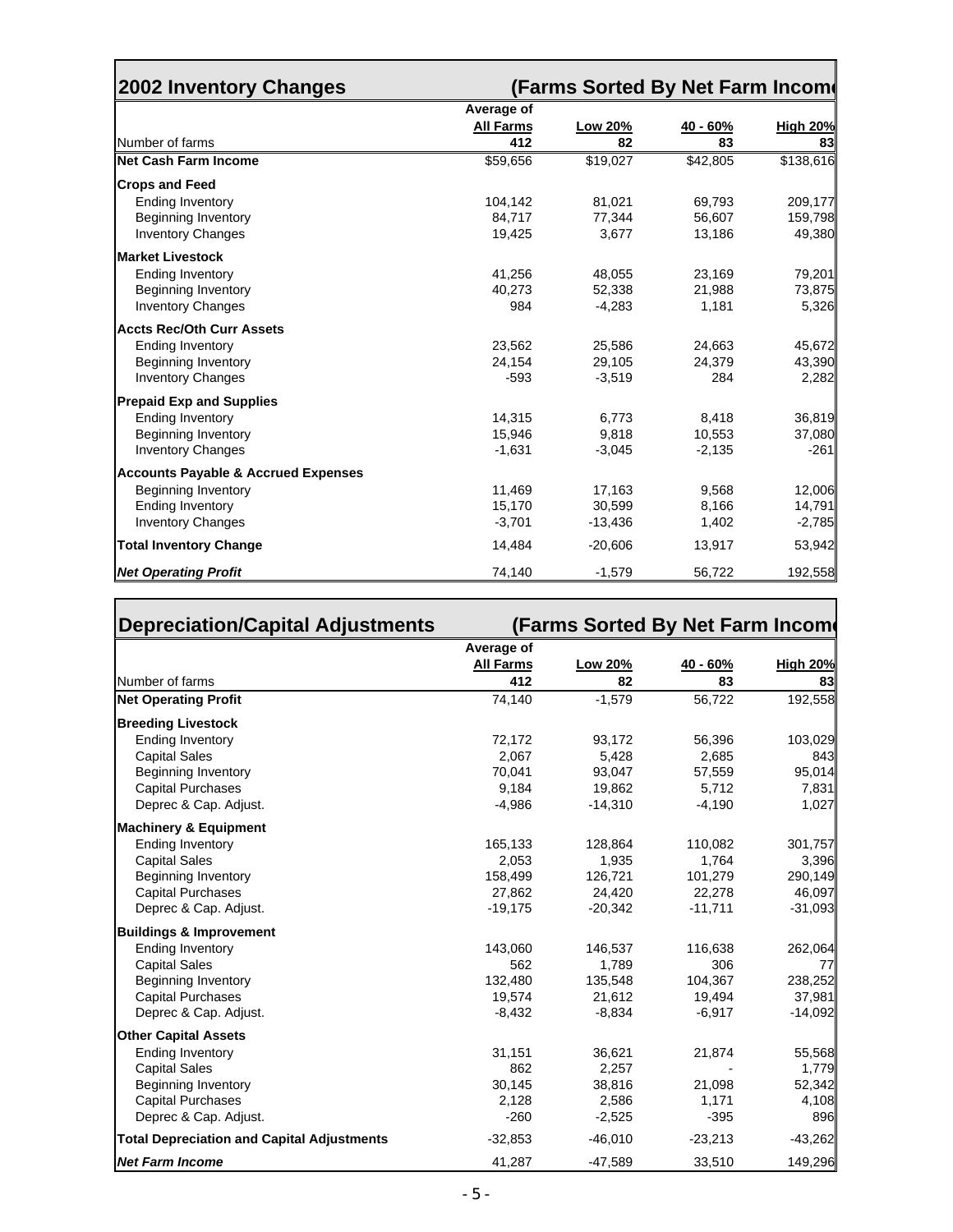## **Profitability & Liquidity Analysis - 2002**

|                                        | Avg of<br><b>All Farms</b> | <b>Low 20%</b> | 40 - 60%                        | <b>High 20%</b> | Avg of<br><b>All Farms</b> |             |         | Low 20% 40 - 60% High 20% |
|----------------------------------------|----------------------------|----------------|---------------------------------|-----------------|----------------------------|-------------|---------|---------------------------|
| Number of farms                        | 412                        | 82             | 83                              | 83              | 412                        | 82          | 83      | 83                        |
|                                        |                            |                | -Cost-------------------------- |                 |                            | -Market---- |         |                           |
| 2002 Profitability                     |                            |                |                                 |                 |                            |             |         |                           |
| Net Farm Income                        | 41,287                     | $-47,589$      | 33,510                          | 149,296         | 52,360                     | $-31,911$   | 43,326  | 151,020                   |
| Labor and Management Earnings          | 18,748                     | $-64,466$      | 20,761                          | 101,521         | 22,581                     | $-56,526$   | 25,399  | 95,060                    |
| Rate of Return on Assets               | 5.0%                       | $-4.4%$        | 5.8%                            | 10.1%           | 5.0%                       | $-1.9%$     | 5.9%    | 8.4%                      |
| Rate of Return on Equity               | 3.1%                       | $-29.6%$       | 4.0%                            | 13.2%           | 4.6%                       | $-14.8%$    | 6.1%    | 11.5%                     |
| <b>Operating Profit Margin</b>         | 12.1%                      | $-13.1%$       | 13.9%                           | 21.2%           | 15.4%                      | $-7.5%$     | 18.0%   | 21.5%                     |
| <b>Asset Turnover Rate</b>             | 41.3%                      | 33.8%          | 41.6%                           | 47.8%           | 32.4%                      | 26.0%       | 32.5%   | 39.1%                     |
| Interest on Farm Net Worth             | 22,539                     | 16,877         | 12,748                          | 47,776          | 29,780                     | 24,615      | 17,927  | 55,959                    |
| Farm Interest Expense                  | 29,398                     | 39,075         | 24,752                          | 36,634          | 29,398                     | 39,075      | 24,752  | 36,634                    |
| Value of Operator Lbr and Mgmt.        | 29,789                     | 28,095         | 25,237                          | 43,969          | 29,789                     | 28,095      | 25,237  | 43,969                    |
| Return on Farm Assets                  | 40,896                     | $-36,609$      | 33,024                          | 141,961         | 51,969                     | $-20,931$   | 42,840  | 143,685                   |
| Average Farm Assets                    | 815,305                    | 828,226        | 570,835                         | 1,401,186       | 1,040,187                  | 1,074,668   | 730,781 | 1,711,270                 |
| Return on Farm Equity                  | 11,498                     | $-75,684$      | 8,273                           | 105,328         | 22,571                     | $-60,006$   | 18,089  | 107,051                   |
| Average Farm Equity                    | 366,022                    | 255,800        | 206,813                         | 795,850         | 493,929                    | 405,099     | 297,216 | 932,304                   |
| Value of Farm Production               | 336,910                    | 279,791        | 237,584                         | 669,792         | 336,910                    | 279,791     | 237,584 | 669,792                   |
|                                        | Avg of                     |                |                                 |                 |                            |             |         |                           |
|                                        | <b>All Farms</b>           | Low 20%        | 40 - 60%                        | <b>High 20%</b> |                            |             |         |                           |
| Number of farms                        | 412                        | 82             | 83                              | 83              |                            |             |         |                           |
| 2002 Liquidity (Cash)                  |                            |                |                                 |                 |                            |             |         |                           |
| Net Cash Farm Income                   | 59,656                     | 19,027         | 42,805                          | 138,616         |                            |             |         |                           |
| Net Nonfarm Income                     | 21,115                     | 34,209         | 21,394                          | 8,012           |                            |             |         |                           |
| Family Living and Taxes Paid           | 45,980                     | 40,757         | 41,288                          | 64,794          |                            |             |         |                           |
| <b>Real Estate Principal Payments</b>  | 15,340                     | 19,620         | 13,391                          | 22,093          |                            |             |         |                           |
| Cash Avilable for Interm. Debt         | 19,451                     | $-7,140$       | 9,521                           | 59,742          |                            |             |         |                           |
| Average Intermediate Debt              | 120,849                    | 177,375        | 89,193                          | 162,290         |                            |             |         |                           |
| Years to Turnover Interm. Debt         | 6.2                        | $***$          | 9.4                             | 2.7             |                            |             |         |                           |
| Expense as a % of Income               | 85%                        | 95%            | 85%                             | 82%             |                            |             |         |                           |
| Interest as a % of Income              | 7%                         | 9%             | 9%                              | 5%              |                            |             |         |                           |
| 2001 Liquidity (Accrual)               |                            |                |                                 |                 |                            |             |         |                           |
| <b>Total Accrual Farm Income</b>       | 423,537                    | 405,164        | 292,947                         | 813,539         |                            |             |         |                           |
| <b>Total Accrual Operating Expense</b> | 349,397                    | 406,743        | 236,224                         | 620,981         |                            |             |         |                           |
| Net Accrual Operating Income           | 74,140                     | $-1,579$       | 56,722                          | 192,558         |                            |             |         |                           |
| Net Nonfarm Income                     | 21,115                     | 34,209         | 21,394                          | 8,012           |                            |             |         |                           |
| Family Living and Taxes Paid           | 45,980                     | 40,757         | 41,288                          | 64,794          |                            |             |         |                           |
| Real Estate Principal Payments         | 15,340                     | 19,620         | 13,391                          | 22,093          |                            |             |         |                           |
| Available for Intermediate Debt        | 33,935                     | $-27,747$      | 23,437                          | 113,683         |                            |             |         |                           |
| Average Intermediate Debt              | 120,849                    | 177,375        | 89,193                          | 162,290         |                            |             |         |                           |
| Years to Turnover Interm. Debt         | 3.6                        | $***$          | 3.8                             | 1.4%            |                            |             |         |                           |
| Expense as a % of Income               | 82%                        | 100%           | 81%                             | 76%             |                            |             |         |                           |
| Interest as a % of Income              | 7%                         | 10%            | 8%                              | 5%              |                            |             |         |                           |

\*\* Income insufficient to meet debt servicing requirements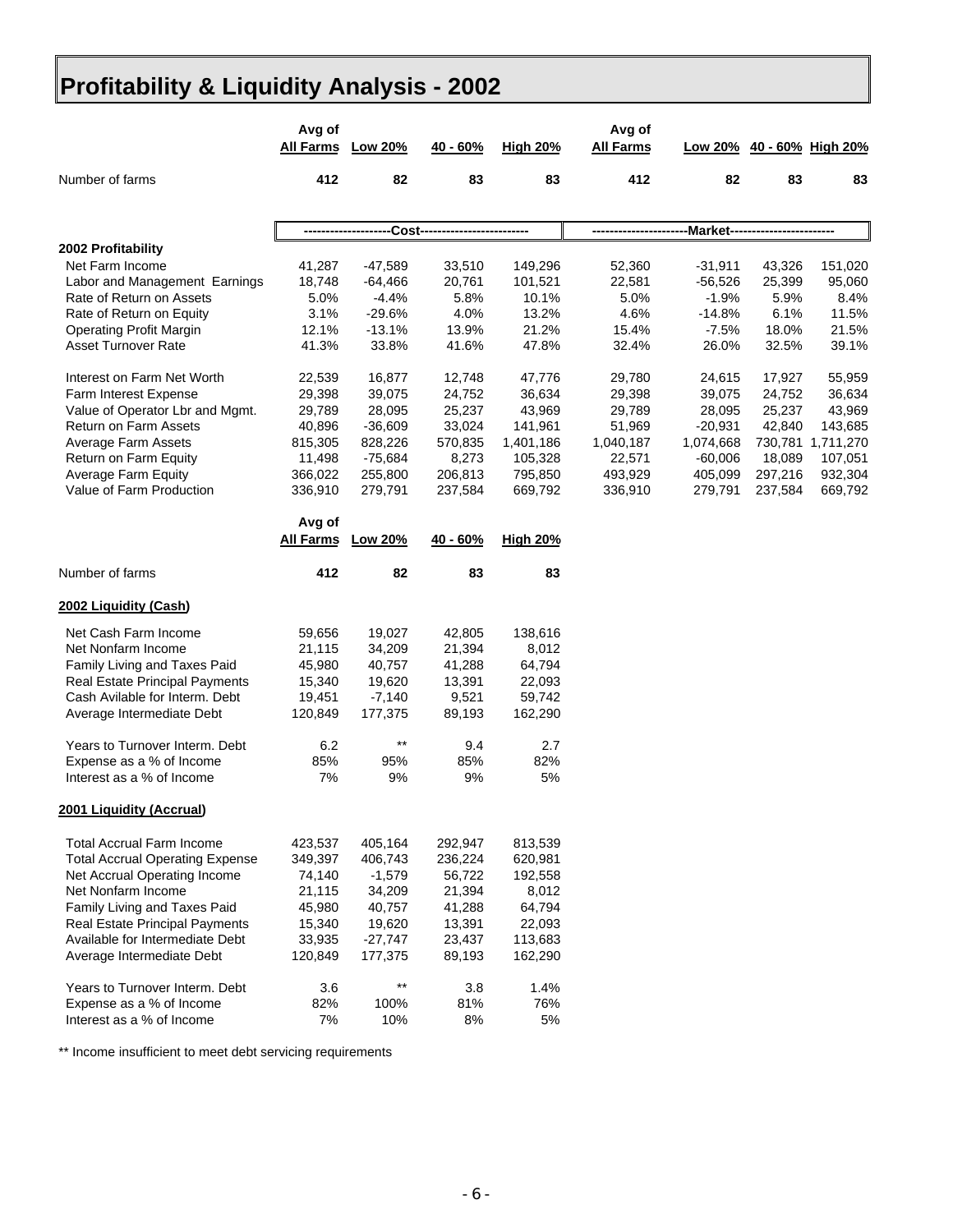# **Balance Sheet - Assets at Cost Value, 2002**

|                                            | Avg. of          |           |               |                 |
|--------------------------------------------|------------------|-----------|---------------|-----------------|
|                                            | <b>All Farms</b> | Low 20%   | 40 - 60%      | <b>High 20%</b> |
| Number of farms                            | 412              | 82        | 83            | 83              |
| <b>ASSETS</b>                              | Ending           | Ending    | <b>Ending</b> | Ending          |
| Cash and checking accounts                 | 11,916           | 20,111    | 4,929         | 17,336          |
| Prepaid expenses & supplies                | 14,315           | 6,773     | 8,418         | 36,819          |
| Growing crops                              | 782              | 122       | 36            | 3,721           |
| Accounts receivable                        | 16,487           | 13,590    | 22,132        | 28,464          |
| Hedging accounts                           | 1,632            | 1,961     | 540           | 3,475           |
| Crops held for sale or feed                | 90,915           | 66,786    | 57,707        | 192,171         |
| Crops under government loan                | 33,683           | 34,289    | 27,918        | 50,494          |
| Market livestock held for sale             | 41,256           | 48,055    | 23,169        | 79,201          |
| Other current assets                       | 4,662            | 9,913     | 1,955         | 10,011          |
| <b>Total Current Farm Assets</b>           | 215,647          | 201,600   | 146,805       | 421,693         |
| <b>Breeding livestock</b>                  | 72,172           | 93,172    | 56,396        | 103,029         |
| Machinery and equipment                    | 158,389          | 125,244   | 107,184       | 282,431         |
| <b>Titled Vehicles</b>                     | 6,745            | 3,620     | 2,897         | 19,326          |
| Other intermediate assets                  | 14,235           | 15,471    | 11,536        | 21,877          |
| <b>Total Intermediate Farm Assets</b>      | 251,540          | 237,507   | 178,013       | 426,664         |
|                                            |                  |           |               |                 |
| Farm land                                  | 239,166          | 261,413   | 154,799       | 357,164         |
| Buildings and improvements                 | 143,060          | 146,537   | 116,638       | 262,064         |
| Other long-term assets                     | 16,916           | 21,150    | 10,339        | 33,691          |
| <b>Total Long Term Farm Assets</b>         | 399,143          | 429,099   | 281,775       | 652,918         |
| <b>Total Farm Assets</b>                   | 866,330          | 868,206   | 606,593       | 1,501,275       |
| <b>Total Non-Farm Assets</b>               | 129,265          | 130,410   | 99,164        | 146,003         |
| <b>Total Farm &amp; Non-farm Assets</b>    | 995,595          | 998,616   | 705,756       | 1,647,278       |
| <b>LIABILITIES</b>                         |                  |           |               |                 |
|                                            |                  |           |               |                 |
| <b>Accrued Interest</b>                    | 4,963            | 6,804     | 3,383         | 5,516           |
| <b>Accounts Payable</b>                    | 10,229           | 23,817    | 4,790         | 9,316           |
| <b>Current Notes</b>                       | 80,118           | 108,088   | 45,677        | 129,367         |
| Government Crop Loans                      | 29,134           | 29,495    | 24,693        | 42,707          |
| Principal Due on Term Debt                 | 33,369           | 37,992    | 26,078        | 50,366          |
| <b>Total Current Farm Liabilities</b>      | 157,812          | 206,195   | 104,621       | 237,272         |
| <b>Total Intermediate Farm Liabilities</b> | 103,368          | 159,738   | 78,307        | 135,146         |
| <b>Total Long-term Farm Liabilities</b>    | 229,080          | 267,236   | 211,250       | 288,499         |
| <b>Total Farm Liabilities</b>              | 490,260          | 633,170   | 394,178       | 660,916         |
| <b>Total Nonfarm Liabilities</b>           | 19,315           | 18,935    | 23,643        | 13,422          |
| <b>Total Liabilities</b>                   | 509,575          | 652,105   | 417,821       | 674,338         |
|                                            |                  |           |               |                 |
| Net Worth (farm and nonfarm)               | 486,020          | 346,511   | 287,935       | 972,940         |
| <b>Net Worth Change (Cost Value)</b>       | 22,129           | $-34,035$ | 8,839         | 91,235          |
| <b>Ratio Analysis</b>                      |                  |           |               |                 |
| <b>Current Farm Liabilities/Assets</b>     | 73%              | 102%      | 71%           | 56%             |
| Curr. & Interm Farm Liab/Assets            | 56%              | 83%       | 56%           | 44%             |
| Long Term Farm Liab/Assets                 | 57%              | 62%       | 75%           | 44%             |
| <b>Total Debt to Asset Ratio</b>           | 51%              | 65%       | 59%           | 41%             |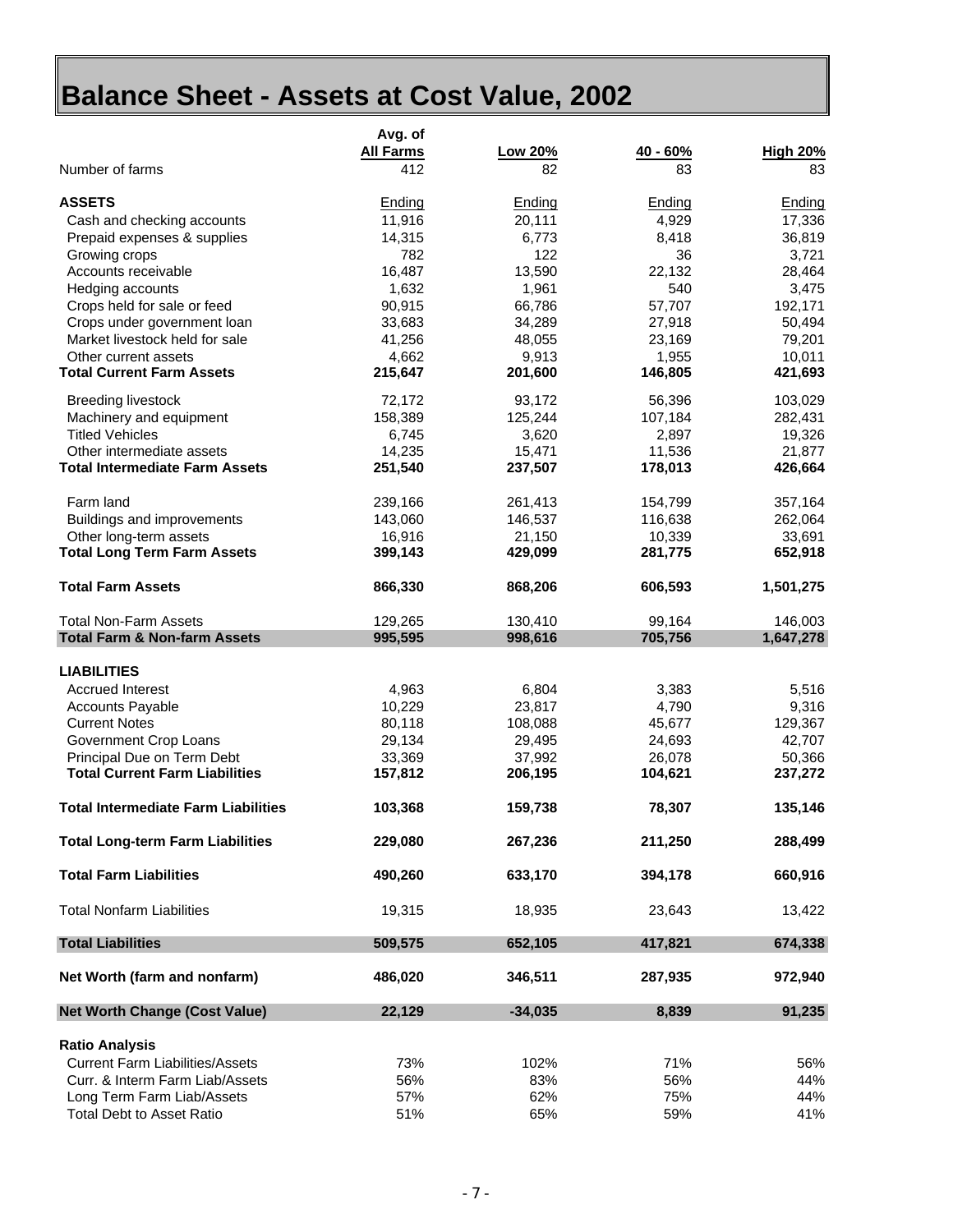## **Balance Sheet - Assets at Market Value, 2002**

|                                                 | Avg of<br><b>All Farms</b> | Low 20%       | $40 - 60%$    | <b>High 20%</b> |
|-------------------------------------------------|----------------------------|---------------|---------------|-----------------|
| Number of farms                                 | 412                        | 82            | 83            | 83              |
|                                                 | Ending                     | Ending        | Ending        | Ending          |
| <b>ASSETS</b>                                   |                            |               |               |                 |
| Cash and checking balance                       | 11,916                     | 20,111        | 4,929         | 17,336          |
| Prepaid expenses & supplies                     | 14,315                     | 6,773         | 8,418         | 36,819          |
| Growing crops                                   | 782                        | 122<br>13,590 | 36            | 3,721           |
| Accounts receivable                             | 16,487<br>1,632            | 1,961         | 22,132<br>540 | 28,464<br>3,475 |
| Hedging accounts<br>Crops held for sale or feed | 90,915                     | 66,786        | 57,707        | 192,171         |
| Crops under government loan                     | 33,683                     | 34,289        | 27,918        | 50,494          |
| Market livestock held for sale                  | 41,256                     | 48,055        | 23,169        | 79,201          |
| Other current assets                            | 4,662                      | 9,913         | 1,955         | 10,011          |
| <b>Total Current Farm Assets</b>                | 215,647                    | 201,600       | 146,805       | 421,693         |
| <b>Breeding livestock</b>                       | 81,640                     | 101,053       | 62,800        | 123,157         |
| Machinery and equipment                         | 227,070                    | 223,318       | 153,359       | 365,228         |
| <b>Titled Vehicles</b>                          | 8,168                      | 7,044         | 4,190         | 18,397          |
| Other intermediate assets                       | 15,075                     | 14,454        | 15,658        | 23,042          |
| <b>Total Intermediate Farm Assets</b>           | 331,953                    | 345,869       | 236,007       | 529,825         |
| Farm land                                       | 355,608                    | 382,456       | 231,905       | 526,429         |
| Buildings and improvements                      | 182,171                    | 174,906       | 146,361       | 316,525         |
| Other long-term assets                          | 17,322                     | 20,857        | 14,296        | 33,167          |
| <b>Total Long Term Farm Assets</b>              | 555,100                    | 578,220       | 392,562       | 876,121         |
| <b>Total Farm Assets</b>                        | 1,102,700                  | 1,125,688     | 775,373       | 1,827,639       |
| <b>Total Non-Farm Assets</b>                    | 141,736                    | 144,571       | 112,104       | 154,569         |
| <b>Total Farm &amp; Non-farm Assets</b>         | 1,244,436                  | 1,270,259     | 887,477       | 1,982,208       |
| <b>LIABILITIES</b>                              |                            |               |               |                 |
| <b>Accrued Interest</b>                         | 4,963                      | 6,804         | 3,383         | 5,516           |
| <b>Accounts Payable</b>                         | 10,229                     | 23,817        | 4,790         | 9,316           |
| <b>Current Notes</b>                            | 80,118                     | 108,088       | 45,677        | 129,367         |
| Government Crop Loans                           | 29,134                     | 29,495        | 24,693        | 42,707          |
| Principal Due on Term Debt                      | 33,369                     | 37,992        | 26,078        | 50,366          |
| <b>Total Current Farm Liabilities</b>           | 157,812                    | 206,195       | 104,621       | 237,272         |
| <b>Total Intermediate Farm Liabilities</b>      | 103,368                    | 159,738       | 78,307        | 135,146         |
| <b>Total Long-term Farm Liabilities</b>         | 229,080                    | 267,236       | 211,250       | 288,499         |
| <b>Total Farm Liabilities</b>                   | 490,260                    | 633,170       | 394,178       | 660,916         |
| <b>Total Nonfarm Liabilities</b>                | 19,315                     | 18,935        | 23,643        | 13,422          |
| Total Liabilities excluding deferreds           | 509,575                    | 652,105       | 417,821       | 674,338         |
| <b>Total Deferred Liabilities</b>               | 107,305                    | 105,418       | 77,371        | 193,695         |
| <b>Total Liabilities</b>                        | 616,881                    | 757,523       | 495,192       | 868,033         |
| <b>Retained Earnings</b>                        | 486,020                    | 346,511       | 287,935       | 972,940         |
| <b>Market Valuation Equity</b>                  | 141,536                    | 166,226       | 104,350       | 141,235         |
| Net Worth (farm and nonfarm)                    | 627,556                    | 512,736       | 392,285       | 1,114,175       |
| Net Worth excluding deferreds                   | 734,861                    | 618,154       | 469,656       | 1,307,870       |
| <b>Net Worth Change</b>                         | 33,902                     | $-18,220$     | 17,382        | 94,437          |
| <b>Ratio Analysis</b>                           |                            |               |               |                 |
| <b>Current Farm Liabilities/Assets</b>          | 73%                        | 102%          | 71%           | 56%             |
| Curr. & Interm Farm Liab/Assets                 | 48%                        | 67%           | 48%           | 39%             |
| Long Term Farm Liab/Assets                      | 41%                        | 46%           | 54%           | 33%             |
| <b>Total Debt to Asset Ratio</b>                | 50%                        | 60%           | 56%           | 44%             |
| Debt to Assets Excl. Deferreds                  | 41%                        | 51%           | 47%           | 34%             |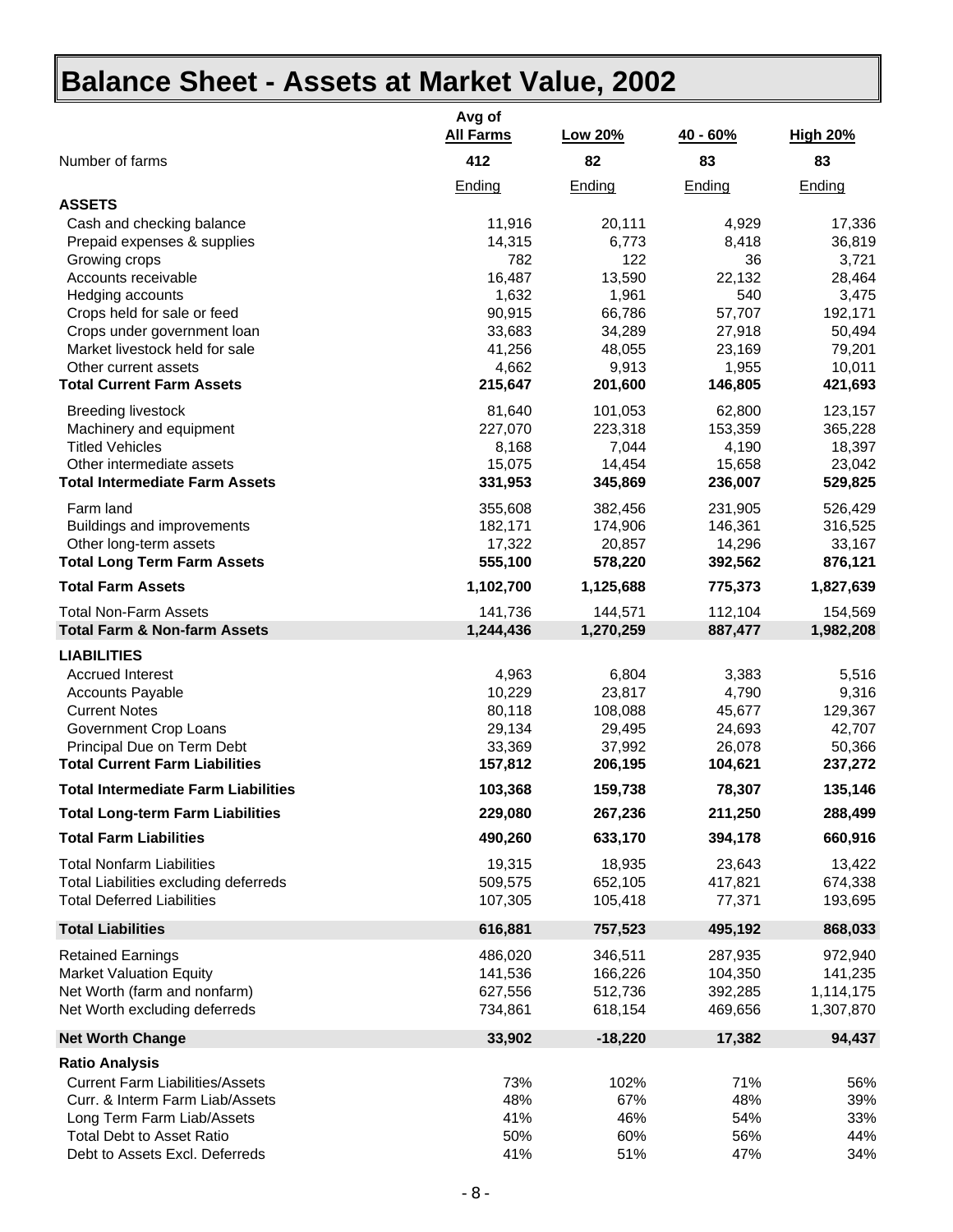# **Financial Standards Measures, 2002**

|                                                                                                                                                             | Avg of<br><b>All Farms</b>             | Low 20%                                      | 40 - 60%                                | <b>High 20%</b>                         |
|-------------------------------------------------------------------------------------------------------------------------------------------------------------|----------------------------------------|----------------------------------------------|-----------------------------------------|-----------------------------------------|
| Number of farms                                                                                                                                             | 412                                    | 82                                           | 83                                      | 83                                      |
| <b>Liquidity</b><br><b>Current Ratio</b><br>Working capital                                                                                                 | 1.37<br>57,835                         | 0.98<br>$-4,596$                             | 1.4<br>42,184                           | 1.78<br>184,421                         |
| <b>Solvency (Market)</b><br>Farm debt to asset ratio<br>Farm equity to asset ratio<br>Farm debt to equity ratio                                             | 54%<br>46%<br>116%                     | 65%<br>35%<br>187%                           | 60%<br>40%<br>152%                      | 47%<br>53%<br>87%                       |
| <b>Profitability (Cost)</b><br>Rate of return of farm assets<br>Rate of return on farm equity<br>Operating profit margin<br>Net farm income                 | 5.0%<br>3.1%<br>12.1%<br>41,287        | $-4.4%$<br>$-29.6%$<br>$-13.1%$<br>$-47,589$ | 5.8%<br>4.0%<br>13.9%<br>33,510         | 10.1%<br>13.2%<br>21.2%<br>149,296      |
| <b>Repayment Capacity</b><br>Term debt coverage ratio<br>Capital replacement margin                                                                         | 119%<br>11,809                         | 28%<br>$-57,336$                             | 111%<br>5,705                           | 203%<br>84,611                          |
| <b>Efficiency</b><br>Asset turnover rate (cost)<br>Operating expense ratio<br>Depreciation expense ratio<br>Interest expense ratio<br>Net farm income ratio | 41.3%<br>75.6%<br>7.8%<br>6.9%<br>9.7% | 33.8%<br>90.7%<br>11.4%<br>9.6%<br>$-11.7%$  | 41.6%<br>72.2%<br>7.9%<br>8.4%<br>11.4% | 47.8%<br>71.8%<br>5.3%<br>4.5%<br>18.4% |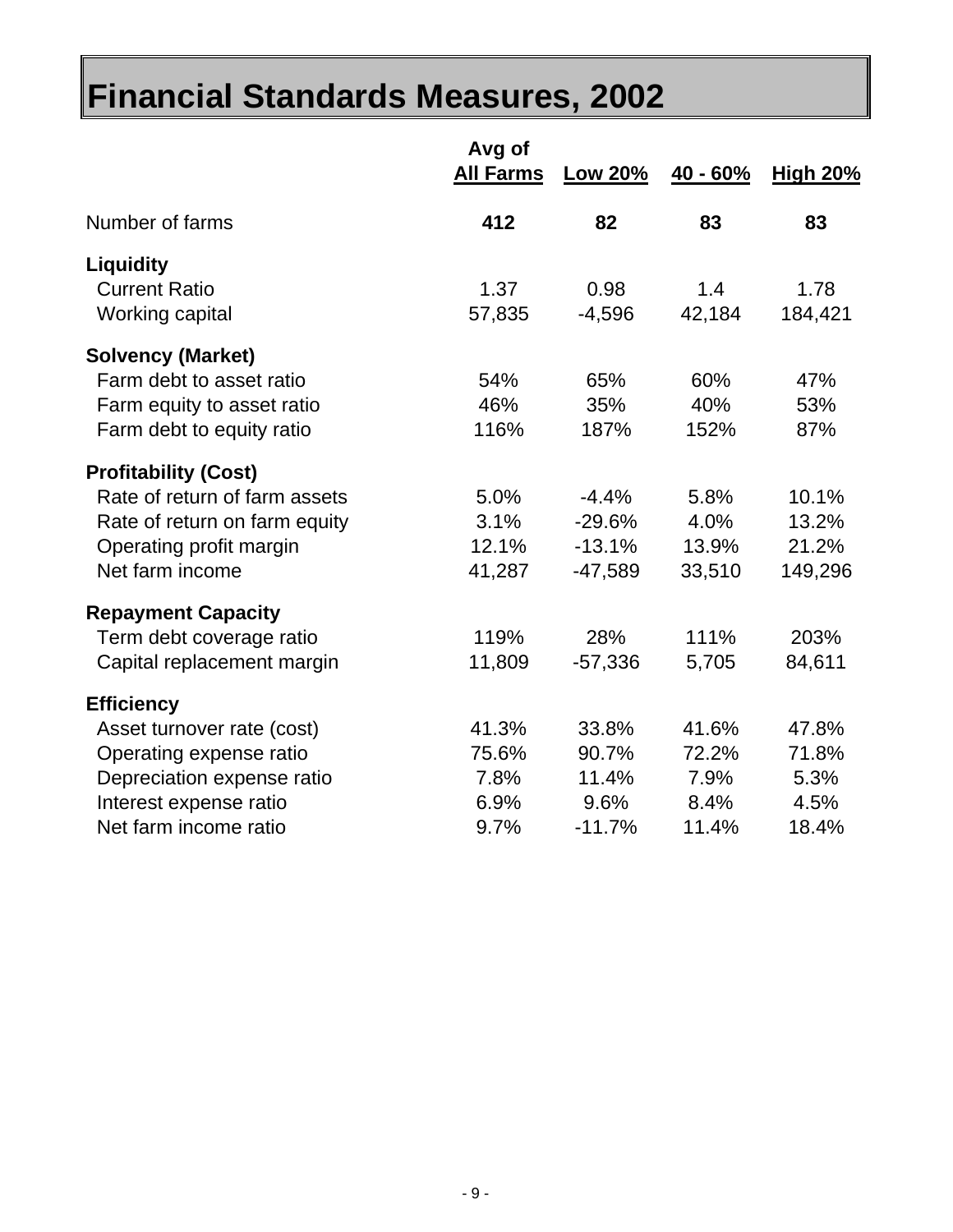## **Summary of Selected Financial Information - 2002**



Note: The total of Liabilities plus Net Worth is equal to the Total Assets. This data includes both Farm and Non Farm Assets and Liabilities. (December 31)



Note: The Debt to Asset Ratio is a comparison Note: Total Oper. Expense to Total Oper. of the Total Liabilities to the Total Assets. It Income is an indication of the amount of is an indication of the amount debt held for each every dollar of oper. income which is spent dollar of asset. **on operation** on oper. expense.



Note: The change in Net Worth includes Farm Note: This ratio is a comparison of the and Non-Farm Assets & Liabilities. Current Assets to the Current Liabilities.





(December 31)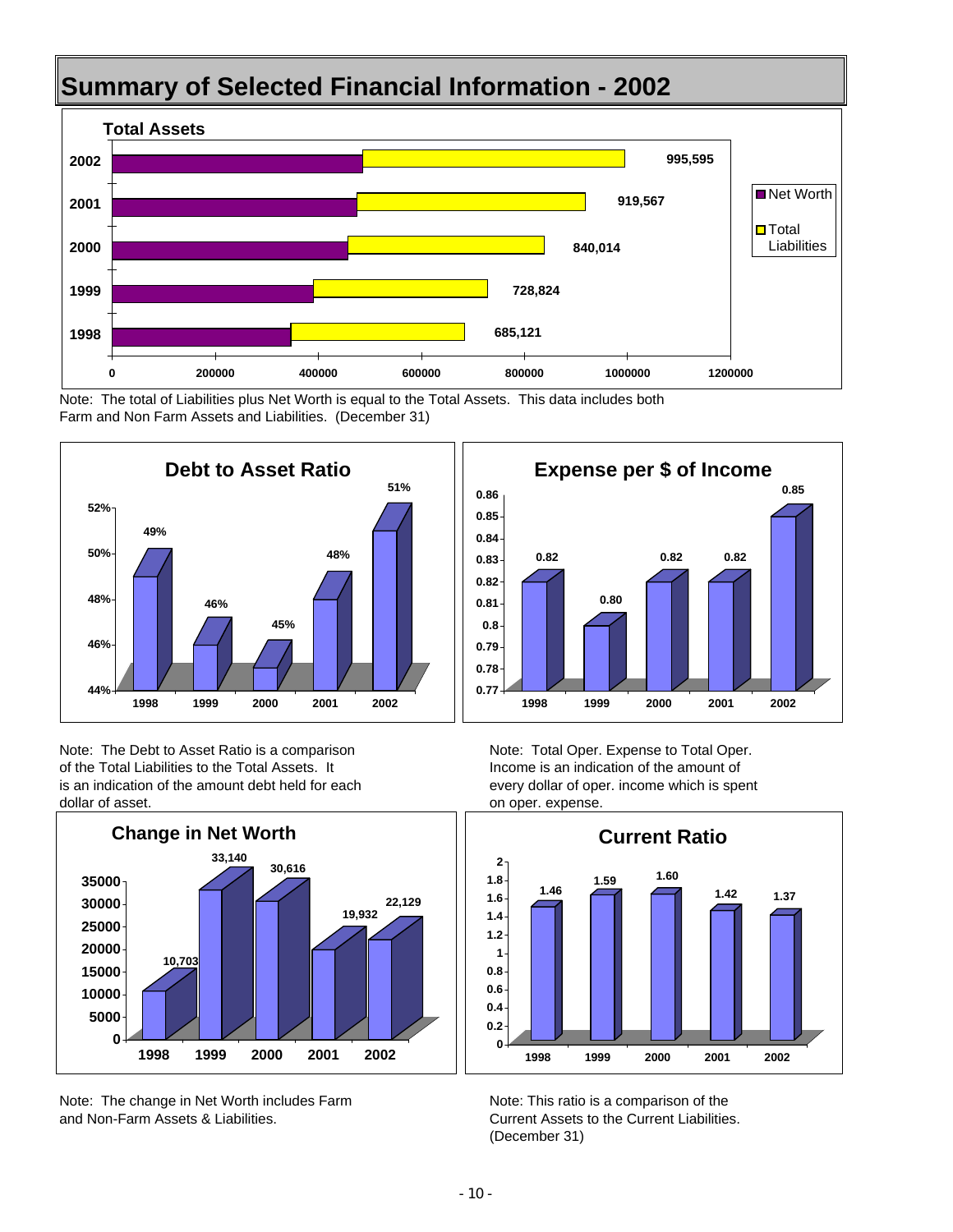#### Total Assets

|                          | 1997                | 1998   | 1999   | 2000   | 2001   | 2002   |
|--------------------------|---------------------|--------|--------|--------|--------|--------|
| Net Worth                | 343562              | 347208 | 390712 | 458041 | 475724 | 486020 |
| <b>Total Liabilities</b> | 292635              | 337913 | 338112 | 381973 | 443843 | 509575 |
| Debt to Asset Ratio      |                     |        |        |        |        |        |
|                          | 1997                | 1998   | 1999   | 2000   | 2001   | 2002   |
| cost basis               | 45%                 | 49%    | 46%    | 45%    | 48%    | 51%    |
|                          |                     |        |        |        |        |        |
| Expense per \$ of Income |                     |        |        |        |        |        |
|                          | 1997                | 1998   | 1999   | 2000   | 2001   | 2002   |
| cash basis               | 0.82                | 0.82   | 0.80   | 0.82   | 0.82   | 0.85   |
| accrual basis            | 0.792               | 0.831  | 0.775  | 0.787  | 0.83   | 0.825  |
|                          |                     |        |        |        |        |        |
|                          | Change in Net Worth |        |        |        |        |        |
|                          | 1997                | 1998   | 1999   | 2000   | 2001   | 2002   |
|                          | 31627               | 10703  | 33140  | 30616  | 19932  | 22129  |
|                          |                     |        |        |        |        |        |
| <b>Current Ratio</b>     |                     |        |        |        |        |        |
|                          | 1997                | 1998   | 1999   | 2000   | 2001   | 2002   |
|                          | 1.82                | 1.46   | 1.59   | 1.60   | 1.42   | 1.37   |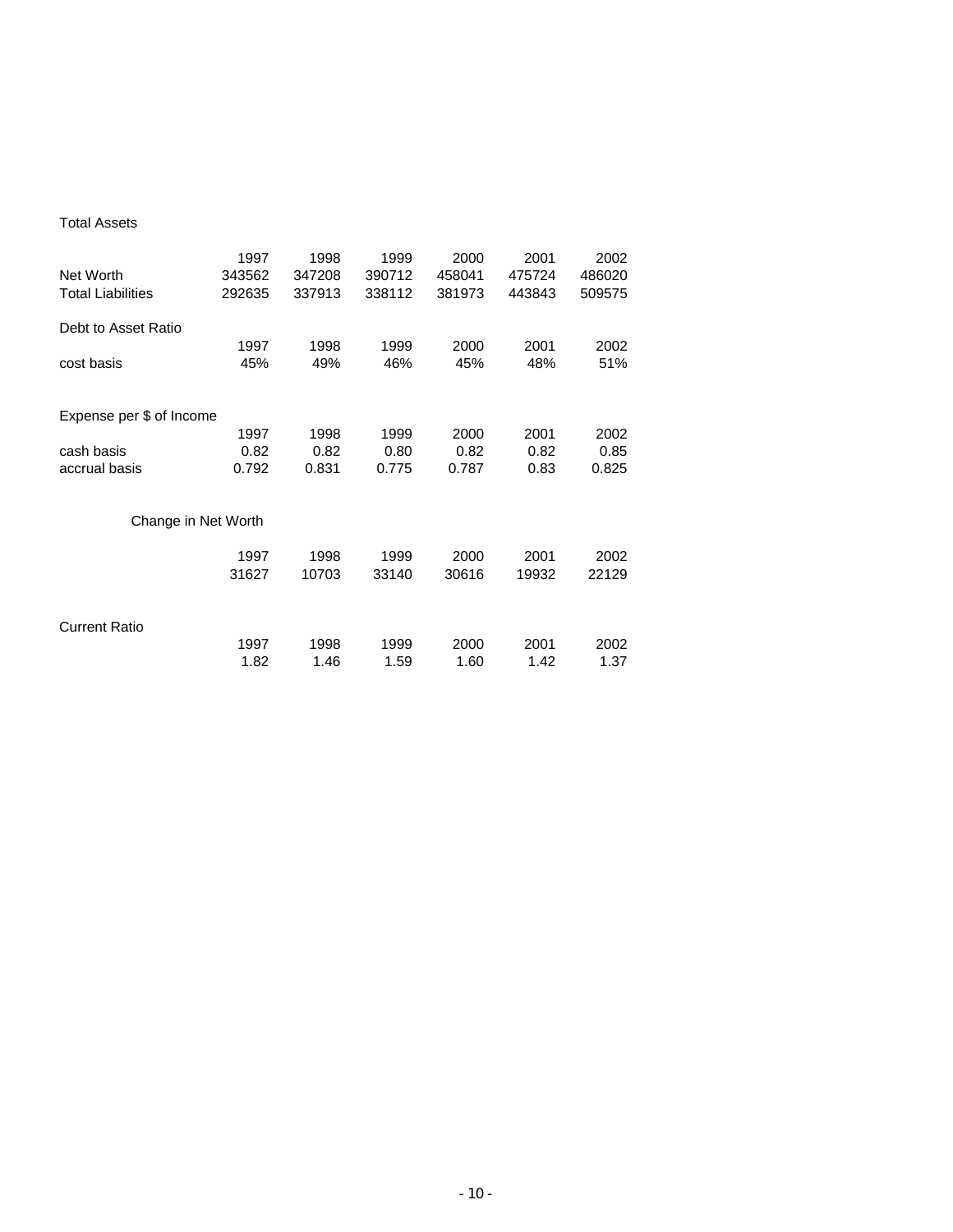#### **CROP PRODUCTION, MARKETING & LABOR SUMMARY - 2002**

|                                                            | Avg of<br><b>All Farms</b> | <b>Low 20%</b>   | $40 - 60%$              | <b>High 20%</b>   |
|------------------------------------------------------------|----------------------------|------------------|-------------------------|-------------------|
| Number of farms                                            | 412                        | 82               | 83                      | 83                |
| <b>Acreage Summary</b>                                     |                            |                  |                         |                   |
| <b>Total Acres Owned</b>                                   | 250                        | 249              | 176                     | 369               |
| <b>Total Crop Acres</b>                                    | 552                        | 491              | 364                     | 992               |
| Crop Acres Owned                                           | 194                        | 199              | 118                     | 315               |
| Crop Acres Cash Rented                                     | 340                        | 287              | 234                     | 657               |
| Crop Acres Share Rented                                    | 18                         | 5                | 12                      | 21                |
| <b>Pasture Acres</b>                                       | $\overline{7}$             | 3                | 8                       | 2                 |
| <b>Average Price Received (Cash Sales Only</b>             |                            |                  |                         |                   |
| Corn per bushel                                            | 1.99                       | 1.97             | 1.99                    | 2.00              |
| Soybeans per bu.                                           | 4.84                       | 4.88             | 4.77                    | 4.78              |
| Oats per bu.                                               | 1.71                       | 1.63             | 1.69                    | 1.69              |
| Hay, Alfalfa per ton                                       | 100.89                     | 85.88            | 85.03                   | 109.23            |
| Peas per lb.                                               | 0.076                      | 0.093            |                         | 0.071             |
| Sweet Corn per ton                                         | 40.65                      | 40.48            |                         | 41.08             |
| Beans, Green per cwt                                       | 3.45                       |                  |                         |                   |
| Straw, per ton                                             | 59.59                      |                  | 55.20                   |                   |
| Wheat, Spring per bushel                                   | 3.80                       | 4.04             |                         |                   |
| Corn Silage per ton                                        | 17.88                      |                  |                         |                   |
| Hay, Mixed per ton                                         | 74.35                      |                  |                         |                   |
| Stover per ton                                             | 16.46                      |                  |                         |                   |
| <b>Average Yield Per Acre</b>                              |                            |                  |                         |                   |
| Corn (bu.)                                                 | 170.78                     | 161.91           | 171.24                  | 174.93            |
| Soybeans (bu.)                                             | 52.41                      | 50.03            | 51.71                   | 53.49             |
| Hay, Alfalfa (ton)                                         | 4.53                       | 4.50             | 4.52                    | 5.13              |
| Corn Silage (ton)                                          | 22.13                      | 21.74            | 21.15                   | 23.35             |
| Oats (bu.)                                                 | 82.63                      | 61.84            | 84.66<br>$\blacksquare$ | 98.17             |
| Haylage, Alfalfa (ton)<br>Peas (lb.)                       | 9.88<br>3,215.95           | 8.77<br>2,144.32 | $\blacksquare$          | 10.45<br>3,674.00 |
| Sweet Corn (ton)                                           | 6.48                       | 6.84             | $\blacksquare$          | 6.10              |
| Beans, Green (cwt)                                         | 74.72                      |                  |                         |                   |
| $CRP($ \$)                                                 | 104.83                     | 124.90           | 108.97                  | 97.27             |
| Pasture (aum)                                              | 32.54                      |                  |                         |                   |
| Oatlage (ton)                                              | 4.44                       | 5.19             |                         | 3.10              |
| Hay, Mixed (ton)                                           | 2.63                       |                  |                         |                   |
| Wheat, Spring (bu.)                                        | 43.48                      | 39.76            |                         |                   |
| Rented Out (\$)                                            | 129.87                     | 171.30           |                         |                   |
| Hay, Grass (ton)                                           | 3.12                       |                  |                         |                   |
| Barley (bu.)                                               | 58.74                      |                  |                         |                   |
|                                                            | Avg of                     |                  |                         |                   |
|                                                            | <b>All Farms</b>           | Low 20%          | 40 - 60%                | <b>High 20%</b>   |
| <b>Labor Analysis</b><br>Number of farms                   |                            |                  |                         |                   |
|                                                            | 412                        | 82               | 83                      | 83                |
| Total unpaid labor hours                                   | 2,572                      | 2,243            | 2,264                   | 3,146             |
| Total hired labor hours                                    | 1,749                      | 2,172            | 1,226                   | 3,228             |
| Total labor hours per farm                                 | 4,321                      | 4,416            | 3,491                   | 6,374             |
| Unpaid hours per operator<br>Value of farm production/hour | 2,127<br>77.97             | 1,936<br>63.36   | 1,932<br>68.06          | 2,198<br>105.08   |
| Net farm income/unpaid hour                                | 16.05                      | $-21.22$         | 14.80                   | 47.46             |
|                                                            |                            |                  |                         |                   |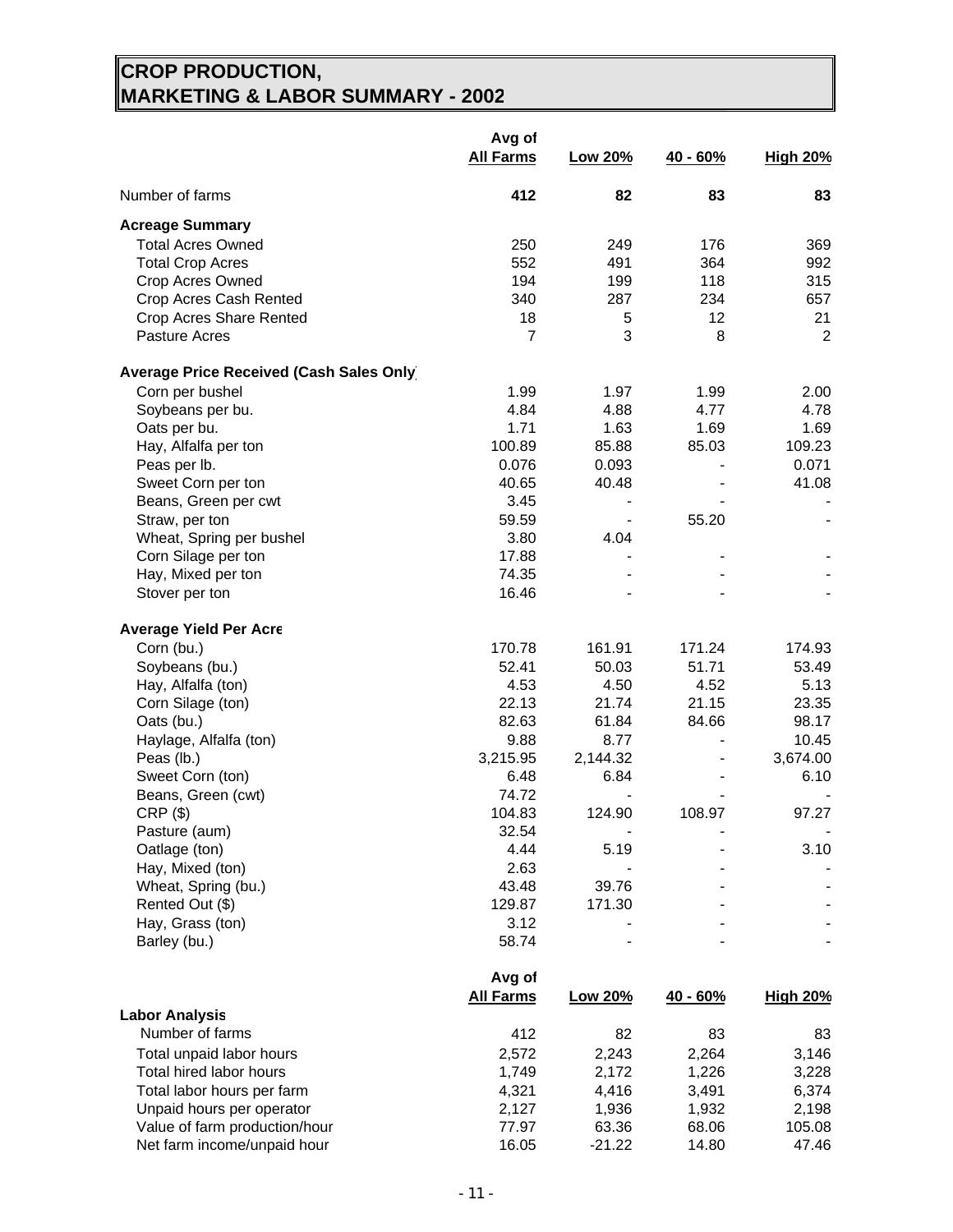## **HOUSEHOLD EXPENSES & INCOME - 2002**

### **(Includes only farms that provided detailed family living expenses)**

| <b>All Farms</b><br>Low 20%<br>40 - 60%<br><b>High 20%</b><br>Number of farms<br>147<br>31<br>33<br>27<br>3.7<br>3.6<br><b>Average Family Size</b><br>3.5<br>4.0<br><b>Family Living Expense</b><br>5,484<br>Food and meals expense<br>4,960<br>5,048<br>6,542<br>2,551<br>2,380<br>1,868<br><b>Medical Care</b><br>3,355<br>3,088<br>2,930<br><b>Health Insurance</b><br>2,605<br>3,604<br>1,516<br>1,089<br>1,770<br>Cash donations<br>2,124<br>Household supplies<br>3,365<br>3,639<br>3,210<br>3,126<br>1,498<br>1,269<br>1,592<br>Clothing<br>1,576<br>2,593<br>3,275<br>2,397<br>Personal care<br>2,514<br>804<br>922<br>1,025<br>Child / Dependent Care<br>860<br>297<br>135<br>454<br>5<br>Alimony and Child Support<br>Gifts<br>1,786<br>1,205<br>1,250<br>3,258<br>Education<br>966<br>728<br>728<br>1,773<br>2,724<br>2,653<br>2,259<br>Recreation<br>3,413<br>Utilities (household share)<br>1,527<br>1,666<br>1,516<br>1,326<br>Non-farm vehicle operating expense<br>2,579<br>2,677<br>2,265<br>2,663<br>Household real estate taxes<br>208<br>180<br>225<br>191<br>175<br>93<br>Dwelling rent<br>542<br>1,063<br>476<br>799<br>Household repairs<br>1,185<br>Non-farm interest<br>1,236<br>1,614<br>1,246<br>353<br>Disability/Long Term Care Insurance<br>165<br>176<br>79<br>201<br>1,889<br>1,925<br>2,196<br>2,308<br>Life Insurance Payments<br>129<br>38<br>172<br>Non-farm Property Insurance<br>89<br>1879<br>Miscellaneous<br>1,295<br>2,466<br>1,933<br><b>Total Cash Family Living Expense</b><br>37,533<br>35,397<br>35,633<br>230<br>166<br>304<br>Family living from the farm<br>390<br><b>Total Family Living Expense</b><br>37,763<br>35,563<br>35,937<br>42,790<br><b>Other Non-farm Expense</b><br>Income taxes<br>6,983<br>6,871<br>3,925<br>14,788<br>122<br>Furnishing & appliance purchases<br>673<br>446<br>839<br>2,273<br>1,530<br>Non-farm vehicle purchases<br>1,988<br>6,309<br>Non-farm real estate purchases<br>5,642<br>4,018<br>13,145<br>7,204<br>527<br>Other non-farm capital purchases<br>9<br>403<br>345<br>$-1,106$<br>$-710$<br>$-2,863$<br>$-2,537$<br>Non-farm savings & investments<br>12,693<br>16,528<br>27,131<br><b>Total Other Non-farm Expenditures</b><br>14,473<br><b>Total Cash Family Living, Investment &amp;</b><br><b>Non-farm Capital Purchases</b><br>52,007<br>48,090<br>69,531<br>52,161<br>Avg of<br><b>All Farms</b><br><b>High 20%</b><br>Low 20%<br>40 - 60%<br>Number of farms<br>412<br>82<br>83<br>83<br>Non Farm Income<br>Non-farm Wages and Salary<br>23,217<br>15,642<br>6,884<br>15,545<br>Non-farm Business Income<br>1,983<br>497<br>401<br>$-1,021$<br>Non-farm Rental Income<br>959<br>2,096<br>1,312<br>414<br>Non-farm Interest Income<br>498<br>461<br>1,040<br>240<br>Non -farm Cash Dividends<br>260<br>128<br>32<br>187<br><b>Tax Refunds</b><br>1,287<br>1,722<br>1,728<br>589<br>Gifts and Inheritance<br>3,808<br>5,232<br>757<br>1,272<br>Other Non-farm Income<br>2,068<br>4,603<br>1,239<br>720<br>24,923<br><b>Total Non-Farm Income</b><br>39,442<br>22,151<br>9,284 | Avg of |  |  |
|------------------------------------------------------------------------------------------------------------------------------------------------------------------------------------------------------------------------------------------------------------------------------------------------------------------------------------------------------------------------------------------------------------------------------------------------------------------------------------------------------------------------------------------------------------------------------------------------------------------------------------------------------------------------------------------------------------------------------------------------------------------------------------------------------------------------------------------------------------------------------------------------------------------------------------------------------------------------------------------------------------------------------------------------------------------------------------------------------------------------------------------------------------------------------------------------------------------------------------------------------------------------------------------------------------------------------------------------------------------------------------------------------------------------------------------------------------------------------------------------------------------------------------------------------------------------------------------------------------------------------------------------------------------------------------------------------------------------------------------------------------------------------------------------------------------------------------------------------------------------------------------------------------------------------------------------------------------------------------------------------------------------------------------------------------------------------------------------------------------------------------------------------------------------------------------------------------------------------------------------------------------------------------------------------------------------------------------------------------------------------------------------------------------------------------------------------------------------------------------------------------------------------------------------------------------------------------------------------------------------------------------------------------------------------------------------------------------------------------------------------------------------------------------------------------------------------------------------------------------------------------------------------------------------------------------------------------------------------------------------------------------------------------------------------------------------------|--------|--|--|
|                                                                                                                                                                                                                                                                                                                                                                                                                                                                                                                                                                                                                                                                                                                                                                                                                                                                                                                                                                                                                                                                                                                                                                                                                                                                                                                                                                                                                                                                                                                                                                                                                                                                                                                                                                                                                                                                                                                                                                                                                                                                                                                                                                                                                                                                                                                                                                                                                                                                                                                                                                                                                                                                                                                                                                                                                                                                                                                                                                                                                                                                              |        |  |  |
|                                                                                                                                                                                                                                                                                                                                                                                                                                                                                                                                                                                                                                                                                                                                                                                                                                                                                                                                                                                                                                                                                                                                                                                                                                                                                                                                                                                                                                                                                                                                                                                                                                                                                                                                                                                                                                                                                                                                                                                                                                                                                                                                                                                                                                                                                                                                                                                                                                                                                                                                                                                                                                                                                                                                                                                                                                                                                                                                                                                                                                                                              |        |  |  |
| 42,400                                                                                                                                                                                                                                                                                                                                                                                                                                                                                                                                                                                                                                                                                                                                                                                                                                                                                                                                                                                                                                                                                                                                                                                                                                                                                                                                                                                                                                                                                                                                                                                                                                                                                                                                                                                                                                                                                                                                                                                                                                                                                                                                                                                                                                                                                                                                                                                                                                                                                                                                                                                                                                                                                                                                                                                                                                                                                                                                                                                                                                                                       |        |  |  |
|                                                                                                                                                                                                                                                                                                                                                                                                                                                                                                                                                                                                                                                                                                                                                                                                                                                                                                                                                                                                                                                                                                                                                                                                                                                                                                                                                                                                                                                                                                                                                                                                                                                                                                                                                                                                                                                                                                                                                                                                                                                                                                                                                                                                                                                                                                                                                                                                                                                                                                                                                                                                                                                                                                                                                                                                                                                                                                                                                                                                                                                                              |        |  |  |
|                                                                                                                                                                                                                                                                                                                                                                                                                                                                                                                                                                                                                                                                                                                                                                                                                                                                                                                                                                                                                                                                                                                                                                                                                                                                                                                                                                                                                                                                                                                                                                                                                                                                                                                                                                                                                                                                                                                                                                                                                                                                                                                                                                                                                                                                                                                                                                                                                                                                                                                                                                                                                                                                                                                                                                                                                                                                                                                                                                                                                                                                              |        |  |  |
|                                                                                                                                                                                                                                                                                                                                                                                                                                                                                                                                                                                                                                                                                                                                                                                                                                                                                                                                                                                                                                                                                                                                                                                                                                                                                                                                                                                                                                                                                                                                                                                                                                                                                                                                                                                                                                                                                                                                                                                                                                                                                                                                                                                                                                                                                                                                                                                                                                                                                                                                                                                                                                                                                                                                                                                                                                                                                                                                                                                                                                                                              |        |  |  |
|                                                                                                                                                                                                                                                                                                                                                                                                                                                                                                                                                                                                                                                                                                                                                                                                                                                                                                                                                                                                                                                                                                                                                                                                                                                                                                                                                                                                                                                                                                                                                                                                                                                                                                                                                                                                                                                                                                                                                                                                                                                                                                                                                                                                                                                                                                                                                                                                                                                                                                                                                                                                                                                                                                                                                                                                                                                                                                                                                                                                                                                                              |        |  |  |
|                                                                                                                                                                                                                                                                                                                                                                                                                                                                                                                                                                                                                                                                                                                                                                                                                                                                                                                                                                                                                                                                                                                                                                                                                                                                                                                                                                                                                                                                                                                                                                                                                                                                                                                                                                                                                                                                                                                                                                                                                                                                                                                                                                                                                                                                                                                                                                                                                                                                                                                                                                                                                                                                                                                                                                                                                                                                                                                                                                                                                                                                              |        |  |  |
|                                                                                                                                                                                                                                                                                                                                                                                                                                                                                                                                                                                                                                                                                                                                                                                                                                                                                                                                                                                                                                                                                                                                                                                                                                                                                                                                                                                                                                                                                                                                                                                                                                                                                                                                                                                                                                                                                                                                                                                                                                                                                                                                                                                                                                                                                                                                                                                                                                                                                                                                                                                                                                                                                                                                                                                                                                                                                                                                                                                                                                                                              |        |  |  |
|                                                                                                                                                                                                                                                                                                                                                                                                                                                                                                                                                                                                                                                                                                                                                                                                                                                                                                                                                                                                                                                                                                                                                                                                                                                                                                                                                                                                                                                                                                                                                                                                                                                                                                                                                                                                                                                                                                                                                                                                                                                                                                                                                                                                                                                                                                                                                                                                                                                                                                                                                                                                                                                                                                                                                                                                                                                                                                                                                                                                                                                                              |        |  |  |
|                                                                                                                                                                                                                                                                                                                                                                                                                                                                                                                                                                                                                                                                                                                                                                                                                                                                                                                                                                                                                                                                                                                                                                                                                                                                                                                                                                                                                                                                                                                                                                                                                                                                                                                                                                                                                                                                                                                                                                                                                                                                                                                                                                                                                                                                                                                                                                                                                                                                                                                                                                                                                                                                                                                                                                                                                                                                                                                                                                                                                                                                              |        |  |  |
|                                                                                                                                                                                                                                                                                                                                                                                                                                                                                                                                                                                                                                                                                                                                                                                                                                                                                                                                                                                                                                                                                                                                                                                                                                                                                                                                                                                                                                                                                                                                                                                                                                                                                                                                                                                                                                                                                                                                                                                                                                                                                                                                                                                                                                                                                                                                                                                                                                                                                                                                                                                                                                                                                                                                                                                                                                                                                                                                                                                                                                                                              |        |  |  |
|                                                                                                                                                                                                                                                                                                                                                                                                                                                                                                                                                                                                                                                                                                                                                                                                                                                                                                                                                                                                                                                                                                                                                                                                                                                                                                                                                                                                                                                                                                                                                                                                                                                                                                                                                                                                                                                                                                                                                                                                                                                                                                                                                                                                                                                                                                                                                                                                                                                                                                                                                                                                                                                                                                                                                                                                                                                                                                                                                                                                                                                                              |        |  |  |
|                                                                                                                                                                                                                                                                                                                                                                                                                                                                                                                                                                                                                                                                                                                                                                                                                                                                                                                                                                                                                                                                                                                                                                                                                                                                                                                                                                                                                                                                                                                                                                                                                                                                                                                                                                                                                                                                                                                                                                                                                                                                                                                                                                                                                                                                                                                                                                                                                                                                                                                                                                                                                                                                                                                                                                                                                                                                                                                                                                                                                                                                              |        |  |  |
|                                                                                                                                                                                                                                                                                                                                                                                                                                                                                                                                                                                                                                                                                                                                                                                                                                                                                                                                                                                                                                                                                                                                                                                                                                                                                                                                                                                                                                                                                                                                                                                                                                                                                                                                                                                                                                                                                                                                                                                                                                                                                                                                                                                                                                                                                                                                                                                                                                                                                                                                                                                                                                                                                                                                                                                                                                                                                                                                                                                                                                                                              |        |  |  |
|                                                                                                                                                                                                                                                                                                                                                                                                                                                                                                                                                                                                                                                                                                                                                                                                                                                                                                                                                                                                                                                                                                                                                                                                                                                                                                                                                                                                                                                                                                                                                                                                                                                                                                                                                                                                                                                                                                                                                                                                                                                                                                                                                                                                                                                                                                                                                                                                                                                                                                                                                                                                                                                                                                                                                                                                                                                                                                                                                                                                                                                                              |        |  |  |
|                                                                                                                                                                                                                                                                                                                                                                                                                                                                                                                                                                                                                                                                                                                                                                                                                                                                                                                                                                                                                                                                                                                                                                                                                                                                                                                                                                                                                                                                                                                                                                                                                                                                                                                                                                                                                                                                                                                                                                                                                                                                                                                                                                                                                                                                                                                                                                                                                                                                                                                                                                                                                                                                                                                                                                                                                                                                                                                                                                                                                                                                              |        |  |  |
|                                                                                                                                                                                                                                                                                                                                                                                                                                                                                                                                                                                                                                                                                                                                                                                                                                                                                                                                                                                                                                                                                                                                                                                                                                                                                                                                                                                                                                                                                                                                                                                                                                                                                                                                                                                                                                                                                                                                                                                                                                                                                                                                                                                                                                                                                                                                                                                                                                                                                                                                                                                                                                                                                                                                                                                                                                                                                                                                                                                                                                                                              |        |  |  |
|                                                                                                                                                                                                                                                                                                                                                                                                                                                                                                                                                                                                                                                                                                                                                                                                                                                                                                                                                                                                                                                                                                                                                                                                                                                                                                                                                                                                                                                                                                                                                                                                                                                                                                                                                                                                                                                                                                                                                                                                                                                                                                                                                                                                                                                                                                                                                                                                                                                                                                                                                                                                                                                                                                                                                                                                                                                                                                                                                                                                                                                                              |        |  |  |
|                                                                                                                                                                                                                                                                                                                                                                                                                                                                                                                                                                                                                                                                                                                                                                                                                                                                                                                                                                                                                                                                                                                                                                                                                                                                                                                                                                                                                                                                                                                                                                                                                                                                                                                                                                                                                                                                                                                                                                                                                                                                                                                                                                                                                                                                                                                                                                                                                                                                                                                                                                                                                                                                                                                                                                                                                                                                                                                                                                                                                                                                              |        |  |  |
|                                                                                                                                                                                                                                                                                                                                                                                                                                                                                                                                                                                                                                                                                                                                                                                                                                                                                                                                                                                                                                                                                                                                                                                                                                                                                                                                                                                                                                                                                                                                                                                                                                                                                                                                                                                                                                                                                                                                                                                                                                                                                                                                                                                                                                                                                                                                                                                                                                                                                                                                                                                                                                                                                                                                                                                                                                                                                                                                                                                                                                                                              |        |  |  |
|                                                                                                                                                                                                                                                                                                                                                                                                                                                                                                                                                                                                                                                                                                                                                                                                                                                                                                                                                                                                                                                                                                                                                                                                                                                                                                                                                                                                                                                                                                                                                                                                                                                                                                                                                                                                                                                                                                                                                                                                                                                                                                                                                                                                                                                                                                                                                                                                                                                                                                                                                                                                                                                                                                                                                                                                                                                                                                                                                                                                                                                                              |        |  |  |
|                                                                                                                                                                                                                                                                                                                                                                                                                                                                                                                                                                                                                                                                                                                                                                                                                                                                                                                                                                                                                                                                                                                                                                                                                                                                                                                                                                                                                                                                                                                                                                                                                                                                                                                                                                                                                                                                                                                                                                                                                                                                                                                                                                                                                                                                                                                                                                                                                                                                                                                                                                                                                                                                                                                                                                                                                                                                                                                                                                                                                                                                              |        |  |  |
|                                                                                                                                                                                                                                                                                                                                                                                                                                                                                                                                                                                                                                                                                                                                                                                                                                                                                                                                                                                                                                                                                                                                                                                                                                                                                                                                                                                                                                                                                                                                                                                                                                                                                                                                                                                                                                                                                                                                                                                                                                                                                                                                                                                                                                                                                                                                                                                                                                                                                                                                                                                                                                                                                                                                                                                                                                                                                                                                                                                                                                                                              |        |  |  |
|                                                                                                                                                                                                                                                                                                                                                                                                                                                                                                                                                                                                                                                                                                                                                                                                                                                                                                                                                                                                                                                                                                                                                                                                                                                                                                                                                                                                                                                                                                                                                                                                                                                                                                                                                                                                                                                                                                                                                                                                                                                                                                                                                                                                                                                                                                                                                                                                                                                                                                                                                                                                                                                                                                                                                                                                                                                                                                                                                                                                                                                                              |        |  |  |
|                                                                                                                                                                                                                                                                                                                                                                                                                                                                                                                                                                                                                                                                                                                                                                                                                                                                                                                                                                                                                                                                                                                                                                                                                                                                                                                                                                                                                                                                                                                                                                                                                                                                                                                                                                                                                                                                                                                                                                                                                                                                                                                                                                                                                                                                                                                                                                                                                                                                                                                                                                                                                                                                                                                                                                                                                                                                                                                                                                                                                                                                              |        |  |  |
|                                                                                                                                                                                                                                                                                                                                                                                                                                                                                                                                                                                                                                                                                                                                                                                                                                                                                                                                                                                                                                                                                                                                                                                                                                                                                                                                                                                                                                                                                                                                                                                                                                                                                                                                                                                                                                                                                                                                                                                                                                                                                                                                                                                                                                                                                                                                                                                                                                                                                                                                                                                                                                                                                                                                                                                                                                                                                                                                                                                                                                                                              |        |  |  |
|                                                                                                                                                                                                                                                                                                                                                                                                                                                                                                                                                                                                                                                                                                                                                                                                                                                                                                                                                                                                                                                                                                                                                                                                                                                                                                                                                                                                                                                                                                                                                                                                                                                                                                                                                                                                                                                                                                                                                                                                                                                                                                                                                                                                                                                                                                                                                                                                                                                                                                                                                                                                                                                                                                                                                                                                                                                                                                                                                                                                                                                                              |        |  |  |
|                                                                                                                                                                                                                                                                                                                                                                                                                                                                                                                                                                                                                                                                                                                                                                                                                                                                                                                                                                                                                                                                                                                                                                                                                                                                                                                                                                                                                                                                                                                                                                                                                                                                                                                                                                                                                                                                                                                                                                                                                                                                                                                                                                                                                                                                                                                                                                                                                                                                                                                                                                                                                                                                                                                                                                                                                                                                                                                                                                                                                                                                              |        |  |  |
|                                                                                                                                                                                                                                                                                                                                                                                                                                                                                                                                                                                                                                                                                                                                                                                                                                                                                                                                                                                                                                                                                                                                                                                                                                                                                                                                                                                                                                                                                                                                                                                                                                                                                                                                                                                                                                                                                                                                                                                                                                                                                                                                                                                                                                                                                                                                                                                                                                                                                                                                                                                                                                                                                                                                                                                                                                                                                                                                                                                                                                                                              |        |  |  |
|                                                                                                                                                                                                                                                                                                                                                                                                                                                                                                                                                                                                                                                                                                                                                                                                                                                                                                                                                                                                                                                                                                                                                                                                                                                                                                                                                                                                                                                                                                                                                                                                                                                                                                                                                                                                                                                                                                                                                                                                                                                                                                                                                                                                                                                                                                                                                                                                                                                                                                                                                                                                                                                                                                                                                                                                                                                                                                                                                                                                                                                                              |        |  |  |
|                                                                                                                                                                                                                                                                                                                                                                                                                                                                                                                                                                                                                                                                                                                                                                                                                                                                                                                                                                                                                                                                                                                                                                                                                                                                                                                                                                                                                                                                                                                                                                                                                                                                                                                                                                                                                                                                                                                                                                                                                                                                                                                                                                                                                                                                                                                                                                                                                                                                                                                                                                                                                                                                                                                                                                                                                                                                                                                                                                                                                                                                              |        |  |  |
|                                                                                                                                                                                                                                                                                                                                                                                                                                                                                                                                                                                                                                                                                                                                                                                                                                                                                                                                                                                                                                                                                                                                                                                                                                                                                                                                                                                                                                                                                                                                                                                                                                                                                                                                                                                                                                                                                                                                                                                                                                                                                                                                                                                                                                                                                                                                                                                                                                                                                                                                                                                                                                                                                                                                                                                                                                                                                                                                                                                                                                                                              |        |  |  |
|                                                                                                                                                                                                                                                                                                                                                                                                                                                                                                                                                                                                                                                                                                                                                                                                                                                                                                                                                                                                                                                                                                                                                                                                                                                                                                                                                                                                                                                                                                                                                                                                                                                                                                                                                                                                                                                                                                                                                                                                                                                                                                                                                                                                                                                                                                                                                                                                                                                                                                                                                                                                                                                                                                                                                                                                                                                                                                                                                                                                                                                                              |        |  |  |
|                                                                                                                                                                                                                                                                                                                                                                                                                                                                                                                                                                                                                                                                                                                                                                                                                                                                                                                                                                                                                                                                                                                                                                                                                                                                                                                                                                                                                                                                                                                                                                                                                                                                                                                                                                                                                                                                                                                                                                                                                                                                                                                                                                                                                                                                                                                                                                                                                                                                                                                                                                                                                                                                                                                                                                                                                                                                                                                                                                                                                                                                              |        |  |  |
|                                                                                                                                                                                                                                                                                                                                                                                                                                                                                                                                                                                                                                                                                                                                                                                                                                                                                                                                                                                                                                                                                                                                                                                                                                                                                                                                                                                                                                                                                                                                                                                                                                                                                                                                                                                                                                                                                                                                                                                                                                                                                                                                                                                                                                                                                                                                                                                                                                                                                                                                                                                                                                                                                                                                                                                                                                                                                                                                                                                                                                                                              |        |  |  |
|                                                                                                                                                                                                                                                                                                                                                                                                                                                                                                                                                                                                                                                                                                                                                                                                                                                                                                                                                                                                                                                                                                                                                                                                                                                                                                                                                                                                                                                                                                                                                                                                                                                                                                                                                                                                                                                                                                                                                                                                                                                                                                                                                                                                                                                                                                                                                                                                                                                                                                                                                                                                                                                                                                                                                                                                                                                                                                                                                                                                                                                                              |        |  |  |
|                                                                                                                                                                                                                                                                                                                                                                                                                                                                                                                                                                                                                                                                                                                                                                                                                                                                                                                                                                                                                                                                                                                                                                                                                                                                                                                                                                                                                                                                                                                                                                                                                                                                                                                                                                                                                                                                                                                                                                                                                                                                                                                                                                                                                                                                                                                                                                                                                                                                                                                                                                                                                                                                                                                                                                                                                                                                                                                                                                                                                                                                              |        |  |  |
|                                                                                                                                                                                                                                                                                                                                                                                                                                                                                                                                                                                                                                                                                                                                                                                                                                                                                                                                                                                                                                                                                                                                                                                                                                                                                                                                                                                                                                                                                                                                                                                                                                                                                                                                                                                                                                                                                                                                                                                                                                                                                                                                                                                                                                                                                                                                                                                                                                                                                                                                                                                                                                                                                                                                                                                                                                                                                                                                                                                                                                                                              |        |  |  |
|                                                                                                                                                                                                                                                                                                                                                                                                                                                                                                                                                                                                                                                                                                                                                                                                                                                                                                                                                                                                                                                                                                                                                                                                                                                                                                                                                                                                                                                                                                                                                                                                                                                                                                                                                                                                                                                                                                                                                                                                                                                                                                                                                                                                                                                                                                                                                                                                                                                                                                                                                                                                                                                                                                                                                                                                                                                                                                                                                                                                                                                                              |        |  |  |
|                                                                                                                                                                                                                                                                                                                                                                                                                                                                                                                                                                                                                                                                                                                                                                                                                                                                                                                                                                                                                                                                                                                                                                                                                                                                                                                                                                                                                                                                                                                                                                                                                                                                                                                                                                                                                                                                                                                                                                                                                                                                                                                                                                                                                                                                                                                                                                                                                                                                                                                                                                                                                                                                                                                                                                                                                                                                                                                                                                                                                                                                              |        |  |  |
|                                                                                                                                                                                                                                                                                                                                                                                                                                                                                                                                                                                                                                                                                                                                                                                                                                                                                                                                                                                                                                                                                                                                                                                                                                                                                                                                                                                                                                                                                                                                                                                                                                                                                                                                                                                                                                                                                                                                                                                                                                                                                                                                                                                                                                                                                                                                                                                                                                                                                                                                                                                                                                                                                                                                                                                                                                                                                                                                                                                                                                                                              |        |  |  |
|                                                                                                                                                                                                                                                                                                                                                                                                                                                                                                                                                                                                                                                                                                                                                                                                                                                                                                                                                                                                                                                                                                                                                                                                                                                                                                                                                                                                                                                                                                                                                                                                                                                                                                                                                                                                                                                                                                                                                                                                                                                                                                                                                                                                                                                                                                                                                                                                                                                                                                                                                                                                                                                                                                                                                                                                                                                                                                                                                                                                                                                                              |        |  |  |
|                                                                                                                                                                                                                                                                                                                                                                                                                                                                                                                                                                                                                                                                                                                                                                                                                                                                                                                                                                                                                                                                                                                                                                                                                                                                                                                                                                                                                                                                                                                                                                                                                                                                                                                                                                                                                                                                                                                                                                                                                                                                                                                                                                                                                                                                                                                                                                                                                                                                                                                                                                                                                                                                                                                                                                                                                                                                                                                                                                                                                                                                              |        |  |  |
|                                                                                                                                                                                                                                                                                                                                                                                                                                                                                                                                                                                                                                                                                                                                                                                                                                                                                                                                                                                                                                                                                                                                                                                                                                                                                                                                                                                                                                                                                                                                                                                                                                                                                                                                                                                                                                                                                                                                                                                                                                                                                                                                                                                                                                                                                                                                                                                                                                                                                                                                                                                                                                                                                                                                                                                                                                                                                                                                                                                                                                                                              |        |  |  |
|                                                                                                                                                                                                                                                                                                                                                                                                                                                                                                                                                                                                                                                                                                                                                                                                                                                                                                                                                                                                                                                                                                                                                                                                                                                                                                                                                                                                                                                                                                                                                                                                                                                                                                                                                                                                                                                                                                                                                                                                                                                                                                                                                                                                                                                                                                                                                                                                                                                                                                                                                                                                                                                                                                                                                                                                                                                                                                                                                                                                                                                                              |        |  |  |
|                                                                                                                                                                                                                                                                                                                                                                                                                                                                                                                                                                                                                                                                                                                                                                                                                                                                                                                                                                                                                                                                                                                                                                                                                                                                                                                                                                                                                                                                                                                                                                                                                                                                                                                                                                                                                                                                                                                                                                                                                                                                                                                                                                                                                                                                                                                                                                                                                                                                                                                                                                                                                                                                                                                                                                                                                                                                                                                                                                                                                                                                              |        |  |  |
|                                                                                                                                                                                                                                                                                                                                                                                                                                                                                                                                                                                                                                                                                                                                                                                                                                                                                                                                                                                                                                                                                                                                                                                                                                                                                                                                                                                                                                                                                                                                                                                                                                                                                                                                                                                                                                                                                                                                                                                                                                                                                                                                                                                                                                                                                                                                                                                                                                                                                                                                                                                                                                                                                                                                                                                                                                                                                                                                                                                                                                                                              |        |  |  |
|                                                                                                                                                                                                                                                                                                                                                                                                                                                                                                                                                                                                                                                                                                                                                                                                                                                                                                                                                                                                                                                                                                                                                                                                                                                                                                                                                                                                                                                                                                                                                                                                                                                                                                                                                                                                                                                                                                                                                                                                                                                                                                                                                                                                                                                                                                                                                                                                                                                                                                                                                                                                                                                                                                                                                                                                                                                                                                                                                                                                                                                                              |        |  |  |
|                                                                                                                                                                                                                                                                                                                                                                                                                                                                                                                                                                                                                                                                                                                                                                                                                                                                                                                                                                                                                                                                                                                                                                                                                                                                                                                                                                                                                                                                                                                                                                                                                                                                                                                                                                                                                                                                                                                                                                                                                                                                                                                                                                                                                                                                                                                                                                                                                                                                                                                                                                                                                                                                                                                                                                                                                                                                                                                                                                                                                                                                              |        |  |  |
|                                                                                                                                                                                                                                                                                                                                                                                                                                                                                                                                                                                                                                                                                                                                                                                                                                                                                                                                                                                                                                                                                                                                                                                                                                                                                                                                                                                                                                                                                                                                                                                                                                                                                                                                                                                                                                                                                                                                                                                                                                                                                                                                                                                                                                                                                                                                                                                                                                                                                                                                                                                                                                                                                                                                                                                                                                                                                                                                                                                                                                                                              |        |  |  |
|                                                                                                                                                                                                                                                                                                                                                                                                                                                                                                                                                                                                                                                                                                                                                                                                                                                                                                                                                                                                                                                                                                                                                                                                                                                                                                                                                                                                                                                                                                                                                                                                                                                                                                                                                                                                                                                                                                                                                                                                                                                                                                                                                                                                                                                                                                                                                                                                                                                                                                                                                                                                                                                                                                                                                                                                                                                                                                                                                                                                                                                                              |        |  |  |
|                                                                                                                                                                                                                                                                                                                                                                                                                                                                                                                                                                                                                                                                                                                                                                                                                                                                                                                                                                                                                                                                                                                                                                                                                                                                                                                                                                                                                                                                                                                                                                                                                                                                                                                                                                                                                                                                                                                                                                                                                                                                                                                                                                                                                                                                                                                                                                                                                                                                                                                                                                                                                                                                                                                                                                                                                                                                                                                                                                                                                                                                              |        |  |  |
|                                                                                                                                                                                                                                                                                                                                                                                                                                                                                                                                                                                                                                                                                                                                                                                                                                                                                                                                                                                                                                                                                                                                                                                                                                                                                                                                                                                                                                                                                                                                                                                                                                                                                                                                                                                                                                                                                                                                                                                                                                                                                                                                                                                                                                                                                                                                                                                                                                                                                                                                                                                                                                                                                                                                                                                                                                                                                                                                                                                                                                                                              |        |  |  |
|                                                                                                                                                                                                                                                                                                                                                                                                                                                                                                                                                                                                                                                                                                                                                                                                                                                                                                                                                                                                                                                                                                                                                                                                                                                                                                                                                                                                                                                                                                                                                                                                                                                                                                                                                                                                                                                                                                                                                                                                                                                                                                                                                                                                                                                                                                                                                                                                                                                                                                                                                                                                                                                                                                                                                                                                                                                                                                                                                                                                                                                                              |        |  |  |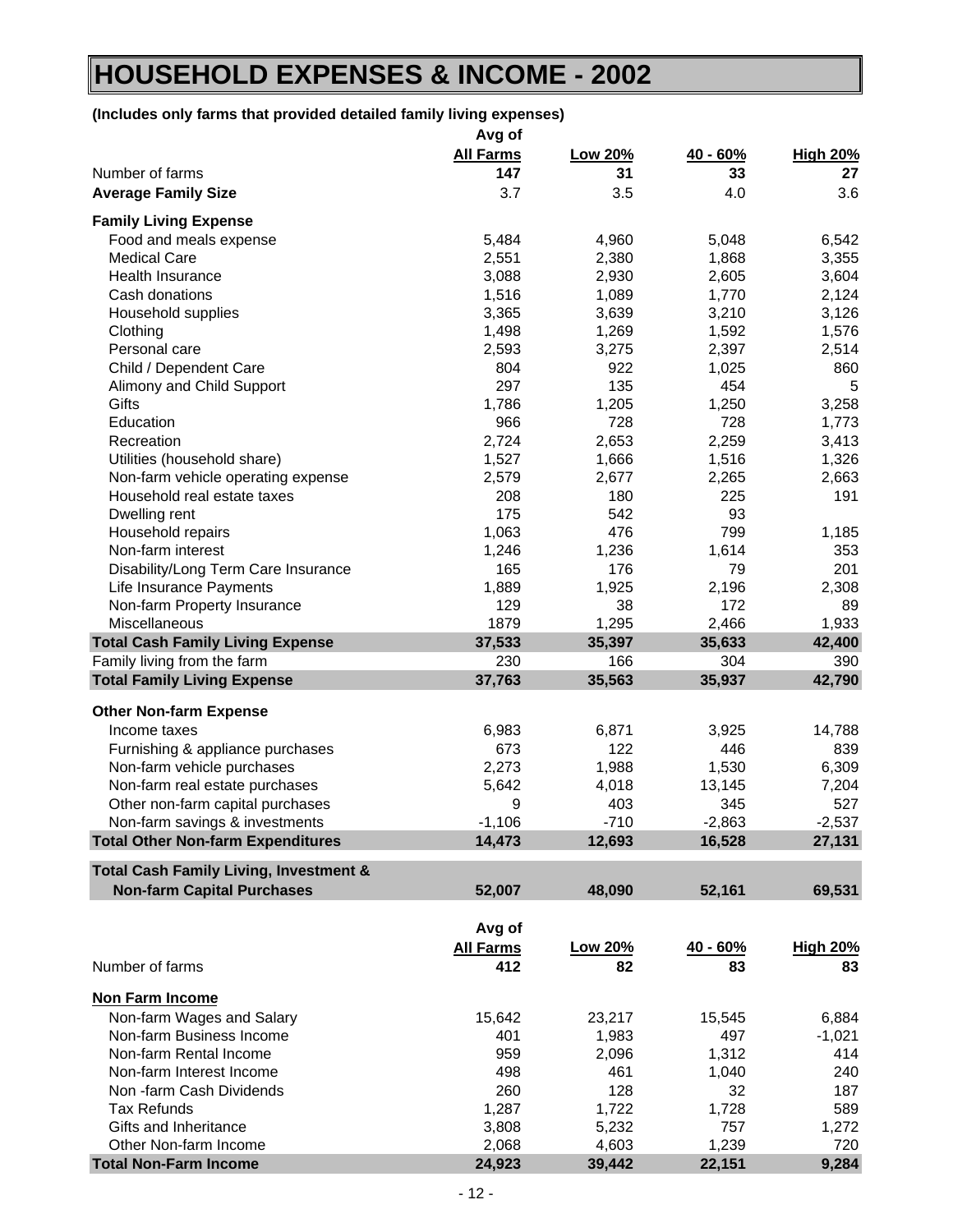# **Statement of Cash Flows, 2002**

|                                             | Avg of<br><b>All Farms</b> | Low 20%    | $40 - 60%$     | <b>High 20%</b> |
|---------------------------------------------|----------------------------|------------|----------------|-----------------|
| Number of farms                             | 412                        | 82         | 83             | 83              |
|                                             |                            |            |                |                 |
| <b>Beginning Cash (farm &amp; non-farm)</b> | 16,323                     | 18,756     | 11,371         | 19,650          |
| <b>Cash From Operating Activities</b>       |                            |            |                |                 |
| Gross cash farm income                      | 403,721                    | 409,289    | 278,296        | 756,551         |
| Net non-farm income                         | 21,115                     | 34,209     | 21,394         | 8,012           |
| Total cash farm expense                     | $-344,065$                 | $-390,262$ | $-235,491$     | $-617,934$      |
| Apparent family living expense              | $-40,544$                  | $-35,571$  | $-38,074$      | $-54,608$       |
| Income and social security tax              | $-5,373$                   | $-5,186$   | $-3,216$       | $-9,869$        |
| <b>Cash From Operations</b>                 | 34,854                     | 12,479     | 22,909         | 82,151          |
|                                             |                            |            |                |                 |
| <b>Cash From Investing Activities</b>       |                            |            |                |                 |
| Sale of breeding livestock                  | 2,067                      | 5,428      | 2,685          | 843             |
| Sale of machinery & equipment               | 1,979                      | 1,925      | 1,764          | 3,255           |
| Sale of titled vehicles                     | 74                         | 10         |                | 141             |
| Sale of farm land                           | 7,345                      | 30,960     | 2,281          | 708             |
| Sale of farm buildings                      | 562                        | 1,789      | 306            | 77              |
| Sale of other farm assets                   | 862                        | 2,257      |                | 1,779           |
| Sale of non-farm assets                     | 4,750                      | 4,289      | 5,179          | 7,437           |
| Purchase of breeding livestock              | $-9,184$                   | $-19,862$  | $-5,712$       | $-7,831$        |
| Purchase of machinery & equipment           | $-25,673$                  | $-20,601$  | $-21,347$      | $-43,765$       |
| Purchase of titled vehicles                 | $-2,189$                   | $-3,819$   | $-931$         | $-2,332$        |
| Purchase of farm land                       | $-18,915$                  | $-41,069$  | $-10,313$      | $-14,844$       |
| Purchase of farm buildings                  | $-19,574$                  | $-21,612$  | $-19,494$      | $-37,981$       |
| Purchase of other farm assets               | $-2,128$                   | $-2,586$   | $-1,171$       | $-4,108$        |
| Purchase of non-farm assets                 | $-13,238$                  | $-17,076$  | $-17,473$      | $-16,294$       |
| <b>Cash From Investing Activities</b>       | $-73,263$                  | $-79,967$  | $-64,226$      | $-112,916$      |
| <b>Cash From Financing Activities</b>       |                            |            |                |                 |
| Money borrowed                              | 209,193                    | 299,095    | 185,448        | 275,888         |
| Cash gifts and inheritances                 | 3,808                      | 5,232      | 757            | 1,272           |
| <b>Principal payments</b>                   | $-171,872$                 | $-229,950$ | $-148,767$     | $-241,561$      |
| Dividends paid                              | $-63$                      |            | $\overline{2}$ | $-316$          |
| Gifts given                                 | $-48$                      | $-134$     | $-39$          | $-31$           |
| <b>Cash From Financing Activities</b>       | 41,018                     | 74,243     | 37,400         | 35,251          |
| <b>Net Change in Cash Balance</b>           | 2,608                      | 6,755      | $-3,917$       | 4,485           |
| <b>Ending Cash (farm &amp; non-farm)</b>    | 18,931                     | 25,511     | 7,454          | 24,135          |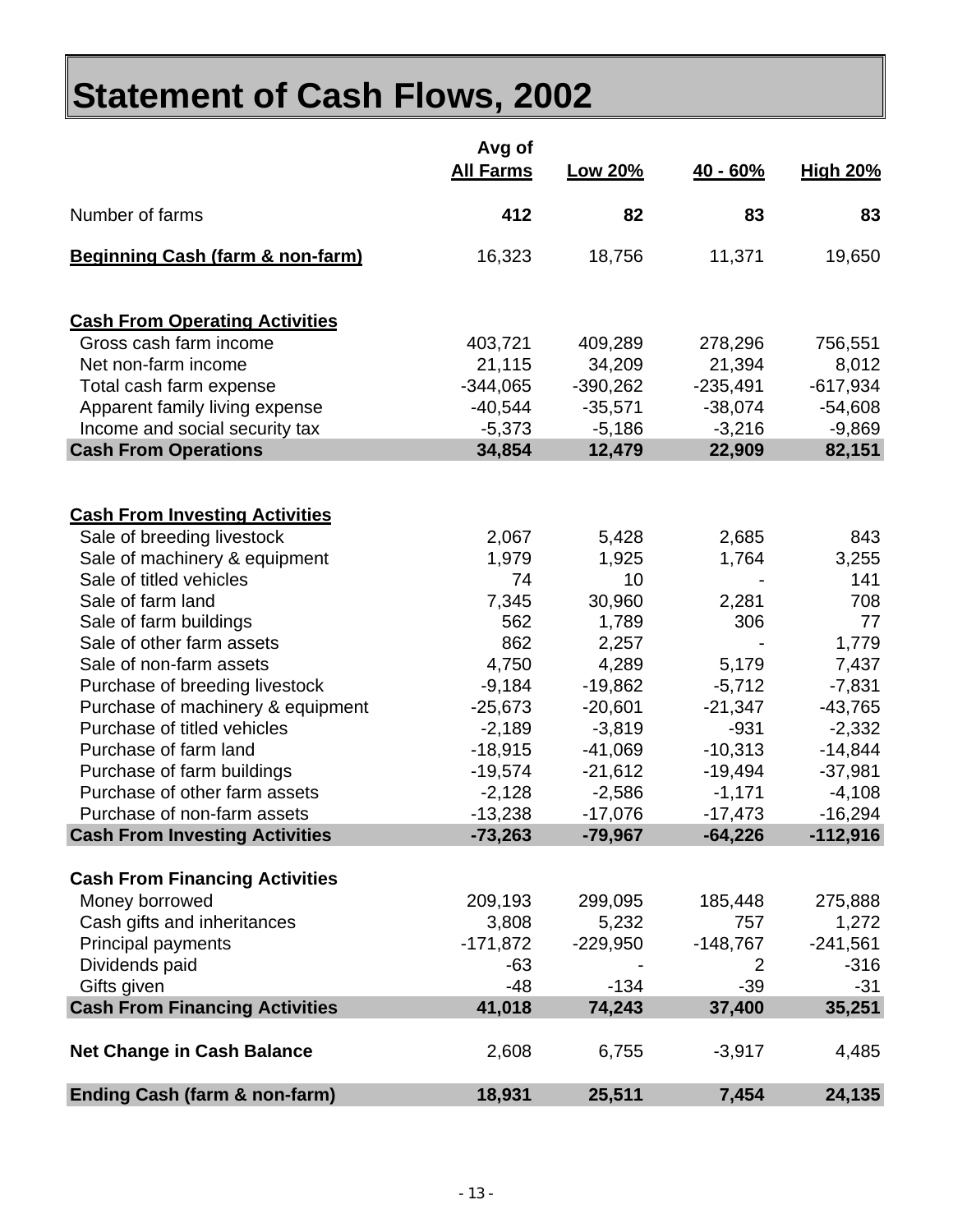| <b>Selected Factors by</b>                                              |                    |                   |                |                 |                 |                      |                 |
|-------------------------------------------------------------------------|--------------------|-------------------|----------------|-----------------|-----------------|----------------------|-----------------|
| <b>Size of Farm</b>                                                     |                    |                   |                |                 |                 |                      |                 |
|                                                                         | Average of         | <b>Less Than</b>  | $40,001 -$     | $100,001 -$     | $200,001 -$     | $500,001 -$          | Over            |
| (Farms Sorted by Gross Farm Income)                                     | All Farms \$       | 40,000            | \$<br>100,000  | \$<br>200,000   | \$<br>500,000   | 1,000,000<br>-\$     | 1,000,000<br>\$ |
| Number of Farms                                                         | 412                | 12                | 50             | 85              | 176             | 58                   | 31              |
| <b>Income Statement</b>                                                 |                    |                   |                |                 |                 |                      |                 |
| Gross Cash Farm Income                                                  | 403,721            | 23,314            | 74,762         | 140,289         | 327,776         | 660,743              | 1,754,163       |
| <b>Total Cash Farm Expense</b>                                          | 344,065            | 36,860            | 64,188         | 114,122         | 265,325         | 557,632              | 1,592,359       |
| Net Cash Farm Income                                                    | 59,656             | $-13,547$         | 10,575         | 26,168          | 62,451          | 103,111              | 161,804         |
| <b>Inventory Change</b>                                                 | 14,484             | 16,620            | 5,970          | 6,221           | 15,102          | 17,019               | 41,795          |
| Dep & Capital Adjustment                                                | $-32,853$          | $-6,005$          | $-11,017$      | $-14,639$       | $-31,812$       | $-52,476$            | $-97,603$       |
| Net Farm Income                                                         | 41,287             | $-2,932$          | 5,528          | 17,750          | 45,741          | 67,654               | 105,997         |
| <b>Profitability (Cost)</b>                                             |                    |                   |                |                 |                 |                      |                 |
| Labor & Management Earnings                                             | 18,748             | $-7,989$          | $-2,178$       | 6,722           | 22,976          | 36,294               | 38,993          |
| Rate of Return of Assets                                                | 5.0%               | $-2.7%$           | 1.4%           | 3.7%            | 5.5%            | 5.7%                 | 5.0%            |
| Rate of Return on Equity                                                | 3.1%               | $-16.3%$          | $-6.0%$        | $-0.3%$         | 4.1%            | 4.4%                 | 3.7%            |
| <b>Operating Profit Margin</b>                                          | 12.1%              | $-12.6%$          | 5.8%           | 11.5%           | 14.3%           | 13.0%                | 9.6%            |
| <b>Asset Turnover Rate</b>                                              | 41.3%              | 21.3%             | 24.3%          | 32.6%           | 38.1%           | 44.2%                | 52.6%           |
| <b>Profitability (Market)</b>                                           |                    |                   |                |                 |                 |                      |                 |
| Labor & Management Earnings                                             | 22,581             | $-22,370$         | $-3,529$       | 11,018          | 25,314          | 35,483               | 74,137          |
| Rate of Return on Assets                                                | 5.0%               | $-6.4%$           | 1.6%           | 4.5%            | 5.2%            | 5.2%                 | 5.9%            |
| Rate of Return on Equity                                                | 4.6%               | $-18.3%$          | $-2.7%$        | 3.3%<br>18.4%   | 5.0%            | 4.7%                 | 6.7%            |
| <b>Operating Profit Margin</b><br><b>Asset Turnover Rate</b>            | 15.4%<br>32.4%     | $-44.5%$<br>14.4% | 8.6%<br>18.4%  | 24.6%           | 17.7%<br>29.2%  | 14.9%<br>34.6%       | 13.3%<br>44.4%  |
|                                                                         |                    |                   |                |                 |                 |                      |                 |
| <b>Liquidity</b>                                                        |                    |                   |                |                 |                 |                      |                 |
| Term Debt Coverage Ratio<br>Expense as a Percent of Income              | 119.4%<br>82.5%    | 103.1%<br>92.1%   | 64.2%<br>79.9% | 108.4%<br>78.2% | 123.4%<br>77.6% | 120.7%<br>82.7%      | 135.8%<br>88.7% |
| Interest as a Percent of Income                                         | 6.9%               | 17.5%             | 13.7%          | 10.6%           | 7.9%            | 6.9%                 | 4.5%            |
|                                                                         |                    |                   |                |                 |                 |                      |                 |
| <b>Solvency (Cost)</b><br><b>Ending Farm Assets</b>                     |                    | 186,004           | 325,799        | 432,460         | 819,438         |                      | 2,573,296       |
| <b>Ending Farm Liabilities</b>                                          | 866,330<br>490,260 | 105,435           | 199,328        | 250,897         | 439,711         | 1,338,857<br>814,080 | 1,445,922       |
| <b>Ending Total Assets</b>                                              | 995,595            | 270,162           | 460,305        | 536,404         | 965,970         | 1,456,200            | 2,705,272       |
| <b>Ending Total Liabilities</b>                                         | 509,575            | 141,192           | 217,884        | 274,056         | 461,051         | 824,066              | 1,455,516       |
| <b>Ending Net Worth</b>                                                 | 486,020            | 128,970           | 242,421        | 262,348         | 504,919         | 632,134              | 1,249,756       |
| Net Worth Change                                                        | 22,129             | 18,374            | 30,815         | 12,947          | 20,151          | 26,905               | 37,043          |
| Ending Farm Debt to Asset Ratio                                         | 57%                | 57%               | 61%            | 58%             | 54%             | 61%                  | 56%             |
| Beginning Total Debt to Asset Ratio                                     | 50%                | 56%               | 47%            | 49%             | 47%             | 55%                  | 52%             |
| <b>Ending Total Debt to Asset Ratio</b>                                 | 51%                | 52%               | 47%            | 51%             | 48%             | 57%                  | 54%             |
| <b>Solvency (Market)</b>                                                |                    |                   |                |                 |                 |                      |                 |
| <b>Ending Farm Assets</b>                                               | 1,102,700          | 262,455           | 425,754        | 573,901         | 1,067,575       | 1,697,369            | 3,056,556       |
| <b>Ending Farm Liabilities</b>                                          | 593,186            | 131,371           | 233,346        | 298,936         | 548,472         | 968,523              | 1,710,772       |
| Ending Total Assets                                                     | 1,244,436          | 381,761           | 571,938        | 688,710         | 1,225,924       | 1,824,424            | 3,206,784       |
| <b>Ending Total Liabilities</b>                                         | 616,881            | 170,230           | 255,079        | 325,533         | 575,303         | 981,489              | 1,726,072       |
| <b>Ending Net Worth</b>                                                 | 627,556            | 211,532           | 316,859        | 363,176         | 650,621         | 842,935              | 1,480,712       |
| Net Worth Change                                                        | 33,902             | 8,788             | 33,723         | 22,468          | 31,125          | 37,040               | 85,167          |
| Ending Farm Debt to Asset Ratio                                         | 54%                | 50%               | 55%            | 52%             | 51%             | 57%                  | 56%             |
| Beginning Total Debt to Asset Ratio<br>Ending Total Debt to Asset Ratio | 48%<br>50%         | 45%<br>45%        | 44%<br>45%     | 45%<br>47%      | 46%<br>47%      | 52%<br>54%           | 53%<br>54%      |
|                                                                         |                    |                   |                |                 |                 |                      |                 |
| Non-farm Information<br>Farms Reporting Living Expenses                 | 252                | 6                 | 22             | 57              | 124             | 34                   | 9               |
| <b>Total Family Living Expenses</b>                                     | 30,108             | 24,622            | 25,531         | 27,759          | 31,499          | 33,128               | 29,265          |
| Total Living, Investments & Capital                                     | 47,587             | 40,622            | 36,202         | 42,349          | 46,793          | 58,725               | 82,099          |
| Net Non-Farm Income                                                     | 21,115             | 42,434            | 32,959         | 23,399          | 18,793          | 15,442               | 11,294          |
|                                                                         |                    |                   |                |                 |                 |                      |                 |
| <b>Crop Acres</b><br><b>Total Acres Owned</b>                           | 250                | 89                | 140            | 173             | 269             | 339                  | 423             |
| <b>Total Crop Acres</b>                                                 | 552                | 93                | 168            | 299             | 554             | 925                  | 1,340           |
| <b>Total Crop Acres Owned</b>                                           | 194                | 26                | 93             | 133             | 215             | 272                  | 325             |
| <b>Total Crop Acres Cash Rented</b>                                     | 340                | 62                | 74             | 147             | 313             | 632                  | 1,008           |
| <b>Total Crop Acres Share Rent</b>                                      | 18                 | 5                 | $\mathbf{1}$   | 18              | 26              | 21                   | 8               |
|                                                                         |                    |                   |                |                 |                 |                      |                 |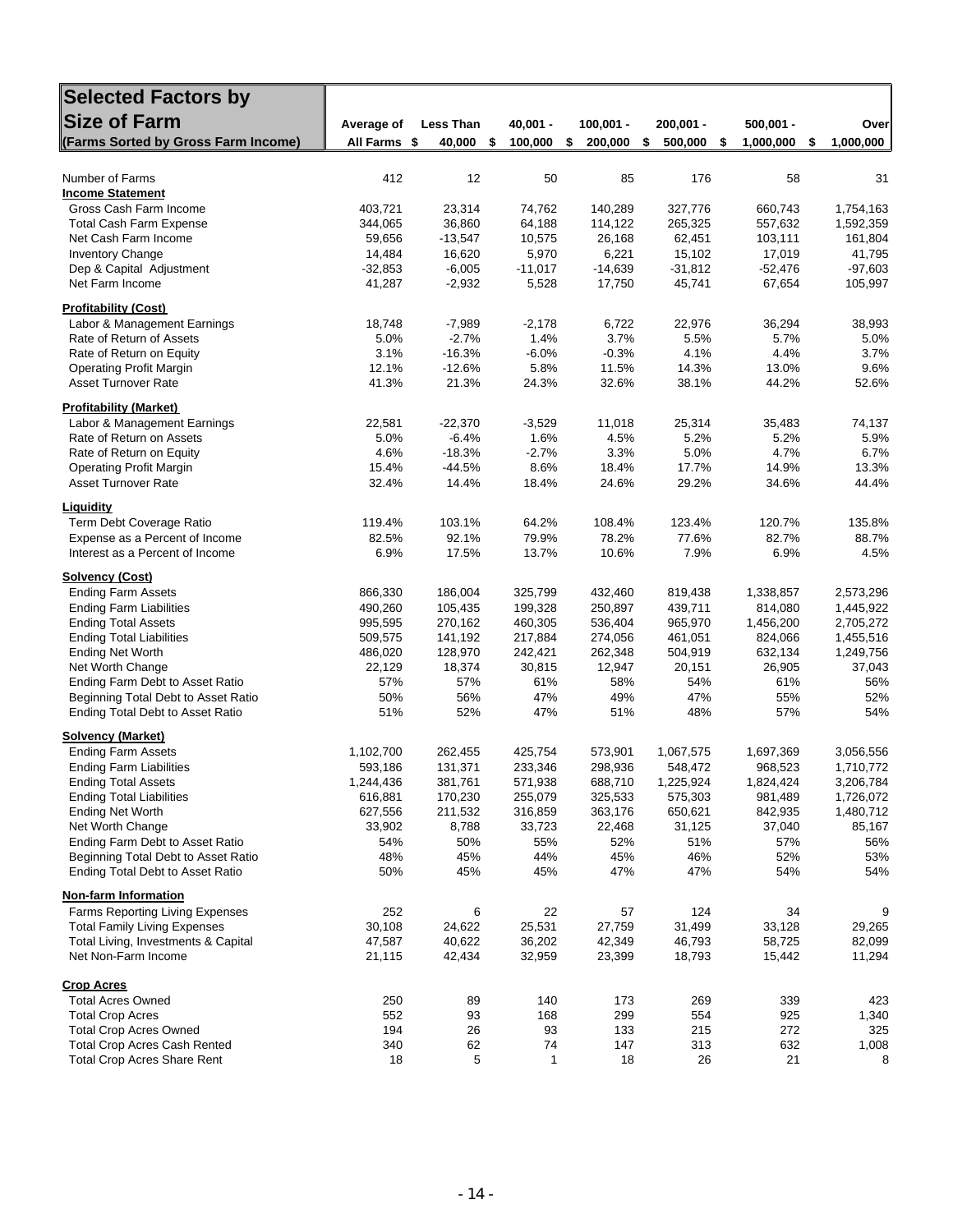| <b>Selected Factors by</b>                                                     |                  |                      |                      |                      |                      |                      |                    |                      |
|--------------------------------------------------------------------------------|------------------|----------------------|----------------------|----------------------|----------------------|----------------------|--------------------|----------------------|
| <b>Type of Farm</b>                                                            | Average of       |                      |                      |                      | Crop &               | Crop &               | Crop &             |                      |
|                                                                                | <b>All Farms</b> | Crop                 | Dairy                | Hog                  | Dairy                | Hog                  | <b>Beef</b>        | Other                |
|                                                                                |                  |                      |                      |                      |                      |                      |                    |                      |
| Number of Farms<br><b>Income Statement</b>                                     | 412              | 135                  | 107                  | 24                   | 25                   | 29                   | 12                 | 76                   |
| Gross Cash Farm Income                                                         | 403,721          | 307,976              | 481,689              | 846,332              | 289,543              | 581,708              | 203,314            | 324,851              |
| <b>Total Cash Farm Expense</b>                                                 | 344,065          | 261,217              | 409,913              | 793,392              | 224,768              | 492,098              | 164,343            | 263,349              |
| Net Cash Farm Income                                                           | 59,656           | 46,759               | 71,776               | 52,940               | 64,775               | 89,609               | 38,972             | 61,502               |
| <b>Inventory Change</b>                                                        | 14,484           | 22,711               | 5,215                | 43,229               | 10,867               | 13,453               | 5,440              | 9,790                |
| Dep & Capital Adjustment                                                       | $-32,853$        | $-26,226$            | $-42,347$            | $-25,817$            | $-23,899$            | $-55,637$            | $-26,391$          | $-29,956$            |
| Net Farm Income                                                                | 41,287           | 43,245               | 34,643               | 70,352               | 51,744               | 47,425               | 18,020             | 41,336               |
| <b>Profitability (Cost)</b>                                                    |                  |                      |                      |                      |                      |                      |                    |                      |
| Labor & Management Earnings                                                    | 18,748           | 23,056               | 11,175               | 34,849               | 29,840               | 17,614               | 4,717              | 20,597               |
| Rate of Return of Assets                                                       | 5.0%             | 6.0%                 | 3.7%                 | 6.5%                 | 6.1%                 | 4.4%                 | 2.4%               | 5.7%                 |
| Rate of Return on Equity                                                       | 3.1%             | 5.2%                 | 0.0%                 | 6.8%                 | 5.1%                 | 2.7%                 | $-3.3%$            | 4.2%                 |
| <b>Operating Profit Margin</b>                                                 | 12.1%            | 13.2%                | 8.7%                 | 15.9%                | 16.1%                | 11.1%                | 6.3%               | 15.3%                |
| <b>Asset Turnover Rate</b>                                                     | 41.3%            | 45.5%                | 41.8%                | 40.7%                | 37.8%                | 40.0%                | 38.0%              | 37.4%                |
| <b>Profitability (Market)</b>                                                  |                  |                      |                      |                      |                      |                      |                    |                      |
| Labor & Management Earnings                                                    | 22,581           | 18,895               | 15,106               | 47,415               | 18,763               | 46,583               | 7,514              | 31,512               |
| Rate of Return on Assets                                                       | 5.0%             | 4.9%                 | 3.9%                 | 6.9%                 | 3.9%                 | 6.3%                 | 3.2%               | 6.4%                 |
| Rate of Return on Equity<br><b>Operating Profit Margin</b>                     | 4.6%<br>15.4%    | 4.5%<br>14.6%        | 1.9%<br>11.2%        | 8.5%<br>19.5%        | 2.7%<br>15.0%        | 8.0%<br>20.0%        | 0.9%<br>12.0%      | 6.9%<br>21.5%        |
| <b>Asset Turnover Rate</b>                                                     | 32.4%            | 33.3%                | 35.1%                | 35.6%                | 26.1%                | 31.7%                | 26.6%              | 29.6%                |
|                                                                                |                  |                      |                      |                      |                      |                      |                    |                      |
| Liquidity                                                                      | 119.4%           | 153.2%               | 99.6%                | 111.1%               | 127.3%               | 138.9%               | 112.4%             | 107.9%               |
| Term Debt Coverage Ratio<br>Expense as a Percent of Income                     | 82.5%            | 79.0%                | 84.5%                | 89.5%                | 75.0%                | 82.9%                | 78.7%              | 79.0%                |
| Interest as a Percent of Income                                                | 6.9%             | 7.6%                 | 6.6%                 | 4.0%                 | 8.2%                 | 5.4%                 | 8.9%               | 9.4%                 |
| <b>Solvency (Cost)</b>                                                         |                  |                      |                      |                      |                      |                      |                    |                      |
| <b>Ending Farm Assets</b>                                                      | 866,330          | 769,102              | 918,625              | 1,267,796            | 714,061              | 1,094,475            | 537,120            | 860,177              |
| <b>Ending Farm Liabilities</b>                                                 | 490,260          | 425,366              | 532,255              | 665,366              | 370,141              | 594,721              | 287,656            | 517,597              |
| <b>Ending Total Assets</b>                                                     | 995,595          | 935,245              | 994,579              | 1,429,259            | 807,028              | 1,256,385            | 701,318            | 988,487              |
| <b>Ending Total Liabilities</b>                                                | 509,575          | 452,164              | 548,268              | 683,807              | 373,889              | 609,901              | 316,214            | 534,788              |
| <b>Ending Net Worth</b>                                                        | 486,020          | 483,081              | 446,311              | 745,452              | 433,139              | 646,484              | 385,103            | 453,699              |
| Net Worth Change                                                               | 22,129           | 30,817               | 10,476               | 28,583               | 44,717               | 18,794               | 72,724             | 11,625               |
| Ending Farm Debt to Asset Ratio                                                | 57%              | 55%                  | 58%                  | 52%                  | 52%                  | 54%                  | 54%                | 60%                  |
| Beginning Total Debt to Asset Ratio<br><b>Ending Total Debt to Asset Ratio</b> | 50%<br>51%       | 47%<br>48%           | 54%<br>55%           | 43%<br>48%           | 47%<br>46%           | 47%<br>49%           | 48%<br>45%         | 51%<br>54%           |
|                                                                                |                  |                      |                      |                      |                      |                      |                    |                      |
| <b>Solvency (Market)</b>                                                       | 1,102,700        |                      |                      |                      |                      |                      |                    |                      |
| <b>Ending Farm Assets</b><br><b>Ending Farm Liabilities</b>                    | 593,186          | 1,037,509            | 1,100,343<br>620,390 | 1,448,087            | 1,030,988            | 1,387,466            | 754,521<br>368,064 | 1,083,280            |
| <b>Ending Total Assets</b>                                                     | 1,244,436        | 541,572<br>1,226,668 | 1,181,975            | 759,598<br>1,619,868 | 511,729<br>1,132,000 | 729,517<br>1,566,942 | 940,244            | 598,215<br>1,214,312 |
| <b>Ending Total Liabilities</b>                                                | 616,881          | 575,321              | 639,381              | 780,390              | 518,632              | 750,101              | 402,377            | 617,858              |
| <b>Ending Net Worth</b>                                                        | 627,556          | 651,348              | 542,594              | 839,479              | 613,369              | 816,841              | 537,867            | 596,454              |
| Net Worth Change                                                               | 33,902           | 37,582               | 20,151               | 46,035               | 42,865               | 56,043               | 76,729             | 29,469               |
| Ending Farm Debt to Asset Ratio                                                | 54%              | 52%                  | 56%                  | 52%                  | 50%                  | 53%                  | 49%                | 55%                  |
| Beginning Total Debt to Asset Ratio                                            | 48%              | 46%                  | 53%                  | 44%                  | 45%                  | 48%                  | 44%                | 49%                  |
| <b>Ending Total Debt to Asset Ratio</b>                                        | 50%              | 47%                  | 54%                  | 48%                  | 46%                  | 48%                  | 43%                | 51%                  |
| <b>Non-farm Information</b>                                                    |                  |                      |                      |                      |                      |                      |                    |                      |
| Farms Reporting Living Expenses                                                | 252              | 97                   | 56                   | 13                   | 13                   | 22                   | 9                  | 41                   |
| <b>Total Family Living Expenses</b>                                            | 30,108           | 30,985               | 29,610               | 36,697               | 23,490               | 29,075               | 25,319             | 30,623               |
| Total Living, Investments & Capital                                            | 47,587           | 44,244               | 43,933               | 62,858               | 30,883               | 63,118               | 37,714             | 53,974               |
| Net Non-Farm Income                                                            | 21,115           | 33,485               | 9,823                | 11,531               | 6,772                | 16,946               | 30,581             | 22,406               |
| <b>Crop Acres</b>                                                              |                  |                      |                      |                      |                      |                      |                    |                      |
| <b>Total Acres Owned</b><br><b>Total Crop Acres</b>                            | 250<br>552       | 267<br>805           | 196<br>325           | 220<br>400           | 290<br>412           | 323<br>718           | 209<br>403         | 266<br>495           |
| <b>Total Crop Acres Owned</b>                                                  | 194              | 224                  | 144                  | 151                  | 240                  | 274                  | 148                | 189                  |
| <b>Total Crop Acres Cash Rented</b>                                            | 340              | 548                  | 181                  | 228                  | 169                  | 420                  | 255                | 284                  |
| <b>Total Crop Acres Share Rent</b>                                             | 18               | 34                   | 1                    | 20                   | 3                    | 24                   |                    | 22                   |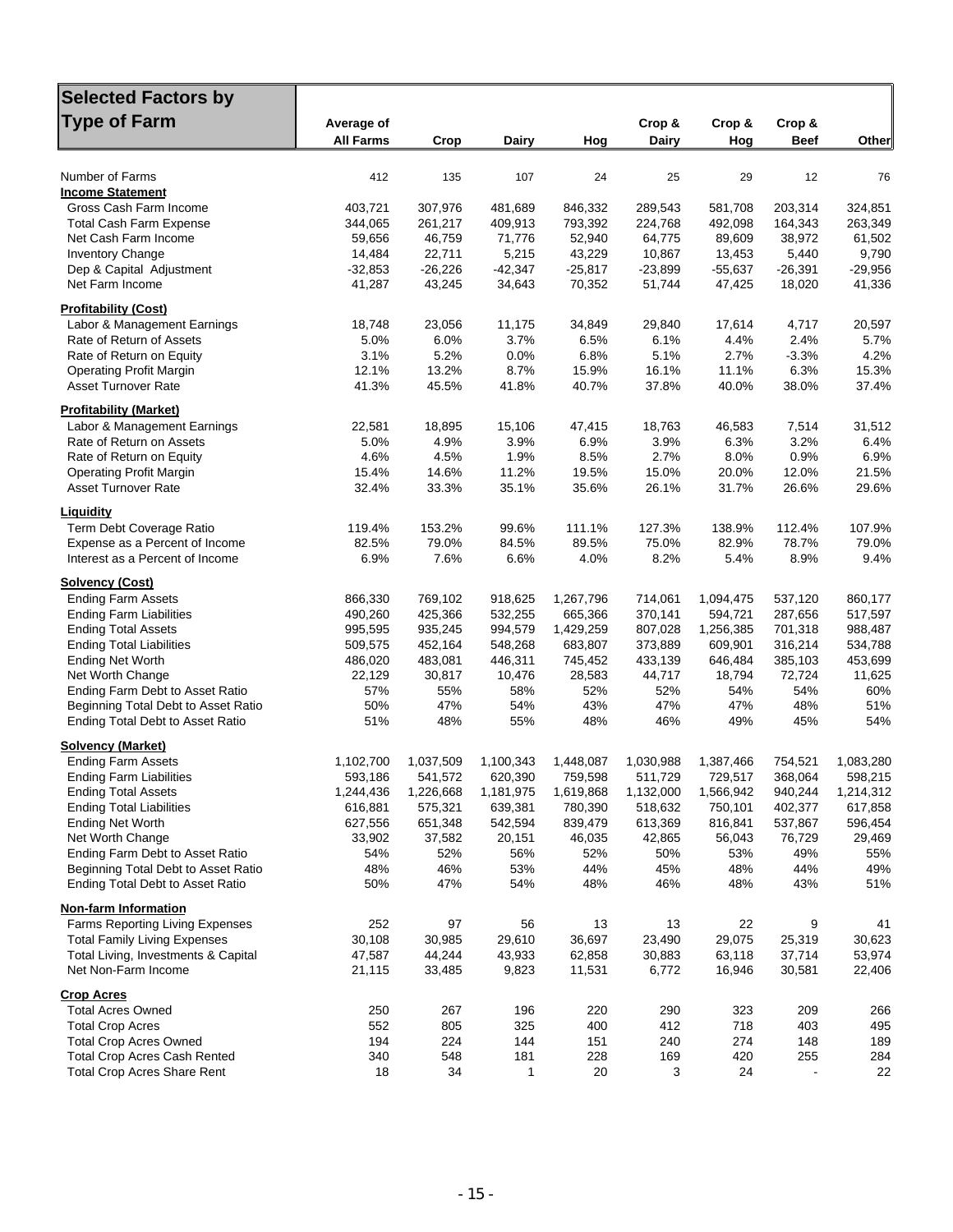| <b>Selected Factors by</b>                                                 |                    |                    |                    |                      |                      |                    |
|----------------------------------------------------------------------------|--------------------|--------------------|--------------------|----------------------|----------------------|--------------------|
| <b>Age of Operator</b>                                                     | Average of         | <b>Under Age</b>   | <b>Age 31</b>      | <b>Age 41</b>        | <b>Age 51</b>        | <b>Over Age</b>    |
| (Farms Sorted by Age of Operator)                                          | <b>All Farms</b>   | 31                 | to 40              | to 50                | to 60                | 60                 |
|                                                                            |                    |                    |                    |                      |                      |                    |
| Number of Farms                                                            | 412                | 32                 | 97                 | 159                  | 84                   | 40                 |
| <b>Income Statement</b>                                                    |                    |                    |                    |                      |                      |                    |
| Gross Cash Farm Income                                                     | 403,721            | 234,780            | 427,573            | 420,908              | 455,021              | 304,986            |
| <b>Total Cash Farm Expense</b><br>Net Cash Farm Income                     | 344,065<br>59,656  | 196,133<br>38,647  | 376,646<br>50,928  | 355,860<br>65,048    | 387,557<br>67,464    | 245,189<br>59,797  |
| <b>Inventory Change</b>                                                    | 14,484             | 2,124              | 17,334             | 18,230               | 17,186               | $-3,099$           |
| Dep & Capital Adjustment                                                   | $-32,853$          | $-18,382$          | $-43,048$          | $-32,905$            | $-30,144$            | $-25,189$          |
| Net Farm Income                                                            | 41,287             | 22,389             | 25,213             | 50,373               | 54,506               | 31,509             |
| <b>Profitability (Cost)</b>                                                |                    |                    |                    |                      |                      |                    |
| Labor & Management Earnings                                                | 18,748             | 17,168             | 8,196              | 26,399               | 21,425               | 9,571              |
| Rate of Return of Assets                                                   | 5.0%               | 6.0%               | 3.3%               | 5.9%                 | 5.2%                 | 4.2%               |
| Rate of Return on Equity                                                   | 3.1%               | 5.5%               | $-1.9%$            | 5.1%                 | 3.7%                 | 1.5%               |
| <b>Operating Profit Margin</b>                                             | 12.1%              | 11.1%              | 6.7%               | 14.5%                | 13.8%                | 12.3%              |
| <b>Asset Turnover Rate</b>                                                 | 41.3%              | 53.5%              | 48.7%              | 40.4%                | 37.9%                | 34.2%              |
| <b>Profitability (Market)</b><br>Labor & Management Earnings               | 22,581             | 25,248             | 17,632             | 33,621               | 20,876               | $-7,858$           |
| Rate of Return on Assets                                                   | 5.0%               | 7.5%               | 4.3%               | 5.9%                 | 4.7%                 | 2.4%               |
| Rate of Return on Equity                                                   | 4.6%               | 12.9%              | 2.4%               | 6.6%                 | 4.2%                 | 0.1%               |
| <b>Operating Profit Margin</b>                                             | 15.4%              | 16.5%              | 10.6%              | 18.6%                | 16.3%                | 10.4%              |
| Asset Turnover Rate                                                        | 32.4%              | 45.8%              | 40.7%              | 31.9%                | 29.0%                | 23.2%              |
| Liquidity                                                                  |                    |                    |                    |                      |                      |                    |
| Term Debt Coverage Ratio                                                   | 119.4%             | 137.2%             | 105.1%             | 127.7%               | 135.0%               | 75.6%              |
| Expense as a Percent of Income                                             | 82.5%              | 83.0%              | 84.8%              | 81.4%                | 82.3%                | 81.3%              |
| Interest as a Percent of Income                                            | 6.9%               | 6.8%               | 6.3%               | 7.1%                 | 7.1%                 | 8.1%               |
| <b>Solvency (Cost)</b>                                                     |                    |                    |                    |                      |                      |                    |
| <b>Ending Farm Assets</b><br><b>Ending Farm Liabilities</b>                | 866,330<br>490,260 | 388,062<br>308,161 | 761,077<br>483,880 | 934,462<br>535,307   | 1,094,144<br>527,482 | 754,950<br>394,184 |
| <b>Ending Total Assets</b>                                                 | 995,595            | 442,212            | 856,988            | 1,065,365            | 1,246,354            | 970,495            |
| <b>Ending Total Liabilities</b>                                            | 509,575            | 331,773            | 512,684            | 553,419              | 540,478              | 405,103            |
| <b>Ending Net Worth</b>                                                    | 486,020            | 110,439            | 344,303            | 511,946              | 705,876              | 565,392            |
| Net Worth Change                                                           | 22,129             | 5,250              | 13,612             | 22,981               | 34,826               | 26,238             |
| Ending Farm Debt to Asset Ratio                                            | 57%                | 79%                | 64%                | 57%                  | 48%                  | 52%                |
| Beginning Total Debt to Asset Ratio                                        | 50%                | 72%                | 58%                | 50%                  | 43%                  | 41%                |
| Ending Total Debt to Asset Ratio                                           | 51%                | 75%                | 60%                | 52%                  | 43%                  | 42%                |
| <b>Solvency (Market)</b><br><b>Ending Farm Assets</b>                      | 1,102,700          |                    |                    |                      |                      | 1,090,323          |
| <b>Ending Farm Liabilities</b>                                             | 593,186            | 454,506<br>337,178 | 911,788<br>553,229 | 1,181,107<br>645,272 | 1,427,571<br>678,921 | 507,805            |
| <b>Ending Total Assets</b>                                                 | 1,244,436          | 512,820            | 1,020,230          | 1,325,997            | 1,596,359            | 1,310,190          |
| <b>Ending Total Liabilities</b>                                            | 616,881            | 362,172            | 584,561            | 668,881              | 697,802              | 522,389            |
| <b>Ending Net Worth</b>                                                    | 627,556            | 150,648            | 435,668            | 657,117              | 898,557              | 787,801            |
| Net Worth Change                                                           | 33,902             | 15,894             | 28,984             | 38,537               | 45,035               | 18,433             |
| Ending Farm Debt to Asset Ratio                                            | 54%                | 74%                | 61%                | 55%                  | 48%                  | 47%                |
| Beginning Total Debt to Asset Ratio                                        | 48%                | 68%                | 56%                | 49%                  | 43%                  | 39%                |
| <b>Ending Total Debt to Asset Ratio</b>                                    | 50%                | 71%                | 57%                | 50%                  | 44%                  | 40%                |
| <b>Non-farm Information</b>                                                |                    |                    |                    |                      |                      |                    |
| Farms Reporting Living Expenses                                            | 252                | 19                 | 58                 | 105                  | 48                   | 22                 |
| <b>Total Family Living Expenses</b><br>Total Living, Investments & Capital | 30,108<br>47,587   | 20,677<br>31,006   | 33,154<br>55,827   | 30,265<br>45,676     | 29,707<br>42,665     | 30,354<br>60,042   |
| Net Non-Farm Income                                                        | 21,115             | 21,883             | 24,948             | 19,401               | 19,009               | 22,442             |
| <b>Crop Acres</b>                                                          |                    |                    |                    |                      |                      |                    |
| <b>Total Acres Owned</b>                                                   | 250                | 54                 | 148                | 259                  | 362                  | 382                |
| <b>Total Crop Acres</b>                                                    | 552                | 387                | 521                | 604                  | 640                  | 374                |
| <b>Total Crop Acres Owned</b>                                              | 194                | 45                 | 112                | 220                  | 277                  | 237                |
| <b>Total Crop Acres Cash Rented</b>                                        | 340                | 325                | 396                | 353                  | 354                  | 131                |
| <b>Total Crop Acres Share Rent</b>                                         | 18                 | 17                 | 12                 | 31                   | 8                    | 6                  |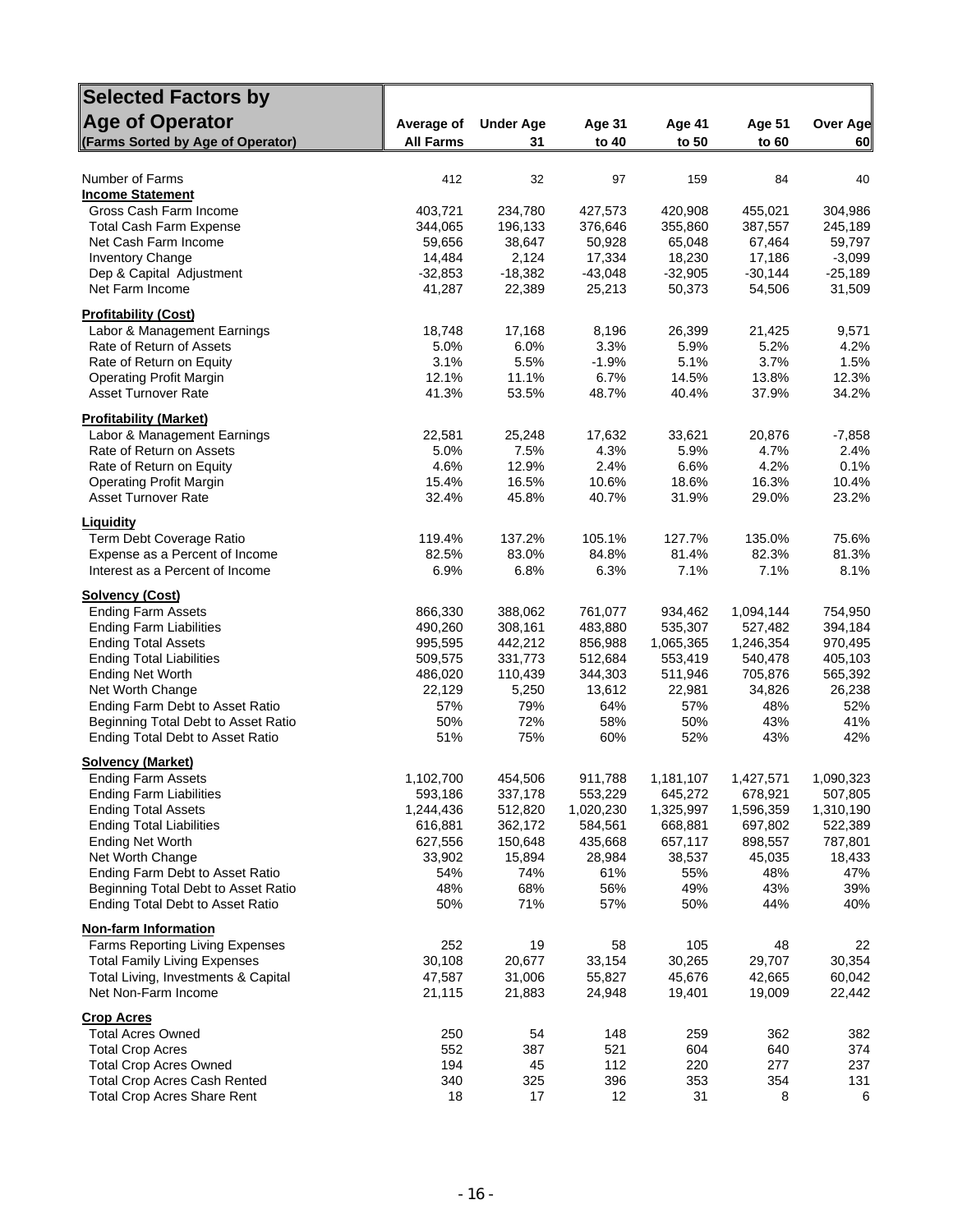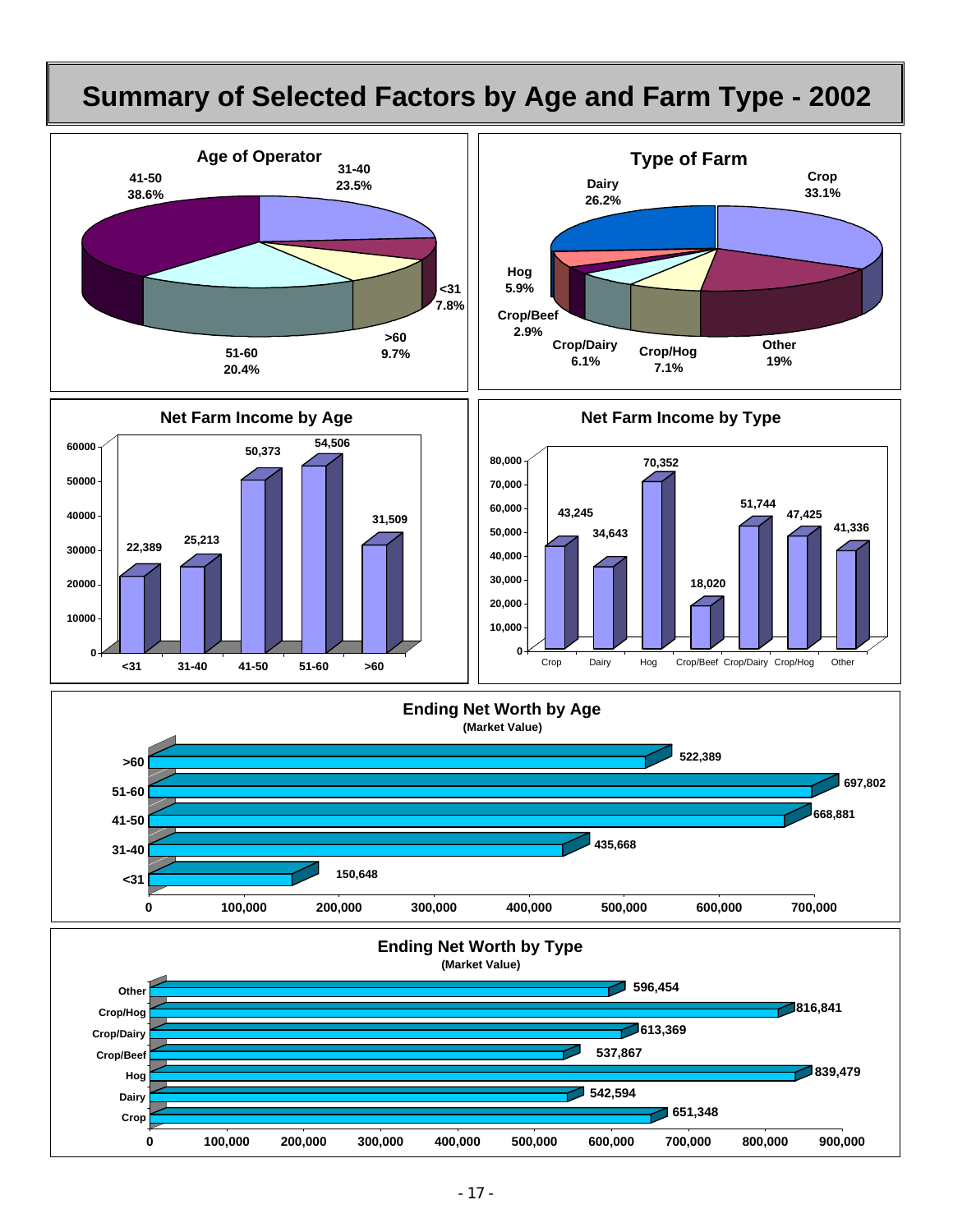#### Age of Operator

|                          |       | 31-40   | $31$      | >60     | 51-60     | 41-50      |          |         |
|--------------------------|-------|---------|-----------|---------|-----------|------------|----------|---------|
|                          |       | 23.5    | 7.8       | 9.7     | 20.4      | 38.6       |          |         |
| Type of Farm             |       |         |           |         |           |            |          |         |
| Crop                     | 32.9% |         |           |         |           |            |          |         |
| Other                    | 18.5% |         |           |         |           |            |          |         |
| Crop/Hog                 | 7.1%  |         |           |         |           |            |          |         |
| Crop/Dairy               | 6.1%  |         |           |         |           |            |          |         |
| Crop/Beef                | 2.9%  |         |           |         |           |            |          |         |
| Hog                      | 5.9%  |         |           |         |           |            |          |         |
| Dairy                    | 26.1% |         |           |         |           |            |          |         |
|                          | 99.5% |         |           |         |           |            |          |         |
| Net Farm Income by Age   |       | $31$    | $31 - 40$ | 41-50   | 51-60     | >60        |          |         |
|                          |       | 22389   | 25213     | 50373   | 54506     | 31509      |          |         |
|                          |       |         |           |         |           |            |          |         |
| Net Farm Income by Type  |       | Crop    | Dairy     | Hog     | Crop/Beef | Crop/Dairy | Crop/Hog | Other   |
|                          |       | 43,245  | 34,643    | 70,352  | 18,020    | 51,744     | 47,425   | 41,336  |
|                          |       |         |           |         |           |            |          |         |
| Ending Net Worth by Age  |       | $31$    | $31 - 40$ | 41-50   | $51 - 60$ | >60        |          |         |
| (Market Value)           |       | 150,648 | 435,668   | 668,881 | 697,802   | 522,389    |          |         |
|                          |       |         |           |         |           |            |          |         |
| Ending Net Worth by Type |       | Crop    | Dairy     | Hog     | Crop/Beef | Crop/Dairy | Crop/Hog | Other   |
| (Market Value)           |       | 651,348 | 542,594   | 839,479 | 537,867   | 613,369    | 816,841  | 596,454 |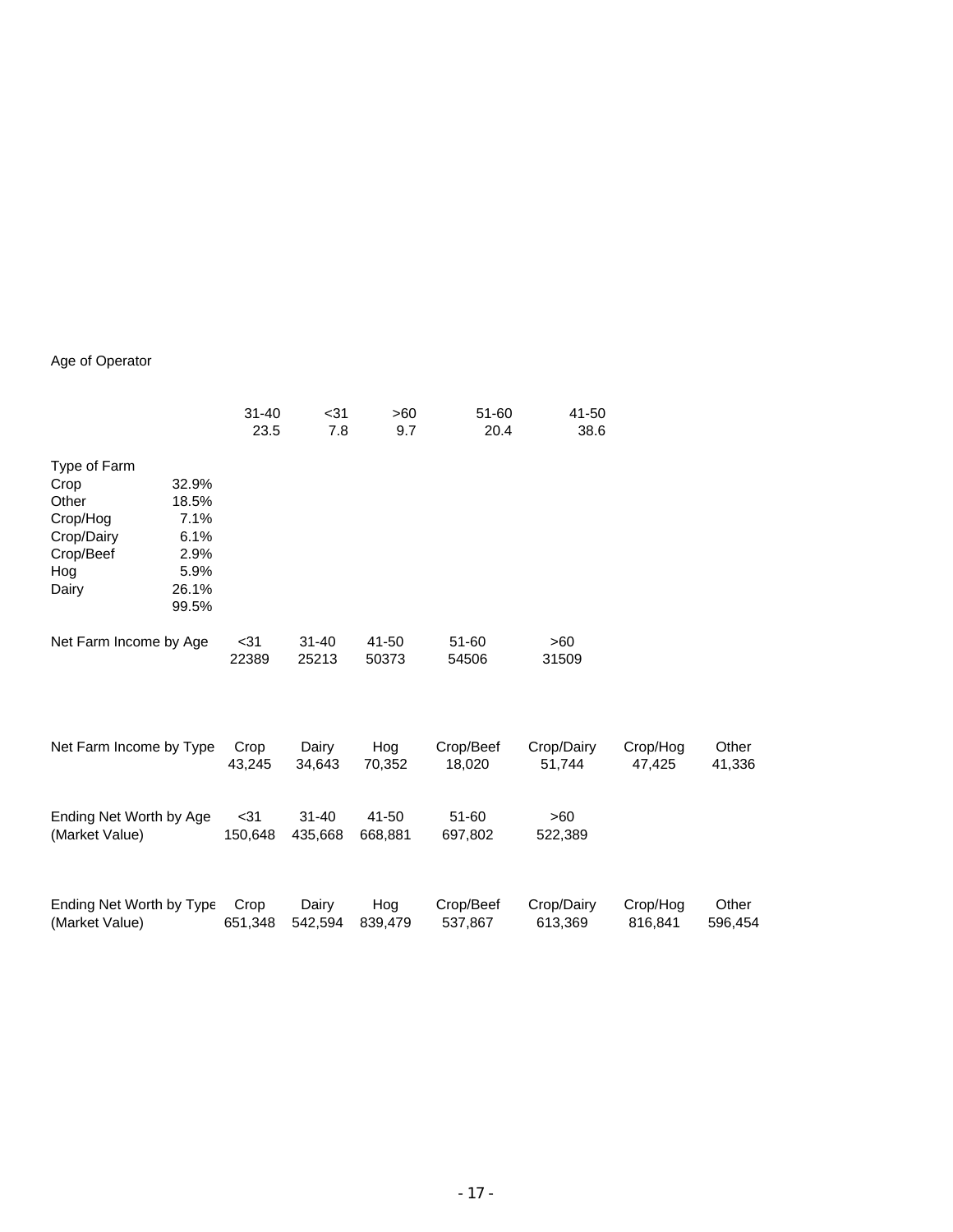



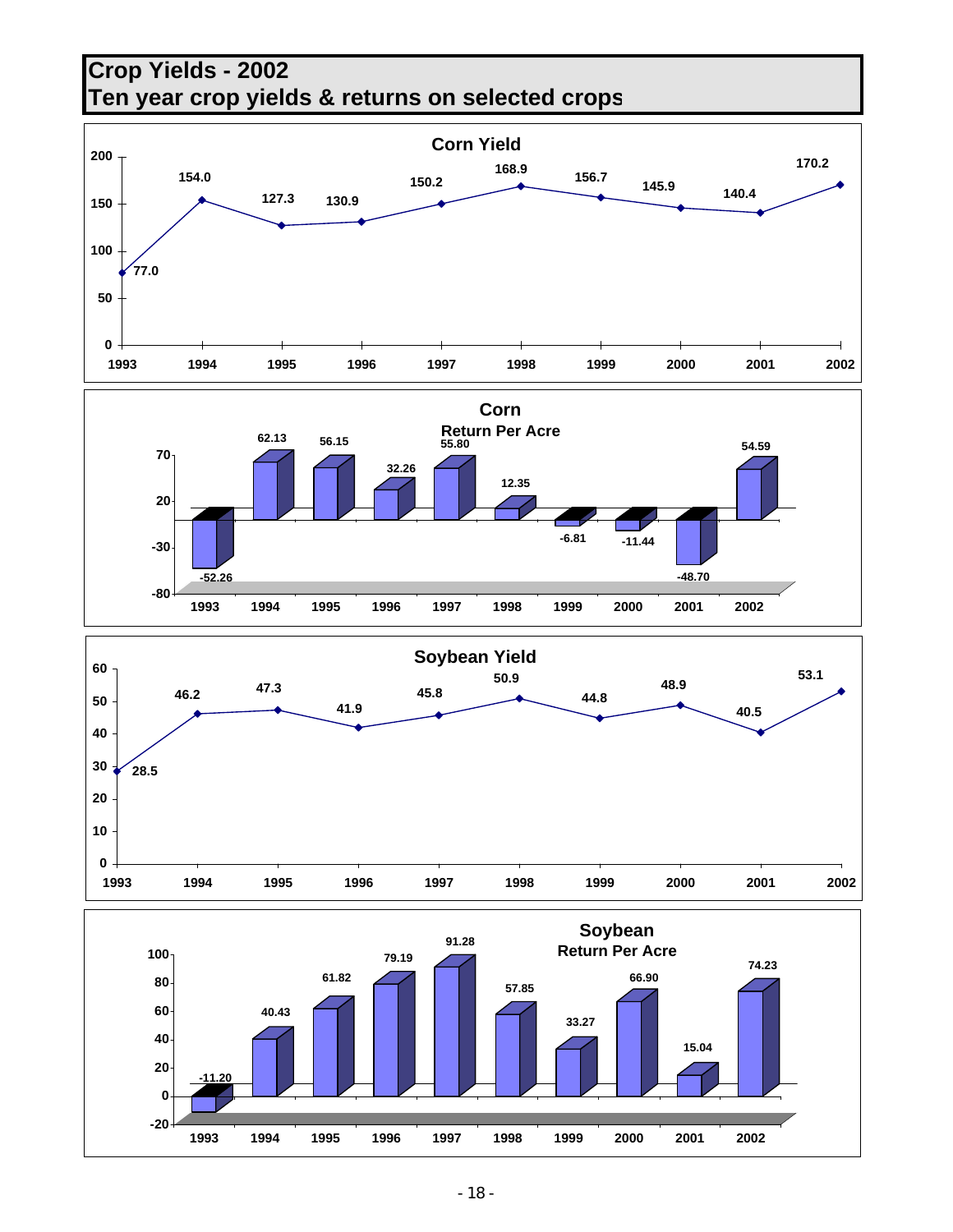## **Crop Yields - 2002 Ten year crop yields & returns on selected crops**





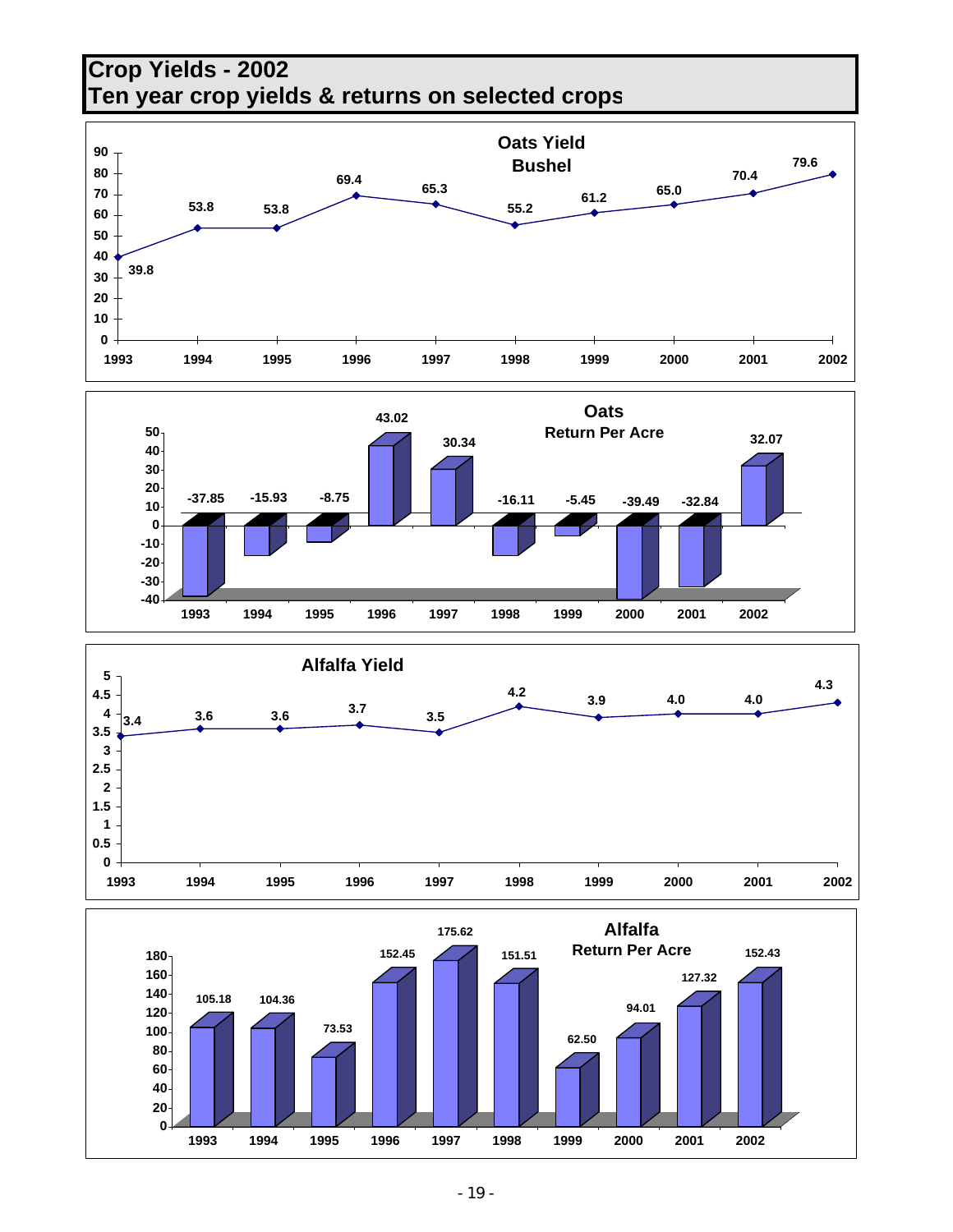| Oats Yield   |       |          |          |         |        |        |          |         |
|--------------|-------|----------|----------|---------|--------|--------|----------|---------|
|              | 1992  | 1993     | 1994     | 1995    | 1996   | 1997   | 1998     | 1999    |
|              | 68.9  | 39.8     | 53.8     | 53.8    | 69.4   | 65.3   | 55.2     | 61.2    |
|              |       |          |          |         |        |        |          |         |
|              |       |          |          |         |        |        |          |         |
| Oats         |       |          |          |         |        |        |          |         |
|              | 1992  | 1993     | 1994     | 1995    | 1996   | 1997   | 1998     | 1999    |
|              | 8.29  | $-37.85$ | $-15.93$ | $-8.75$ | 43.02  | 30.34  | $-16.11$ | $-5.45$ |
|              |       |          |          |         |        |        |          |         |
| Alalfa Yield |       |          |          |         |        |        |          |         |
|              | 1992  | 1993     | 1994     | 1995    | 1996   | 1997   | 1998     | 1999    |
|              | 3.2   | 3.4      | 3.6      | 3.6     | 3.7    | 3.5    | 4.2      | 3.9     |
|              |       |          |          |         |        |        |          |         |
|              |       |          |          |         |        |        |          |         |
| Alfalfa      |       |          |          |         |        |        |          |         |
|              | 1992  | 1993     | 1994     | 1995    | 1996   | 1997   | 1998     | 1999    |
|              | 48.89 | 105.18   | 104.36   | 73.53   | 152.45 | 175.62 | 151.51   | 62.50   |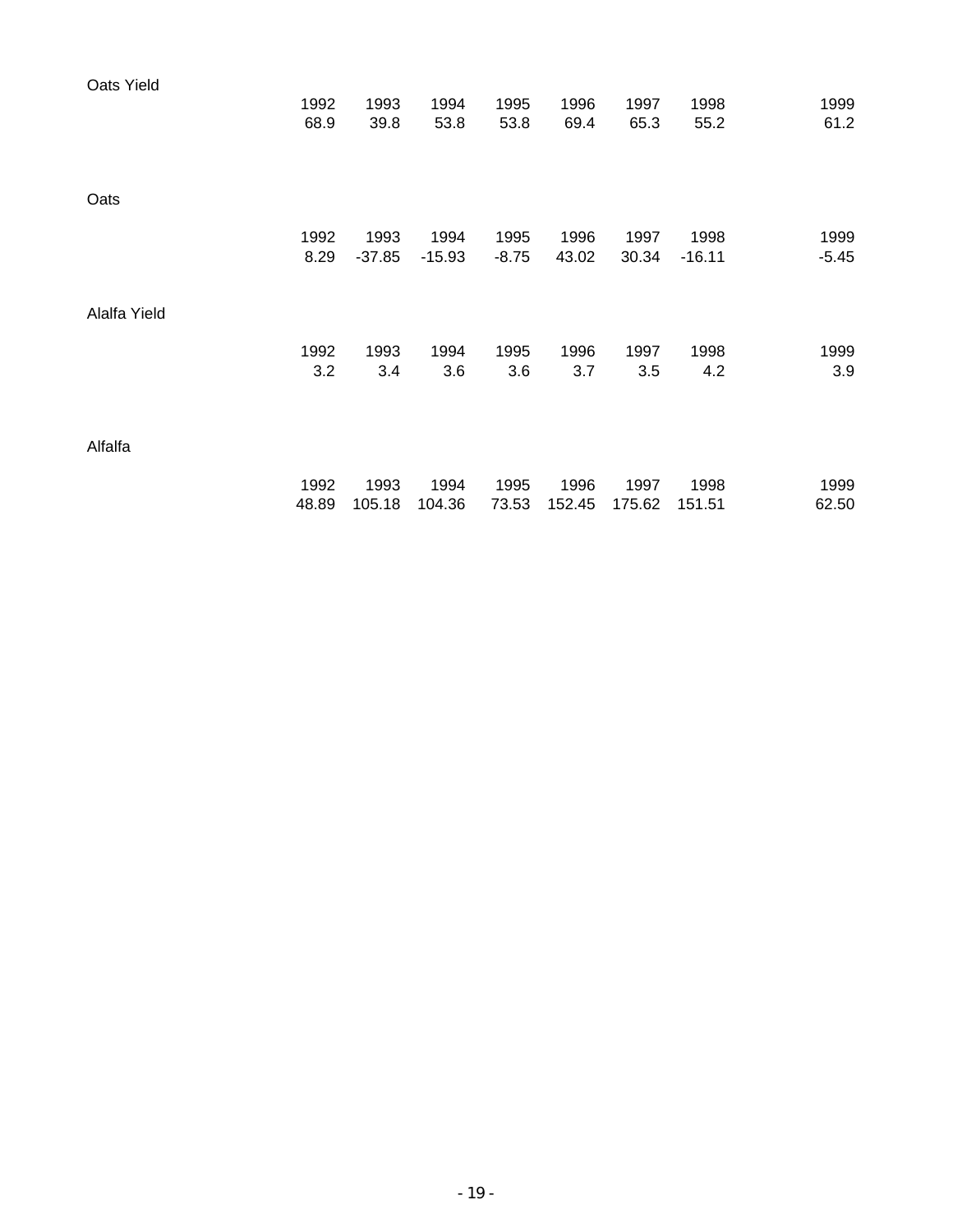| 2000   | 2001   | 2002   |
|--------|--------|--------|
| 65.0   | 70.4   | 79.6   |
| 2000   | 2001   | 2002   |
| -39.49 | -32.84 | 32.07  |
| 2000   | 2001   | 2002   |
| 4.0    | 4.0    | 4.3    |
| 2000   | 2001   | 2002   |
| 94.01  | 127.32 | 152.43 |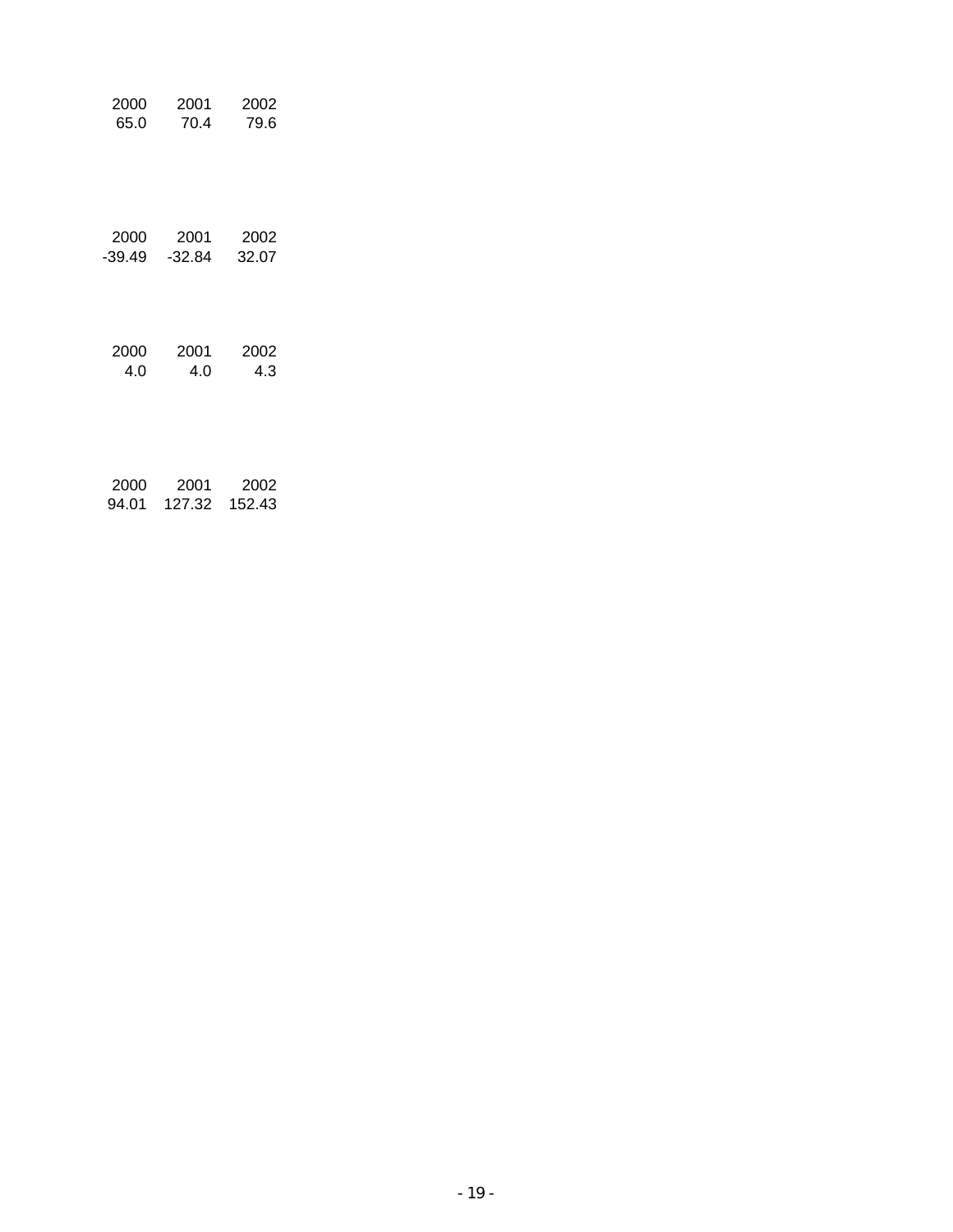| ∣Corn                                                                           |                  |                           |                  |                   |                          |                 | Corn on           |
|---------------------------------------------------------------------------------|------------------|---------------------------|------------------|-------------------|--------------------------|-----------------|-------------------|
| 2002                                                                            |                  | <b>Corn on Owned Land</b> |                  |                   | <b>Corn on Cash Rent</b> |                 | <b>Share Rent</b> |
|                                                                                 | Avg of           | Low                       | <b>High</b>      | Avg of            | Low                      | High            | Avg of            |
|                                                                                 | <b>All Farms</b> | 20%                       | 20%              | <b>All Farms</b>  | 20%                      | 20%             | <b>All Farms</b>  |
| Number of fields<br>Number of farms                                             | 236<br>220       | 48<br>45                  | 49<br>43         | 351<br>236        | 64<br>48                 | 62<br>47        | 35<br>26          |
| Acres                                                                           | 116.19           | 99.07                     | 118.11           | 171.21            | 148.56                   | 161.69          | 117.69            |
| Yield per Acre (Bushel)                                                         | 170.23           | 155.10                    | 184.04           | 170.67            | 159.58                   | 182.21          | 175.7             |
| Operators Share of Yield %                                                      | 100.00           | 100.00                    | 100.00           | 100.00            | 100.00                   | 100.00          | 53.56             |
| Value per Bushel                                                                | 2.13             | 2.10                      | 2.16             | 2.13              | 2.09                     | 2.18            | 2.19              |
| Other Product Return Per Acre                                                   | 0.05             | 0.00                      | 0.00             | 0.00              | 0.00                     | 0.00            | 0.00              |
| Total Product Return per Acre                                                   | 362.56           | 325.23                    | 397.45           | 363.30            | 333.94                   | 396.57          | 205.84            |
| Miscellaneous Income per Acre                                                   | 3.30             | 6.55                      | 2.30             | 1.88              | 1.59                     | 0.98            | 0.00              |
| <b>Gross Return per Acre</b>                                                    | 365.86           | 331.78                    | 399.75           | 365.18            | 335.53                   | 397.55          | 205.84            |
| <b>Direct Expenses</b>                                                          |                  |                           |                  |                   |                          |                 |                   |
| Seed                                                                            | 37.50            | 36.32                     | 35.82            | 36.90             | 39.45                    | 33.68           | 24.08             |
| Fertilizer                                                                      | 44.25            | 44.00                     | 36.91            | 46.14             | 54.05                    | 40.47           | 32.80             |
| Crop Chemicals<br>Crop Insurance                                                | 30.64<br>8.53    | 36.87<br>7.89             | 25.14<br>8.82    | 30.96<br>10.06    | 35.78<br>9.49            | 26.45<br>10.69  | 21.16<br>5.35     |
| <b>Drying Fuel</b>                                                              | 14.36            | 18.87                     | 12.81            | 13.35             | 15.86                    | 11.76           | 7.90              |
| Fuel and Oil                                                                    | 10.61            | 9.24                      | 11.65            | 10.04             | 9.55                     | 9.98            | 9.36              |
| Repairs                                                                         | 22.97            | 26.99                     | 20.35            | 19.22             | 21.48                    | 16.93           | 21.10             |
| <b>Custom Hire</b>                                                              | 8.35             | 28.16                     | 1.68             | 6.14              | 17.06                    | 1.66            | 3.90              |
| <b>Hired Labor</b>                                                              | 0.00             | 0.00                      | 0.00             | 0.39              | 1.33                     | 0.05            | 0.67              |
| Land Rent                                                                       | 0.00             | 0.00                      | 0.00             | 106.79            | 110.21                   | 106.15          | 0.00              |
| Machinery & Bldg Leases                                                         | 0.74             | 0.40                      | 0.03             | 2.06              | 3.74                     | 0.05            | 0.29              |
| <b>Utilities</b>                                                                | 0.00             | 0.00                      | 0.00             | 0.19              | 0.72                     | 0.00            | 0.39              |
| Marketing                                                                       | 2.45             | 3.36                      | 0.60             | 2.59              | 3.46                     | 1.44            | 0.43              |
| <b>Operating Interest</b>                                                       | 8.51             | 15.81                     | 3.55             | 8.34              | 12.68                    | 4.06            | 8.16              |
| Miscellaneous                                                                   | 2.18<br>191.10   | 1.83<br>229.73            | 1.45<br>158.80   | 1.47<br>294.64    | 2.75<br>337.61           | 0.99<br>264.36  | 0.95<br>136.53    |
| <b>Total Direct Expenses per Acre</b><br><b>Return Over Direct Exp per Acre</b> | 174.76           | 102.05                    | 240.96           | 70.54             | $-2.08$                  | 133.19          | 69.31             |
|                                                                                 |                  |                           |                  |                   |                          |                 |                   |
| <b>Overhead Expenses</b>                                                        |                  |                           |                  |                   |                          |                 |                   |
| <b>Custom Hire</b>                                                              | 3.36<br>8.38     | 2.19                      | 4.64<br>10.60    | 3.24              | 3.24                     | 3.49<br>8.71    | 1.55              |
| Hired Labor<br>Machinery & Bldg. Leases                                         | 3.28             | 7.40<br>2.96              | 3.59             | 7.79<br>6.70      | 4.14<br>5.62             | 10.18           | 3.66<br>0.55      |
| Real Estate & Personal Property Taxes                                           | 12.87            | 13.96                     | 12.13            | 0.00              | 0.00                     | 0.00            | 0.00              |
| Farm Insurance                                                                  | 4.48             | 4.53                      | 3.98             | 4.03              | 3.66                     | 3.74            | 3.55              |
| <b>Utilities</b>                                                                | 3.19             | 3.66                      | 2.73             | 2.57              | 2.64                     | 2.82            | 2.02              |
| Dues & Professional Fees                                                        | 1.10             | 0.46                      | 1.67             | 1.37              | 1.38                     | 1.46            | 0.51              |
| Interest                                                                        | 44.29            | 45.62                     | 39.77            | 6.35              | 11.52                    | 4.41            | 3.7               |
| Mach & Bldg Depreciation                                                        | 34.28            | 33.28                     | 33.87            | 25.95             | 24.29                    | 35.26           | 23.51             |
| Miscellaneous                                                                   | 4.93             | 5.36                      | 4.00             | 4.20              | 4.34                     | 4.17            | 3.08              |
| Total Overhead Exp per Acre                                                     | 120.16           | 119.40                    | 116.96           | 62.20             | 60.83                    | 74.24           | 42.14<br>178.67   |
| Total Dir & Overhd Exp per Acre<br><b>Net Return per Acre</b>                   | 311.26<br>54.59  | 349.13<br>$-17.35$        | 275.76<br>124.00 | 356.84<br>8.34    | 398.44<br>$-62.91$       | 338.60<br>58.95 | 27.17             |
|                                                                                 |                  |                           |                  |                   |                          |                 |                   |
| Labor & Mgmt Charge per Acre<br>Net Return over Labor & Mgmt                    | 31.05<br>23.54   | 32.67<br>$-50.02$         | 29.28<br>94.72   | 26.76<br>$-18.41$ | 29.46<br>$-92.38$        | 32.17<br>26.78  | 28.84<br>$-1.67$  |
| <b>Government Payments</b>                                                      | 17.89            | 18.24                     | 20.04            | 17.75             | 18.13                    | 18.39           | 7.53              |
| Net Return with Government Payments                                             | 41.43            | $-31.77$                  | 114.75           | $-0.66$           | $-74.25$                 | 45.17           | 5.86              |
| <b>Cost of Production</b>                                                       |                  |                           |                  |                   |                          |                 |                   |
| <b>Total Direct Expense per Bushel</b>                                          | 1.12             | 1.48                      | 0.86             | 1.73              | 2.12                     | 1.45            | 1.45              |
| Total Direct & Overhead Exp Per Bushel                                          | 1.83             | 2.25                      | 1.50             | 2.09              | 2.50                     | 1.86            | 1.90              |
| With Labor & Management                                                         | 2.01             | 2.46                      | 1.66             | 2.25              | 2.68                     | 2.03            | 2.21              |
| Total Exp Less Govt & Other Income                                              | 1.89             | 2.30                      | 1.54             | 2.13              | 2.56                     | 1.93            | 2.13              |
| Estimated Labor Hours per Acre                                                  | 2.80             | 3.15                      | 2.65             | 2.48              | 2.61                     | 2.21            | 2.43              |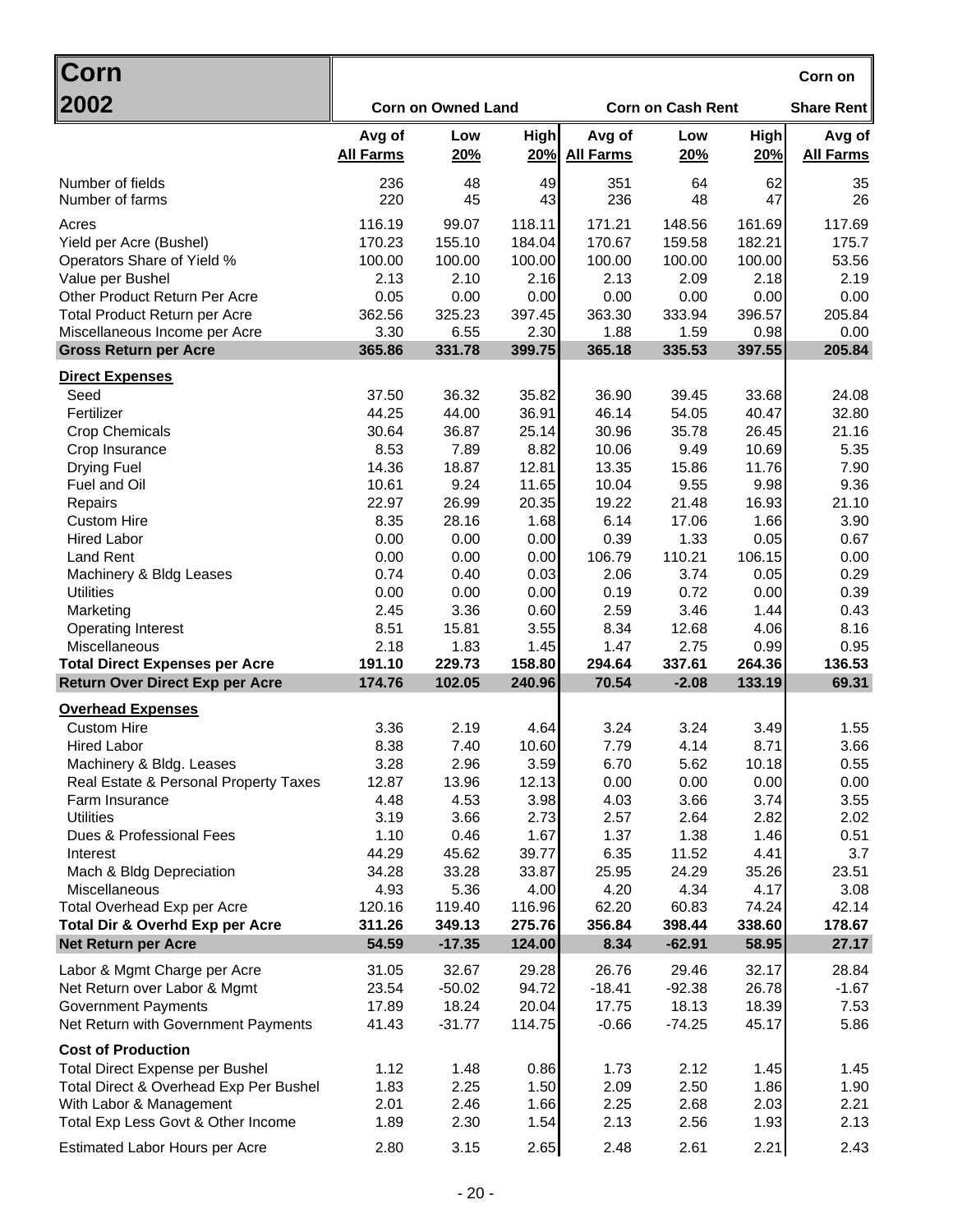| <b>Soybeans</b>                                                                                                                                                                                                                                                                                                                                                                                                                                                                                                                                                                                             |                                                                                                                                                                                                       |                                                                                                                                                                                                          |                                                                                                                                                                                                       |                                                                                                                                                                                                        |                                                                                                                                                                                                         |                                                                                                                                                                                                       | Soybeans on                                                                                                                                                                                        |
|-------------------------------------------------------------------------------------------------------------------------------------------------------------------------------------------------------------------------------------------------------------------------------------------------------------------------------------------------------------------------------------------------------------------------------------------------------------------------------------------------------------------------------------------------------------------------------------------------------------|-------------------------------------------------------------------------------------------------------------------------------------------------------------------------------------------------------|----------------------------------------------------------------------------------------------------------------------------------------------------------------------------------------------------------|-------------------------------------------------------------------------------------------------------------------------------------------------------------------------------------------------------|--------------------------------------------------------------------------------------------------------------------------------------------------------------------------------------------------------|---------------------------------------------------------------------------------------------------------------------------------------------------------------------------------------------------------|-------------------------------------------------------------------------------------------------------------------------------------------------------------------------------------------------------|----------------------------------------------------------------------------------------------------------------------------------------------------------------------------------------------------|
| 2002                                                                                                                                                                                                                                                                                                                                                                                                                                                                                                                                                                                                        |                                                                                                                                                                                                       | <b>Soybeans on Owned Land</b>                                                                                                                                                                            |                                                                                                                                                                                                       |                                                                                                                                                                                                        | <b>Soybeans on Cash Rent</b>                                                                                                                                                                            |                                                                                                                                                                                                       | <b>Share Rent</b>                                                                                                                                                                                  |
|                                                                                                                                                                                                                                                                                                                                                                                                                                                                                                                                                                                                             | Avg of<br><b>All Farms</b>                                                                                                                                                                            | Low<br>20%                                                                                                                                                                                               | High                                                                                                                                                                                                  | Avg of<br>20% All Farms                                                                                                                                                                                | Low<br>20%                                                                                                                                                                                              | High<br>20%                                                                                                                                                                                           | Avg of<br><b>All Farms</b>                                                                                                                                                                         |
| Number of fields<br>Number of farms                                                                                                                                                                                                                                                                                                                                                                                                                                                                                                                                                                         | 191<br>182                                                                                                                                                                                            | 39<br>37                                                                                                                                                                                                 | 41<br>36                                                                                                                                                                                              | 273<br>194                                                                                                                                                                                             | 61<br>39                                                                                                                                                                                                | 51<br>38                                                                                                                                                                                              | 29<br>23                                                                                                                                                                                           |
| Acres<br>Yield per Acre (Bushel)<br>Operators Share of Yield %<br>Value per Bushel<br>Total Product Return per Acre<br>Miscellaneous Income per Acre<br><b>Gross Return per Acre</b>                                                                                                                                                                                                                                                                                                                                                                                                                        | 116.31<br>53.06<br>100.00<br>5.23<br>277.28<br>1.22<br>278.50                                                                                                                                         | 81.73<br>46.68<br>100.00<br>5.19<br>242.36<br>1.58<br>243.94                                                                                                                                             | 120.86<br>59.14<br>100.00<br>5.27<br>311.73<br>1.56<br>313.28                                                                                                                                         | 166.15<br>52.20<br>100.00<br>5.22<br>272.60<br>1.75<br>274.35                                                                                                                                          | 131.97<br>48.04<br>100.00<br>5.21<br>250.15<br>0.84<br>250.99                                                                                                                                           | 155.65<br>57.80<br>100.00<br>5.28<br>304.92<br>1.27<br>306.19                                                                                                                                         | 92.57<br>51.47<br>55.61<br>5.2<br>148.94<br>0.00<br>148.94                                                                                                                                         |
| <b>Direct Expenses</b><br>Seed<br>Fertilizer<br><b>Crop Chemicals</b><br>Crop Insurance<br>Fuel and Oil<br>Repairs<br><b>Custom Hire</b><br><b>Hired Labor</b><br><b>Land Rent</b><br>Machinery & Bldg Leases<br>Marketing<br><b>Operating Interest</b><br>Miscellaneous<br><b>Total Direct Expenses per Acre</b><br>Return Over Direct Exp per Acre<br><b>Overhead Expenses</b><br><b>Custom Hire</b><br><b>Hired Labor</b><br>Machinery & Bldg. Leases<br>Real Estate & Personal Property Taxes<br>Farm Insurance<br><b>Utilities</b><br>Dues & Professional Fees<br>Interest<br>Mach & Bldg Depreciation | 22.08<br>2.19<br>19.17<br>9.46<br>8.38<br>17.97<br>5.60<br>0.00<br>0.00<br>0.56<br>1.23<br>7.31<br>1.53<br>95.48<br>183.02<br>2.16<br>5.48<br>2.14<br>12.87<br>3.69<br>2.53<br>0.97<br>46.70<br>28.20 | 24.19<br>5.83<br>23.47<br>8.75<br>7.98<br>22.00<br>19.37<br>0.00<br>0.00<br>0.63<br>2.13<br>14.49<br>1.49<br>130.32<br>113.62<br>2.59<br>5.36<br>1.81<br>13.44<br>4.09<br>3.53<br>0.76<br>45.16<br>33.04 | 19.27<br>1.37<br>17.75<br>9.11<br>7.40<br>13.69<br>3.37<br>0.00<br>0.00<br>0.06<br>0.84<br>3.40<br>1.77<br>78.02<br>235.26<br>1.56<br>5.45<br>3.17<br>14.71<br>3.52<br>2.30<br>1.16<br>51.52<br>25.58 | 22.86<br>2.72<br>18.07<br>10.47<br>8.09<br>15.25<br>4.09<br>0.23<br>106.58<br>1.76<br>1.72<br>7.09<br>1.18<br>200.10<br>74.25<br>2.28<br>4.85<br>4.24<br>0.00<br>3.08<br>2.10<br>1.19<br>5.24<br>23.36 | 24.31<br>7.29<br>21.89<br>10.21<br>8.07<br>18.80<br>11.02<br>0.93<br>109.58<br>4.45<br>4.83<br>9.14<br>2.35<br>232.87<br>18.12<br>3.79<br>4.53<br>1.15<br>0.00<br>3.22<br>2.25<br>1.35<br>4.66<br>23.61 | 21.92<br>0.40<br>17.54<br>7.75<br>8.43<br>13.12<br>0.93<br>0.00<br>97.44<br>3.17<br>1.20<br>4.94<br>0.48<br>177.31<br>128.88<br>3.12<br>6.26<br>4.79<br>0.00<br>2.93<br>2.22<br>1.68<br>5.19<br>29.42 | 13.35<br>0.31<br>13.73<br>7.13<br>8.15<br>18.30<br>3.25<br>1.03<br>0.00<br>0.34<br>1.06<br>4.97<br>0.82<br>72.45<br>76.50<br>1.38<br>2.99<br>0.51<br>0.00<br>2.83<br>1.69<br>0.50<br>2.94<br>19.66 |
| Miscellaneous<br>Total Overhead Exp per Acre<br>Total Dir & Overhd Exp per Acre<br><b>Net Return per Acre</b>                                                                                                                                                                                                                                                                                                                                                                                                                                                                                               | 4.06<br>108.80<br>204.28<br>74.23                                                                                                                                                                     | 5.32<br>115.09<br>245.41<br>$-1.47$                                                                                                                                                                      | 3.61<br>112.58<br>190.61<br>122.68                                                                                                                                                                    | 3.20<br>49.55<br>249.65<br>24.70                                                                                                                                                                       | 3.23<br>47.80<br>280.67<br>$-29.68$                                                                                                                                                                     | 2.90<br>58.51<br>235.82<br>70.37                                                                                                                                                                      | 2.19<br>34.68<br>107.13<br>41.81                                                                                                                                                                   |
| Labor & Mgmt Charge per Acre<br>Net Return over Labor & Mgmt<br><b>Government Payments</b><br>Net Return with Government Payments                                                                                                                                                                                                                                                                                                                                                                                                                                                                           | 25.27<br>48.96<br>14.41<br>63.37                                                                                                                                                                      | 27.38<br>$-28.85$<br>11.13<br>$-17.72$                                                                                                                                                                   | 24.53<br>98.15<br>13.87<br>112.01                                                                                                                                                                     | 23.35<br>1.35<br>14.96<br>16.30                                                                                                                                                                        | 22.37<br>$-52.05$<br>14.16<br>$-37.89$                                                                                                                                                                  | 30.56<br>39.80<br>15.12<br>54.92                                                                                                                                                                      | 21.79<br>20.02<br>8.79<br>28.81                                                                                                                                                                    |
| <b>Cost of Production</b><br><b>Total Direct Expense per Bushel</b><br>Total Direct & Overhead Exp Per Bushel<br>With Labor & Management<br>Total Exp Less Govt & Other Income<br>Estimated Labor Hours per Acre                                                                                                                                                                                                                                                                                                                                                                                            | 1.80<br>3.85<br>4.33<br>4.03<br>2.07                                                                                                                                                                  | 2.79<br>5.26<br>5.84<br>5.57<br>2.04                                                                                                                                                                     | 1.32<br>3.22<br>3.64<br>3.38<br>2.09                                                                                                                                                                  | 3.83<br>4.78<br>5.23<br>4.91<br>1.90                                                                                                                                                                   | 4.85<br>5.84<br>6.31<br>6.00<br>2.20                                                                                                                                                                    | 3.07<br>4.08<br>4.61<br>4.32<br>2.03                                                                                                                                                                  | 2.53<br>3.74<br>4.50<br>4.20<br>2.04                                                                                                                                                               |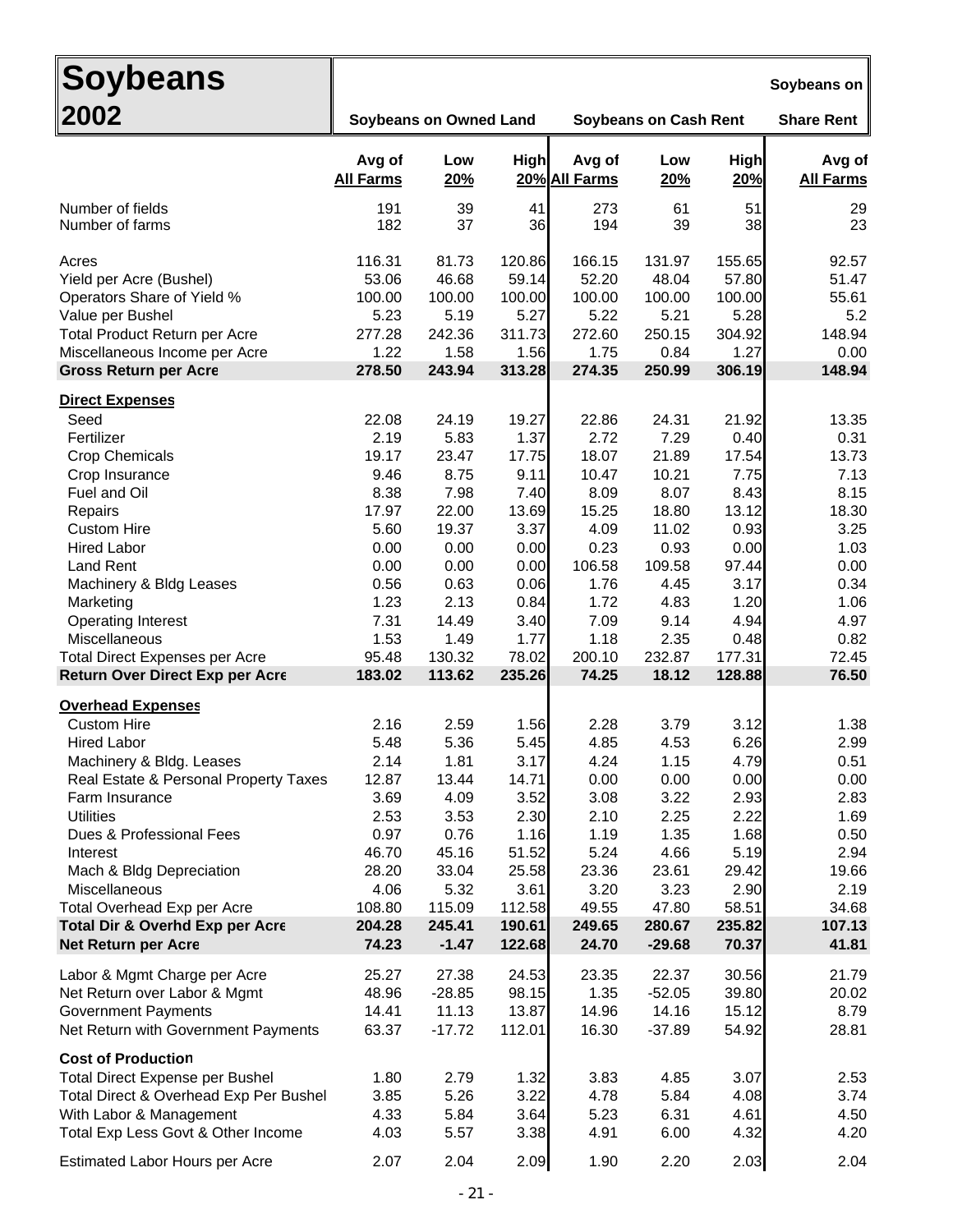| <b>Oats</b>                                                                     | Oats on           |                 | Oats on          |                  |  |
|---------------------------------------------------------------------------------|-------------------|-----------------|------------------|------------------|--|
| 2002                                                                            | <b>Owned Land</b> |                 | <b>Cash Rent</b> |                  |  |
|                                                                                 | Avg of            |                 | Avg of           |                  |  |
|                                                                                 | <b>All Farms</b>  | <b>High 20%</b> | <b>All Farms</b> | <b>High 20%</b>  |  |
| Number of fields                                                                | 36<br>36          | 8               | 23<br>22         | 5<br>5           |  |
| Number of farms                                                                 |                   | 8               |                  |                  |  |
| Acres                                                                           | 21.89<br>79.63    | 18.66           | 18.36<br>87.64   | 24.22<br>97.86   |  |
| Yield per Acre (Bushel)<br>Operators Share of Yield %                           | 100.00            | 89.55<br>100.00 | 100.00           | 100.00           |  |
| Value per Bushel                                                                | 1.66              | 1.77            | 1.75             | 1.86             |  |
| Other Product Return per Acre                                                   | 0.17              | 0.00            | 5.35             | 9.27             |  |
| <b>Total Product Return per Acre</b>                                            | 132.27            | 158.46          | 158.35           | 191.74           |  |
| Miscellaneous Income per Acre                                                   | 41.36             | 133.94          | 66.18            | 143.90           |  |
| <b>Gross Return per Acre</b>                                                    | 173.63            | 292.40          | 224.53           | 335.65           |  |
| <b>Direct Expenses</b>                                                          |                   |                 |                  |                  |  |
| Seed                                                                            | 17.72             | 12.33           | 18.22            | 12.79            |  |
| Fertilizer                                                                      | 2.24              | 11.15           | 2.00             | 0.00             |  |
| <b>Crop Chemicals</b>                                                           | 0.19              | 0.00            | 0.00             | 0.00             |  |
| Crop Insurance                                                                  | 0.79              | 1.06            | 0.67             | 1.74             |  |
| <b>Irrigation Energy</b><br>Fuel and Oil                                        | 0.00<br>7.81      | 0.00<br>6.68    | 0.22<br>9.40     | 0.71<br>5.92     |  |
| Repairs                                                                         | 15.14             | 15.88           | 18.55            | 11.44            |  |
| <b>Utilities</b>                                                                | 0.00              | 0.00            | 0.00             | 0.00             |  |
| <b>Custom Hire</b>                                                              | 9.36              | 8.95            | 9.74             | 12.65            |  |
| <b>Land Rent</b>                                                                | 0.00              | 0.00            | 85.92            | 66.09            |  |
| Machinery & Bldg Leases                                                         | 0.00              | 0.00            | 0.19             | 0.00             |  |
| Marketing                                                                       | 0.40              | 1.59            | 0.00             | 0.00             |  |
| <b>Operating Interest</b>                                                       | 3.42              | 1.63            | 2.38             | 2.57             |  |
| Miscellaneous                                                                   | 2.48              | 0.42            | 1.60             | 0.31             |  |
| <b>Total Direct Expenses per Acre</b><br><b>Return Over Direct Exp per Acre</b> | 59.54<br>114.09   | 59.67<br>232.72 | 148.89<br>75.64  | 114.21<br>221.44 |  |
|                                                                                 |                   |                 |                  |                  |  |
| <b>Overhead Expenses</b><br><b>Custom Hire</b>                                  | 2.36              | 3.03            | 2.95             | 1.68             |  |
| <b>Hired Labor</b>                                                              | 6.13              | 5.23            | 8.14             | 11.53            |  |
| Machinery & Bldg. Leases                                                        | 3.41              | 0.73            | 12.14            | 6.59             |  |
| Real Estate & Personal Property Taxes                                           | 7.14              | 8.05            | 0.00             | 0.00             |  |
| Farm Insurance                                                                  | 2.47              | 2.59            | 3.03             | 2.53             |  |
| <b>Utilities</b>                                                                | 2.10              | 2.02            | 2.80             | 2.26             |  |
| Dues & Professional Fees                                                        | 0.32              | 0.40            | 0.78             | 0.81             |  |
| Interest                                                                        | 32.40             | 30.49           | 5.79             | 10.31            |  |
| Mach & Bldg Depreciation                                                        | 23.53             | 19.62           | 18.04            | 9.10             |  |
| Miscellaneous<br>Total Overhead Exp per Acre                                    | 2.16<br>82.02     | 1.44<br>73.62   | 3.68<br>57.34    | 1.84<br>46.66    |  |
| <b>Total Dir &amp; Overhd Exp per Acre</b>                                      | 141.56            | 133.30          | 206.23           | 160.86           |  |
| <b>Net Return per Acre</b>                                                      | 32.07             | 159.10          | 18.30            | 174.78           |  |
|                                                                                 | 15.64             | 16.24           |                  | 13.38            |  |
| Labor & Mgmt Charge per Acre<br>Net Return over Labor & Mgmt                    | 16.44             | 142.86          | 22.95<br>$-4.65$ | 161.41           |  |
| <b>Government Payments</b>                                                      | 10.15             | 10.06           | 9.39             | 6.78             |  |
| Net Return with Government Payments                                             | 26.59             | 152.92          | 4.73             | 168.18           |  |
| <b>Cost of Production</b>                                                       |                   |                 |                  |                  |  |
| <b>Total Direct Expense per Bushel</b>                                          | 0.75              | 0.67            | 1.70             | 1.17             |  |
| Total Direct & Overhead Exp Per Bushel                                          | 1.78              | 1.49            | 2.35             | 1.64             |  |
| With Labor & Management                                                         | 1.97              | 1.67            | 2.61             | 1.78             |  |
| Total Exp Less Govt & Other Income                                              | 1.33              | 0.06            | 1.69             | 0.15             |  |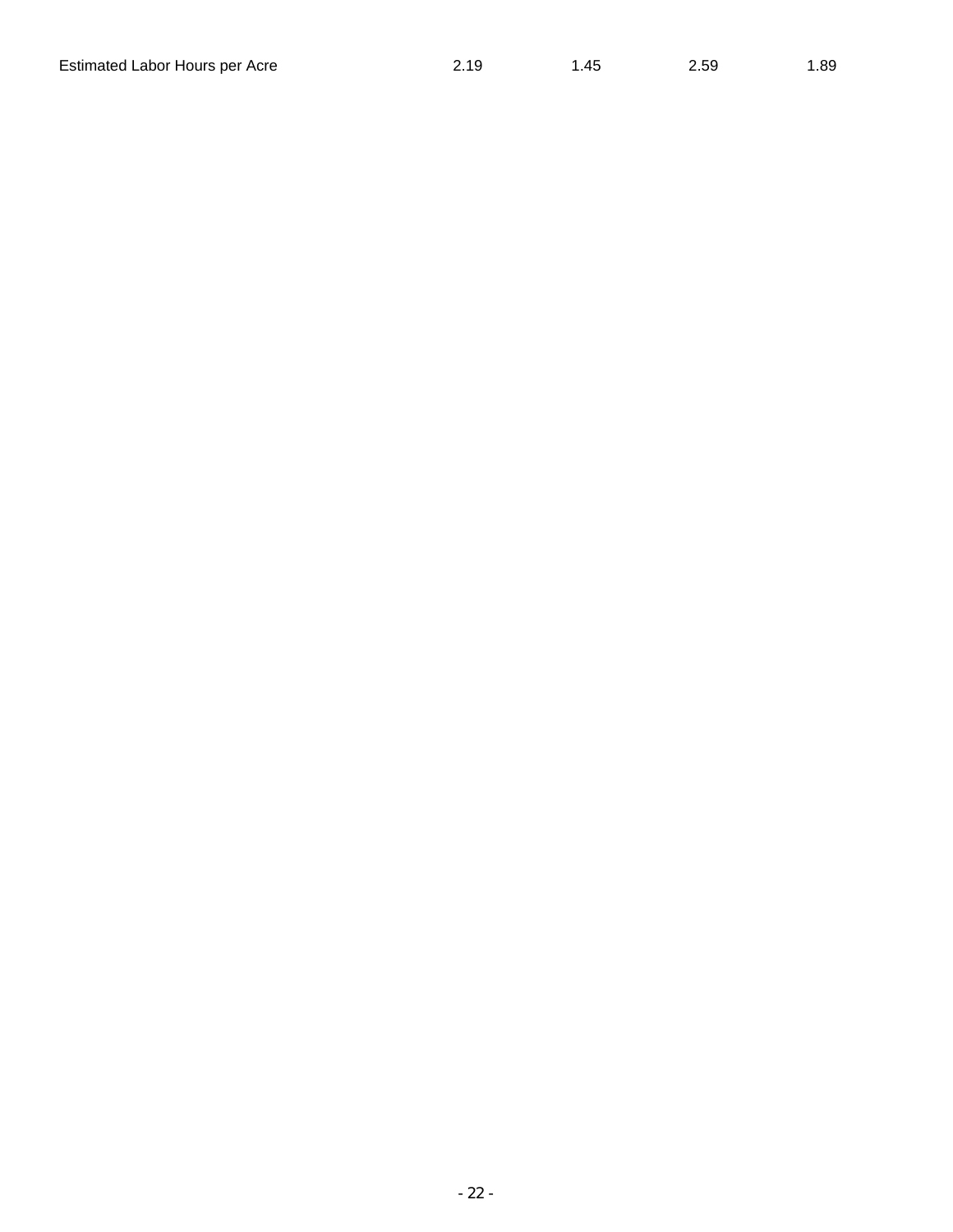| <b>Sweet Corn</b>                                                                | <b>Sweet Corn on</b>       | <b>Sweet Corn on</b>       |                 |
|----------------------------------------------------------------------------------|----------------------------|----------------------------|-----------------|
| 2002                                                                             | <b>Owned Land</b>          | <b>Cash Rent</b>           |                 |
|                                                                                  | Avg of<br><b>All Farms</b> | Avg of<br><b>All Farms</b> | <b>High 20%</b> |
|                                                                                  |                            |                            |                 |
| Number of fields<br>Number of farms                                              | 17<br>17                   | 23<br>23                   | 5<br>5          |
|                                                                                  |                            |                            |                 |
| Acres                                                                            | 83.24                      | 64.24                      | 77.60           |
| Yield per Acre (Bushel)<br>Operators Share of Yield %                            | 6.54<br>100.00             | 6.42<br>100.00             | 7.34<br>100.00  |
| Value per Bushel                                                                 | 38.85                      | 41.95                      | 42.40           |
| <b>Total Product Return per Acre</b>                                             | 254.01                     | 269.51                     | 311.21          |
| Miscellaneous Income per Acre                                                    | 25.42                      | 11.70                      | 42.63           |
| <b>Gross Return per Acre</b>                                                     | 279.43                     | 281.21                     | 353.84          |
|                                                                                  |                            |                            |                 |
| <b>Direct Expenses</b>                                                           |                            |                            |                 |
| Seed                                                                             | 5.85                       | 5.62                       | 7.37            |
| Fertilizer                                                                       | 22.00                      | 28.80                      | 20.22           |
| <b>Crop Chemicals</b>                                                            | 26.52                      | 28.40                      | 26.15           |
| Crop Insurance                                                                   | 6.45                       | 5.73                       | 9.24            |
| Fuel and Oil                                                                     | 7.40                       | 7.23                       | 6.97            |
| Repairs                                                                          | 14.83                      | 14.67                      | 10.28           |
| <b>Custom Hire</b>                                                               | 7.42<br>0.00               | 4.37<br>106.96             | 2.99            |
| <b>Land Rent</b>                                                                 | 0.54                       | 0.00                       | 109.91<br>0.00  |
| Machinery & Bldg Leases<br>Marketing                                             | 0.55                       | 0.27                       | 0.00            |
| <b>Operating Interest</b>                                                        | 7.13                       | 7.70                       | 6.52            |
| Miscellaneous                                                                    | 1.42                       | 1.20                       | 0.00            |
| <b>Total Direct Expenses per Acre</b>                                            | 100.12                     | 210.95                     | 199.64          |
| <b>Return Over Direct Exp per Acre</b>                                           | 179.31                     | 70.27                      | 154.20          |
|                                                                                  |                            |                            |                 |
| <b>Overhead Expenses</b><br><b>Custom Hire</b>                                   | 9.15                       | 2.25                       | 2.14            |
| <b>Hired Labor</b>                                                               | 8.22                       | 2.64                       | 2.09            |
| Machinery & Bldg. Leases                                                         | 3.30                       | 5.65                       | 2.84            |
| Real Estate & Personal Property Taxes                                            | 11.88                      | 0.00                       | 0.00            |
| Farm Insurance                                                                   | 3.73                       | 2.34                       | 4.22            |
| <b>Utilities</b>                                                                 | 3.41                       | 1.73                       | 1.80            |
| Dues & Professional Fees                                                         | 0.00                       | 0.00                       | 0.00            |
| Interest                                                                         | 37.21                      | 5.37                       | 3.02            |
| Mach & Bldg Depreciation                                                         | 28.73                      | 22.90                      | 23.33           |
| <b>Miscellaneous</b>                                                             | 3.95                       | 3.14                       | 2.83            |
| <b>Total Overhead Exp per Acre</b>                                               | 109.59                     | 46.01                      | 42.27           |
| <b>Total Dir &amp; Overhd Exp per Acre</b>                                       | 209.71                     | 256.95                     | 241.91          |
| <b>Net Return per Acre</b>                                                       | 69.72                      | 24.26                      | 111.93          |
| Labor & Mgmt Charge per Acre                                                     | 23.55                      | 21.83                      | 23.24           |
| Net Return over Labor & Mgmt                                                     | 46.17                      | 2.43                       | 88.70           |
| <b>Government Payments</b>                                                       | 0.00                       | 0.00                       | 0.00            |
| Net Return with Government Payments                                              | 46.17                      | 2.43                       | 88.70           |
| <b>Cost of Production</b>                                                        |                            |                            |                 |
|                                                                                  | 15.31                      | 32.83                      | 27.20           |
| <b>Total Direct Expense per Bushel</b><br>Total Direct & Overhead Exp Per Bushel | 32.07                      | 40.00                      | 32.96           |
| With Labor & Management                                                          | 35.68                      | 43.39                      | 36.13           |
| Total Exp Less Govt & Other Income                                               | 31.79                      | 41.57                      | 30.32           |
|                                                                                  |                            |                            |                 |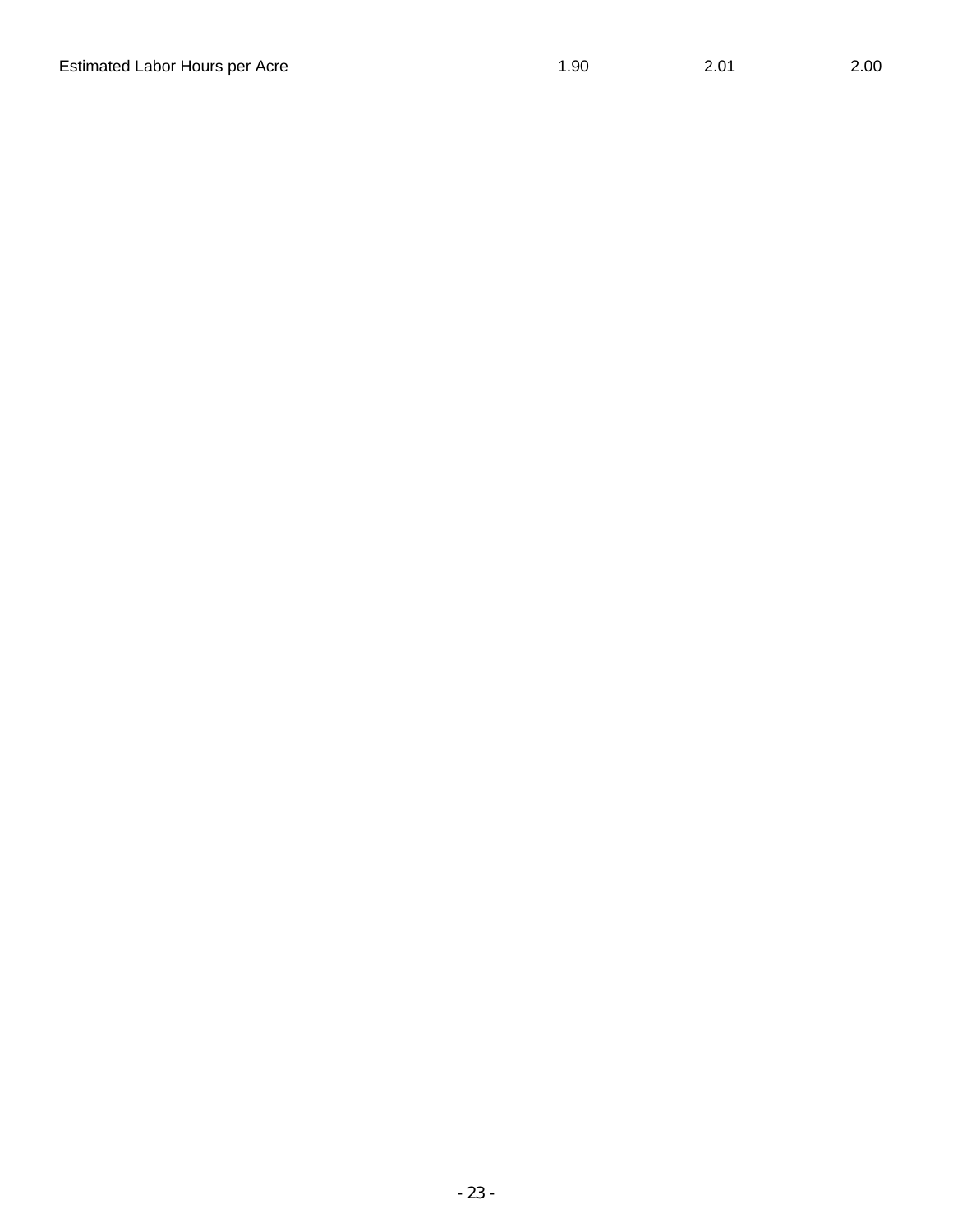| <b>Peas</b>                                                                                                                                                                    | Peas on                      | Peas on                      |                              |
|--------------------------------------------------------------------------------------------------------------------------------------------------------------------------------|------------------------------|------------------------------|------------------------------|
| 2002                                                                                                                                                                           | <b>Owned Land</b>            | <b>Cash Rent</b>             |                              |
|                                                                                                                                                                                | Avg of<br><b>All Farms</b>   | Avg of<br><b>All Farms</b>   | <b>High 20%</b>              |
| Number of fields                                                                                                                                                               | 16                           | 27                           | 7                            |
| Number of farms                                                                                                                                                                | 16                           | 26                           | 6                            |
| Acres                                                                                                                                                                          | 42.09                        | 46.38                        | 35.13                        |
| Yield per Acre (Bushel)                                                                                                                                                        | 3190.12                      | 2871.21                      | 3499.23                      |
| Operators Share of Yield %                                                                                                                                                     | 100.00                       | 100.00                       | 100.00                       |
| Value per Bushel                                                                                                                                                               | 0.08                         | 0.08                         | 0.10                         |
| Total Product Return per Acre                                                                                                                                                  | 267.83                       | 239.00                       | 347.75                       |
| Miscellaneous Income per Acre                                                                                                                                                  | 0.14                         | 19.87                        | 23.74                        |
| <b>Gross Return per Acre</b>                                                                                                                                                   | 267.97                       | 258.88                       | 371.48                       |
| <b>Direct Expenses</b>                                                                                                                                                         |                              |                              |                              |
| Seed                                                                                                                                                                           | 27.49                        | 3.50                         | 17.80                        |
| Fertilizer                                                                                                                                                                     | 14.38                        | 9.39                         | 4.32                         |
| <b>Crop Chemicals</b>                                                                                                                                                          | 15.62                        | 9.84                         | 2.86                         |
| Crop Insurance                                                                                                                                                                 | 6.21                         | 7.68                         | 5.53                         |
| Fuel and Oil                                                                                                                                                                   | 3.72                         | 3.57                         | 2.54                         |
| Repairs                                                                                                                                                                        | 7.70                         | 7.48                         | 7.00                         |
| <b>Custom Hire</b>                                                                                                                                                             | 4.34                         | 1.35                         | 1.02                         |
| <b>Land Rent</b>                                                                                                                                                               | 0.00                         | 100.69                       | 58.35                        |
| Machinery & Bldg Leases                                                                                                                                                        | 0.00                         | 0.40                         | 0.00                         |
| Marketing                                                                                                                                                                      | 0.16                         | 0.10                         | 0.00                         |
| <b>Operating Interest</b>                                                                                                                                                      | 3.52                         | 2.80                         | 2.08                         |
| Miscellaneous                                                                                                                                                                  | 1.76                         | 0.96                         | 3.38                         |
| <b>Total Direct Expenses per Acre</b>                                                                                                                                          | 84.91                        | 147.74                       | 104.88                       |
| <b>Return Over Direct Exp per Acre</b>                                                                                                                                         | 183.06                       | 111.14                       | 266.61                       |
| <b>Overhead Expenses</b><br><b>Custom Hire</b><br><b>Hired Labor</b><br>Machinery & Bldg. Leases                                                                               | 5.08<br>4.42<br>2.64         | 1.64<br>2.52<br>2.81         | 1.32<br>2.10<br>2.17         |
| Real Estate & Personal Property Taxes                                                                                                                                          | 8.08                         | 0.00                         | 0.00                         |
| Farm Insurance                                                                                                                                                                 | 1.91                         | 1.59                         | 1.63                         |
| <b>Utilities</b>                                                                                                                                                               | 1.77                         | 1.06                         | 1.41                         |
| Dues & Professional Fees                                                                                                                                                       | 0.00                         | 0.21                         | 0.76                         |
| Interest                                                                                                                                                                       | 45.09                        | 2.22                         | 1.67                         |
| Mach & Bldg Depreciation                                                                                                                                                       | 11.98                        | 11.21                        | 8.40                         |
| Miscellaneous                                                                                                                                                                  | 2.13                         | 1.49                         | 1.65                         |
| Total Overhead Exp per Acre                                                                                                                                                    | 83.10                        | 24.75                        | 21.12                        |
| <b>Total Dir &amp; Overhd Exp per Acre</b>                                                                                                                                     | 168.01                       | 172.49                       | 125.99                       |
| <b>Net Return per Acre</b>                                                                                                                                                     | 99.96                        | 86.38                        | 245.49                       |
| Labor & Mgmt Charge per Acre                                                                                                                                                   | 10.49                        | 10.34                        | 11.60                        |
| Net Return over Labor & Mgmt                                                                                                                                                   | 89.47                        | 76.05                        | 233.89                       |
| <b>Government Payments</b>                                                                                                                                                     | 0.00                         | 0.00                         | 0.00                         |
| Net Return with Government Payments                                                                                                                                            | 89.47                        | 76.05                        | 233.89                       |
| <b>Cost of Production</b><br><b>Total Direct Expense per Bushel</b><br>Total Direct & Overhead Exp Per Bushel<br>With Labor & Management<br>Total Exp Less Govt & Other Income | 0.03<br>0.05<br>0.06<br>0.06 | 0.05<br>0.06<br>0.06<br>0.06 | 0.03<br>0.04<br>0.04<br>0.03 |
| <b>Estimated Labor Hours per Acre</b>                                                                                                                                          | 0.98                         | 0.86                         | 0.90                         |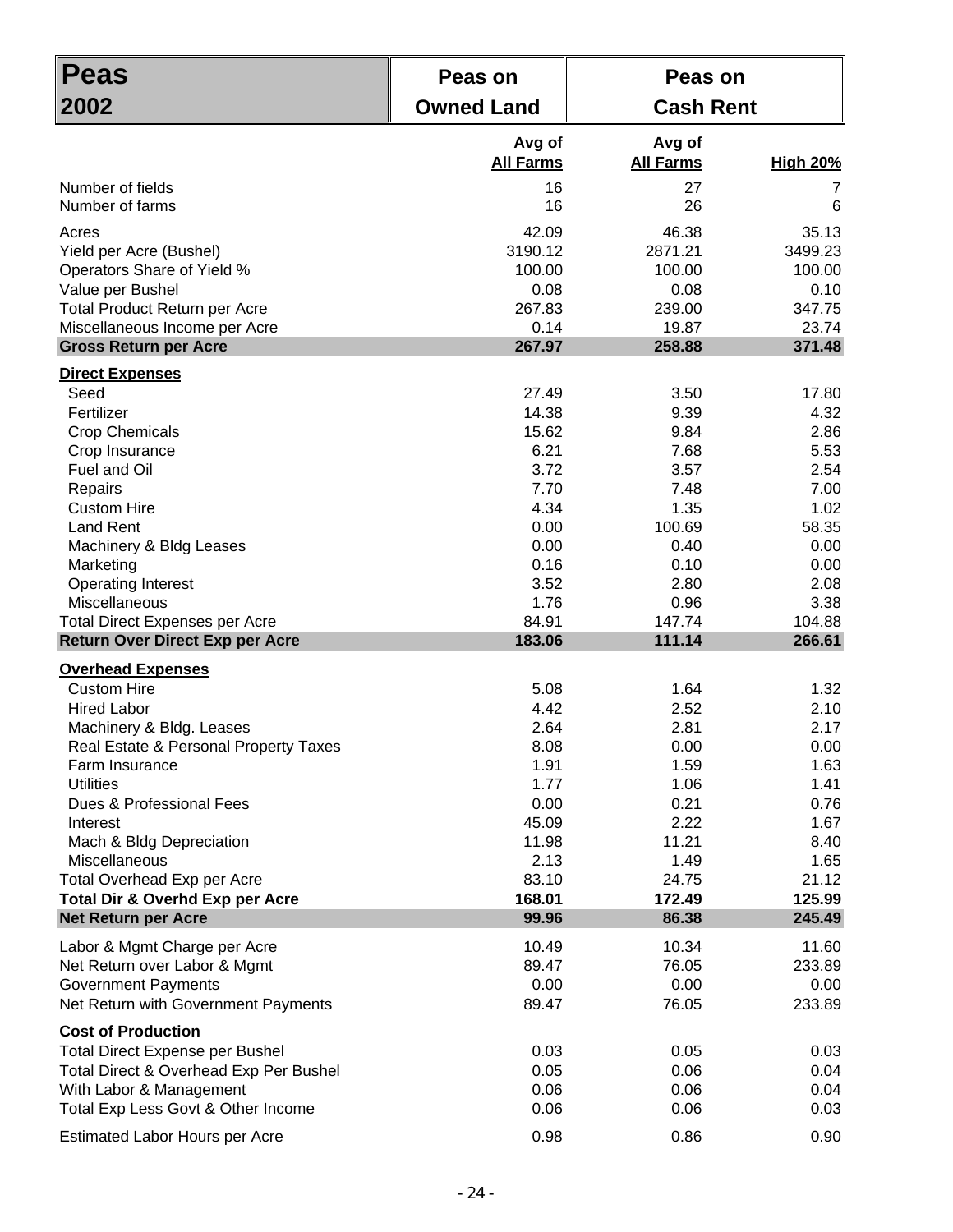| ∥Corn Silage                                                                                                                                                                                                                                                                                                                     |                                                                                                                        |                                                                                                                        |                                                                                                                       |                                                                                                                          |                                                                                                                          |                                                                                                                          |
|----------------------------------------------------------------------------------------------------------------------------------------------------------------------------------------------------------------------------------------------------------------------------------------------------------------------------------|------------------------------------------------------------------------------------------------------------------------|------------------------------------------------------------------------------------------------------------------------|-----------------------------------------------------------------------------------------------------------------------|--------------------------------------------------------------------------------------------------------------------------|--------------------------------------------------------------------------------------------------------------------------|--------------------------------------------------------------------------------------------------------------------------|
| 2002                                                                                                                                                                                                                                                                                                                             | <b>Corn Silage on Owned Land</b>                                                                                       |                                                                                                                        |                                                                                                                       |                                                                                                                          | <b>Corn Silage on Cash Rent</b>                                                                                          |                                                                                                                          |
|                                                                                                                                                                                                                                                                                                                                  | Avg of<br><b>All Farms</b>                                                                                             | Low<br>20%                                                                                                             | <b>High</b><br>20%                                                                                                    | Avg of<br><b>All Farms</b>                                                                                               | Low<br>20%                                                                                                               | <b>High</b><br>20%                                                                                                       |
| Number of fields<br>Number of farms                                                                                                                                                                                                                                                                                              | 88<br>106                                                                                                              | 18<br>18                                                                                                               | 18<br>18                                                                                                              | 49<br>49                                                                                                                 | 10<br>10                                                                                                                 | 10<br>10                                                                                                                 |
| Acres<br>Yield per Acre (Ton)<br>Operators Share of Yield %<br>Value per Ton<br><b>Total Product Return per Acre</b><br>Miscellaneous Income per Acre<br><b>Gross Return per Acre</b>                                                                                                                                            | 39.55<br>21.81<br>100.00<br>19.97<br>435.58<br>1.20<br>436.78                                                          | 41.41<br>17.48<br>100.00<br>19.51<br>341.06<br>0.00<br>341.06                                                          | 31.69<br>23.81<br>100.00<br>21.03<br>500.75<br>0.00<br>500.75                                                         | 52.27<br>22.45<br>100.00<br>20.15<br>452.44<br>0.06<br>452.50                                                            | 36.79<br>19.44<br>100.00<br>19.54<br>379.82<br>0.00<br>379.82                                                            | 59.40<br>25.08<br>100.00<br>21.28<br>533.74<br>0.00<br>533.74                                                            |
| <b>Direct Expenses</b>                                                                                                                                                                                                                                                                                                           |                                                                                                                        |                                                                                                                        |                                                                                                                       |                                                                                                                          |                                                                                                                          |                                                                                                                          |
| Seed<br>Fertilizer<br><b>Crop Chemicals</b><br>Crop Insurance<br>Fuel and Oil<br>Repairs<br><b>Custom Hire</b><br><b>Land Rent</b><br>Machinery & Bldg Leases<br>Marketing<br><b>Operating Interest</b><br>Miscellaneous<br><b>Total Direct Expenses per Acre</b><br>Return Over Direct Exp per Acre<br><b>Overhead Expenses</b> | 38.33<br>33.49<br>36.02<br>6.08<br>13.78<br>31.50<br>35.20<br>0.00<br>0.65<br>0.61<br>4.85<br>9.96<br>210.45<br>226.33 | 38.08<br>33.23<br>39.94<br>4.95<br>10.74<br>31.14<br>63.73<br>0.00<br>0.11<br>0.03<br>4.18<br>4.34<br>230.47<br>110.59 | 35.20<br>33.60<br>29.36<br>8.10<br>13.17<br>20.29<br>7.86<br>0.00<br>0.00<br>0.00<br>8.47<br>5.70<br>161.74<br>339.01 | 36.00<br>30.90<br>34.23<br>8.40<br>11.44<br>26.66<br>29.92<br>104.28<br>1.30<br>0.00<br>5.27<br>9.63<br>298.02<br>154.47 | 38.91<br>28.42<br>38.87<br>7.10<br>8.75<br>38.24<br>97.00<br>97.27<br>8.69<br>0.00<br>3.17<br>17.69<br>384.12<br>$-4.30$ | 22.30<br>37.92<br>21.56<br>10.35<br>12.04<br>26.90<br>12.49<br>98.30<br>0.22<br>0.00<br>3.94<br>0.79<br>246.82<br>286.92 |
| <b>Custom Hire</b><br><b>Hired Labor</b>                                                                                                                                                                                                                                                                                         | 7.22<br>22.19                                                                                                          | 4.78<br>10.47                                                                                                          | 10.17<br>19.85                                                                                                        | 9.46<br>21.91                                                                                                            | 23.78<br>9.74                                                                                                            | 0.85<br>24.52                                                                                                            |
| Machinery & Bldg. Leases<br>Real Estate & Personal Property Taxes<br>Farm Insurance<br><b>Utilities</b><br>Dues & Professional Fees<br>Interest<br>Mach & Bldg Depreciation                                                                                                                                                      | 7.58<br>8.18<br>4.30<br>3.69<br>1.38<br>44.04<br>32.22                                                                 | 5.72<br>7.92<br>4.31<br>2.50<br>2.83<br>30.43<br>26.57                                                                 | 5.34<br>9.24<br>3.79<br>4.90<br>0.08<br>46.62<br>45.49                                                                | 11.62<br>0.00<br>4.24<br>2.93<br>1.72<br>8.71<br>23.92                                                                   | 2.12<br>0.00<br>2.79<br>2.82<br>0.37<br>6.70<br>29.28                                                                    | 34.24<br>0.00<br>3.79<br>3.14<br>2.80<br>9.32<br>26.76                                                                   |
| Miscellaneous                                                                                                                                                                                                                                                                                                                    | 5.57                                                                                                                   | 4.80                                                                                                                   | 4.37                                                                                                                  | 6.61                                                                                                                     | 5.16                                                                                                                     | 11.23                                                                                                                    |
| Total Overhead Exp per Acre<br>Total Dir & Overhd Exp per Acre                                                                                                                                                                                                                                                                   | 136.37<br>346.82                                                                                                       | 100.33<br>330.80                                                                                                       | 149.85<br>311.59                                                                                                      | 91.13<br>389.15                                                                                                          | 82.76<br>466.88                                                                                                          | 116.64<br>363.46                                                                                                         |
| <b>Net Return per Acre</b>                                                                                                                                                                                                                                                                                                       | 89.96                                                                                                                  | 10.26                                                                                                                  | 189.16                                                                                                                | 63.35                                                                                                                    | $-87.06$                                                                                                                 | 170.28                                                                                                                   |
| Labor & Mgmt Charge per Acre<br>Net Return over Labor & Mgmt<br><b>Government Payments</b><br>Net Return with Government Payments                                                                                                                                                                                                | 32.90<br>57.05<br>15.50<br>72.55                                                                                       | 33.22<br>$-22.96$<br>16.57<br>$-6.39$                                                                                  | 28.55<br>160.61<br>15.08<br>175.69                                                                                    | 33.55<br>29.79<br>16.76<br>46.55                                                                                         | 40.54<br>$-127.60$<br>18.30<br>$-109.31$                                                                                 | 25.92<br>144.36<br>16.38<br>160.74                                                                                       |
| <b>Cost of Production</b><br>Total Direct Expense per Ton<br>Total Direct & Overhead Exp Per Ton<br>With Labor & Management<br>Total Exp Less Govt & Other Income                                                                                                                                                                | 9.65<br>15.90<br>17.41<br>16.65                                                                                        | 13.19<br>18.93<br>20.83<br>19.88                                                                                       | 6.79<br>13.09<br>14.29<br>13.65                                                                                       | 13.27<br>17.33<br>18.83<br>18.08                                                                                         | 19.76<br>24.02<br>26.11<br>25.17                                                                                         | 9.84<br>14.49<br>15.52<br>14.87                                                                                          |
| Estimated Labor Hours per Acre                                                                                                                                                                                                                                                                                                   | 4.80                                                                                                                   | 2.91                                                                                                                   | 3.81                                                                                                                  | 4.85                                                                                                                     | 7.14                                                                                                                     | 3.66                                                                                                                     |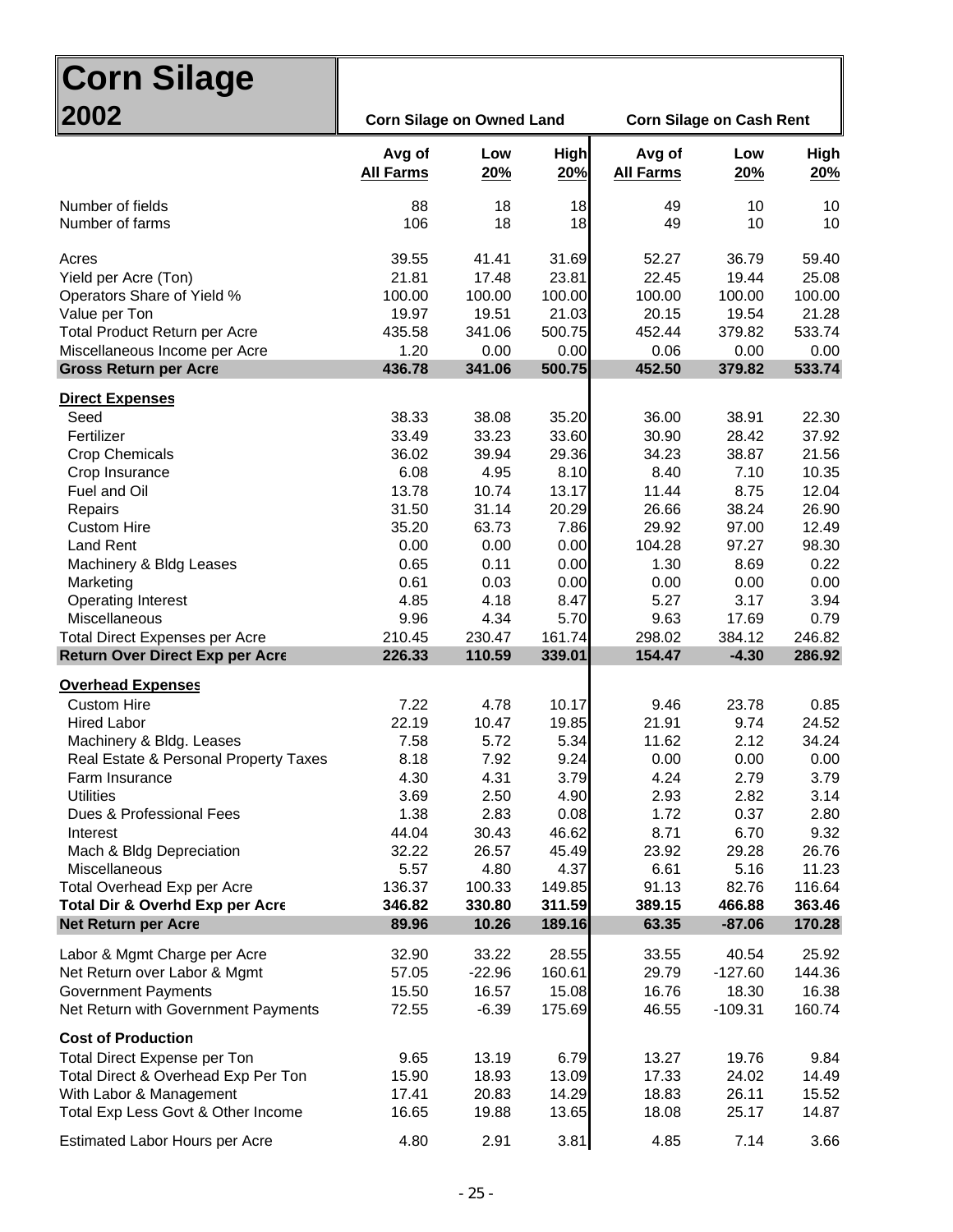| Hogs, Contractee - 2002                                          | Avg of           |               |                       |               |                               |                       |
|------------------------------------------------------------------|------------------|---------------|-----------------------|---------------|-------------------------------|-----------------------|
| MN AVG-Per Pig                                                   | <b>All Farms</b> |               | <b>Low 20%</b>        |               | 40 - 60%                      | <b>High 20%</b>       |
|                                                                  |                  |               |                       |               |                               |                       |
| Number of farms                                                  | 50               |               | 10                    |               | 10                            | 10                    |
|                                                                  | Quantity         |               | <b>Value Quantity</b> |               | Value Quantity Value Quantity | Value                 |
| Total Production (hd)<br>Other Income                            | 0.00             | 0.00<br>14.26 | 0.00                  | 0.00<br>13.28 | 0.00<br>0.00<br>15.25         | 0.00<br>0.00<br>14.49 |
| <b>Gross Return</b>                                              |                  | 14.26         |                       | 13.28         | 15.25                         | 14.49                 |
|                                                                  |                  |               |                       |               |                               |                       |
| <b>Direct Expenses</b>                                           |                  |               |                       |               |                               |                       |
| <b>Livestock Supplies</b>                                        |                  | 0.36          |                       | 0.37          | 0.47                          | 0.04                  |
| Contract Production Exp.                                         |                  | 0.11          |                       |               | 0.24                          | 0.03                  |
| Fuel and Oil                                                     |                  | 0.32          |                       | 0.41          | 0.30                          | 0.22                  |
| Repairs                                                          |                  | 0.96          |                       | 0.98          | 0.80                          | 0.63                  |
| <b>Custom Hire</b>                                               |                  | 0.10          |                       | 0.38          | 0.15                          | 0.09                  |
| Machinery & Building Leases                                      |                  | 0.04          |                       |               |                               | 0.12                  |
| Livestock Leases                                                 |                  | 0.18          |                       | 2.06          |                               |                       |
| <b>Utilities</b>                                                 |                  | 0.12          |                       | 0.28          | 0.07                          | 0.05                  |
| <b>Operating Expenses</b><br><b>Total Direct Expenses</b>        |                  | 0.16<br>2.37  |                       | 0.29<br>4.78  | 0.47<br>2.50                  | 0.15<br>1.33          |
| <b>Return over Direct Expenses</b>                               |                  | 11.90         |                       | 8.50          | 12.75                         | 13.17                 |
|                                                                  |                  |               |                       |               |                               |                       |
| <b>Overhead Expenses</b>                                         |                  |               |                       |               |                               |                       |
| <b>Custom Hire</b>                                               |                  | 0.11          |                       | 0.00          | 0.01                          | 0.35                  |
| <b>Hired Labor</b>                                               |                  | 0.16          |                       | 0.25          | 0.31                          | 0.09                  |
| Machinery & Building Leases                                      |                  | 0.83          |                       | 0.11          |                               | 0.35                  |
| Real Estate & Personal Property Taxes                            |                  | 0.15          |                       | 0.17          | 0.13                          | 0.12                  |
| Farm Insurance                                                   |                  | 0.54          |                       | 0.62          | 0.66                          | 0.50                  |
| <b>Utilities</b>                                                 |                  | 0.52          |                       | 0.71          | 0.57                          | 0.61                  |
| Dues & Professional Fees                                         |                  | 0.06          |                       | 0.02          | 0.03                          | 0.21                  |
| Interest                                                         |                  | 3.13          |                       | 2.24          | 4.43                          | 3.89                  |
| Mach & Bldg Depreciation                                         |                  | 4.41          |                       | 3.85          | 4.63                          | 5.29                  |
| Miscellaneous                                                    |                  | 0.25          |                       | 0.40          | 0.27                          | 0.32                  |
| <b>Total Overhead Expenses</b>                                   |                  | 10.17         |                       | 8.37          | 11.03                         | 11.73                 |
| <b>Total Direct &amp; Overhead Expenses</b><br><b>Net Return</b> |                  | 12.53         |                       | 13.15         | 13.54                         | 13.06<br>1.43         |
|                                                                  |                  | 1.73          |                       | 0.12          | 1.71                          |                       |
| Labor & Management charge                                        |                  | 1.88          |                       | 2.80          | 1.38                          | 1.57                  |
| Net Return over Lbr. & Mgt.                                      |                  | (\$0.15)      |                       | (\$2.68)      | \$0.33                        | (\$0.14)              |
| <b>Cost of Production</b>                                        |                  |               |                       |               |                               |                       |
| Total Direct Expense per cwt.                                    |                  | 0.00          |                       | 0.00          | 0.00                          | 0.00                  |
| Total Direct & Overhead Expense per cwt.                         |                  | 0.00          |                       | 0.00          | 0.00                          | 0.00                  |
| With Labor and Management                                        |                  | 0.00          |                       | 0.00          | 0.00                          | 0.00                  |
| With Other Revenue Adjustments                                   |                  | 0.00          |                       | 0.00          | 0.00                          | 0.00                  |
| Est. Labor Hours per Unit                                        |                  | 0.17          |                       | 0.33          | 0.18                          | 0.14                  |
| Other Information                                                |                  |               |                       |               |                               |                       |
| Number of Pigs                                                   |                  | 5020          |                       | 2244          | 4558                          | 5036                  |
| Pigs per Pig Space (per year)                                    |                  | 2.49          |                       | 1.91          | 2.33                          | 2.70                  |
| Pigs per 100 sq. ft. (per year)                                  |                  | 31.39         |                       | 24.17         | 31.47                         | 33.36                 |
| Net Return per 100 sq. feet                                      |                  | 54.37         |                       | 2.96          | 53.95                         | 47.77                 |
| Net Return per Labor Hour                                        |                  | 10.18         |                       | 0.37          | 9.29                          | 10.18                 |
| Square Feet per Pig Space                                        |                  | 7.92          |                       | 7.90          | 7.40                          | 8.11                  |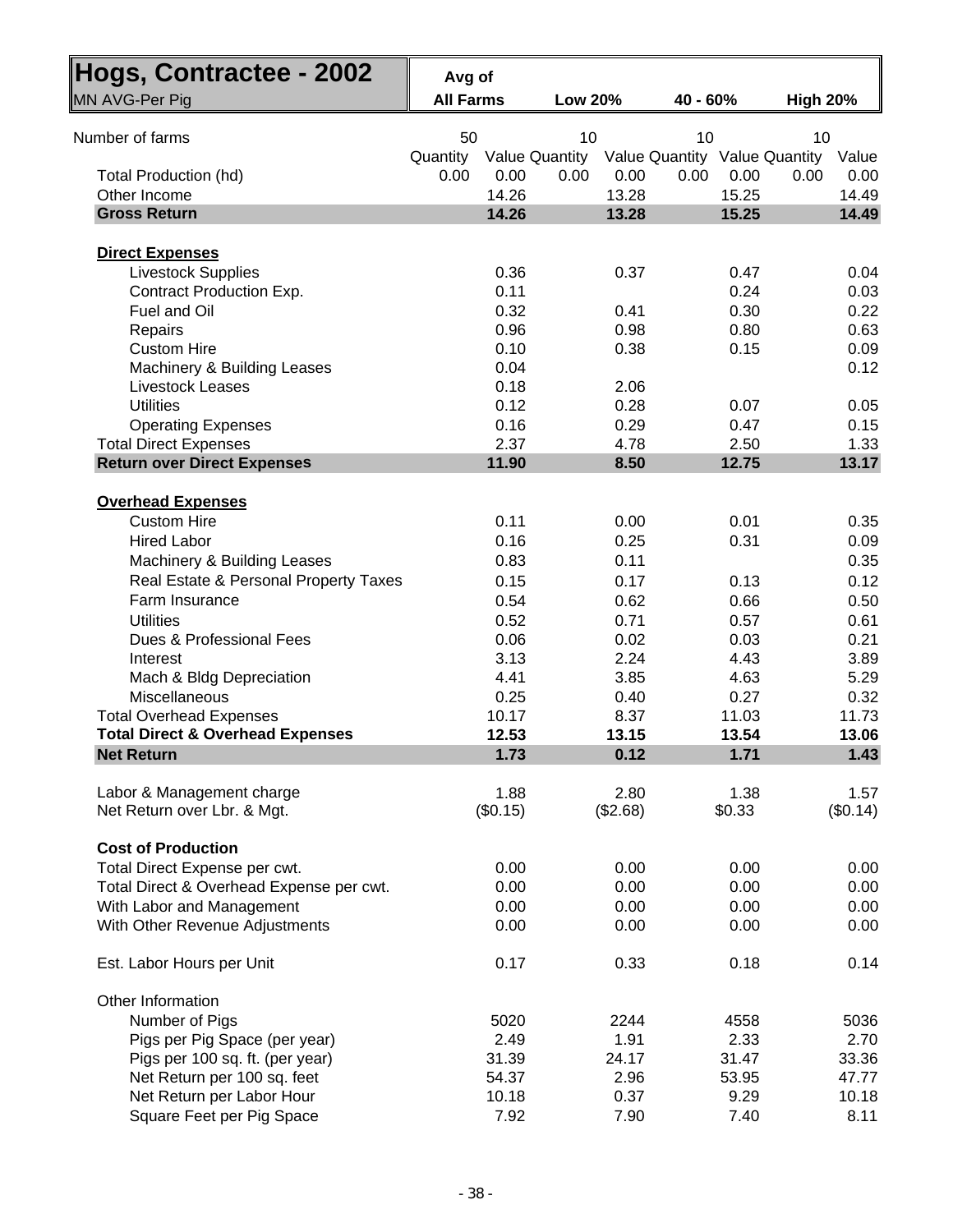| Hogs, Contractee - 2002                     |                  |          |                |          |          |        |                               |          |
|---------------------------------------------|------------------|----------|----------------|----------|----------|--------|-------------------------------|----------|
|                                             | Avg of           |          |                |          |          |        |                               |          |
| MN AVG-Per Pig Space                        | <b>All Farms</b> |          | <b>Low 20%</b> |          | 40 - 60% |        | <b>High 20%</b>               |          |
| Number of farms                             | 50               |          | 10             |          | 10       |        | 10                            |          |
|                                             | Quantity         |          | Value Quantity |          |          |        | Value Quantity Value Quantity | Value    |
| <b>Total Production (hd)</b>                | 0.00             | 0.00     | 0.00           | 0.00     | 0.00     | 0.00   | 0.00                          | 0.00     |
| Other Income                                |                  | 35.46    |                | 25.34    |          | 35.53  |                               | 39.20    |
| <b>Gross Return</b>                         |                  | 35.46    |                | 25.34    |          | 35.53  |                               | 39.20    |
| <b>Direct Expenses</b>                      |                  |          |                |          |          |        |                               |          |
| <b>Livestock Supplies</b>                   |                  | 0.90     |                | 0.70     |          | 1.10   |                               | 0.10     |
| Contract Production Exp.                    |                  | 0.28     |                |          |          | 0.56   |                               | 0.08     |
| Fuel and Oil                                |                  | 0.80     |                | 0.79     |          | 0.71   |                               | 0.60     |
| Repairs                                     |                  | 2.40     |                | 1.87     |          | 1.87   |                               | 1.69     |
| <b>Custom Hire</b>                          |                  | 0.25     |                | 0.72     |          | 0.35   |                               | 0.24     |
| Machinery & Building Leases                 |                  | 0.11     |                |          |          |        |                               | 0.32     |
| <b>Livestock Leases</b>                     |                  | 0.46     |                | 3.94     |          |        |                               |          |
| <b>Utilities</b>                            |                  | 0.29     |                | 0.53     |          | 0.16   |                               | 0.14     |
| <b>Operating Expenses</b>                   |                  | 0.40     |                | 0.56     |          | 1.09   |                               | 0.42     |
| <b>Total Direct Expenses</b>                |                  | 5.88     |                | 9.12     |          | 5.83   |                               | 3.59     |
| <b>Return over Direct Expenses</b>          |                  | 29.58    |                | 16.22    |          | 29.70  |                               | 35.61    |
| <b>Overhead Expenses</b>                    |                  |          |                |          |          |        |                               |          |
| <b>Custom Hire</b>                          |                  | 0.28     |                | 0.01     |          | 0.02   |                               | 0.95     |
| <b>Hired Labor</b>                          |                  | 0.39     |                | 0.48     |          | 0.72   |                               | 0.25     |
| Machinery & Building Leases                 |                  | 2.05     |                | 0.21     |          |        |                               | 0.96     |
| Real Estate & Personal Property Taxes       |                  | 0.37     |                | 0.32     |          | 0.31   |                               | 0.31     |
| Farm Insurance                              |                  | 1.35     |                | 1.18     |          | 1.55   |                               | 1.34     |
| <b>Utilities</b>                            |                  | 1.30     |                | 1.36     |          | 1.32   |                               | 1.65     |
| Dues & Professional Fees                    |                  | 0.16     |                | 0.04     |          | 0.07   |                               | 0.57     |
| Interest                                    |                  | 7.77     |                | 4.28     |          | 10.31  |                               | 10.52    |
| Mach & Bldg Depreciation                    |                  | 10.97    |                | 7.34     |          | 10.80  |                               | 14.31    |
| Miscellaneous                               |                  | 0.62     |                | 0.77     |          | 0.62   |                               | 0.87     |
| <b>Total Overhead Expenses</b>              |                  | 25.27    |                | 15.98    |          | 25.70  |                               | 31.74    |
| <b>Total Direct &amp; Overhead Expenses</b> |                  | 31.15    |                | 25.11    |          | 31.53  |                               | 35.32    |
| <b>Net Return</b>                           |                  | 4.31     |                | 0.23     |          | 3.99   |                               | 3.87     |
| Labor & Management charge                   |                  | 4.69     |                | 5.35     |          | 3.21   |                               | 4.25     |
| Net Return over Lbr. & Mgt.                 |                  | (\$0.38) |                | (\$5.12) |          | \$0.78 |                               | (\$0.38) |
| <b>Cost of Production</b>                   |                  |          |                |          |          |        |                               |          |
| Total Direct Expense per cwt.               |                  | 0.00     |                | 0.00     |          | 0.00   |                               | 0.00     |
| Total Direct & Overhead Expense per cwt.    |                  | 0.00     |                | 0.00     |          | 0.00   |                               | 0.00     |
| With Labor and Management                   |                  | 0.00     |                | 0.00     |          | 0.00   |                               | 0.00     |
| With Other Revenue Adjustments              |                  | 0.00     |                | 0.00     |          | 0.00   |                               | 0.00     |
| Est. Labor Hours per Unit                   |                  | 0.42     |                | 0.63     |          | 0.43   |                               | 0.38     |
|                                             |                  |          |                |          |          |        |                               |          |
| Other Information<br>Number of Pigs         |                  | 5020     |                | 2244     |          | 4558   |                               | 5036     |
| Pigs per Pig Space (per year)               |                  | 2.49     |                | 1.91     |          | 2.33   |                               | 2.70     |
| Pigs per 100 sq. ft. (per year)             |                  | 31.39    |                | 24.17    |          | 31.47  |                               | 33.36    |
| Net Return per 100 sq. feet                 |                  | 54.37    |                | 2.96     |          | 53.95  |                               | 47.77    |
| Net Return per Labor Hour                   |                  | 10.18    |                | 0.37     |          | 9.29   |                               | 10.18    |
| Square Feet per Pig Space                   |                  | 7.92     |                | 7.90     |          | 7.40   |                               | 8.11     |
|                                             |                  |          |                |          |          |        |                               |          |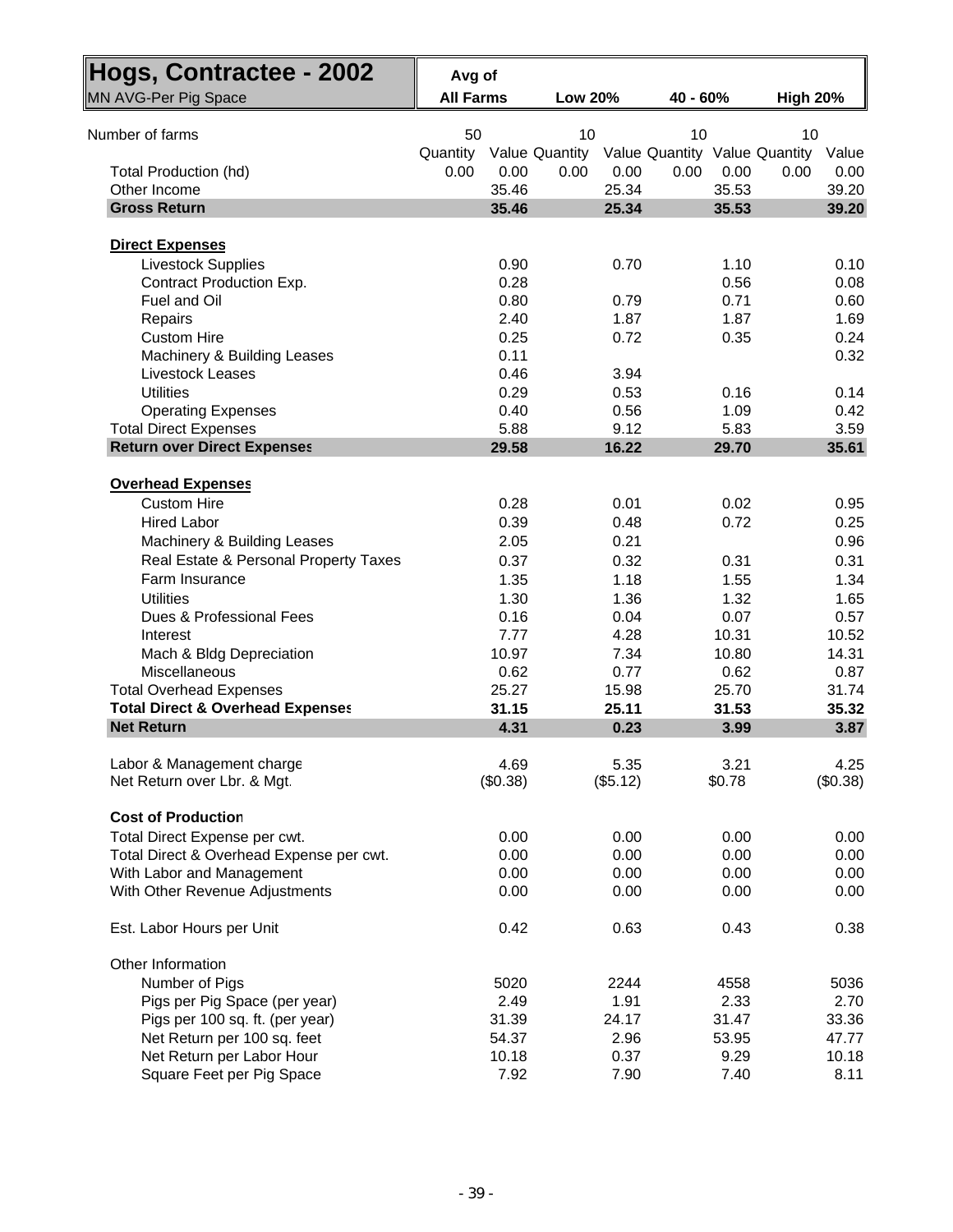| <b>Dairy Cow Enterprise - 2002</b>                                        | Avg of            |                |                   |                |                   |                |                   |                |
|---------------------------------------------------------------------------|-------------------|----------------|-------------------|----------------|-------------------|----------------|-------------------|----------------|
| MN AVG-Per CWT of Milk                                                    | <b>All Farms</b>  |                | <b>Low 20%</b>    |                | 40 - 60%          |                | <b>High 20%</b>   |                |
| Number of farms                                                           | 507               |                | 103               |                | 101               |                | 99                |                |
| Milk Sold (lb.)                                                           | Quantity<br>99.58 | Value<br>12.52 | Quantity<br>99.07 | Value<br>11.95 | Quantity<br>99.64 | Value<br>12.38 | Quantity<br>99.59 | Value<br>12.80 |
| Milk Used in Home (lb.)                                                   | 0.05              | 0.01           | 0.10              | 0.01           | 0.05              | 0.01           | 0.05              | 0.00           |
| Milk Fed to Animals (lb.)                                                 | 0.37              | 0.04           | 0.83              | 0.09           | 0.31              | 0.04           | 0.36              | 0.04           |
| Dairy Calves Sold (hd)                                                    | 0.00              | 0.12           | 0.00              | 0.22           | 0.00              | 0.11           | 0.00              | 0.09           |
| Transferred Out (hd)                                                      | 0.00              | 0.40           | 0.00              | 0.41           | 0.00              | 0.33           | 0.00              | 0.40           |
| Cull Sales (hd)<br>Butchered (hd)                                         | 0.00<br>0.00      | 0.56<br>0.01   | 0.00<br>0.00      | 0.68<br>0.03   | 0.00<br>0.00      | 0.60<br>0.02   | 0.00<br>0.00      | 0.52<br>0.01   |
| Less Livestock Purchased (hd)                                             | 0.00              | $-0.58$        | 0.00              | $-1.29$        | 0.00              | $-0.73$        | 0.00              | $-0.28$        |
| Less Livestock Transferred In (hd)                                        | 0.00              | $-1.74$        | 0.00              | $-1.94$        | 0.00              | $-1.66$        | 0.00              | $-1.56$        |
| Inventory Change (hd)                                                     | 0.00              | 0.19           | 0.00              | $-0.03$        | 0.00              | 0.23           | 0.00              | 0.28           |
| <b>Total Production</b>                                                   |                   | 11.54          |                   | 10.14          |                   | 11.32          |                   | 12.30          |
| Other Income<br><b>Gross Return</b>                                       |                   | 0.79<br>12.33  |                   | 0.90<br>11.04  |                   | 0.75<br>12.07  |                   | 0.83<br>13.13  |
| <b>Direct Expenses</b>                                                    |                   |                |                   |                |                   |                |                   |                |
| Corn (bu.)                                                                | 0.37              | 0.74           | 0.46              | 0.90           | 0.37              | 0.75           | 0.32              | 0.64           |
| Corn Silage (lb.)                                                         | 68.11             | 0.64           | 74.47             | 0.71           | 64.49             | 0.62           | 61.79             | 0.56           |
| Hay, Alfalfa (lb.)                                                        | 13.66             | 0.60           | 23.19             | 0.92           | 13.37             | 0.60           | 9.32              | 0.42           |
| Haylage, Alfalfa (lb.)                                                    | 33.86             | 0.70           | 35.81             | 0.76           | 33.85             | 0.68           | 31.48             | 0.61           |
| Complete Ration (lb.)                                                     | 5.64              | 0.59           | 8.71              | 0.60           | 6.68              | 0.72           | 6.04              | 0.69           |
| Protein, Vitamins, Minerals (lb.)<br><b>Other Feed Stuffs</b>             | 12.72<br>4.53     | 1.56<br>0.30   | 13.80<br>5.95     | 1.83<br>0.35   | 11.84<br>6.78     | 1.46<br>0.35   | 12.05<br>1.89     | 1.46<br>0.15   |
| <b>Breeding Fees</b>                                                      |                   | 0.14           |                   | 0.15           |                   | 0.13           |                   | 0.15           |
| Veterinary                                                                |                   | 0.47           |                   | 0.51           |                   | 0.51           |                   | 0.43           |
| <b>BST</b>                                                                |                   | 0.18           |                   | 0.13           |                   | 0.14           |                   | 0.23           |
| <b>Livestock Supplies</b>                                                 |                   | 0.56           |                   | 0.65           |                   | 0.56           |                   | 0.50           |
| DHIA                                                                      |                   | 0.07           |                   | 0.08           |                   | 0.07           |                   | 0.07           |
| Fuel and Oil<br>Repairs                                                   |                   | 0.15<br>0.47   |                   | 0.18<br>0.59   |                   | 0.16<br>0.44   |                   | 0.12<br>0.43   |
| <b>Custom Hire</b>                                                        |                   | 0.11           |                   | 0.13           |                   | 0.13           |                   | 0.15           |
| <b>Hired Labor</b>                                                        |                   | 0.02           |                   | 0.15           |                   | 0.02           |                   | 0.01           |
| Machinery & Building Leases                                               |                   | 0.04           |                   | 0.06           |                   | 0.02           |                   | 0.05           |
| Hauling and trucking                                                      |                   | 0.13           |                   | 0.21           |                   | 0.13           |                   | 0.12           |
| Marketing<br>Bedding                                                      |                   | 0.22<br>0.07   |                   | 0.23<br>0.04   |                   | 0.23<br>0.07   |                   | 0.22<br>0.09   |
| <b>Operating Interest</b>                                                 |                   | 0.08           |                   | 0.15           |                   | 0.05           |                   | 0.03           |
| <b>Total Direct Expenses</b>                                              |                   | 7.84           |                   | 9.35           |                   | 7.83           |                   | 7.12           |
| <b>Return over Direct Expenses</b>                                        |                   | 4.49           |                   | 1.69           |                   | 4.24           |                   | 6.00           |
| <b>Overhead Expenses</b>                                                  |                   |                |                   |                |                   |                |                   |                |
| <b>Custom Hire</b>                                                        |                   | 0.08           |                   | 0.04           |                   | 0.07           |                   | 0.09           |
| <b>Hired Labor</b><br>Machinery & Building Leases                         |                   | 1.11<br>0.15   |                   | 0.45<br>0.08   |                   | 1.09<br>0.14   |                   | 1.31<br>0.12   |
| Real Estate & Personal Property Taxes                                     |                   | 0.05           |                   | 0.06           |                   | 0.05           |                   | 0.03           |
| Farm Insurance                                                            |                   | 0.14           |                   | 0.17           |                   | 0.16           |                   | 0.12           |
| <b>Utilities</b>                                                          |                   | 0.30           |                   | 0.39           |                   | 0.29           |                   | 0.27           |
| Interest                                                                  |                   | 0.58           |                   | 0.69           |                   | 0.63           |                   | 0.48           |
| Mach & Bldg Depreciation                                                  |                   | 0.59           |                   | 0.54           |                   | 0.59           |                   | 0.61           |
| Miscellaneous<br><b>Total Overhead Expenses</b>                           |                   | 0.19<br>3.18   |                   | 0.20<br>2.64   |                   | 0.16<br>3.18   |                   | 0.20<br>3.24   |
| <b>Total Direct &amp; Overhead Expenses</b>                               |                   | 11.02          |                   | 11.99          |                   | 11.01          |                   | 10.37          |
| <b>Net Return</b>                                                         |                   | 1.31           |                   | $-0.95$        |                   | 1.06           |                   | 2.76           |
| Labor & Management charge                                                 |                   | 0.90           |                   | 1.32           |                   | 0.83           |                   | 0.84           |
| Net Return over Lbr. & Mgt.                                               |                   | \$0.42         |                   | (\$2.27)       |                   | \$0.22         |                   | \$1.92         |
| <b>Cost of Production</b>                                                 |                   |                |                   |                |                   |                |                   |                |
| Total Direct Expense per cwt.<br>Total Direct & Overhead Expense per cwt. |                   | 7.84<br>11.02  |                   | 9.35<br>11.99  |                   | 7.83<br>11.01  |                   | 7.12<br>10.37  |
| With Labor and Management                                                 |                   | 11.91          |                   | 13.31          |                   | 11.85          |                   | 11.20          |
| With Other Revenue Adjustments                                            |                   | 12.15          |                   | 14.32          |                   | 12.20          |                   | 10.91          |
| Est. Labor Hours per Unit                                                 |                   | 0.21           |                   | 0.25           |                   | 0.21           |                   | 0.19           |
| Other Information                                                         |                   |                |                   |                |                   |                |                   |                |
| Average Number of Cows                                                    |                   | 102.5          |                   | 61.2           |                   | 97.1           |                   | 131.7          |
| Milk Produced Per Cow                                                     |                   | 20037          |                   | 16163          |                   | 19555          |                   | 22941          |
| <b>Culling Percentage</b><br><b>Turnover Rate</b>                         |                   | 26.4<br>35.7   |                   | 25.9<br>40.6   |                   | 27.7<br>36.0   |                   | 26.6<br>33.6   |
| Percent of Barn Capacity                                                  |                   | 106.3          |                   | 92.7           |                   | 101.1          |                   | 115.8          |
| Lbs. Milk / lb. Grain & Conc.                                             |                   | 2.4            |                   | 2.0            |                   | 2.4            |                   | 2.7            |
| Feed Cost per Cwt of Milk                                                 |                   | 5.13           |                   | 6.06           |                   | 5.17           |                   | 4.53           |
| Feed Cost per Cow                                                         |                   | 1027.09        |                   | 979.85         |                   | 1011.72        |                   | 1038.33        |
| Avg. Milk Price per Cwt.                                                  |                   | 12.57          |                   | 12.06          |                   | 12.42          |                   | 12.85          |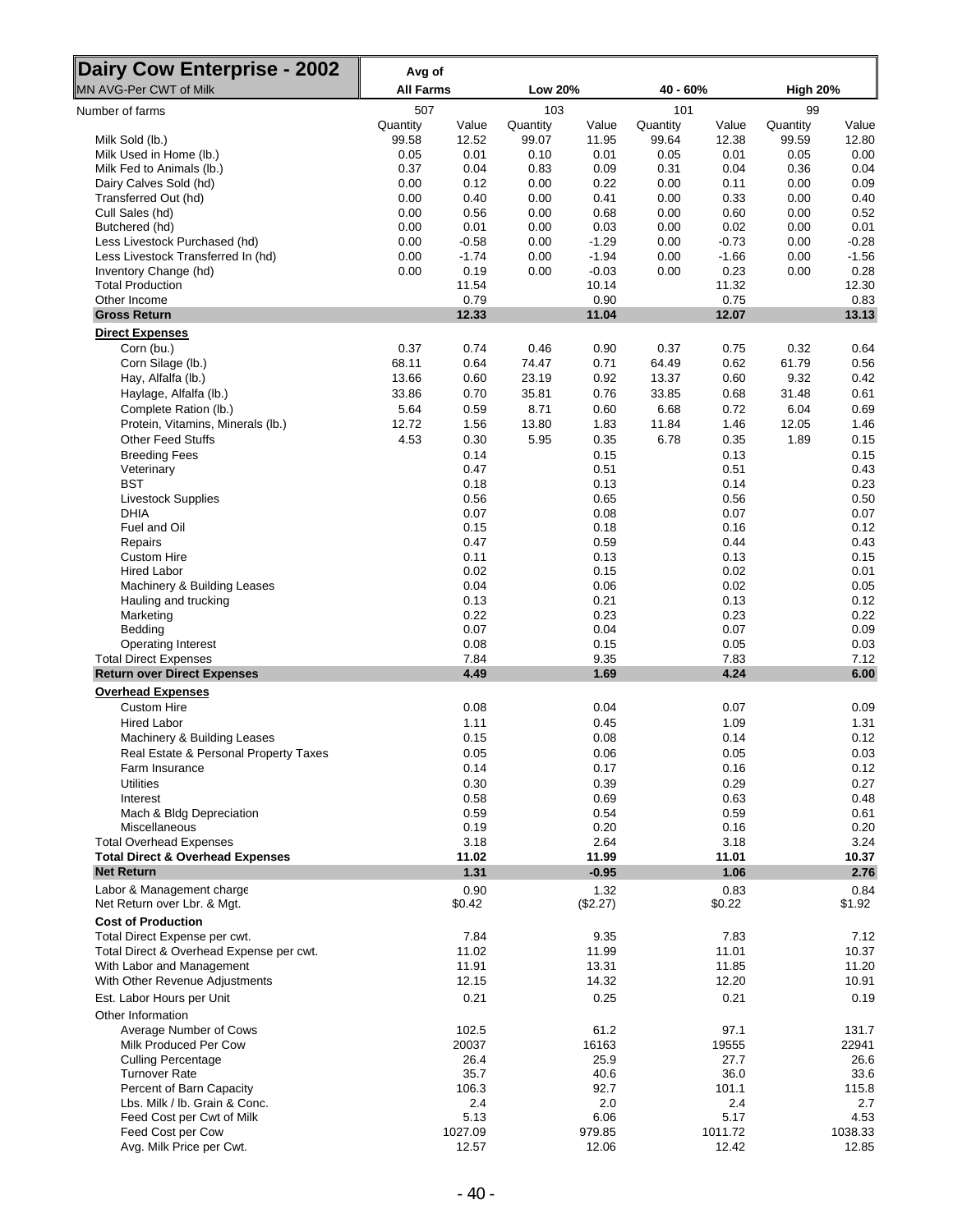| <b>Dairy Cow Enterprise - 2002</b>                                 | Avg of           |                   |                  |                      |                  |                   |                  |                    |
|--------------------------------------------------------------------|------------------|-------------------|------------------|----------------------|------------------|-------------------|------------------|--------------------|
| <b>MN AVG-Per Cow</b>                                              | <b>All Farms</b> |                   | <b>Low 20%</b>   |                      | 40 - 60%         |                   | <b>High 20%</b>  |                    |
| Number of farms                                                    | 507              |                   | 103              |                      | 101              |                   | 99               |                    |
|                                                                    | Quantity         | Value             | Quantity         | Value                | Quantity         | Value             | Quantity         | Value              |
| Milk Sold (lb.)<br>Milk Used in Home (lb.)                         | 19953.50         |                   | 2508.98 16012.67 |                      | 1931.11 19494.85 | 1.20              | 2420.43 22845.70 | 2935.51            |
| Milk Fed to Animals (lb.)                                          | 10.14<br>73.31   | 1.05<br>7.53      | 15.96<br>134.00  | 1.84<br>14.38        | 10.12<br>60.24   | 7.24              | 12.08<br>82.95   | 0.86<br>8.13       |
| Dairy Calves Sold (hd)                                             | 0.12             | 23.80             | 0.07             | 36.19                | 0.04             | 21.83             | 0.14             | 21.04              |
| Transferred Out (hd)                                               | 0.66             | 80.42             | 0.61             | 67.04                | 0.60             | 65.17             | 0.73             | 91.75              |
| Cull Sales (hd)                                                    | 0.26             | 113.05            | 0.26             | 109.87               | 0.28             | 118.29            | 0.27             | 119.68             |
| Butchered (hd)                                                     | 0.01             | 2.97              | 0.01             | 5.18                 | 0.01             | 3.20              | 0.01             | 2.71               |
| Less Livestock Purchased (hd)                                      | $-0.10$          | $-115.84$         | $-0.16$          | $-208.11$            | $-0.11$          | $-142.41$         | $-0.06$          | $-64.92$           |
| Less Livestock Transferred In (hd)                                 | $-0.31$          | $-348.25$         | $-0.29$          | $-313.97$            | $-0.29$          | $-325.43$         | $-0.33$          | $-357.15$          |
| Inventory Change (hd)                                              | 0.04             | 37.62             | 0.03             | $-4.81$              | 0.03             | 44.00             | 0.05             | 63.73              |
| <b>Total Production</b>                                            |                  | 2311.35           |                  | 1638.72              |                  | 2213.52           |                  | 2821.34            |
| Other Income<br><b>Gross Return</b>                                |                  | 159.16<br>2470.51 |                  | 146.18<br>1784.90    |                  | 146.97<br>2360.48 |                  | 190.05<br>3011.39  |
| <b>Direct Expenses</b>                                             |                  |                   |                  |                      |                  |                   |                  |                    |
| Corn (bu.)                                                         | 74.62            | 148.57            | 74.77            | 146.03               | 72.78            | 145.71            | 73.13            | 146.63             |
| Corn Silage (lb.)                                                  | 13647.20         |                   | 129.08 12035.75  |                      | 114.77 12611.56  |                   | 121.73 14174.37  | 128.13             |
| Hay, Alfalfa (lb.)                                                 | 2737.70          | 120.09            | 3747.45          | 148.49               | 2614.20          | 117.83            | 2137.34          | 96.10              |
| Haylage, Alfalfa (lb.)                                             | 6784.87          | 140.23            | 5787.17          | 122.03               | 6619.14          | 132.52            | 7222.56          | 140.50             |
| Complete Ration (lb.)                                              | 1129.99          | 117.56            | 1408.14          | 96.27                | 1305.57          | 140.98            | 1386.65          | 157.76             |
| Protein, Vitamins, Minerals (lb.)                                  | 2548.42          | 312.09            | 2231.18          | 295.60               | 2314.38          | 284.88            | 2764.74          | 335.66             |
| <b>Other Feed Stuffs</b>                                           | 907.59           | 59.46             | 962.32           | 56.66                | 1325.71          | 68.06             | 432.83           | 33.55              |
| <b>Breeding Fees</b>                                               |                  | 28.47             |                  | 24.97                |                  | 25.16             |                  | 34.05              |
| Veterinary                                                         |                  | 94.92             |                  | 82.57                |                  | 99.69             |                  | 97.83              |
| <b>BST</b>                                                         |                  | 35.14             |                  | 20.92                |                  | 27.66             |                  | 53.79              |
| <b>Livestock Supplies</b>                                          |                  | 118.59            |                  | 116.28               |                  | 113.25            |                  | 125.58             |
| <b>DHIA</b>                                                        |                  | 14.62             |                  | 13.60                |                  | 14.10             |                  | 15.84              |
| Fuel and Oil                                                       |                  | 30.12             |                  | 28.92                |                  | 31.86             |                  | 27.04              |
| Repairs<br><b>Custom Hire</b>                                      |                  | 94.80<br>22.69    |                  | 96.06<br>20.21       |                  | 86.99<br>26.06    |                  | 99.74<br>34.57     |
| <b>Hired Labor</b>                                                 |                  | 4.64              |                  | 25.01                |                  | 2.94              |                  | 1.93               |
| Hauling and trucking                                               |                  | 26.32             |                  | 33.50                |                  | 24.75             |                  | 27.93              |
| Marketing                                                          |                  | 43.95             |                  | 37.65                |                  | 44.03             |                  | 50.31              |
| Bedding                                                            |                  | 13.19             |                  | 7.06                 |                  | 13.02             |                  | 21.35              |
| <b>Operating Interest</b>                                          |                  | 15.93             |                  | 24.67                |                  | 9.82              |                  | 5.89               |
| <b>Total Direct Expenses</b><br><b>Return over Direct Expenses</b> |                  | 1570.49<br>900.02 |                  | 1511.27<br>273.63    |                  | 1531.05<br>829.43 |                  | 1634.18<br>1377.21 |
|                                                                    |                  |                   |                  |                      |                  |                   |                  |                    |
| <b>Overhead Expenses</b><br><b>Custom Hire</b>                     |                  | 15.21             |                  | 7.02                 |                  | 13.18             |                  | 21.16              |
| <b>Hired Labor</b>                                                 |                  | 222.04            |                  | 72.44                |                  | 213.08            |                  | 300.72             |
| Machinery & Building Leases                                        |                  | 30.49             |                  | 13.67                |                  | 27.10             |                  | 27.21              |
| Farm Insurance                                                     |                  | 27.81             |                  | 28.26                |                  | 31.10             |                  | 27.89              |
| <b>Utilities</b>                                                   |                  | 60.68             |                  | 63.57                |                  | 57.24             |                  | 62.63              |
| Interest                                                           |                  | 116.84            |                  | 110.81               |                  | 122.29            |                  | 110.41             |
| Mach & Bldg Depreciation                                           |                  | 117.52            |                  | 88.08                |                  | 116.14            |                  | 139.41             |
| <b>Miscellaneous</b>                                               |                  | 46.54             |                  | 42.90                |                  | 42.24             |                  | 54.87              |
| <b>Total Overhead Expenses</b>                                     |                  | 637.14            |                  | 426.75               |                  | 622.36            |                  | 744.29             |
| <b>Total Direct &amp; Overhead Expenses</b><br><b>Net Return</b>   |                  | 2207.62<br>262.88 |                  | 1938.02<br>$-153.12$ |                  | 2153.41<br>207.07 |                  | 2378.47<br>632.92  |
|                                                                    |                  |                   |                  |                      |                  |                   |                  |                    |
| Labor & Management charge<br>Net Return over Lbr. & Mgt            |                  | 179.37<br>\$83.52 |                  | 213.47<br>(\$366.59) |                  | 163.27<br>\$43.80 |                  | 192.00<br>\$440.92 |
| <b>Cost of Production</b>                                          |                  |                   |                  |                      |                  |                   |                  |                    |
| Total Direct Expense per cwt.                                      |                  | 7.84              |                  | 9.35                 |                  | 7.83              |                  | 7.12               |
| Total Direct & Overhead Expense per cwt.                           |                  | 11.02             |                  | 11.99                |                  | 11.01             |                  | 10.37              |
| With Labor and Management                                          |                  | 11.91             |                  | 13.31                |                  | 11.85             |                  | 11.20              |
| With Other Revenue Adjustments                                     |                  | 12.15             |                  | 14.32                |                  | 12.20             |                  | 10.91              |
| Est. Labor Hours per Unit                                          |                  | 41.88             |                  | 40.93                |                  | 42.00             |                  | 43.18              |
| Other Information                                                  |                  |                   |                  |                      |                  |                   |                  |                    |
| Average Number of Cows                                             |                  | 102.5             |                  | 61.2                 |                  | 97.1              |                  | 131.7              |
| Milk Produced Per Cow                                              |                  | 20037             |                  | 16163                |                  | 19555             |                  | 22941              |
| <b>Culling Percentage</b>                                          |                  | 26.4              |                  | 25.9                 |                  | 27.7              |                  | 26.6               |
| <b>Turnover Rate</b>                                               |                  | 35.7              |                  | 40.6                 |                  | 36.0              |                  | 33.6               |
| Percent of Barn Capacity                                           |                  | 106.3             |                  | 92.7                 |                  | 101.1             |                  | 115.8              |
| Lbs. Milk / lb. Grain & Conc.<br>Feed Cost per Cwt of Milk         |                  | 2.4<br>5.13       |                  | 2.0<br>6.06          |                  | 2.4<br>5.17       |                  | 2.7<br>4.53        |
| Feed Cost per Cow                                                  |                  | 1027.09           |                  | 979.85               |                  | 1011.72           |                  | 1038.33            |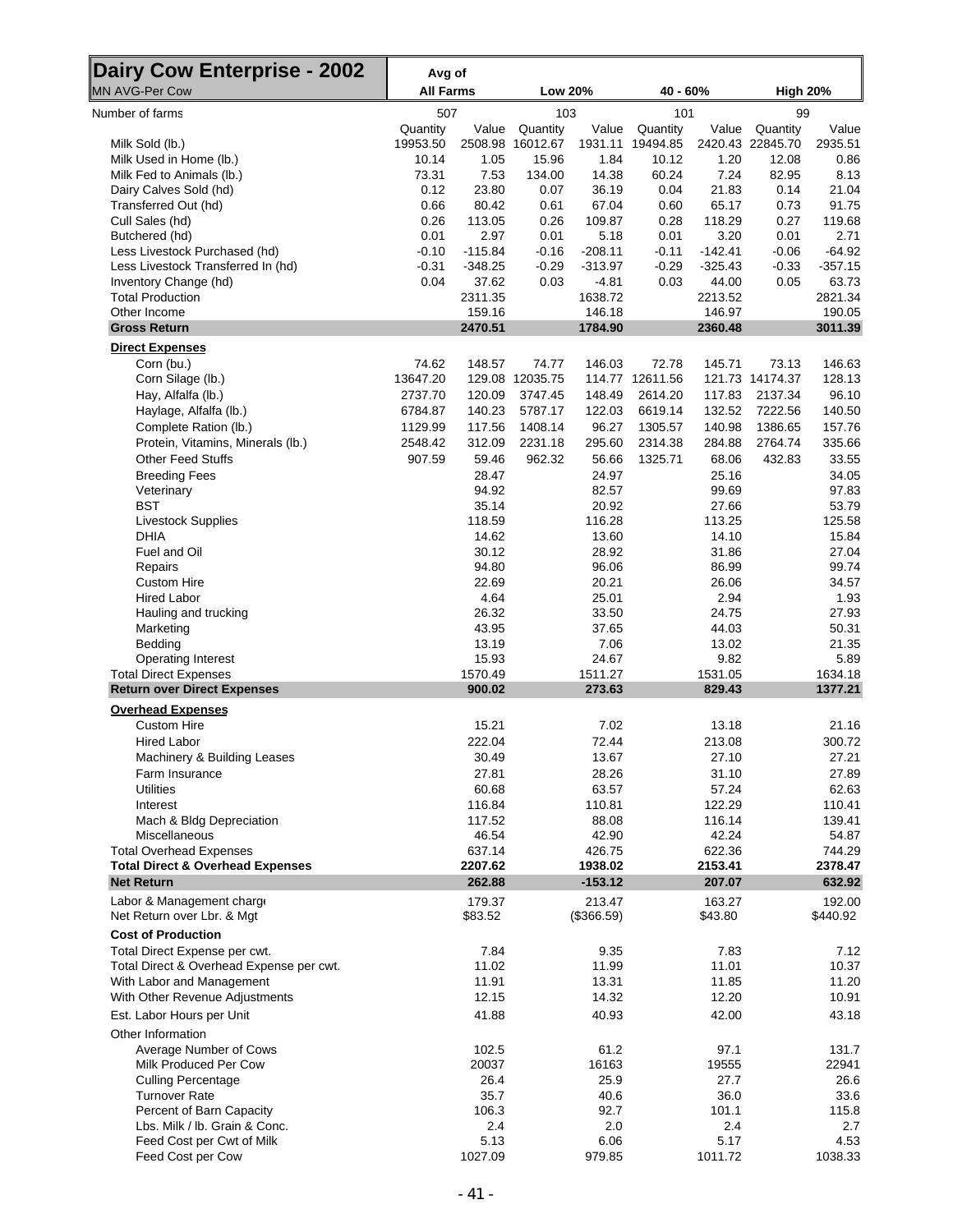- 41 -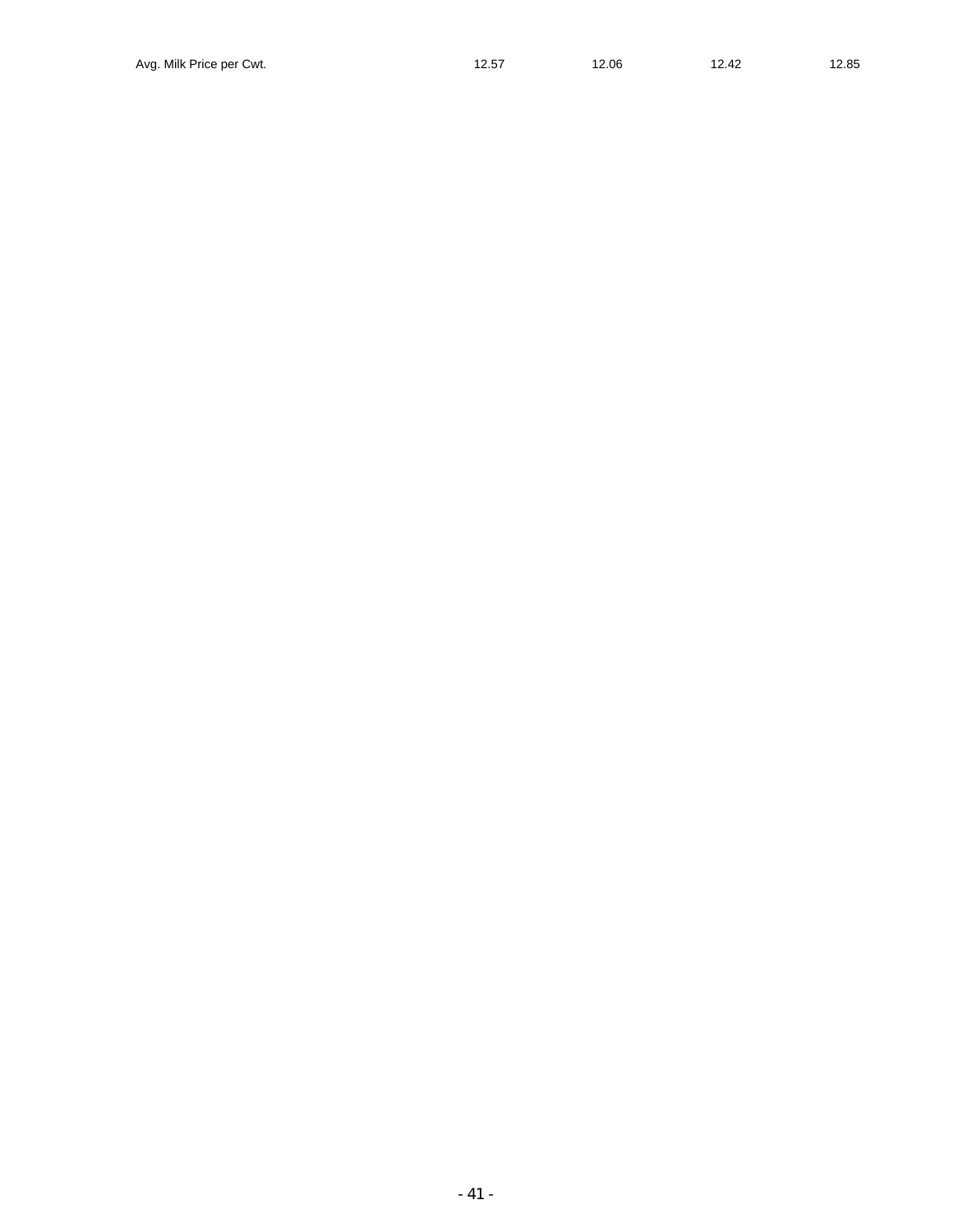| Dairy & Replacement Heifers - 2002<br>MN AVG-Per Cwt of Milk Combined | Avg of<br><b>All Farms</b> |                  | <b>Low 20%</b><br>40 - 60% |                | <b>High 20%</b> |                |              |                  |
|-----------------------------------------------------------------------|----------------------------|------------------|----------------------------|----------------|-----------------|----------------|--------------|------------------|
| Number of farms                                                       | 331                        |                  | 67                         |                | 66              |                | 65           |                  |
|                                                                       | Quantity                   | Value            | Quantity                   | Value          | Quantity        | Value          | Quantity     | Value            |
| Milk Sold (lb.)                                                       | 99.60                      | 12.55            | 99.22                      | 11.84          | 99.59           | 12.41          | 99.65        | 12.81            |
| Milk Used in Home (lb.)                                               | 0.05                       | 0.01             | 0.12                       | 0.01           | 0.05            | 0.01           | 0.07         | 0.00             |
| Milk Fed to Animals (lb.)                                             | 0.34                       | 0.03             | 0.66                       | 0.08           | 0.36            | 0.03           | 0.29         | 0.03             |
| Dairy Calves Sold (hd)<br>Transferred Out (hd)                        | 0.00<br>0.01               | 0.44<br>2.33     | 0.00<br>0.01               | 0.80<br>2.67   | 0.00<br>0.01    | 0.49<br>2.04   | 0.00<br>0.01 | 0.34<br>2.40     |
| Cull Sales (hd)                                                       | 0.00                       | 0.61             | 0.00                       | 0.84           | 0.00            | 0.61           | 0.00         | 0.58             |
| Butchered (hd)                                                        | 0.00                       | 0.02             | 0.00                       | 0.04           | 0.00            | 0.04           | 0.00         | 0.01             |
| Less Livestock Purchased (hd)                                         | 0.00                       | $-0.80$          | 0.00                       | $-2.04$        | 0.00            | $-0.68$        | 0.00         | $-0.27$          |
| Less Livestock Transferred In (hd)                                    | 0.00                       | $-2.27$          | $-0.01$                    | $-2.65$        | $-0.01$         | $-1.97$        | 0.00         | $-2.31$          |
| Inventory Change (hd)                                                 | 0.00                       | 0.34             | 0.00                       | 0.08           | 0.00            | 0.21           | 0.00         | 0.48             |
| <b>Total Production</b>                                               |                            | 13.26            |                            | 11.67          |                 | 13.19          |              | 14.08            |
| Other Income<br><b>Gross Return</b>                                   |                            | 0.82<br>14.08    |                            | 1.05<br>12.71  |                 | 0.87<br>14.06  |              | 0.84<br>14.92    |
| <b>Direct Expenses</b>                                                |                            |                  |                            |                |                 |                |              |                  |
| Corn (bu.)                                                            | 0.42                       | 0.84             | 0.57                       | 1.13           | 0.40            | 0.80           | 0.43         | 0.84             |
| Corn Silage (lb.)                                                     | 91.15                      | 0.87             | 110.33                     | 1.05           | 96.08           | 0.91           | 77.72        | 0.72             |
| Hay, Alfalfa (lb.)                                                    | 18.05                      | 0.78             | 31.50                      | 1.20           | 17.12           | 0.75           | 13.05        | 0.58             |
| Hay, Grass & Other (lb.)                                              | 6.25                       | 0.16             | 9.75                       | 0.25           | 7.99            | 0.21           | 3.97         | 0.10             |
| Haylage, Alfalfa (lb.)                                                | 39.18                      | 0.79             | 40.71                      | 0.82           | 45.31           | 0.94           | 39.19        | 0.76             |
| Complete Ration (lb.)                                                 | 6.61                       | 0.77             | 6.35                       | 0.85           | 6.59            | 0.77           | 5.97         | 0.87             |
| Protein, Vitamins, Minerals (lb.)                                     | 13.58                      | 1.71             | 14.42                      | 1.86           | 14.18           | 1.80           | 13.46        | 1.68             |
| Other Feed Stuffs                                                     | 5.80                       | 0.39             | 9.95                       | 0.56           | 6.26            | 0.32           | 4.50         | 0.23             |
| <b>Breeding Fees</b>                                                  |                            | 0.18             |                            | 0.19           |                 | 0.15           |              | 0.21             |
| Veterinary                                                            |                            | 0.54             |                            | 0.54           |                 | 0.54           |              | 0.52<br>0.24     |
| <b>BST</b><br>Livestock Supplies                                      |                            | 0.19<br>0.67     |                            | 0.09<br>0.76   |                 | 0.17<br>0.74   |              | 0.55             |
| <b>DHIA</b>                                                           |                            | 0.07             |                            | 0.08           |                 | 0.08           |              | 0.08             |
| Contract Production Exp.                                              |                            | 0.15             |                            |                |                 | 0.09           |              | 0.18             |
| Fuel and Oil                                                          |                            | 0.17             |                            | 0.21           |                 | 0.20           |              | 0.16             |
| Repairs                                                               |                            | 0.53             |                            | 0.76           |                 | 0.57           |              | 0.52             |
| <b>Custom Hire</b>                                                    |                            | 0.16             |                            | 0.10           |                 | 0.12           |              | 0.16             |
| <b>Hired Labor</b>                                                    |                            | 0.02             |                            | 0.15           |                 | 0.00           |              | 0.00             |
| Hauling and trucking                                                  |                            | 0.14             |                            | 0.21           |                 | 0.13           |              | 0.12             |
| Marketing<br>Bedding                                                  |                            | 0.23<br>0.07     |                            | 0.25<br>0.03   |                 | 0.24<br>0.06   |              | 0.23<br>0.11     |
| <b>Operating Interest</b>                                             |                            | 0.06             |                            | 0.11           |                 | 0.05           |              | 0.03             |
| <b>Total Direct Expenses</b>                                          |                            | 9.49             |                            | 11.19          |                 | 9.65           |              | 8.85             |
| <b>Return over Direct Expenses</b>                                    |                            | 4.60             |                            | 1.52           |                 | 4.41           |              | 6.07             |
| <b>Overhead Expenses</b>                                              |                            |                  |                            |                |                 |                |              |                  |
| <b>Custom Hire</b>                                                    |                            | 0.07             |                            | 0.03           |                 | 0.08           |              | 0.07             |
| <b>Hired Labor</b>                                                    |                            | 1.26             |                            | 0.46           |                 | 1.05           |              | 1.61             |
| Machinery & Building Leases                                           |                            | 0.15             |                            | 0.09           |                 | 0.16           |              | 0.20             |
| Farm Insurance<br><b>Utilities</b>                                    |                            | 0.16<br>0.35     |                            | 0.21<br>0.45   |                 | 0.20<br>0.37   |              | 0.15<br>0.34     |
| Interest                                                              |                            | 0.65             |                            | 0.80           |                 | 0.72           |              | 0.45             |
| Mach & Bldg Depreciation                                              |                            | 0.66             |                            | 0.54           |                 | 0.66           |              | 0.73             |
| Miscellaneous                                                         |                            | 0.24             |                            | 0.25           |                 | 0.19           |              | 0.28             |
| <b>Total Overhead Expenses</b>                                        |                            | 3.55             |                            | 2.82           |                 | 3.42           |              | 3.84             |
| <b>Total Direct &amp; Overhead Expenses</b>                           |                            | 13.03            |                            | 14.01          |                 | 13.07          |              | 12.69            |
| <b>Net Return</b>                                                     |                            | 1.05             |                            | $-1.30$        |                 | 0.98           |              | 2.23             |
| Labor & Management charge                                             |                            | 1.05             |                            | 1.55           |                 | 1.04           |              | 0.97             |
| Net Return over Lbr. & Mgt.                                           |                            | \$0.00           |                            | (\$2.85)       |                 | (\$0.06)       |              | \$1.26           |
| <b>Cost of Production</b>                                             |                            |                  |                            |                |                 |                |              |                  |
| Total Direct Expense per cwt.                                         |                            | 9.49             |                            | 11.19          |                 | 9.65           |              | 8.85             |
| Total Direct & Overhead Expense per cwt.<br>With Labor and Management |                            | 13.03<br>14.08   |                            | 14.01<br>15.56 |                 | 13.07<br>14.11 |              | 12.69<br>13.66   |
| With Other Revenue Adjustments                                        |                            | 12.59            |                            | 14.78          |                 | 12.50          |              | 11.58            |
| Est. Labor Hours per Unit                                             |                            | 0.25             |                            | 0.32           |                 | 0.25           |              | 0.23             |
| Other Information                                                     |                            |                  |                            |                |                 |                |              |                  |
| Average Number of Cows                                                |                            | 100.9            |                            | 58.0           |                 | 101.9          |              | 120.1            |
| Milk Produced Per Cow                                                 |                            | 20047            |                            | 16013          |                 | 19751          |              | 22802            |
| <b>Culling Percentage</b>                                             |                            | 29.6             |                            | 31.4           |                 | 28.2           |              | 29.9             |
| <b>Turnover Rate</b>                                                  |                            | 46.1             |                            | 54.8           |                 | 46.2           |              | 41.8             |
| Percent of Barn Capacity                                              |                            | 106.8            |                            | 90.5           |                 | 104.9          |              | 118.0            |
| Lbs. Milk / lb. Grain & Conc.                                         |                            | 2.1              |                            | 1.8            |                 | 2.2            |              | 2.2              |
| Feed Cost per Cwt of Milk                                             |                            | 6.31             |                            | 7.72           |                 | 6.51           |              | 5.76             |
| Feed Cost per Cow<br>Avg. Milk Price per Cwt.                         |                            | 1264.51<br>12.60 |                            | 1236.11        |                 | 1285.51        |              | 1312.42<br>12.86 |
|                                                                       |                            |                  |                            | 11.93          |                 | 12.46          |              |                  |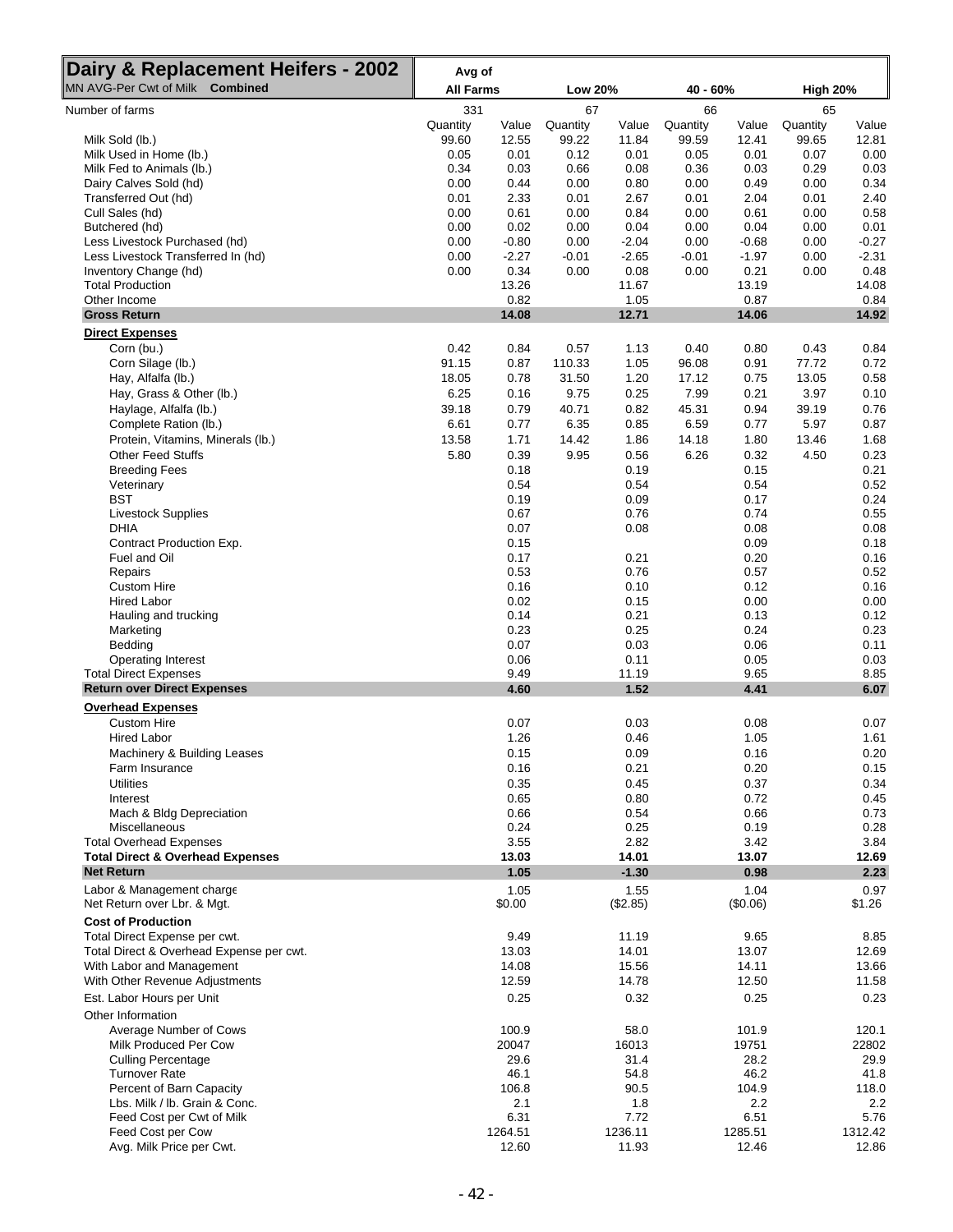| Dairy & Replacement Heifers - 2002<br><b>MN AVG-Per Cow</b><br><b>Combined</b> | Avg of<br><b>All Farms</b> |                        | <b>Low 20%</b>     |                        | 40 - 60%           |                        | <b>High 20%</b>    |                       |
|--------------------------------------------------------------------------------|----------------------------|------------------------|--------------------|------------------------|--------------------|------------------------|--------------------|-----------------------|
|                                                                                | 331                        |                        | 67                 |                        | 66                 |                        | 65                 |                       |
| Number of farms                                                                | Quantity                   | Value                  | Quantity           | Value                  | Quantity           | Value                  | Quantity           | Value                 |
| Milk Sold (lb.)                                                                | 19967.22                   |                        | 2516.57 15887.22   | 1895.39                | 19670.63           |                        | 2451.64 22721.70   | 2921.69               |
| Milk Used in Home (lb.)                                                        | 10.80                      | 1.03                   | 19.69              | 2.29                   | 10.23              | 1.14                   | 15.29              | 0.77                  |
| Milk Fed to Animals (lb.)                                                      | 69.13                      | 6.61                   | 105.83             | 12.74                  | 70.27              | 5.62                   | 65.44              | 6.79                  |
| Dairy Calves Sold (hd)                                                         | 0.39                       | 88.97                  | 0.37               | 127.44                 | 0.36               | 96.98                  | 0.39               | 78.43                 |
| Transferred Out (hd)                                                           | 1.05                       | 467.41                 | 1.12               | 427.17                 | 1.09               | 403.62                 | 1.15               | 546.68                |
| Cull Sales (hd)                                                                | 0.30                       | 123.17                 | 0.31               | 134.93                 | 0.28               | 120.18                 | 0.30               | 132.00                |
| Butchered (hd)                                                                 | 0.01                       | 4.75                   | 0.02               | 6.16                   | 0.02               | 6.97                   | 0.01               | 3.31                  |
| Less Livestock Purchased (hd)<br>Less Livestock Transferred In (hd)            | $-0.14$<br>$-0.97$         | $-161.04$<br>$-456.01$ | $-0.29$<br>$-1.03$ | $-326.79$<br>$-424.51$ | $-0.11$<br>$-1.01$ | $-134.16$<br>$-389.56$ | $-0.06$<br>$-1.03$ | $-61.42$<br>$-526.96$ |
| Inventory Change (hd)                                                          | 0.07                       | 67.65                  | 0.05               | 13.23                  | 0.02               | 42.39                  | 0.10               | 109.64                |
| <b>Total Production</b>                                                        |                            | 2659.10                |                    | 1868.04                |                    | 2604.83                |                    | 3210.93               |
| Other Income                                                                   |                            | 164.27                 |                    | 167.40                 |                    | 171.46                 |                    | 192.15                |
| <b>Gross Return</b>                                                            |                            | 2823.37                |                    | 2035.44                |                    | 2776.29                |                    | 3403.08               |
| <b>Direct Expenses</b>                                                         |                            |                        |                    |                        |                    |                        |                    |                       |
| Corn (bu.)                                                                     | 83.93                      | 167.42                 | 91.64              | 181.40                 | 79.86              | 157.89                 | 97.33              | 191.25                |
| Corn Silage (lb.)                                                              | 18273.03                   |                        | 174.75 17666.11    |                        | 167.58 18977.03    |                        | 179.97 17721.33    | 163.18                |
| Hay, Alfalfa (lb.)                                                             | 3618.99                    | 156.79                 | 5043.41            | 192.28                 | 3381.57            | 149.04                 | 2974.63            | 131.23                |
| Hay, Grass & Other (lb.)                                                       | 1253.85                    | 32.87                  | 1561.17            | 39.26                  | 1577.83            | 40.84                  | 904.85             | 22.82                 |
| Haylage, Alfalfa (lb.)                                                         | 7854.38                    | 157.68                 | 6518.97            | 130.87                 | 8950.11            | 185.09                 | 8936.19            | 172.41                |
| Complete Ration (lb.)                                                          | 1325.87                    | 154.72                 | 1016.11            | 136.31                 | 1300.91            | 152.49                 | 1360.51            | 198.00                |
| Protein, Vitamins, Minerals (lb.)                                              | 2723.02                    | 342.93                 | 2309.74            | 298.56                 | 2800.30            | 356.28                 | 3068.99            | 382.03                |
| <b>Other Feed Stuffs</b>                                                       | 1162.31                    | 77.33                  | 1594.03            | 89.85                  | 1235.97            | 63.91                  | 1025.92            | 51.50                 |
| <b>Breeding Fees</b>                                                           |                            | 36.96                  |                    | 30.36                  |                    | 29.19                  |                    | 48.06                 |
| Veterinary                                                                     |                            | 107.56                 |                    | 86.02                  |                    | 107.40                 |                    | 118.38                |
| <b>BST</b><br><b>Livestock Supplies</b>                                        |                            | 37.69<br>135.11        |                    | 14.97<br>121.42        |                    | 32.84<br>146.43        |                    | 53.68<br>126.19       |
| <b>DHIA</b>                                                                    |                            | 14.85                  |                    | 13.33                  |                    | 16.07                  |                    | 17.24                 |
| Contract Production Exp.                                                       |                            | 29.19                  |                    |                        |                    | 18.21                  |                    | 40.03                 |
| Fuel and Oil                                                                   |                            | 34.18                  |                    | 33.24                  |                    | 39.22                  |                    | 35.50                 |
| Repairs                                                                        |                            | 106.32                 |                    | 121.37                 |                    | 113.32                 |                    | 118.98                |
| <b>Custom Hire</b>                                                             |                            | 31.90                  |                    | 16.03                  |                    | 22.81                  |                    | 36.96                 |
| <b>Hired Labor</b>                                                             |                            | 3.27                   |                    | 23.70                  |                    | 0.15                   |                    | 1.05                  |
| Hauling and trucking                                                           |                            | 27.48                  |                    | 32.83                  |                    | 25.15                  |                    | 26.25                 |
| Marketing                                                                      |                            | 46.49                  |                    | 40.31                  |                    | 48.27                  |                    | 52.18                 |
| Bedding                                                                        |                            | 14.24                  |                    | 4.88                   |                    | 12.17                  |                    | 24.83                 |
| <b>Operating Interest</b>                                                      |                            | 11.96                  |                    | 17.22                  |                    | 9.18                   |                    | 7.12                  |
| <b>Total Direct Expenses</b><br><b>Return over Direct Expenses</b>             |                            | 1901.72<br>921.65      |                    | 1791.81<br>243.63      |                    | 1905.91<br>870.38      |                    | 2018.88<br>1384.20    |
| <b>Overhead Expenses</b>                                                       |                            |                        |                    |                        |                    |                        |                    |                       |
| <b>Custom Hire</b>                                                             |                            | 14.32                  |                    | 5.23                   |                    | 15.03                  |                    | 16.06                 |
| <b>Hired Labor</b>                                                             |                            | 252.68                 |                    | 73.13                  |                    | 207.21                 |                    | 367.42                |
| Machinery & Building Leases                                                    |                            | 30.45                  |                    | 14.90                  |                    | 32.36                  |                    | 46.08                 |
| Farm Insurance                                                                 |                            | 32.07                  |                    | 33.43                  |                    | 39.26                  |                    | 33.73                 |
| <b>Utilities</b>                                                               |                            | 70.28                  |                    | 71.48                  |                    | 72.34                  |                    | 77.91                 |
| Dues & Professional Fees                                                       |                            | 6.84                   |                    | 3.64                   |                    | 3.81                   |                    | 15.56                 |
| Interest                                                                       |                            | 130.65                 |                    | 127.84                 |                    | 141.81                 |                    | 102.56                |
| Mach & Bldg Depreciation                                                       |                            | 133.12                 |                    | 86.01                  |                    | 129.44                 |                    | 166.92                |
| Miscellaneous                                                                  |                            | 40.96                  |                    | 36.36                  |                    | 34.60                  |                    | 48.36                 |
| <b>Total Overhead Expenses</b>                                                 |                            | 711.36                 |                    | 452.01                 |                    | 675.86                 |                    | 874.59                |
| <b>Total Direct &amp; Overhead Expenses</b>                                    |                            | 2613.08                |                    | 2243.82                |                    | 2581.78                |                    | 2893.47               |
| <b>Net Return</b>                                                              |                            | 210.29                 |                    | $-208.38$              |                    | 194.51                 |                    | 509.60                |
| Labor & Management charge<br>Net Return over Lbr. & Mgt.                       |                            | 209.94<br>\$0.36       |                    | 248.52<br>$(\$456.91)$ |                    | 205.48<br>(\$10.97)    |                    | 221.58<br>\$288.02    |
|                                                                                |                            |                        |                    |                        |                    |                        |                    |                       |
| <b>Cost of Production</b>                                                      |                            |                        |                    |                        |                    |                        |                    |                       |
| Total Direct Expense per cwt.<br>Total Direct & Overhead Expense per cwt.      |                            | 9.49<br>13.03          |                    | 11.19<br>14.01         |                    | 9.65<br>13.07          |                    | 8.85                  |
| With Labor and Management                                                      |                            | 14.08                  |                    | 15.56                  |                    | 14.11                  |                    | 12.69<br>13.66        |
| With Other Revenue Adjustments                                                 |                            | 12.59                  |                    | 14.78                  |                    | 12.50                  |                    | 11.58                 |
| Est. Labor Hours per Unit                                                      |                            | 49.83                  |                    | 51.48                  |                    | 48.83                  |                    | 52.94                 |
| Other Information                                                              |                            |                        |                    |                        |                    |                        |                    |                       |
| Average Number of Cows                                                         |                            | 100.9                  |                    | 58.0                   |                    | 101.9                  |                    | 120.1                 |
| Milk Produced Per Cow                                                          |                            | 20047                  |                    | 16013                  |                    | 19751                  |                    | 22802                 |
| <b>Culling Percentage</b>                                                      |                            | 29.6                   |                    | 31.4                   |                    | 28.2                   |                    | 29.9                  |
| <b>Turnover Rate</b>                                                           |                            | 46.1                   |                    | 54.8                   |                    | 46.2                   |                    | 41.8                  |
| Percent of Barn Capacity                                                       |                            | 106.8                  |                    | 90.5                   |                    | 104.9                  |                    | 118.0                 |
| Lbs. Milk / lb. Grain & Conc.                                                  |                            | 2.1                    |                    | 1.8                    |                    | 2.2                    |                    | 2.2                   |
| Feed Cost per Cwt of Milk                                                      |                            | 6.31                   |                    | 7.72                   |                    | 6.51                   |                    | 5.76                  |
| Feed Cost per Cow                                                              |                            | 1264.51                |                    | 1236.11                |                    | 1285.51                |                    | 1312.42               |
| Avg. Milk Price per Cwt.                                                       |                            | 12.60                  |                    | 11.93                  |                    | 12.46                  |                    | 12.86                 |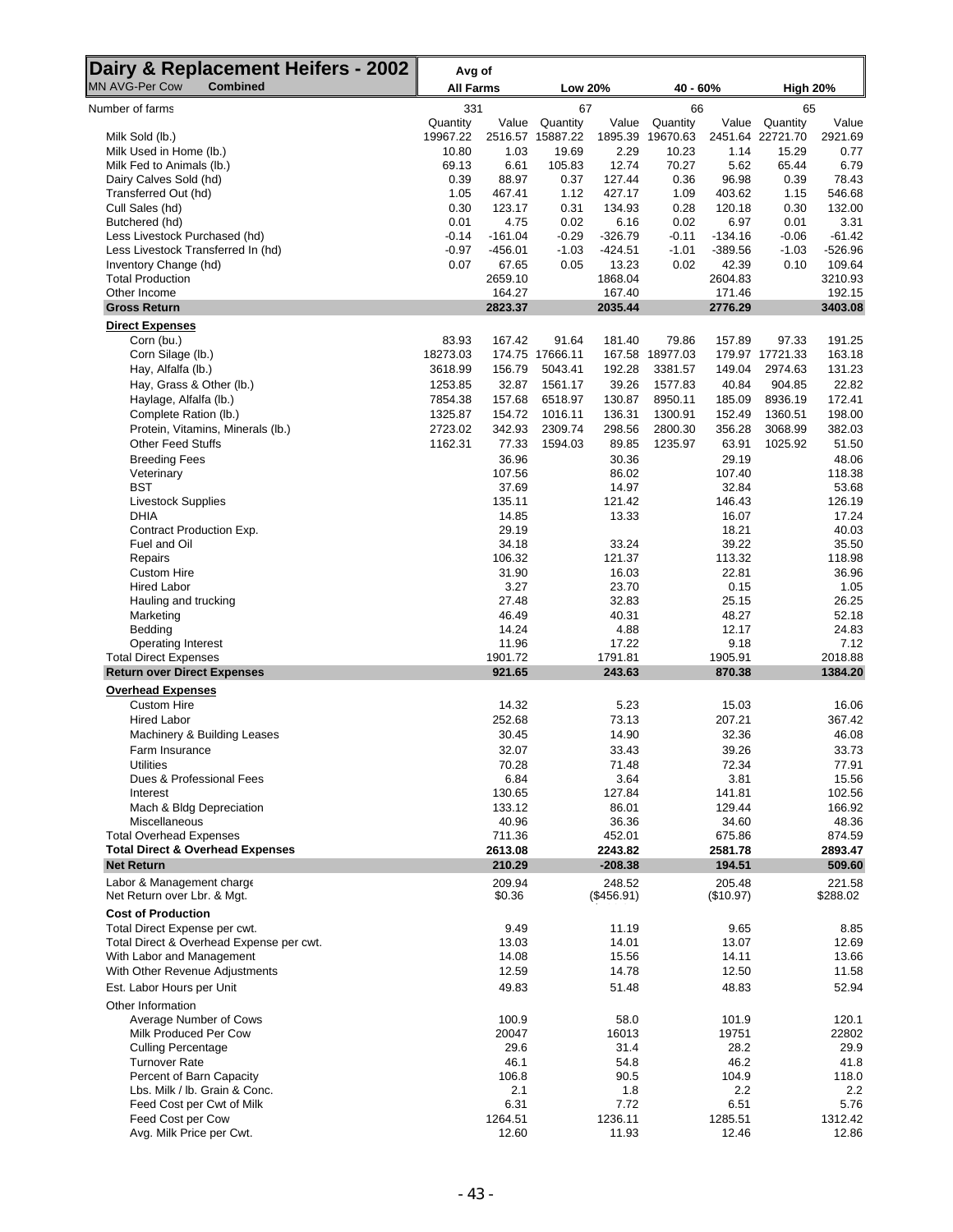| <b>Dairy Replacement Heifers - 2002</b><br>MN AVG-Per Head | Avg of<br><b>All Farms</b> |                    | Low 20%        |                     | 40 - 60%       |                    | <b>High 20%</b> |                   |
|------------------------------------------------------------|----------------------------|--------------------|----------------|---------------------|----------------|--------------------|-----------------|-------------------|
|                                                            |                            |                    |                |                     |                |                    |                 |                   |
| Number of farms                                            | 483<br>Quantity            | Value              | 99<br>Quantity | Value               | 97<br>Quantity | Value              | 95<br>Quantity  | Value             |
| Replacements sold (hd)                                     | 0.33                       | 101.14             | 0.15           | 32.59               | 0.44           | 184.81             | 0.21            | 90.89             |
| Transferred Out (hd)                                       | 0.41                       | 414.27             | 0.37           | 329.51              | 0.42           | 426.88             | 0.37            | 418.08            |
| Cull Sales (hd)                                            | 0.03                       | 5.62               | 0.04           | 8.01                | 0.03           | 8.60               | 0.04            | 5.97              |
| Butchered (hd)                                             | 0.01                       | 1.96               | 0.01           | 2.85                | 0.00           | 2.24               | 0.00            | 2.44              |
| Less Livestock Purchased (hd)                              | $-0.07$                    | $-43.52$           | $-0.03$        | $-14.43$            | $-0.15$        | $-59.54$           | $-0.02$         | $-12.01$          |
| Less Livestock Transferred In (hd)                         | $-0.69$                    | $-90.15$           | $-0.65$        | $-85.52$            | $-0.69$        | $-76.64$           | $-0.65$         | $-95.10$          |
| Inventory Change (hd)                                      | 0.03                       | 11.50              | 0.03           | $-19.93$            | $-0.04$        | $-76.38$           | 0.11            | 160.55            |
| Total Production (hd)<br>Other Income                      | 0.00                       | 400.81             | 0.00           | 253.08              | 0.00           | 409.96             | 0.00            | 570.83<br>2.89    |
| <b>Gross Return</b>                                        |                            | 3.30<br>404.11     |                | 0.00<br>253.08      |                | 0.07<br>410.03     |                 | 573.72            |
| <b>Direct Expenses</b>                                     |                            |                    |                |                     |                |                    |                 |                   |
| Corn (bu.)                                                 | 12.68                      | 25.15              | 15.48          | 30.56               | 14.36          | 27.61              | 13.23           | 26.30             |
| Corn Silage (lb.)                                          | 5132.65                    | 47.18              | 5660.89        | 52.24               | 5682.86        | 52.55              | 4908.94         | 44.74             |
| Hay, Alfalfa (lb.)                                         | 1380.41                    | 43.02              | 1668.17        | 61.64               | 1068.13        | 39.58              | 2128.33         | 32.31             |
| Hay, Grass & Other (lb.)                                   | 786.40                     | 19.59              | 680.01         | 16.25               | 746.01         | 20.26              | 742.09          | 17.77             |
| Haylage, Alfalfa (lb.)                                     | 1191.14                    | 23.09              | 1559.82        | 29.86               | 1203.37        | 25.11              | 895.84          | 17.88             |
| Oatlage (lb.)                                              | 421.30                     | 3.62               | 589.32         | 5.63                | 161.03         | 1.23               | 527.08          | 3.93              |
| Complete Ration (lb.)                                      | 487.63                     | 26.28              | 234.54         | 41.51               | 158.92         | 19.15              | 318.04          | 23.35             |
| Milk (lb.)                                                 | 41.81                      | 4.50               | 28.82          | 3.10                | 54.91          | 6.15               | 35.36           | 3.16              |
| Milk Replacer (lb.)                                        | 7.63                       | 6.78               | 4.46           | 3.48                | 9.34           | 7.95               | 7.28            | 7.58              |
| Protein, Vitamins, Minerals (lb.)                          | 465.73                     | 44.59              | 1192.34        | 51.48               | 352.44         | 52.96              | 198.69          | 32.56             |
| <b>Other Feed Stuffs</b>                                   | 324.08                     | 14.09              | 567.90         | 10.76               | 204.56         | 14.82              | 313.11          | 18.57             |
| <b>Breeding Fees</b>                                       |                            | 7.46               |                | 11.05               |                | 5.90               |                 | 7.01              |
| Veterinary                                                 |                            | 14.22              |                | 14.58               |                | 16.67              |                 | 14.56             |
| <b>Livestock Supplies</b>                                  |                            | 15.09              |                | 15.00               |                | 19.86              |                 | 11.20             |
| Contract Production Exp.                                   |                            | 23.33              |                | 56.29               |                | 6.19               |                 | 17.29             |
| Fuel and Oil                                               |                            | 5.23               |                | 5.29                |                | 5.25               |                 | 4.98              |
| Repairs                                                    |                            | 16.98              |                | 20.55               |                | 16.98              |                 | 14.74             |
| <b>Custom Hire</b>                                         |                            | 8.27               |                | 2.06                |                | 2.53               |                 | 6.66              |
| Machinery & Building Leases                                |                            | 1.85               |                | 5.04                |                | 0.79               |                 | 0.23              |
| Livestock Leases                                           |                            | 2.62               |                | 3.02                |                |                    |                 | 0.01              |
| Bedding                                                    |                            | 1.94               |                | 2.18                |                | 0.87               |                 | 0.48              |
| Operating Interest<br><b>Total Direct Expenses</b>         |                            | 1.86<br>356.71     |                | 1.66<br>443.22      |                | 1.90<br>344.32     |                 | 2.07<br>307.39    |
| <b>Return over Direct Expenses</b>                         |                            | 47.40              |                | $-190.14$           |                | 65.71              |                 | 266.32            |
| <b>Overhead Expenses</b>                                   |                            |                    |                |                     |                |                    |                 |                   |
| <b>Custom Hire</b>                                         |                            | 2.27               |                | 2.36                |                | 3.18               |                 | 1.77              |
| <b>Hired Labor</b>                                         |                            | 31.90              |                | 34.74               |                | 26.95              |                 | 26.32             |
| Machinery & Building Leases                                |                            | 5.22               |                | 5.22                |                | 3.92               |                 | 9.60              |
| Farm Insurance                                             |                            | 4.81               |                | 5.20                |                | 5.66               |                 | 4.37              |
| <b>Utilities</b>                                           |                            | 10.30              |                | 11.22               |                | 10.04              |                 | 10.20             |
| Dues & Professional Fees                                   |                            | 1.06               |                | 2.24                |                | 0.76               |                 | 0.73              |
| Interest                                                   |                            | 17.27              |                | 14.28               |                | 19.96              |                 | 12.91             |
| Mach & Bldg Depreciation                                   |                            | 19.64              |                | 18.17               |                | 23.53              |                 | 15.44             |
| Miscellaneous                                              |                            | 6.86               |                | 7.88                |                | 7.64               |                 | 5.26              |
| <b>Total Overhead Expenses</b>                             |                            | 99.33              |                | 101.32              |                | 101.64             |                 | 86.59             |
| <b>Total Direct &amp; Overhead Expenses</b>                |                            | 456.04             |                | 544.54              |                | 445.96             |                 | 393.98            |
| <b>Net Return</b>                                          |                            | $-51.93$           |                | $-291.45$           |                | $-35.93$           |                 | 179.73            |
| Labor & Management charge<br>Net Return over Lbr. & Mgt.   |                            | 33.76<br>(\$85.69) |                | 33.50<br>(\$324.96) |                | 37.88<br>(\$73.81) |                 | 31.94<br>\$147.80 |
| <b>Cost of Production</b>                                  |                            |                    |                |                     |                |                    |                 |                   |
| Total Direct Expense per head                              |                            | 639.11             |                | 1064.49             |                | 631.87             |                 | 423.91            |
| Total Direct & Overhead Expense per head                   |                            | 773.81             |                | 1259.79             |                | 749.49             |                 | 573.42            |
| With Labor and Management                                  |                            | 819.58             |                | 1324.37             |                | 793.33             |                 | 628.56            |
| With Other Revenue Adjustments                             |                            | 815.11             |                | 1324.37             |                | 793.25             |                 | 623.57            |
| Est. Labor Hours per Unit<br>Other Information             |                            | 7.45               |                | 6.49                |                | 7.20               |                 | 7.88              |
| Number Purchased or Transferred In                         |                            | 66                 |                | 60                  |                | 69                 |                 | 51                |
| Number Sold or Transferred Out                             |                            | 64                 |                | 47                  |                | 71                 |                 | 44                |
| Average Number of Head                                     |                            | 87                 |                | 90                  |                | 83                 |                 | 76                |
| Percentage Death Loss                                      |                            | 5.8                |                | 6.5                 |                | 5.4                |                 | 4.2               |
| Feed Cost Per Average Head                                 |                            | 257.87             |                | 306.50              |                | 267.37             |                 | 228.16            |
| Feed Cost / Head Sold & Transferred                        |                            | 349.68             |                | 590.80              |                | 309.40             |                 | 393.92            |
| Average Purchase Weight                                    |                            | 70                 |                | 106                 |                | 31                 |                 |                   |
| Average Sales Weight                                       |                            | 72                 |                | 32                  |                | 102                |                 | 74                |
| Average Purchase Price/Head                                |                            | 640.43             |                | 574.28              |                | 389.37             |                 | 662.98            |
| Average Sales Price/Head                                   |                            | 306.70             |                | 212.61              |                | 417.24             |                 | 429.47            |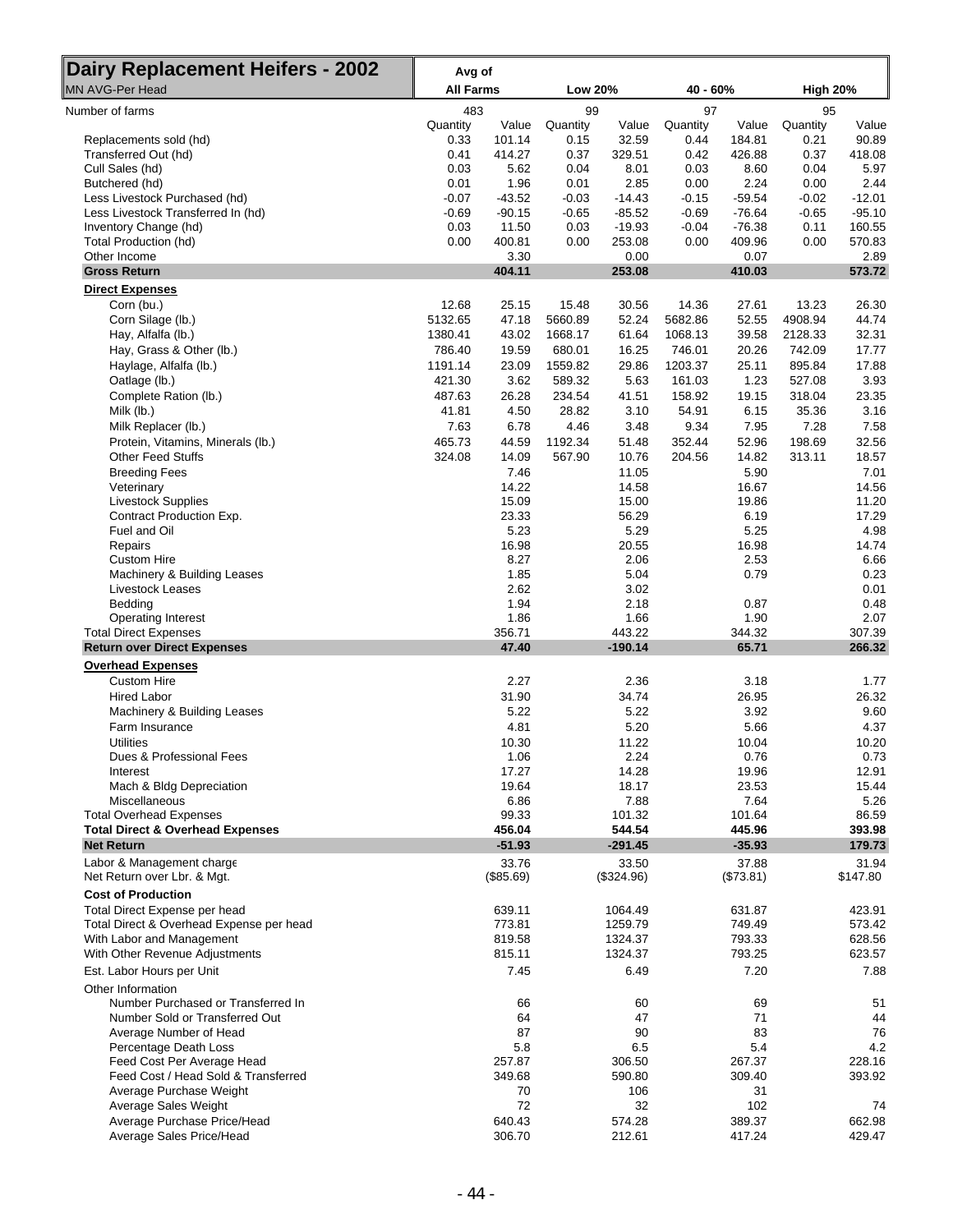| <b>Dairy Replacement Heifers - 2002</b>                  | Avg of           |                  |                 |                 |                 |                  |                 |                  |
|----------------------------------------------------------|------------------|------------------|-----------------|-----------------|-----------------|------------------|-----------------|------------------|
| MN AVG-Per Head Sold / Transferred                       | <b>All Farms</b> |                  | <b>Low 20%</b>  |                 | 40 - 60%        |                  | <b>High 20%</b> |                  |
| Number of farms                                          | 483              |                  | 99              |                 | 97              |                  | 95              |                  |
|                                                          | Quantity         | Value            | Quantity        | Value           | Quantity        | Value            | Quantity        | Value            |
| Replacements sold (hd)<br>Transferred Out (hd)           | 0.45<br>0.55     | 137.15<br>561.76 | 0.30<br>0.70    | 62.83<br>635.15 | 0.51<br>0.49    | 213.86<br>493.98 | 0.37<br>0.63    | 156.93<br>721.80 |
| Cull Sales (hd)                                          | 0.03             | 7.61             | 0.08            | 15.43           | 0.03            | 9.95             | 0.07            | 10.31            |
| Butchered (hd)                                           | 0.01             | 2.66             | 0.03            | 5.50            | 0.00            | 2.59             | 0.01            | 4.21             |
| Less Livestock Purchased (hd)                            | $-0.09$          | $-59.01$         | $-0.05$         | $-27.81$        | $-0.18$         | $-68.90$         | $-0.03$         | $-20.73$         |
| Less Livestock Transferred In (hd)                       | $-0.94$          | $-122.25$        | $-1.24$         | $-164.85$       | $-0.79$         | $-88.68$         | $-1.13$         | $-164.18$        |
| Inventory Change (hd)                                    | 0.04             | 15.59            | 0.06            | $-38.41$        | $-0.05$         | $-88.39$         | 0.19            | 277.19           |
| Total Production (hd)                                    | 0.00             | 543.52           | 0.00            | 487.84          | 0.00            | 474.41           | 0.00            | 985.53           |
| Other Income                                             |                  | 4.47             |                 | 0.00            |                 | 0.08             |                 | 4.99             |
| <b>Gross Return</b>                                      |                  | 547.98           |                 | 487.84          |                 | 474.48           |                 | 990.52           |
| <b>Direct Expenses</b><br>Corn (bu.)                     | 17.19            | 34.10            | 29.84           | 58.90           | 16.61           | 31.95            | 22.85           | 45.41            |
| Corn Silage (lb.)                                        | 6960.09          |                  | 63.98 10911.83  | 100.70          | 6576.14         | 60.81            | 8475.24         | 77.24            |
| Hay, Alfalfa (lb.)                                       | 1871.89          | 58.34            | 3215.54         | 118.82          | 1236.02         | 45.80            | 3674.55         | 55.78            |
| Hay, Grass & Other (lb.)                                 | 1066.40          | 26.57            | 1310.77         | 31.33           | 863.28          | 23.44            | 1281.21         | 30.69            |
| Haylage, Alfalfa (lb.)                                   | 1615.23          | 31.31            | 3006.68         | 57.56           | 1392.52         | 29.06            | 1546.65         | 30.87            |
| Haylage, Grass & Other (lb.)                             | 186.46           | 2.93             | 259.40          | 3.57            | 134.24          | 2.09             | 297.10          | 5.80             |
| Oatlage (lb.)                                            | 571.31           | 4.90             | 1135.97         | 10.85           | 186.35          | 1.42             | 910.00          | 6.78             |
| Oats (bu.)                                               | 2.58             | 4.23             | 3.14            | 5.78            | 2.74            | 4.31             | 2.25            | 3.03             |
| Pasture (aum)                                            | 0.68             | 2.89             | 0.17            | 1.06            | 0.43            | 3.10             | 1.99            | 6.04             |
| Complete Ration (lb.)                                    | 661.25           | 35.64            | 452.10          | 80.01           | 183.90          | 22.16            | 549.09          | 40.32            |
| Creep/Starter (lb.)                                      | 68.68            | 2.21             | 328.10          | 0.58            | 31.45           | 2.42             | 34.80           | 5.50             |
| Milk (lb.)<br>Milk Replacer (lb.)                        | 56.69            | 6.10             | 55.54           | 5.97            | 63.54           | 7.12             | 61.04           | 5.45             |
| Protein, Vitamins, Minerals (lb.)                        | 10.34<br>631.55  | 9.19<br>60.46    | 8.59<br>2298.34 | 6.70<br>99.23   | 10.81<br>407.84 | 9.20<br>61.28    | 12.58<br>343.03 | 13.09<br>56.22   |
| <b>Other Feed Stuffs</b>                                 | 181.08           | 6.84             | 503.87          | 9.75            | 67.86           | 5.23             | 204.44          | 11.70            |
| <b>Breeding Fees</b>                                     |                  | 10.12            |                 | 21.30           |                 | 6.83             |                 | 12.11            |
| Veterinary                                               |                  | 19.29            |                 | 28.10           |                 | 19.29            |                 | 25.13            |
| <b>Livestock Supplies</b>                                |                  | 20.46            |                 | 28.92           |                 | 22.99            |                 | 19.34            |
| Contract Production Exp.                                 |                  | 31.64            |                 | 108.51          |                 | 7.16             |                 | 29.86            |
| Fuel and Oil                                             |                  | 7.09             |                 | 10.20           |                 | 6.08             |                 | 8.60             |
| Repairs                                                  |                  | 23.03            |                 | 39.62           |                 | 19.65            |                 | 25.44            |
| <b>Custom Hire</b>                                       |                  | 11.21            |                 | 3.97            |                 | 2.93             |                 | 11.49            |
| Machinery & Building Leases                              |                  | 2.50             |                 | 9.72            |                 | 0.92             |                 | 0.40             |
| Livestock Leases                                         |                  | 3.55             |                 | 5.82            |                 |                  |                 | 0.02             |
| Bedding<br><b>Operating Interest</b>                     |                  | 2.63<br>2.52     |                 | 4.19<br>3.21    |                 | 1.01<br>2.20     |                 | 0.83<br>3.58     |
| <b>Total Direct Expenses</b>                             |                  | 483.71           |                 | 854.35          |                 | 398.44           |                 | 530.71           |
| <b>Return over Direct Expenses</b>                       |                  | 64.27            |                 | $-366.51$       |                 | 76.04            |                 | 459.81           |
| <b>Overhead Expenses</b>                                 |                  |                  |                 |                 |                 |                  |                 |                  |
| <b>Custom Hire</b>                                       |                  | 3.07             |                 | 4.56            |                 | 3.68             |                 | 3.05             |
| <b>Hired Labor</b>                                       |                  | 43.26            |                 | 66.96           |                 | 31.19            |                 | 45.44            |
| Machinery & Building Leases                              |                  | 7.08             |                 | 10.07           |                 | 4.54             |                 | 16.57            |
| Real Estate & Personal Property Taxes                    |                  | 2.14             |                 | 3.35            |                 | 2.10             |                 | 2.21             |
| Farm Insurance                                           |                  | 6.52             |                 | 10.03           |                 | 6.55             |                 | 7.55             |
| <b>Utilities</b>                                         |                  | 13.97            |                 | 21.63           |                 | 11.62            |                 | 17.61            |
| Dues & Professional Fees<br>Interest                     |                  | 1.44<br>23.42    |                 | 4.31<br>27.53   |                 | 0.88<br>23.10    |                 | 1.26<br>22.29    |
| Mach & Bldg Depreciation                                 |                  | 26.63            |                 | 35.02           |                 | 27.23            |                 | 26.66            |
| Miscellaneous                                            |                  | 7.16             |                 | 11.84           |                 | 6.73             |                 | 6.87             |
| <b>Total Overhead Expenses</b>                           |                  | 134.69           |                 | 195.30          |                 | 117.62           |                 | 149.50           |
| <b>Total Direct &amp; Overhead Expenses</b>              |                  | 618.40           |                 | 1049.64         |                 | 516.06           |                 | 680.22           |
| <b>Net Return</b>                                        |                  | $-70.42$         |                 | $-561.80$       |                 | $-41.58$         |                 | 310.30           |
| Labor & Management charge                                |                  | 45.77            |                 | 64.58           |                 | 43.83            |                 | 55.14            |
| Net Return over Lbr. & Mgt.                              |                  | (\$116.20)       |                 | $(\$626.39)$    |                 | $(\$85.41)$      |                 | \$255.17         |
| <b>Cost of Production</b>                                |                  |                  |                 |                 |                 |                  |                 |                  |
| Total Direct Expense per head                            |                  | 639.11           |                 | 1064.49         |                 | 631.87           |                 | 423.91           |
| Total Direct & Overhead Expense per head                 |                  | 773.81           |                 | 1259.79         |                 | 749.49           |                 | 573.42           |
| With Labor and Management                                |                  | 819.58           |                 | 1324.37         |                 | 793.33           |                 | 628.56<br>623.57 |
| With Other Revenue Adjustments                           |                  | 815.11           |                 | 1324.37         |                 | 793.25           |                 |                  |
| Est. Labor Hours per Unit                                |                  | 10.11            |                 | 12.51           |                 | 8.34             |                 | 13.61            |
| Other Information                                        |                  |                  |                 |                 |                 |                  |                 |                  |
| Number Purchased or Transferred In                       |                  | 66               |                 | 60              |                 | 69               |                 | 51               |
| Number Sold or Transferred Out<br>Average Number of Head |                  | 64<br>87         |                 | 47<br>90        |                 | 71<br>83         |                 | 44<br>76         |
| Percentage Death Loss                                    |                  | 5.8              |                 | 6.5             |                 | 5.4              |                 | 4.2              |
| Feed Cost Per Average Head                               |                  | 257.87           |                 | 306.50          |                 | 267.37           |                 | 228.16           |
| Feed Cost / Head Sold & Transferred                      |                  | 349.68           |                 | 590.80          |                 | 309.40           |                 | 393.92           |
| Average Purchase Weight                                  |                  | 70               |                 | 106             |                 | 31               |                 |                  |
| Average Sales Weight                                     |                  | 72               |                 | 32              |                 | 102              |                 | 74               |
| Average Purchase Price / Head                            |                  | 640.43           |                 | 574.28          |                 | 389.37           |                 | 662.98           |
| Average Sales Price / Head                               |                  | 306.70           |                 | 212.61          |                 | 417.24           |                 | 429.47           |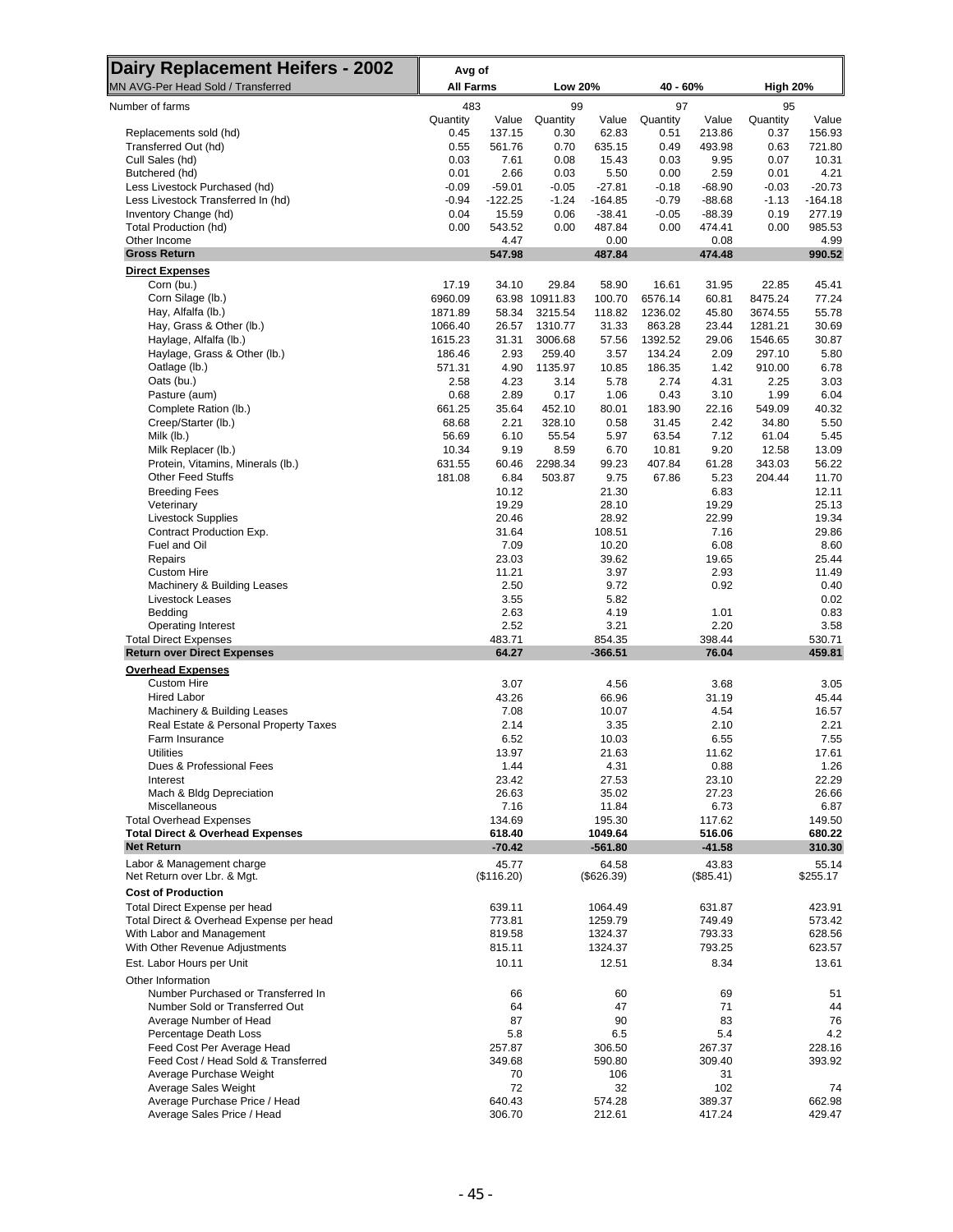| <b>Dairy Cow Enterprise - 2002</b><br><b>MN AVG-Per Cow</b> | <u>Up to 50</u><br>Cows | $51 - 100$<br>Cows | 101 - 200<br>Cows | $201 - 500$<br>Cows | <b>Over 500</b><br>Cows |
|-------------------------------------------------------------|-------------------------|--------------------|-------------------|---------------------|-------------------------|
| Number of farms                                             | 156                     | 222                | 83                | 34                  | 12                      |
|                                                             | Value                   | Value              | Value             | Value               | Value                   |
| Milk Sold (lb.)                                             | 2074.03                 | 2268.06            | 2483.42           | 2810.56             | 2918.78                 |
| Milk Used in Home (lb.)                                     | 2.97                    | 1.79               | 0.48              | 0.36                | 0.00                    |
| Milk Fed to Animals (lb.)                                   | 9.60                    | 12.41              | 8.94              | 3.35                | 0.43                    |
| Dairy Calves Sold (hd)                                      | 30.76                   | 19.12              | 28.96             | 20.16               | 24.76                   |
| Transferred Out (hd)                                        | 93.16                   | 85.03              | 78.08             | 80.22               | 66.68                   |
| Cull Sales (hd)                                             | 107.88                  | 121.65             | 100.73            | 109.05              | 122.65                  |
| Butcherded (hd)                                             | 6.42                    | 4.01               | 2.41              | 2.04                | 0.59                    |
| Less Purchased (hd)                                         | $-117.50$               | $-77.09$           | $-102.84$         | $-38.96$            | $-294.01$               |
| Less Transferred In (hd)                                    | $-307.31$               | $-359.21$          | $-330.01$         | $-358.27$           | $-369.71$               |
| Inventory Change (hd)<br><b>Total Production</b>            | 45.58<br>1945.60        | 27.47<br>2103.24   | 32.83<br>2303.01  | 6.94<br>2635.46     | 93.54<br>2563.70        |
| Other Income                                                | 175.55                  | 188.40             | 180.54            | 127.38              | 104.23                  |
| <b>Gross Return</b>                                         | 2121.14                 | 2291.65            | 2483.55           | 2762.84             | 2667.93                 |
| <b>Direct Expenses</b>                                      |                         |                    |                   |                     |                         |
| Corn (bu.)                                                  | 138.22                  | 154.47             | 157.64            | 145.83              | 136.16                  |
| Corn Silage (lb.)                                           | 108.23                  | 111.18             | 131.16            | 137.60              | 162.78                  |
| Hay, Alfalfa (lb.)                                          | 198.10                  | 151.33             | 107.03            | 82.17               | 72.64                   |
| Haylage, Alfalfa (lb.)                                      | 77.58                   | 123.96             | 141.65            | 169.65              | 176.00                  |
| Complete Ration (lb.)                                       | 127.26                  | 85.02              | 92.95             | 152.19              | 161.19                  |
| Protein, Vitamins, Minerals (lb.)                           | 232.93                  | 293.27             | 369.68            | 349.05              | 278.91                  |
| <b>Other Feed Stuffs</b>                                    | 67.46                   | 62.31              | 39.89             | 42.99               | 94.98                   |
| <b>Breeding Fees</b>                                        | 28.22                   | 28.29              | 27.69             | 28.94               | 29.43                   |
| Veterinary                                                  | 74.12                   | 81.76              | 89.53             | 115.14              | 116.16                  |
| <b>BST</b><br><b>Livestock Supplies</b>                     | 10.87<br>115.35         | 14.60<br>110.62    | 25.76<br>126.42   | 48.78<br>110.04     | 85.36<br>91.85          |
| <b>DHIA</b>                                                 | 16.74                   | 15.33              | 16.54             | 14.63               | 9.26                    |
| Fuel and Oil                                                | 29.80                   | 27.53              | 31.02             | 32.41               | 31.08                   |
| Repairs                                                     | 97.50                   | 97.05              | 106.27            | 84.69               | 85.45                   |
| <b>Custom Hire</b>                                          | 18.87                   | 11.65              | 16.82             | 35.02               | 38.42                   |
| Machinery & Bldg. Leases                                    | 5.53                    | 6.58               | 8.61              | 13.14               | 0.30                    |
| Livestock Leases                                            | 4.64                    | 1.09               | 0.02              | 15.82               | 3.54                    |
| Hauling and Trucking                                        | 41.70                   | 33.20              | 24.63             | 24.69               | 7.45                    |
| Marketing                                                   | 45.20                   | 41.42              | 39.72             | 46.08               | 50.81                   |
| Bedding                                                     | 0.93                    | 3.89               | 13.40             | 21.36               | 28.39                   |
| <b>Operating Interest</b><br><b>Total Direct Expenses</b>   | 9.93<br>1449.17         | 11.01<br>1465.58   | 14.20<br>1580.64  | 9.43<br>1679.67     | 39.08<br>1699.25        |
| <b>Return over Direct Expenses</b>                          | 671.98                  | 826.06             | 902.90            | 1083.18             | 968.68                  |
| <b>Overhead Expenses</b>                                    |                         |                    |                   |                     |                         |
| <b>Custom Hire</b>                                          | 7.25                    | 9.72               | 16.39             | 21.57               | 21.45                   |
| <b>Hired Labor</b>                                          | 46.36                   | 91.33              | 194.00            | 345.47              | 469.72                  |
| Machinery & Building Leases                                 | 14.30                   | 17.06              | 38.61             | 55.38               | 25.11                   |
| Farm Insurance                                              | 34.60                   | 28.39              | 28.12             | 26.50               | 23.18                   |
| Utilities                                                   | 77.62                   | 67.34              | 59.30             | 54.65               | 46.02                   |
| Dues & Professional Fees                                    | 5.42                    | 3.31               | 4.76              | 8.80                | 15.61                   |
| Interest                                                    | 91.83                   | 101.54             | 108.42            | 143.67              | 141.04                  |
| Mach & Bldg Depreciation                                    | 98.23                   | 104.07             | 120.05            | 122.37              | 145.93                  |
| Miscellaneous<br><b>Total Overhead Expenses</b>             | 44.11<br>419.72         | 36.98<br>459.74    | 43.35<br>613.00   | 31.23<br>809.63     | 45.81<br>933.87         |
| <b>Total Direct &amp; Overhead Expenses</b>                 | 1868.89                 | 1925.32            | 2193.64           | 2489.30             | 2633.12                 |
| <b>Net Return</b>                                           | 252.25                  | 366.32             | 289.91            | 273.55              | 34.81                   |
| Labor & Management charge                                   | 281.75                  | 224.52             | 167.55            | 148.93              | 79.28                   |
| Net Return over Lbr. & Mgt.                                 | (\$29.50)               | \$141.80           | \$122.36          | \$124.62            | $(\$44.47)$             |
| <b>Cost of Production</b>                                   |                         |                    |                   |                     |                         |
| Total Direct Expense per cwt.                               | 8.34                    | 7.79               | 7.94              | 7.76                | 7.59                    |
| Total Direct & Overhead Expense per cwt.                    | 10.75                   | 10.24              | 11.03             | 11.51               | 11.76                   |
| With Labor and Management                                   | 12.37                   | 11.43              | 11.87             | 12.20               | 12.12                   |
| With Other Revenue Adjustments                              | 12.17                   | 11.38              | 11.91             | 12.43               | 13.24                   |
| Est. Labor Hours per Unit                                   | 46.86                   | 41.59              | 36.77             | 43.20               | 44.28                   |
| Other Information                                           |                         |                    |                   |                     |                         |
| Average Number of Cows                                      | 38.4                    | 69.7               | 140.1             | 302.7               | 716.5                   |
| Milk Produced per Cow                                       | 17383                   | 18804              | 19897             | 21632               | 22383                   |
| <b>Culling Percentage</b>                                   | 24.9                    | 26.6               | 24.4              | 25.9                | 30.5                    |
| <b>Turnover Rate</b>                                        | 35.5                    | 35.5               | 33.3              | 34.5                | 41.0                    |
| Percent of Barn Capacity                                    | 87.9                    | 106.6              | 105.1             | 115.1               | 113.7                   |
| Lbs. Milk /Lb Grain & Conc.<br>Feed Cost per Cwt of Milk    | 2.3<br>5.46             | 2.4<br>5.22        | 2.4<br>5.23       | 2.3<br>4.99         | $2.5\,$<br>4.84         |
| Feed Cost per Cow                                           | 949.78                  | 981.54             | 1040.00           | 1079.48             | 1082.67                 |
| Average Milk Price per Cwt.                                 | 12.00                   | 12.15              | 12.54             | 13.02               | 13.04                   |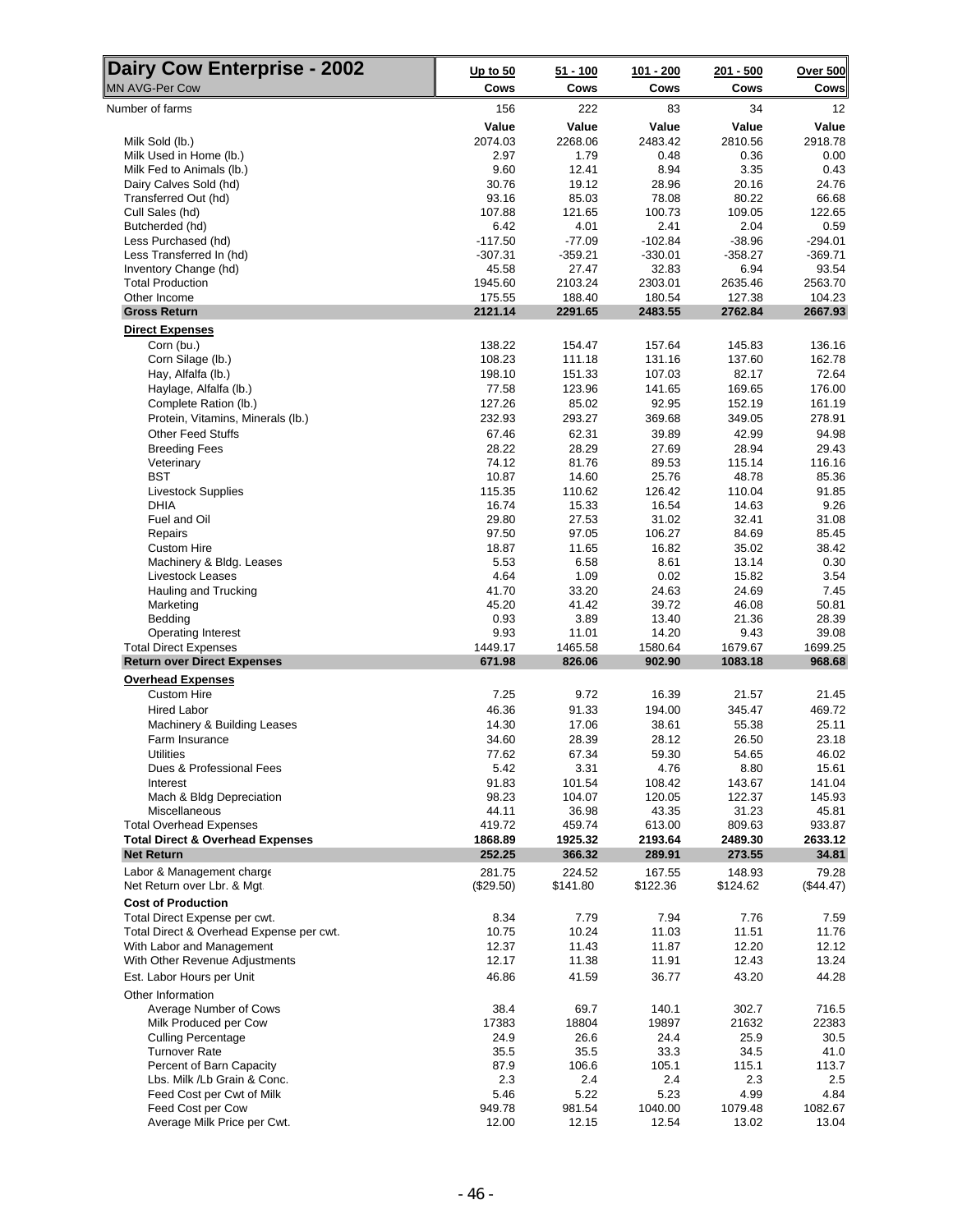| Dairy Heifers (For Sale) - 2002                                  |              |                 |                                    |                  |
|------------------------------------------------------------------|--------------|-----------------|------------------------------------|------------------|
| MN AVG Per Head/Average Per Head Sold/Transferred                | Average Head |                 | <b>Average Per Head Sold/Trans</b> |                  |
| Number of farms                                                  | 20           |                 | 20                                 |                  |
|                                                                  | Quantity     | Value           | Quantity                           | Value            |
| Dairy Heifers Sold (hd)<br>Transferred Out (hd)                  | 0.64         | 807.96          | 0.90                               | 1131.33          |
| Cull Sales (hd)                                                  | 0.07<br>0.00 | 37.66<br>0.59   | 0.10<br>0.00                       | 52.73<br>0.83    |
| Butchered (hd)                                                   | 0.00         | 0.55            | 0.00                               | 0.77             |
| Less Livestock Purchased (hd)                                    | $-0.53$      | $-288.59$       | $-0.74$                            | $-404.08$        |
| Less Livestock Transferred In (hd)                               | $-0.16$      | $-10.48$        | $-0.23$                            | $-14.67$         |
| Inventory Change (hd)                                            | $-0.06$      | 10.64           | $-0.08$                            | 14.90            |
| Total Production (hd)                                            | 0.00         | 558.34          | 0.00                               | 781.80           |
| Other Income                                                     |              | 59.72           |                                    | 83.62            |
| <b>Gross Return</b>                                              |              | 618.06          |                                    | 865.42           |
| <b>Direct Expenses</b>                                           |              |                 |                                    |                  |
| Corn (bu.)                                                       | 14.45        | 28.66           | 20.24                              | 40.12            |
| Corn Silage (lb.)                                                | 6843.39      | 62.19           | 9582.25                            | 87.08            |
| Hay, Alfalfa (lb.)                                               | 1134.32      | 43.60           | 1588.29                            | 61.05            |
| Hay, Grass & Other (lb.)                                         | 567.38       | 15.67           | 794.46                             | 21.94            |
| Haylage, Alfalfa (lb.)                                           | 2332.90      | 50.67           | 3266.57                            | 70.95            |
| Haylage, Grass & Other (lb.)                                     | 731.74       | 12.80           | 1024.59                            | 17.92            |
| Oats (bu.)                                                       | 0.18         | 0.28            |                                    |                  |
| Complete Ration (lb.)                                            | 205.83       | 21.86           | 288.21                             | 30.61            |
| Milk Replacer (lb.)                                              | 17.13        | 11.88           | 23.99                              | 16.64            |
| Protein, Vitamins, Minerals (lb.)                                | 437.95       | 61.51           | 613.23                             | 86.12            |
| Other feed stuffs                                                | 560.51       | 9.55            | 785.09                             | 13.76            |
| <b>Breeding Fees</b>                                             |              | 3.86            |                                    | 5.41             |
| Veterinary                                                       |              | 24.28           |                                    | 34.00            |
| <b>Livestock Supplies</b>                                        |              | 21.11           |                                    | 26.66            |
| Fuel and Oil                                                     |              | 9.11            |                                    | 12.75            |
| Repairs                                                          |              | 27.86           |                                    | 39.01            |
| Custom Hire                                                      |              |                 |                                    | 1.89             |
| Machinery & Building Leases                                      |              | 6.16            |                                    | 8.62             |
| Hauling and trucking                                             |              | 0.27            |                                    |                  |
| Marketing                                                        |              |                 |                                    | 2.01             |
| Bedding                                                          |              | 0.44            |                                    |                  |
| <b>Operating Interest</b>                                        |              | 25.48           |                                    | 35.67            |
| <b>Total Direct Expenses</b>                                     |              | 437.24          |                                    | 612.24           |
| <b>Return over Direct Expenses</b>                               |              | 180.82          |                                    | 253.19           |
| <b>Overhead Expenses</b><br><b>Custom Hire</b>                   |              | 7.96            |                                    | 11.14            |
|                                                                  |              | 17.30           |                                    | 24.23            |
| <b>Hired Labor</b>                                               |              |                 |                                    |                  |
| Machinery & Building Leases                                      |              | 8.76            |                                    | 12.27            |
| Real Estate & Personal Property Taxes                            |              | 1.56            |                                    |                  |
| Farm Insurance                                                   |              | 9.00            |                                    | 12.60            |
| Utilities                                                        |              | 12.44           |                                    | 17.42            |
| Dues & Professional Fees                                         |              | 2.40            |                                    | 3.36             |
| Interest                                                         |              | 15.36           |                                    | 21.50            |
| Mach & Bldg Depreciation                                         |              | 22.08           |                                    | 30.92            |
| Miscellaneous                                                    |              | 7.75            |                                    | 13.03            |
| <b>Total Overhead Expenses</b>                                   |              | 104.62          |                                    | 146.49           |
| <b>Total Direct &amp; Overhead Expenses</b><br><b>Net Return</b> |              | 541.86<br>76.20 |                                    | 758.73<br>106.70 |
| Labor & Management charge                                        |              | 39.23           |                                    | 54.93            |
| Net Return over Lbr. & Mgt.                                      |              | \$36.97         |                                    | \$51.77          |
| <b>Cost of Production</b>                                        |              |                 |                                    |                  |
| <b>Total Direct Expense per Head</b>                             |              | 1014.49         |                                    | 1014.49          |
| Total Direct & Overhead Expense per Head                         |              | 1160.98         |                                    | 1160.98          |
| With Labor and Management                                        |              | 1215.91         |                                    | 1215.91          |
| With Other Revenue Adjustments                                   |              | 1132.28         |                                    | 1132.28          |
| Est. Labor Hours per Unit                                        |              | 6.97            |                                    | 9.76             |
| Other Information                                                |              |                 |                                    |                  |
| Number Purchased or Tranferred In                                |              | 132             |                                    | 132              |
| Number Sold or Transferred Out                                   |              | 136             |                                    | 136              |
| Average Number of Head                                           |              | 190             |                                    | 190              |
| Percentage Death Loss                                            |              | 2.1             |                                    | 2.1              |
| Feed Cost per Average Head                                       |              | 318.67          |                                    | 318.67           |
| Feed Cost / Head Sold & Tranferred                               |              | 446.21          |                                    | 446.21           |
| Average Purchase Weight                                          |              | 17              |                                    | 17               |
| Average Sales Weight                                             |              | 96              |                                    | 96               |
| Average Purchase Price / Head                                    |              | 545.20          |                                    | 545.20           |
| Average Sales Price / Head                                       |              | 1257.24         |                                    | 1257.24          |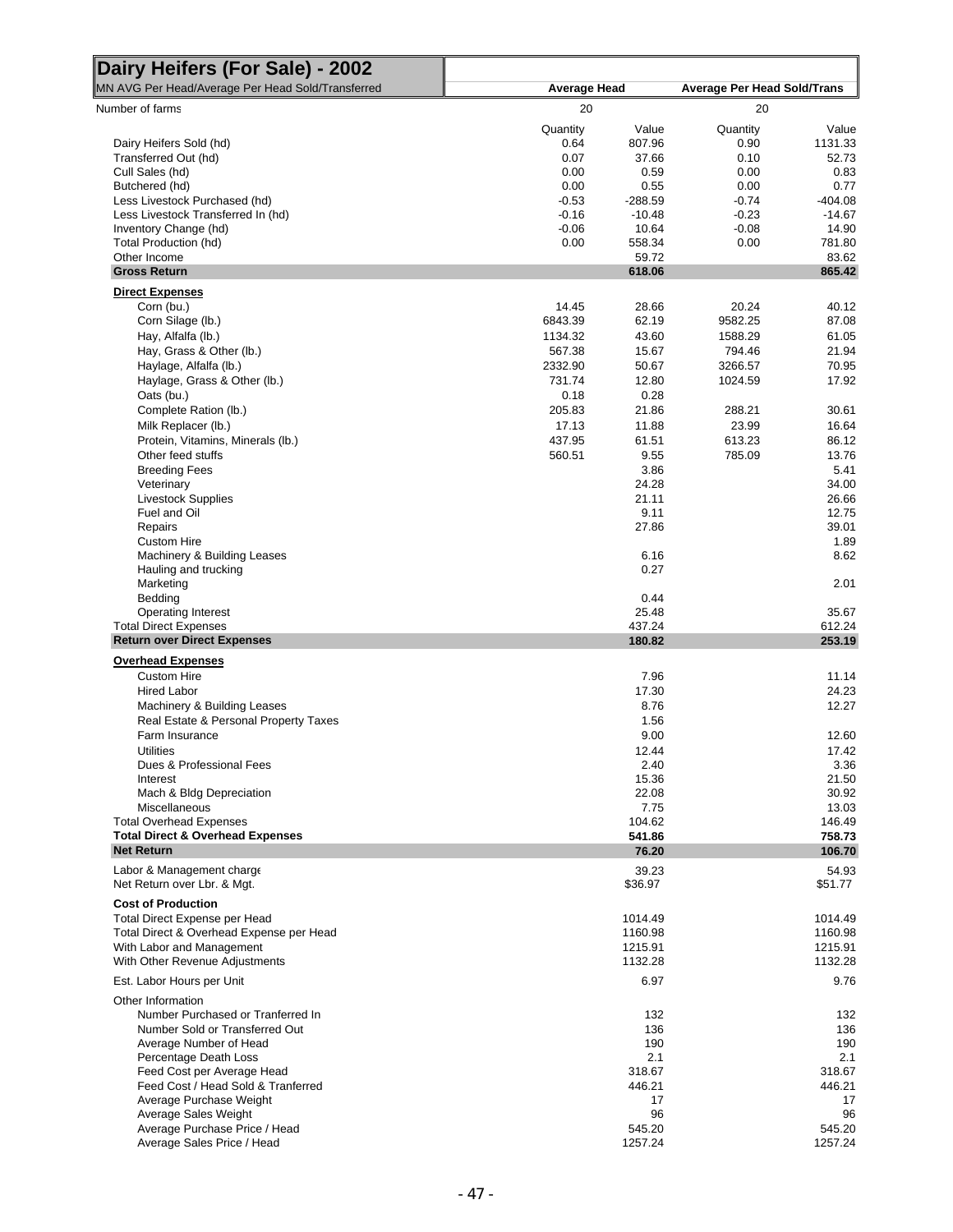| Beef Cow - Calf - 2002                                     | Avg of             |                    |                    |                     |                    |                    |                    |                  |
|------------------------------------------------------------|--------------------|--------------------|--------------------|---------------------|--------------------|--------------------|--------------------|------------------|
| <b>MN AVG-Per Cow</b>                                      | <b>All Farms</b>   |                    | Low 20%            |                     | 40 - 60%           |                    | <b>High 20%</b>    |                  |
| Number of farms                                            | 116                |                    | 23                 |                     | 24                 |                    | 23                 |                  |
| Beef Calves Sold (lb.)                                     | Quantity<br>199.32 | Value<br>173.88    | Quantity<br>154.67 | Value<br>151.20     | Quantity<br>224.93 | Value<br>191.48    | Quantity<br>188.28 | Value<br>153.93  |
| Transferred Out (lb.)                                      | 243.04             | 212.03             | 197.94             | 172.04              | 273.00             | 236.28             | 320.99             | 283.23           |
| Cull Sales (lb.)                                           | 117.65             | 67.93              | 142.13             | 97.07               | 138.77             | 79.80              | 101.12             | 63.28            |
| Butchered (lb.)                                            | 5.21               | 3.10               | 5.44               | 2.97                | 4.29               | 3.85               | 9.01               | 5.22             |
| Less Livestock Purchased (lb.)                             | $-63.25$           | $-59.07$           | $-46.33$           | $-46.91$            | $-35.33$           | $-28.64$           | $-21.02$           | $-44.17$         |
| Less Livestock Transferred In (lb.)                        | $-34.52$           | $-31.30$           | $-58.83$           | $-52.04$            | $-19.65$           | $-33.54$           | $-49.08$           | $-28.72$         |
| Inventory Change (lb.)                                     | 62.80              | 52.83              | 10.09              | $-8.73$             | $-62.40$           | $-44.18$           | 45.06              | 81.39            |
| Total Production (lb.)                                     | 530.24             | 419.40             | 405.13             | 315.61              | 523.61             | 405.05             | 594.36             | 514.16           |
| Other Income<br><b>Gross Return</b>                        |                    | 0.82<br>420.22     |                    | 0.31<br>315.92      |                    | 0.45<br>405.51     |                    | 1.44<br>515.59   |
| <b>Direct Expenses</b>                                     |                    |                    |                    |                     |                    |                    |                    |                  |
| Corn (bu.)                                                 | 2.96               | 5.87               | 7.50               | 14.93               | 3.18               | 6.27               | 0.60               | 1.19             |
| Corn Silage (lb.)                                          | 3765.33            | 34.02              | 4571.30            | 43.09               | 3710.55            | 34.51              | 1730.83            | 15.47            |
| Hay, Alfalfa (lb.)                                         | 2134.42            | 57.65              | 4324.66            | 129.19              | 1780.18            | 54.31              | 2369.87            | 53.56            |
| Hay, Grass & Other (lb.)                                   | 5077.15            | 93.17              | 3587.54            | 79.01               | 5796.98            | 91.11              | 5050.19            | 88.62            |
| Oats (bu.)                                                 | 1.79               | 2.39               | 2.73               | 4.26                | 0.57               | 0.80               | 0.79               | 1.12             |
| Pasture (aum)                                              | 5.13               | 30.19              | 3.00               | 29.71               | 6.53               | 33.43              | 4.75               | 29.12            |
| Stover (lb.)                                               | 243.43             | 2.07               | 164.69             | 2.47                | 128.92             | 1.61               | 600.54             | 2.11             |
| Complete Ration (lb.)<br>Protein, Vitamins, Minerals (lb.) | 128.57<br>118.24   | 7.07<br>17.04      | 174.42             | 24.01               | 132.56<br>129.41   | 10.02<br>16.72     | 8.43<br>106.36     | 0.93<br>18.57    |
| <b>Other Feed Stuffs</b>                                   | 184.13             | 2.83               | 103.44             | 3.97                | 49.25              | 2.54               | 242.36             | 3.82             |
| <b>Breeding Fees</b>                                       |                    | 3.68               |                    | 12.70               |                    | 2.10               |                    | 2.25             |
| Veterinary                                                 |                    | 19.64              |                    | 17.22               |                    | 20.26              |                    | 18.65            |
| <b>Livestock Supplies</b>                                  |                    | 10.33              |                    | 20.84               |                    | 5.41               |                    | 8.63             |
| Fuel and Oil                                               |                    | 9.44               |                    | 10.81               |                    | 9.40               |                    | 8.91             |
| Repairs                                                    |                    | 20.43              |                    | 29.75               |                    | 25.75              |                    | 16.46            |
| Livestock Leases                                           |                    | 4.01               |                    | 14.72               |                    |                    |                    |                  |
| Hauling and trucking                                       |                    | 0.83               |                    | 2.69                |                    | 1.03               |                    | 0.27             |
| Marketing                                                  |                    | 7.47               |                    | 19.78               |                    | 7.14               |                    | 4.22             |
| <b>Operating Interest</b><br><b>Total Direct Expenses</b>  |                    | 4.85<br>332.96     |                    | 3.18<br>462.33      |                    | 5.91<br>328.33     |                    | 4.95<br>278.85   |
| <b>Return over Direct Expenses</b>                         |                    | 87.26              |                    | $-146.41$           |                    | 77.18              |                    | 236.75           |
| <b>Overhead Expenses</b>                                   |                    |                    |                    |                     |                    |                    |                    |                  |
| <b>Custom Hire</b>                                         |                    | 2.44               |                    | 2.17                |                    | 4.07               |                    | 3.85             |
| <b>Hired Labor</b>                                         |                    | 8.70               |                    | 4.57                |                    | 4.82               |                    | 13.13            |
| Machinery & Building Leases                                |                    | 1.32               |                    | 3.08                |                    | 0.98               |                    | 1.00             |
| Real Estate & Personal Property Taxes                      |                    | 3.11               |                    | 4.18                |                    | 2.71               |                    | 3.05             |
| Farm Insurance                                             |                    | 7.74               |                    | 10.82               |                    | 9.06               |                    | 7.16             |
| <b>Utilities</b>                                           |                    | 11.01              |                    | 12.67               |                    | 11.74              |                    | 10.54            |
| Dues & Professional Fees<br>Interest                       |                    | 1.60<br>19.56      |                    | 3.39<br>20.08       |                    | 1.01<br>16.22      |                    | 0.85<br>27.15    |
| Mach & Bldg Depreciation                                   |                    | 19.24              |                    | 16.79               |                    | 24.34              |                    | 23.68            |
| Miscellaneous                                              |                    | 6.19               |                    | 12.96               |                    | 3.96               |                    | 5.49             |
| <b>Total Overhead Expenses</b>                             |                    | 80.91              |                    | 90.70               |                    | 78.90              |                    | 95.90            |
| <b>Total Direct &amp; Overhead Expenses</b>                |                    | 413.87             |                    | 553.03              |                    | 407.23             |                    | 374.75           |
| <b>Net Return</b>                                          |                    | 6.34               |                    | $-237.11$           |                    | $-1.73$            |                    | 140.85           |
| Labor & Management charge<br>Net Return over Lbr. & Mgt.   |                    | 58.85<br>(\$52.50) |                    | 71.68<br>(\$308.79) |                    | 53.98<br>(\$55.70) |                    | 61.49<br>\$79.36 |
| <b>Cost of Production</b>                                  |                    |                    |                    |                     |                    |                    |                    |                  |
| Total Direct Expense per cwt.                              |                    | 62.79              |                    | 114.12              |                    | 62.70              |                    | 46.92            |
| Total Direct & Overhead Expense per cwt.                   |                    | 78.05              |                    | 136.51              |                    | 77.77              |                    | 63.05            |
| With Labor and Management                                  |                    | 89.15              |                    | 154.20              |                    | 88.08              |                    | 73.40            |
| With Other Revenue Adjustments                             |                    | 82.36              |                    | 151.13              |                    | 85.89              |                    | 63.94            |
| Est. Labor Hours per Unit                                  |                    | 10.39              |                    | 8.49                |                    | 10.74              |                    | 11.75            |
| Other Information                                          |                    |                    |                    |                     |                    |                    |                    |                  |
| Number of Cows                                             |                    | 75.6               |                    | 62.3                |                    | 69.9               |                    | 81.1             |
| <b>Pregnancy Percentage</b>                                |                    | 96.1               |                    | 94.1                |                    | 94.9               |                    | 97.5             |
| Pregnancy Loss Percentage                                  |                    | 2.5                |                    | 2.5                 |                    | 1.6                |                    | 1.9              |
| <b>Culling Percentage</b><br>Calving Percentage            |                    | 11.2<br>93.7       |                    | 13.6<br>91.8        |                    | 12.5<br>93.4       |                    | 10.5<br>95.6     |
| <b>Weaning Percentage</b>                                  |                    | 87.2               |                    | 81.1                |                    | 87.0               |                    | 91.0             |
| Calves Sold Per Cow                                        |                    | 0.80               |                    | 0.71                |                    | 0.86               |                    | 0.83             |
| Calf Death Loss Percent                                    |                    | 7.6                |                    | 12.2                |                    | 7.1                |                    | 4.8              |
| Average Weaned / Exposed Female                            |                    | 543                |                    | 483                 |                    | 545                |                    | 570              |
| Lbs Weaned / Exposed Female                                |                    | 473                |                    | 391                 |                    | 474                |                    | 519              |
| Feed Cost Per Cow                                          |                    | 252.29             |                    | 330.63              |                    | 251.32             |                    | 214.51           |
| Average Weight / Beef Calf Sold                            |                    | 587                |                    | 497                 |                    | 588                |                    | 653              |
| Average Price / Cwt                                        |                    | 87.24              |                    | 97.75               |                    | 85.13              |                    | 81.76            |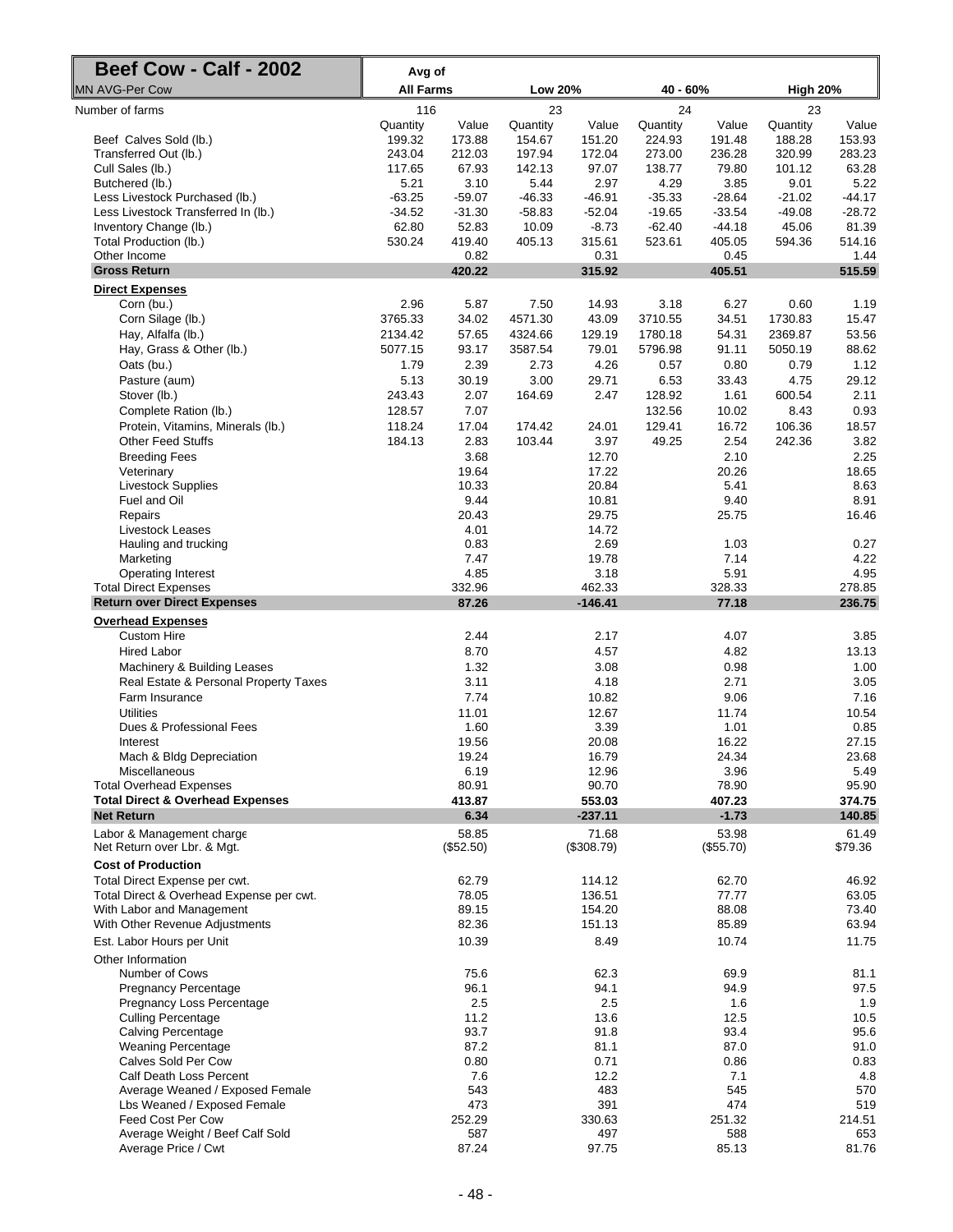| <b>Beef Finish Calves - 2002</b>                        | Avg of           |                  |                |                   |                |                   |                 |                |  |
|---------------------------------------------------------|------------------|------------------|----------------|-------------------|----------------|-------------------|-----------------|----------------|--|
| <b>MN AVG-Per Cwt Produced</b>                          | <b>All Farms</b> |                  | <b>Low 20%</b> |                   | 40 - 60%       |                   | <b>High 20%</b> |                |  |
| Number of farms                                         | 60<br>Quantity   | Value            | 12<br>Quantity |                   | 13<br>Quantity | Value             | 12<br>Quantity  | Value          |  |
| Finish Beef Sold (lb.)                                  | 205.37           | 132.31           | 182.93         | Value<br>108.37   | 241.92         | 157.48            | 198.28          | 130.60         |  |
| Transferred Out (lb.)                                   | 0.17             | 0.28             | 0.50           | 0.45              | 0.07           | 0.05              | 0.05            | 0.33           |  |
| Butchered (lb.)                                         | 1.32             | 0.86             | 2.43           | 1.26              | 1.48           | 1.02              | 0.79            | 0.58           |  |
| Less Livestock Purchased (lb.)                          | $-69.97$         | $-59.45$         | $-57.83$       | $-51.59$          | $-24.17$       | $-20.85$          | $-88.71$        | $-73.48$       |  |
| Less Livestock Transferred In (lb.)                     | $-7.82$          | $-7.04$          | $-25.86$       | $-22.81$          | $-10.25$       | $-9.23$           | $-2.46$         | $-2.62$        |  |
| Inventory Change (lb.)                                  | $-29.07$         | $-21.58$         | $-2.16$        | $-2.74$           | $-109.05$      | $-87.22$          | $-7.95$         | $-3.80$        |  |
| Total Production (lb.)                                  | 100.00           | 45.38            | 100.00         | 32.94             | 100.00         | 41.25             | 100.00          | 51.61          |  |
| Other Income                                            |                  | 0.11             |                | 0.00              |                |                   |                 | 0.36           |  |
| <b>Gross Return</b>                                     |                  | 45.49            |                | 32.94             |                | 41.25             |                 | 51.97          |  |
| <b>Direct Expenses</b><br>Corn (bu.)                    | 11.09            | 21.30            | 12.47          | 24.58             | 11.44          | 22.50             | 10.18           | 19.57          |  |
| Corn Silage (lb.)                                       | 307.06           | 2.73             | 257.35         | 2.21              | 335.28         | 3.06              | 199.21          | 1.75           |  |
| Corn, Ear (lb.)                                         | 1.44             | 0.04             | 16.55          | 0.46              |                |                   |                 |                |  |
| Hay, Alfalfa (lb.)                                      | 60.19            | 2.14             | 42.69          | 1.43              | 64.89          | 2.72              | 93.90           | 3.04           |  |
| Hay, Grass & Other (lb.)                                | 17.63            | 0.45             | 76.24          | 1.92              | 20.12          | 0.59              | 6.14            | 0.09           |  |
| Haylage, Alfalfa (lb.)                                  | 17.69            | 0.39             | 11.38          | 0.20              | 7.18           | 0.11              | 20.05           | 0.46           |  |
| Complete Ration (lb.)                                   | 75.19            | 1.64             |                |                   | 0.28           | 0.02              | 173.43          | 2.01           |  |
| Protein, Vitamins, Minerals (lb.)                       | 45.95            | 5.84             | 95.29          | 11.08             | 39.11          | 4.93              | 33.49           | 4.40           |  |
| <b>Other Feed Stuffs</b>                                | 17.67            | 0.25             | 11.38          | 0.23              | 30.48          | 0.27              | 4.07            | 0.10           |  |
|                                                         |                  |                  |                |                   |                |                   |                 |                |  |
| Veterinary                                              |                  | 1.37             |                | 1.09              |                | 0.98              |                 | 0.99           |  |
| <b>Livestock Supplies</b><br>Contract Production Exp.   |                  | 0.77<br>0.41     |                | 1.40<br>0.01      |                | 0.40              |                 | 0.43<br>0.07   |  |
| Fuel and Oil                                            |                  |                  |                | 1.29              |                |                   |                 |                |  |
|                                                         |                  | 0.68<br>1.53     |                | 2.39              |                | 0.68<br>1.73      |                 | 0.58<br>1.24   |  |
| Repairs<br><b>Custom Hire</b>                           |                  | 0.43             |                | 0.22              |                | 0.88              |                 | 0.45           |  |
|                                                         |                  | 0.15             |                | 0.07              |                | 0.15              |                 | 0.36           |  |
| Machinery & Bldg Leases<br>Livestock Leases             |                  | 0.10             |                | 0.68              |                |                   |                 |                |  |
| Hauling and Trucking                                    |                  | 0.39             |                | 0.81              |                | 0.16              |                 | 0.41           |  |
| Marketing                                               |                  | 0.36             |                | 1.09              |                | 0.23              |                 | 0.20           |  |
| <b>Operating Interest</b>                               |                  | 2.89             |                | 3.23              |                | 3.50              |                 | 2.34           |  |
| <b>Total Direct Expenses</b>                            |                  | 43.85            |                | 54.40             |                | 42.91             |                 | 38.50          |  |
| <b>Return over Direct Expenses</b>                      |                  | 1.64             |                | $-21.46$          |                | $-1.66$           |                 | 13.47          |  |
| <b>Overhead Expenses</b>                                |                  |                  |                |                   |                |                   |                 |                |  |
| <b>Custom Hire</b>                                      |                  | 0.16             |                | 0.00              |                | 0.04              |                 | 0.36           |  |
| <b>Hired Labor</b>                                      |                  | 1.21             |                | 0.88              |                | 1.66              |                 | 1.09           |  |
| Real Estate & Personal Property Taxes                   |                  | 0.17             |                | 0.28              |                | 0.07              |                 | 0.20           |  |
| Farm Insurance                                          |                  | 0.61             |                | 1.13              |                | 0.40              |                 | 0.68           |  |
| <b>Utilities</b>                                        |                  | 0.71             |                | 0.79              |                | 0.93              |                 | 0.67           |  |
| Interest                                                |                  | 0.63             |                | 0.78              |                | 0.51              |                 | 0.40           |  |
| Mach & Bldg Depreciation                                |                  | 2.06             |                | 2.76              |                | 2.51              |                 | 1.91           |  |
| Miscellaneous                                           |                  | 0.80             |                | 0.89              |                | 0.28              |                 | 0.87           |  |
| <b>Total Overhead Expenses</b>                          |                  | 6.35             |                | 7.51              |                | 6.39              |                 | 6.17           |  |
| <b>Total Direct &amp; Overhead Expenses</b>             |                  | 50.20            |                | 61.92             |                | 49.30             |                 | 44.67          |  |
| <b>Net Return</b>                                       |                  | $-4.71$          |                | $-28.98$          |                | $-8.05$           |                 | 7.30           |  |
| Labor & Management charge<br>Net Return over Lbr. & Mgt |                  | 3.65<br>(\$8.36) |                | 6.08<br>(\$35.06) |                | 2.43<br>(\$10.48) |                 | 3.27<br>\$4.03 |  |
|                                                         |                  |                  |                |                   |                |                   |                 |                |  |
| <b>Cost of Production</b>                               |                  |                  |                |                   |                |                   |                 |                |  |
| Total Direct Expense per cwt.                           |                  | 63.77            |                | 71.03             |                | 65.78             |                 | 59.40          |  |
| Total Direct & Overhead Expense per cwt.                |                  | 66.85            |                | 75.13             |                | 68.42             |                 | 62.52          |  |
| With Labor and Management                               |                  | 68.63            |                | 78.44             |                | 69.43             |                 | 64.16          |  |
| With Other Revenue Adjustments                          |                  | 68.58            |                | 78.44             |                | 69.43             |                 | 63.98          |  |
| Est. Labor Hours per Unit                               |                  | 0.46             |                | 0.73              |                | 0.38              |                 | 0.50           |  |
| Other Information                                       |                  |                  |                |                   |                |                   |                 |                |  |
| Number Purchased or Transferred In                      |                  | 139              |                | 72                |                | 76                |                 | 230            |  |
| Number Sold or Transferred Out                          |                  | 176              |                | 71                |                | 247               |                 | 251            |  |
| Percentage Death Loss                                   |                  | 1.0              |                | 3.1               |                | 0.3               |                 | 0.6            |  |
| Average Daily Gain (lbs)                                |                  | 2.34             |                | 2.10              |                | 2.53              |                 | 2.26           |  |
| Lbs of Conc / Lb of Gain                                |                  | 7.44             |                | 8.10              |                | 6.81              |                 | 7.78           |  |
| Lbs of Feed / Lb of Gain                                |                  | 9.43             |                | 10.29             |                | 8.96              |                 | 9.57           |  |
| Feed Cost per Cwt or Gain                               |                  | 34.76            |                | 42.11             |                | 34.20             |                 | 31.42          |  |
| Feed Cost per Head                                      |                  | 227.15           |                | 316.96            |                | 231.89            |                 | 203.89         |  |
| Average Purchase Weight                                 |                  | 634              |                | 569               |                | 613               |                 | 661            |  |
| Average Sales Weight                                    |                  | 1304             |                | 1258              |                | 1295              |                 | 1303           |  |
| Average Purchase Price / Cwt                            |                  | 84.98<br>64.42   |                | 89.22<br>59.24    |                | 86.26<br>65.10    |                 | 82.83<br>65.87 |  |
| Average Sales Price / Cwt                               |                  |                  |                |                   |                |                   |                 |                |  |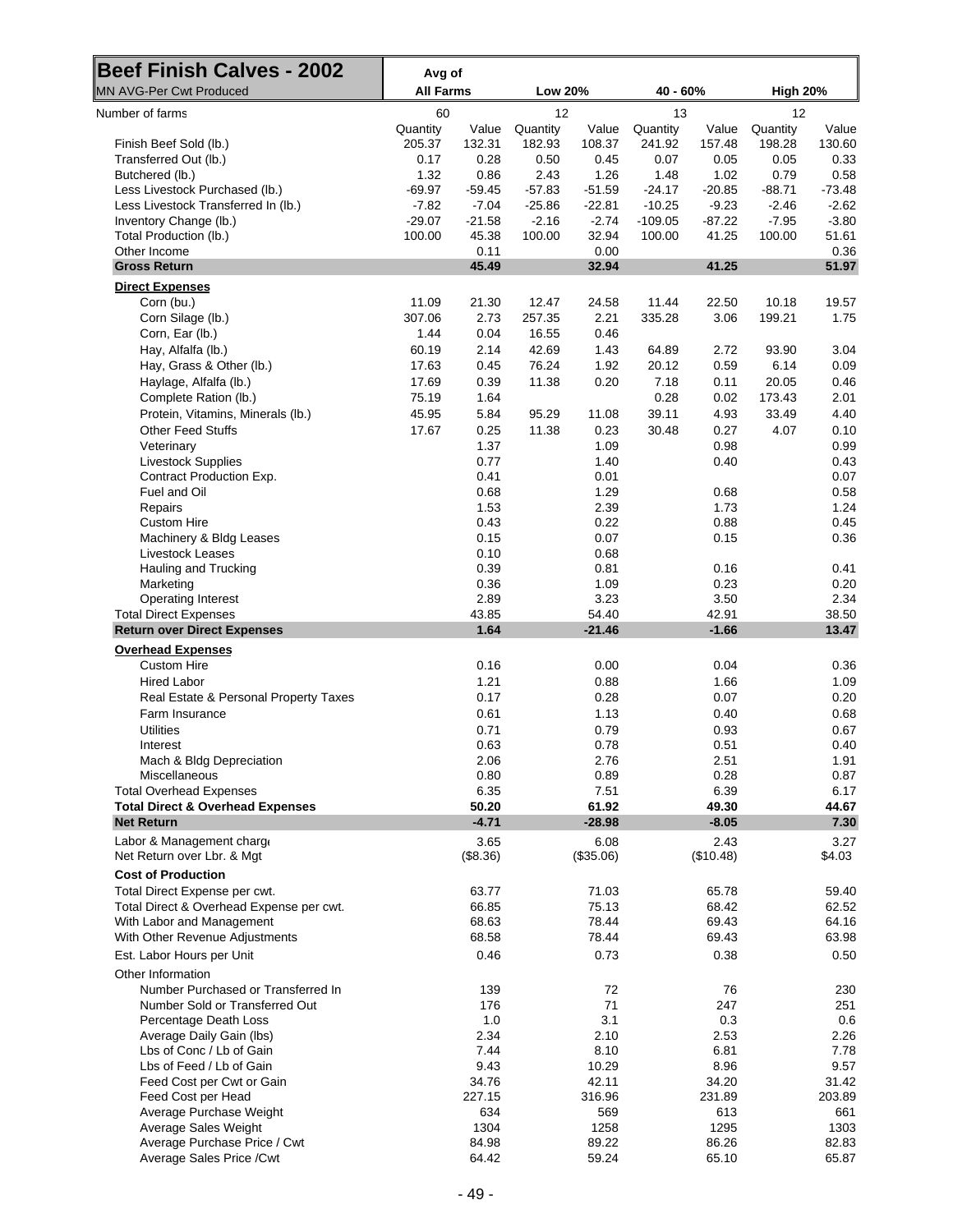| <b>Beef Finish Yearling Steers - 2002</b>                          |                                  |                         |               |                   |  |  |
|--------------------------------------------------------------------|----------------------------------|-------------------------|---------------|-------------------|--|--|
| MN AVG Per Cwt Produced / AVG Head/Average                         | <b>Average Per Cwt. Produced</b> | <b>Average Per Head</b> |               |                   |  |  |
| Number of farms (Average of All Farms)                             | 10                               |                         | 10            |                   |  |  |
|                                                                    | Quantity                         | Value                   | Quantity      | Value             |  |  |
| Finish Yearling Steers Sold (lb.)                                  | 220.13                           | 137.45                  | 1273.97       | 795.44            |  |  |
| Cull Sales (lb.)                                                   | 0.28<br>3.50                     | 0.13<br>2.29            | 1.65<br>20.25 | 0.74<br>13.23     |  |  |
| Butchered (lb.)<br>Less Livestock Purchased (lb.)                  | $-93.54$                         | $-74.60$                | $-539.58$     | -431.71           |  |  |
| Less Livestock Transferred In (lb.)                                |                                  | $-3.28$                 |               | $-18.96$          |  |  |
| Inventory Change (lb.)                                             | $-30.68$                         | $-19.61$                | $-177.56$     | $-113.47$         |  |  |
| Total Production (lb.)                                             | 100.00                           | 42.38                   | 578.73        | 245.28            |  |  |
| Other Income                                                       |                                  |                         |               |                   |  |  |
| <b>Gross Return</b>                                                |                                  | 42.38                   |               | 245.28            |  |  |
| <b>Direct Expenses</b>                                             |                                  |                         |               |                   |  |  |
| Corn (bu.)                                                         | 6.90<br>524.23                   | 11.55<br>3.89           | 39.94         | 66.83<br>22.53    |  |  |
| Corn Silage (lb.)                                                  |                                  |                         | 3033.87       |                   |  |  |
| Hay, Alfalfa (lb.)                                                 | 97.71                            | 2.77                    | 565.49        | 16.05             |  |  |
| Hay, Grass & Other (lb.)                                           | 9.68                             | 0.19                    | 56.00         | 1.08              |  |  |
| Haylage, Alfalfa (lb.)                                             | 42.72                            | 0.20                    |               |                   |  |  |
| Pasture (aum)                                                      |                                  | 0.36                    | 0.00          | 2.06              |  |  |
| Stover (lb.)                                                       | 33.04                            | 0.43                    | 191.21        | 2.49              |  |  |
| Protein, Vitamins, Minerals (lb.)                                  | 33.30                            | 5.02                    | 192.71        | 29.06             |  |  |
| Other feed stuffs                                                  | 9.99                             | 0.55                    | 305.07        | 4.34              |  |  |
| Veterinary                                                         |                                  | 0.69                    |               | 4.00              |  |  |
| <b>Livestock Supplies</b>                                          |                                  | 0.64                    |               | 3.72              |  |  |
| Fuel and Oil                                                       |                                  | 0.59                    |               | 3.39              |  |  |
|                                                                    |                                  | 1.48                    |               | 8.55              |  |  |
| Repairs                                                            |                                  |                         |               |                   |  |  |
| <b>Custom Hire</b>                                                 |                                  | 0.30                    |               | 1.75              |  |  |
| <b>Hired Labor</b>                                                 |                                  | 0.41                    |               | 2.40              |  |  |
| Machinery & Building Leases                                        |                                  |                         |               |                   |  |  |
| Hauling and Trucking                                               |                                  | 0.67                    |               | 3.86              |  |  |
| Marketing                                                          |                                  | 0.50                    |               | 2.90              |  |  |
| <b>Operating Interest</b>                                          |                                  | 2.06                    |               | 11.89             |  |  |
| <b>Total Direct Expenses</b><br><b>Return over Direct Expenses</b> |                                  | 32.30<br>10.08          |               | 186.92<br>58.35   |  |  |
| <b>Overhead Expenses</b>                                           |                                  |                         |               |                   |  |  |
| <b>Custom Hire</b>                                                 |                                  | 0.19                    |               | 1.09              |  |  |
|                                                                    |                                  | 0.38                    |               | 2.20              |  |  |
| <b>Hired Labor</b>                                                 |                                  |                         |               |                   |  |  |
| Machinery & Building Leases                                        |                                  | 0.64                    |               | 3.73              |  |  |
| Real Estate & Personal Property Taxes                              |                                  | 0.25                    |               | 1.47              |  |  |
| Farm Insurance                                                     |                                  | 0.82                    |               | 4.72              |  |  |
| <b>Utilities</b>                                                   |                                  | 0.63                    |               | 3.66              |  |  |
| Interest                                                           |                                  | 0.76                    |               | 4.39              |  |  |
| Mach & Bldg Depreciation                                           |                                  | 1.57                    |               | 9.06              |  |  |
| Miscellaneous                                                      |                                  | 1.40                    |               | 8.08              |  |  |
| <b>Total Overhead Expenses</b>                                     |                                  | 6.64                    |               | 38.40             |  |  |
| <b>Total Direct &amp; Overhead Expenses</b>                        |                                  | 38.94                   |               | 225.33            |  |  |
| <b>Net Return</b>                                                  |                                  | 3.45                    |               | 19.94             |  |  |
| Labor & Management charge<br>Net Return over Lbr. & Mgt.           |                                  | 3.66<br>(\$0.22)        |               | 21.20<br>(\$1.26) |  |  |
| <b>Cost of Production</b>                                          |                                  |                         |               |                   |  |  |
|                                                                    |                                  |                         |               |                   |  |  |
| Total Direct Expense per Cwt.                                      |                                  | 57.86                   |               | 57.86             |  |  |
| Total Direct & Overhead Expense per Cwt.                           |                                  | 60.87                   |               | 60.87             |  |  |
| With Labor and Management                                          |                                  | 62.54                   |               | 62.54             |  |  |
| With Other Revenue Adjustments                                     |                                  | 62.54                   |               | 62.54             |  |  |
| Est. Labor Hours per Unit                                          |                                  | 0.43                    |               | 2.50              |  |  |
| Other Information                                                  |                                  |                         |               |                   |  |  |
| Number Purchased or Tranferred In                                  |                                  | 133                     |               | 133               |  |  |
| Number Sold or Transferred Out                                     |                                  | 175                     |               | 175               |  |  |
| Percentage Death Loss                                              |                                  | 1.3                     |               | 1.3               |  |  |
| Average Daily Gain (lbs.)                                          |                                  | 2.57                    |               | 2.57              |  |  |
| Lbs of Conc / Ib of Gain                                           |                                  | 4.33                    |               | 4.33              |  |  |
| Lbs of Feed / Ib of Gain                                           |                                  | 7.62                    |               | 7.62              |  |  |
| Feed Cost Per Cwt of Gain                                          |                                  | 24.96                   |               | 24.96             |  |  |
| Feed Cost Per Head                                                 |                                  | 144.45                  |               | 144.45            |  |  |
|                                                                    |                                  |                         |               |                   |  |  |
| Average Purchase Weight                                            |                                  | 780                     |               | 780               |  |  |
| Average Sales Weight                                               |                                  | 1328                    |               | 1328              |  |  |
| Average Purchase Price / Cwt                                       |                                  | 80.01                   |               | 80.01             |  |  |
| Average Sales Price / Cwt                                          |                                  | 62.44                   |               | 62.44             |  |  |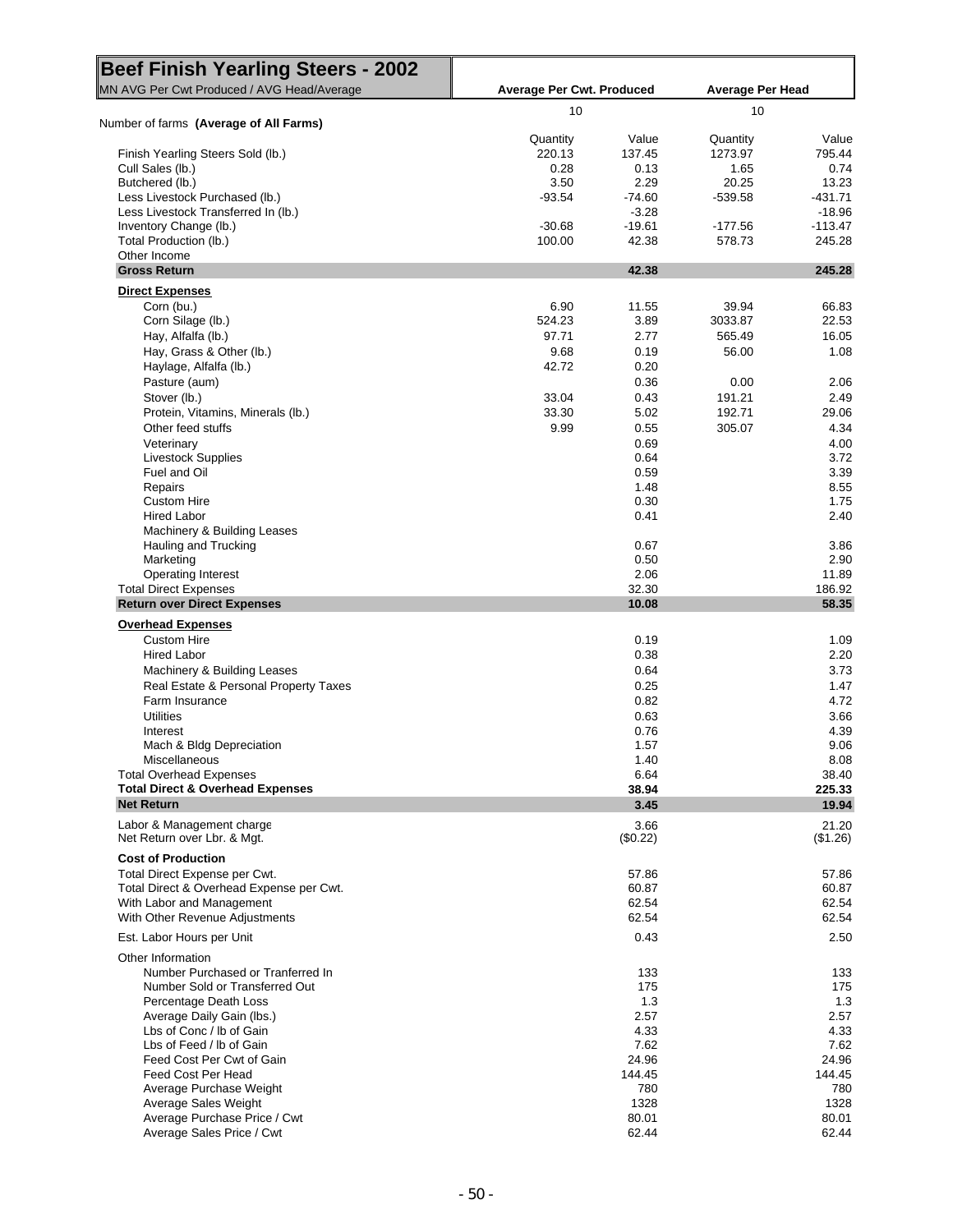| Dairy Steers - 2002                                         | Avg of           |                    |                |                     |              |                    |                 |                   |  |
|-------------------------------------------------------------|------------------|--------------------|----------------|---------------------|--------------|--------------------|-----------------|-------------------|--|
| MN AVG-Per Head                                             | <b>All Farms</b> |                    | <b>Low 20%</b> |                     | 40 - 60%     |                    | <b>High 20%</b> |                   |  |
| Number of farms                                             | 156              |                    | 31             |                     | 31           |                    | 31              |                   |  |
|                                                             | Quantity         | Value              | Quantity       | Value               | Quantity     | Value              | Quantity        | Value             |  |
| Dairy Steers Sold (lb.)                                     | 1227.99          | 725.45             | 1015.53        | 585.80              | 1287.23      | 749.36             | 1467.01         | 916.36            |  |
| Transferred Out (lb.)<br>Cull Sales (lb.)                   | 8.17<br>0.41     | 6.83<br>0.31       | 30.46<br>0.60  | 26.18<br>0.29       | 5.08<br>1.05 | 4.06<br>0.89       | 0.10            | 0.10              |  |
| Butchered (lb.)                                             | 20.65            | 14.29              | 16.48          | 10.11               | 18.71        | 13.58              | 33.22           | 21.82             |  |
| Less Livestock Purchased (lb.)                              | $-280.80$        | $-221.61$          | $-279.66$      | $-214.15$           | $-362.70$    | $-254.09$          | $-98.83$        | $-114.69$         |  |
| Less Livestock Transferred In (lb.)                         | $-75.83$         | $-64.71$           | $-78.34$       | $-68.86$            | $-51.57$     | $-41.76$           | $-175.00$       | $-135.25$         |  |
| Inventory Change (lb.)                                      | $-13.96$         | 3.48               | $-79.46$       | $-79.11$            | $-33.77$     | $-0.78$            | $-66.55$        | 8.26              |  |
| Total Production (lb.)                                      | 886.63           | 464.05             | 625.61         | 260.26              | 864.02       | 471.25             | 1159.96         | 696.60            |  |
| Other Income                                                |                  | 0.21               |                | 0.00                |              | 0.00               |                 | 0.00              |  |
| <b>Gross Return</b>                                         |                  | 464.26             |                | 260.26              |              | 471.25             |                 | 696.60            |  |
| <b>Direct Expenses</b>                                      |                  |                    |                |                     |              |                    |                 |                   |  |
| Corn (bu.)                                                  | 85.47            | 170.34             | 54.75          | 110.57              | 98.13        | 208.36             | 100.62          | 175.48            |  |
| Corn Silage (lb.)                                           | 2230.14          | 20.81              | 4606.54        | 42.64               | 1048.04      | 9.48               | 1832.57         | 17.59             |  |
| Hay, Alfalfa (lb.)                                          | 446.74           | 14.14              | 572.08         | 17.61               | 340.23       | 12.01              | 464.48          | 12.96             |  |
| Hay, Grass & Other (lb.)                                    | 277.38           | 7.20               | 519.90         | 12.97               | 160.46       | 4.43               | 212.72          | 4.27              |  |
| Haylage, Alfalfa (lb.)                                      | 222.43           | 4.04               | 966.68         | 17.08               |              |                    |                 |                   |  |
| Oatlage (lb.)                                               | 154.37           | 1.63               | 699.54         | 7.00                |              |                    |                 |                   |  |
| Complete Ration (lb.)                                       | 170.46           | 17.40              | 144.33         | 14.65               | 85.07        | 11.29              | 32.74           | 9.75              |  |
| Milk Replacer (lb.)                                         | 7.44             | 5.83               | 4.18           | 2.72                | 7.36         | 5.97               | 2.39            | 1.79              |  |
| Protein, Vitamins, Minerals (lb.)                           | 1051.90          | 76.28              | 352.81         | 53.06               | 359.55       | 68.77              | 5011.27         | 93.42             |  |
| <b>Other Feed Stuffs</b>                                    | 57.51            | 6.13               | 41.41          | 13.68               | 79.36        | 5.06               | 22.83           | 1.28              |  |
| Veterinary                                                  |                  | 15.75              |                | 15.11               |              | 21.35              |                 | 5.52              |  |
| <b>Livestock Supplies</b>                                   |                  | 11.21              |                | 7.96                |              | 10.88              |                 | 12.25             |  |
| Fuel and Oil                                                |                  | 6.22               |                | 6.54                |              | 5.05               |                 | 7.50              |  |
| Repairs                                                     |                  | 23.45<br>2.25      |                | 19.40               |              | 21.36              |                 | 19.80             |  |
| <b>Custom Hire</b>                                          |                  | 4.37               |                | 1.51<br>2.40        |              | 4.02<br>5.34       |                 | 0.40<br>7.78      |  |
| Hauling and Trucking<br>Marketing                           |                  | 6.36               |                | 7.69                |              | 5.20               |                 | 5.08              |  |
| <b>Operating Interest</b>                                   |                  | 9.88               |                | 13.11               |              | 8.55               |                 | 11.86             |  |
| <b>Total Direct Expenses</b>                                |                  | 403.29             |                | 365.70              |              | 407.12             |                 | 386.74            |  |
| <b>Return over Direct Expenses</b>                          |                  | 60.97              |                | $-105.44$           |              | 64.13              |                 | 309.87            |  |
| <b>Overhead Expenses</b>                                    |                  |                    |                |                     |              |                    |                 |                   |  |
| <b>Hired Labor</b>                                          |                  | 10.65              |                | 15.28               |              | 7.94               |                 | 16.38             |  |
| Machinery & Building Leases                                 |                  | 2.39               |                | 4.01                |              | 2.07               |                 | 1.65              |  |
| Real Estate & Personal Property Taxes                       |                  | 2.00               |                | 2.00                |              | 1.00               |                 | 3.79              |  |
| Farm Insurance                                              |                  | 7.03               |                | 7.89                |              | 6.04               |                 | 6.58              |  |
| <b>Utilities</b>                                            |                  | 10.31              |                | 10.07               |              | 10.60              |                 | 13.83             |  |
| Interest                                                    |                  | 13.44              |                | 16.63               |              | 7.31               |                 | 22.55             |  |
| Mach & Bldg Depreciation                                    |                  | 20.74              |                | 20.17               |              | 15.93              |                 | 23.63             |  |
| Miscellaneous                                               |                  | 8.15               |                | 7.09                |              | 6.96               |                 | 6.87              |  |
| <b>Total Overhead Expenses</b>                              |                  | 74.72              |                | 83.15               |              | 57.86              |                 | 95.28             |  |
| <b>Total Direct &amp; Overhead Expenses</b>                 |                  | 478.02             |                | 448.85              |              | 464.98             |                 | 482.01            |  |
| <b>Net Return</b>                                           |                  | $-13.76$           |                | $-188.59$           |              | 6.27               |                 | 214.59            |  |
| Labor & Management charge<br>Net Return over Lbr. & Mgt     |                  | 42.49<br>(\$56.25) |                | 26.90<br>(\$215.48) |              | 41.91<br>(\$35.64) |                 | 47.67<br>\$166.92 |  |
|                                                             |                  |                    |                |                     |              |                    |                 |                   |  |
| <b>Cost of Production</b>                                   |                  |                    |                |                     |              |                    |                 |                   |  |
| Total Direct Expense per cwt.                               |                  | 54.32              |                | 68.59               |              | 53.34              |                 | 41.34             |  |
| Total Direct & Overhead Expense per cwt.                    |                  | 60.37              |                | 76.54               |              | 57.82              |                 | 47.84             |  |
| With Labor and Management<br>With Other Revenue Adjustments |                  | 63.81<br>63.79     |                | 79.11<br>79.11      |              | 61.06<br>61.06     |                 | 51.09<br>51.09    |  |
|                                                             |                  |                    |                |                     |              |                    |                 |                   |  |
| Est. Labor Hours per Unit                                   |                  | 5.80               |                | 4.66                |              | 4.44               |                 | 7.49              |  |
| Other Information                                           |                  |                    |                |                     |              |                    |                 |                   |  |
| Number Purchased or Transferred In                          |                  | 66                 |                | 59                  |              | 79                 |                 | 46                |  |
| Number Sold or Transferred Out                              |                  | 61                 |                | 63                  |              | 83                 |                 | 44                |  |
| Percentage Death Loss<br>Average Daily Gain (lbs)           |                  | 3.3<br>2.15        |                | 2.5<br>1.83         |              | 2.3<br>2.30        |                 | 3.8<br>2.04       |  |
| Lbs of Conc / Lb of Gain                                    |                  | 6.75               |                | 5.80                |              | 6.94               |                 | 8.74              |  |
| Lbs of Feed / Lb of Gain                                    |                  | 8.63               |                | 11.42               |              | 8.00               |                 | 9.70              |  |
| Feed Cost per Cwt or Gain                                   |                  | 36.52              |                | 46.67               |              | 37.66              |                 | 27.29             |  |
| Feed Cost per Head                                          |                  | 323.81             |                | 291.98              |              | 325.36             |                 | 316.54            |  |
| Average Purchase Weight                                     |                  | 393                |                | 459                 |              | 469                |                 | 248               |  |
| Average Sales Weight                                        |                  | 1292               |                | 1125                |              | 1331               |                 | 1364              |  |
| Average Purchase Price / Cwt                                |                  | 309.84             |                | 351.28              |              | 321.71             |                 | 287.33            |  |
| Average Sales Price / Cwt                                   |                  | 59.08              |                | 57.68               |              | 58.21              |                 | 62.46             |  |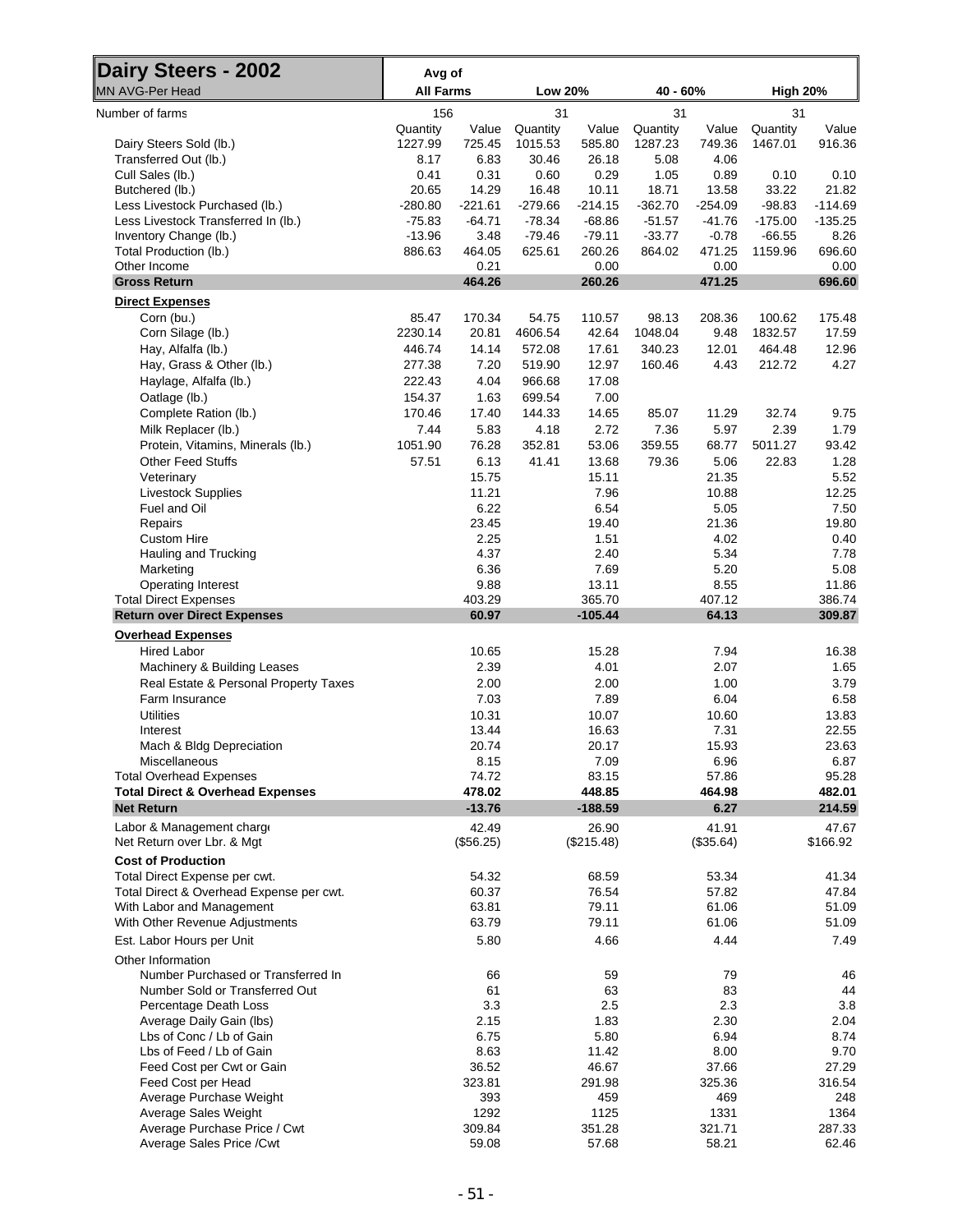| Sheep, Market Lambs - 2002                                         |                        |                 |                                  |                |
|--------------------------------------------------------------------|------------------------|-----------------|----------------------------------|----------------|
| MN AVG Per Ewe / AVG Per Cwt. Produced                             | <b>Average Per Ewe</b> |                 | <b>Average Per Cwt. Produced</b> |                |
| Number of farms (Average of All Farms)                             | 8                      |                 | 8                                |                |
|                                                                    | Quantity               | Value           | Quantity                         | Value          |
| Lambs Sold (lb.)                                                   | 18.18                  | 3.03            | 11.38                            | 1.89           |
| Market Lambs Sold (lb.)                                            | 150.24                 | 119.58          | 94.02                            | 74.84          |
| Transferred Out (lb.)                                              | 6.81                   | 4.70            | 4.26                             | 2.94           |
| Cull Sales (lb.)                                                   | 15.03                  | 10.85           | 9.41                             | 6.79           |
| Butchered (lb.)                                                    | 2.27                   | 1.67            | 1.42                             | 1.05           |
| Less Livestock Purchased (lb.)                                     | $-6.19$                | $-5.80$         | $-3.87$                          | $-3.63$        |
| Less Livestock Transferred In (lb.)                                | $-6.30$                | $-4.18$         | $-3.94$                          | $-2.62$        |
| Inventory Change (lb.)                                             | $-2.07$                | $-0.72$         | $-1.30$                          | $-0.45$        |
| Total Production (lb.)                                             | 159.79                 | 129.12          | 100.00                           | 80.81          |
| Other Income<br><b>Gross Return</b>                                |                        | 2.86<br>131.98  |                                  | 1.79<br>82.60  |
| <b>Direct Expenses</b>                                             |                        |                 |                                  |                |
| Corn (bu.)                                                         | 13.79                  | 18.03           | 8.63                             | 11.28          |
| Hay, Alfalfa (lb.)                                                 | 1116.83                | 37.37           | 698.96                           | 23.38          |
| Hay, Grass & Other (lb.)                                           | 114.46                 | 3.45            | 71.63                            | 2.16           |
| Oats (bu.)                                                         | 1.70                   | 2.31            | 1.06                             | 1.44           |
| Pasture (aum)                                                      | 0.06                   | 2.00            | 0.04                             | 1.25           |
| Milk Replacer (lb.)                                                |                        |                 | 0.01                             | 0.02           |
| Protein, Vitamins, Minerals (lb.)                                  | 169.67                 | 21.87           | 106.18                           | 13.68          |
| Other feed stuffs                                                  | 18.00                  | 0.22            | 11.26                            | 0.12           |
| Veterinary                                                         |                        | 3.35            |                                  | 2.10           |
| <b>Livestock Supplies</b>                                          |                        | 5.99            |                                  | 3.75           |
| Fuel and Oil                                                       |                        | 5.02            |                                  | 3.14           |
| Repairs                                                            |                        | 4.09            |                                  | 2.56           |
| <b>Custom Hire</b>                                                 |                        | 0.34            |                                  | 0.21           |
| <b>Hired Labor</b>                                                 |                        | 0.45            |                                  | 0.28           |
| <b>Utilities</b>                                                   |                        | 0.92            |                                  | 0.58           |
| Marketing                                                          |                        | 2.61            |                                  | 1.63           |
| <b>Operating Interest</b>                                          |                        | 1.69            |                                  | 1.06           |
| <b>Total Direct Expenses</b><br><b>Return over Direct Expenses</b> |                        | 109.69<br>22.29 |                                  | 68.65<br>13.95 |
|                                                                    |                        |                 |                                  |                |
| <b>Overhead Expenses</b><br><b>Custom Hire</b>                     |                        | 2.26            |                                  | 1.42           |
| <b>Hired Labor</b>                                                 |                        | 3.55            |                                  | 2.22           |
|                                                                    |                        | 0.55            |                                  | 0.35           |
| Real Estate & Personal Property Taxes<br>Farm Insurance            |                        | 0.70            |                                  | 0.44           |
|                                                                    |                        |                 |                                  |                |
| <b>Utilities</b><br>Dues & Professional Fees                       |                        | 3.30<br>0.57    |                                  | 2.07           |
| Interest                                                           |                        | 0.71            |                                  | 0.36<br>0.45   |
| Mach & Bldg Depreciation                                           |                        | 6.70            |                                  | 4.19           |
| Miscellaneous                                                      |                        | 2.21            |                                  | 1.38           |
| <b>Total Overhead Expenses</b>                                     |                        | 20.56           |                                  | 12.87          |
| <b>Total Direct &amp; Overhead Expenses</b>                        |                        | 130.25          |                                  | 81.51          |
| <b>Net Return</b>                                                  |                        | 1.73            |                                  | 1.08           |
| Labor & Management charge                                          |                        | 15.82           |                                  | 9.90           |
| Net Return over Lbr. & Mgt.                                        |                        | (\$14.09)       |                                  | (\$8.82)       |
| <b>Cost of Production</b>                                          |                        |                 |                                  |                |
| Total Direct Expense per Cwt.                                      |                        | 68.65           |                                  | 68.65          |
| Total Direct & Overhead Expense per Cwt.                           |                        | 81.51           |                                  | 81.51          |
| With Labor and Management                                          |                        | 91.41           |                                  | 91.41          |
| With Other Revenue Adjustments                                     |                        | 85.29           |                                  | 85.29          |
| Est. Labor Hours per Unit                                          |                        | 1.91            |                                  | 1.20           |
| Other Information                                                  |                        |                 |                                  |                |
| Number of Ewes                                                     |                        | 173.8           |                                  | 173.8          |
| <b>Pregnancy Percentage</b>                                        |                        | 93.7            |                                  | 93.7           |
| Pregnancy Loss Percentage                                          |                        | 1.0             |                                  | 1.0            |
| <b>Female Turnover Rate</b>                                        |                        | 23.38           |                                  | 23.38          |
| Lambs Born / Ewe Exposed                                           |                        | 1.51            |                                  | 1.51           |
| Lambs Born / Ewe Lambing                                           |                        | 1.63            |                                  | 1.63           |
| Lambs Weaned / Ewe Exposed                                         |                        | 1.56            |                                  | 1.56           |
| Lambs Sold per Ewe                                                 |                        | 1.25            |                                  | 1.25           |
| Lambs Death Loss (Died/Born)                                       |                        | 7.0             |                                  | 7.0            |
| Average Weaning Weight                                             |                        | 46              |                                  | 46             |
| Lbs Weaned / Exposed Female<br>Feed Cost Per Ewe                   |                        | 72<br>85.23     |                                  | 72<br>85.23    |
| Average Weight / Market Lamb Sold                                  |                        | 128             |                                  | 128            |
| Average Price / Cwt                                                |                        | 79.59           |                                  | 79.59          |
|                                                                    |                        |                 |                                  |                |